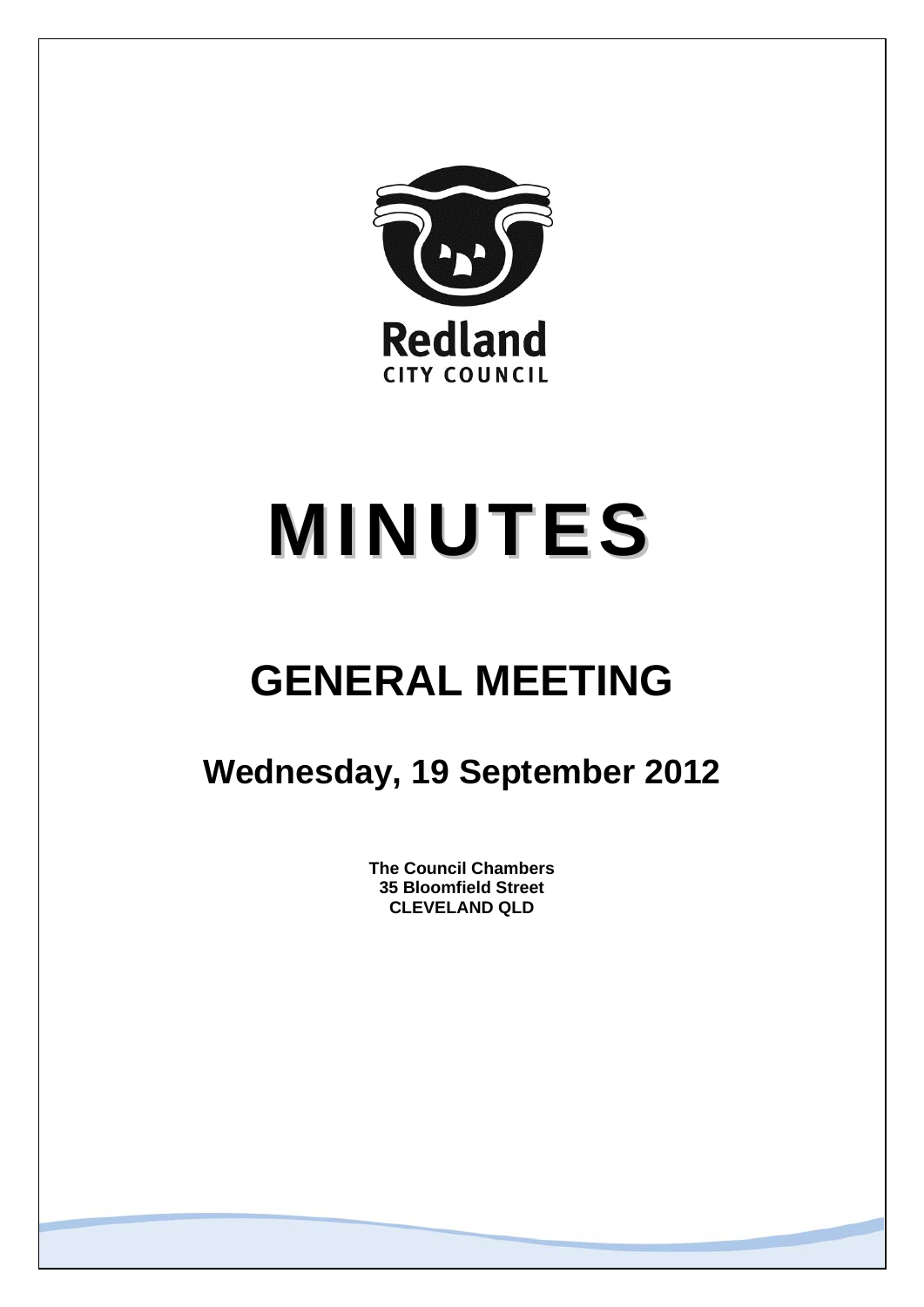#### **Table of Contents**

| <b>Item</b> |      |       | <b>Subject</b>                                                                                   | Page No |
|-------------|------|-------|--------------------------------------------------------------------------------------------------|---------|
| 1           |      |       |                                                                                                  |         |
| $\mathbf 2$ |      |       |                                                                                                  |         |
| 3           |      |       |                                                                                                  |         |
| 4           |      |       | RECORD OF ATTENDANCE AND LEAVE OF ABSENCE 1                                                      |         |
| 5           |      |       |                                                                                                  |         |
|             | 5.1  |       |                                                                                                  |         |
| 6           |      |       | <b>MATTERS OUTSTANDING FROM PREVIOUS COUNCIL MEETING</b>                                         |         |
| 7           |      |       |                                                                                                  |         |
| 8           |      |       |                                                                                                  |         |
|             | 8.1  |       |                                                                                                  |         |
|             |      | 8.1.1 | PETITION (DIVISION 5) REQUESTING THAT BANKSIA<br>STREET, RUSSELL ISLAND BE SEALED WITH BITUMEN 4 |         |
|             |      | 8.1.2 | PETITION (DIVISION 2) REQUESTING THAT COUNCIL<br>UNDERTAKE RESTORATION WORK AT G J WALTER OFF    |         |
|             | 8.2  |       |                                                                                                  |         |
|             |      | 8.2.1 |                                                                                                  |         |
| 9           |      |       |                                                                                                  |         |
| 10          |      |       | DECLARATION OF MATERIAL PERSONAL INTEREST OR<br>CONFLICT OF INTEREST ON ANY ITEMS OF BUSINESS 5  |         |
|             |      |       |                                                                                                  |         |
| 11          |      |       |                                                                                                  |         |
|             | 11.1 |       |                                                                                                  |         |
|             |      |       | 11.1.1 WELLINGTON POINT RESERVE PARKING ISSUES 6                                                 |         |
|             |      |       | 11.1.2 REDWASTE BUSINESS UNIT REPORT FOR APRIL TO                                                |         |
|             |      |       | 11.1.3 PETITION (DIVISION 2) REQUEST TO PROVIDE<br>PEDESTRIAN PATH ALONG COBURG STREET EAST 14   |         |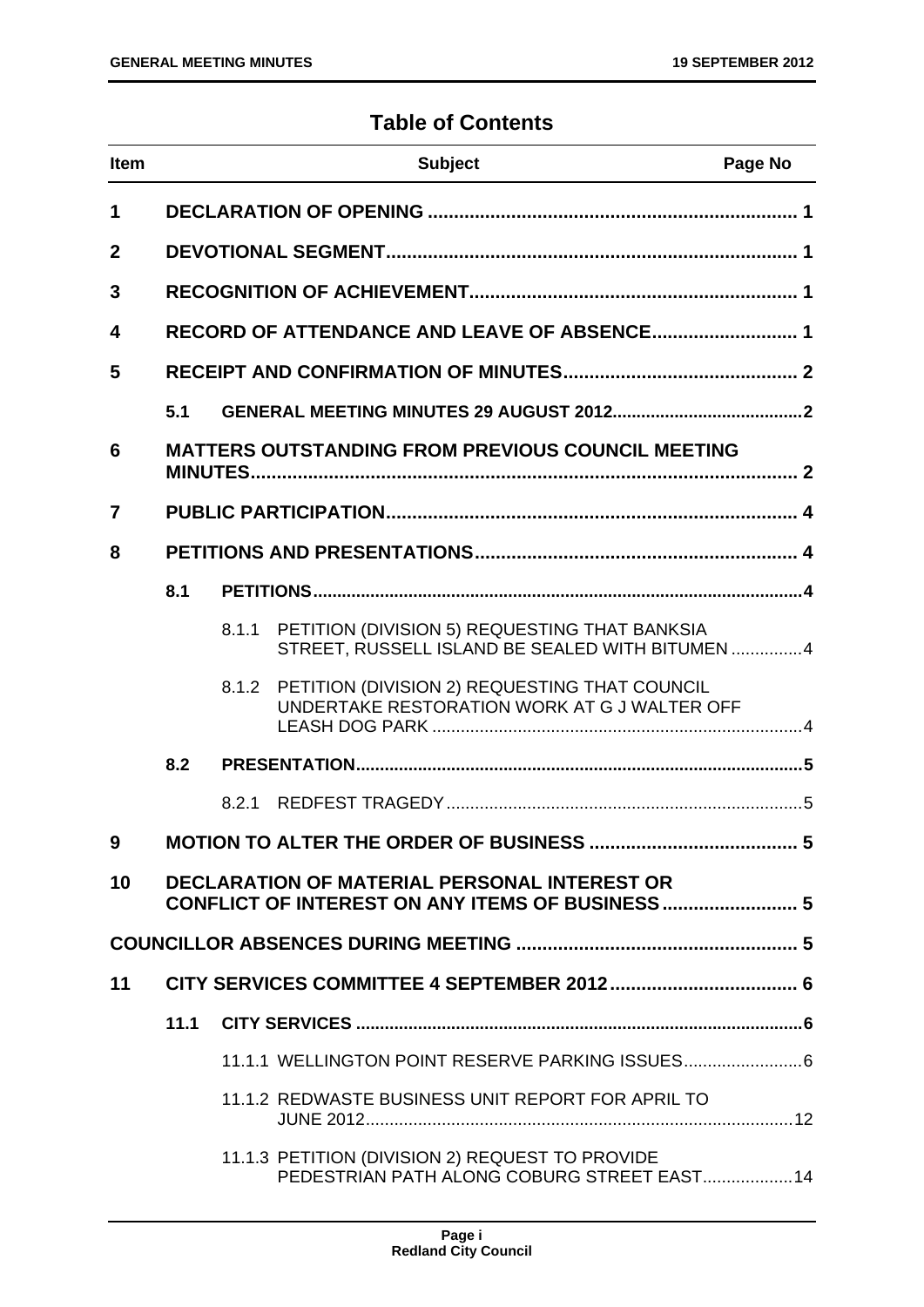|                 |      | 11.2.1 PROPOSAL TO ACQUIRE DEVELOPMENT APPROVALS TO<br>CONSTRUCT THE PROPOSED BOAT RAMP AND CAR |  |
|-----------------|------|-------------------------------------------------------------------------------------------------|--|
|                 |      |                                                                                                 |  |
|                 |      | 11.3.1 RECOGNITION OF SERVICEMEN AND WOMEN  18                                                  |  |
| 12 <sup>2</sup> |      | <b>ENVIRONMENT &amp; PLANNING COMMITTEE - 5 SEPTEMBER 2012 19</b>                               |  |
|                 | 12.1 |                                                                                                 |  |
|                 |      | 12.1.1 PROPOSED AMENDMENTS TO SEQ REGIONAL PLAN -                                               |  |
|                 |      | 12.1.2 REDLANDS REGIONAL SPORTS AND RECREATION                                                  |  |
|                 |      | 12.1.3 RESUMPTION FOR OPEN SPACE PARK, KIM CRESCENT,                                            |  |
| 13              |      | <b>CORPORATE SERVICES &amp; GOVERNANCE COMMITTEE -</b>                                          |  |
|                 |      |                                                                                                 |  |
|                 |      | 13.1.1 SPONSORSHIP APPLICATION - 'THE SALT MAIDEN'                                              |  |
|                 |      | 13.1.2 SOUTHERN MORETON BAY ISLANDS' SOCIAL                                                     |  |
|                 |      |                                                                                                 |  |
|                 |      | 13.2.1 AUGUST 2012 MONTHLY FINANCIAL REPORTS  43                                                |  |
|                 |      |                                                                                                 |  |
|                 |      | 13.2.3 CORPORATE POLICY POL-2556 PENSIONER GENERAL                                              |  |
|                 | 13.3 |                                                                                                 |  |
|                 |      | 13.3.1 APPLICATION FOR WATER AND WASTEWATER                                                     |  |
|                 |      | 13.3.2 CONTRACT FOR TELECOMMUNICATIONS CARRIER                                                  |  |
|                 |      |                                                                                                 |  |
| 14              |      | <b>REDLAND WATER AND REDWASTE COMMITTEE -</b>                                                   |  |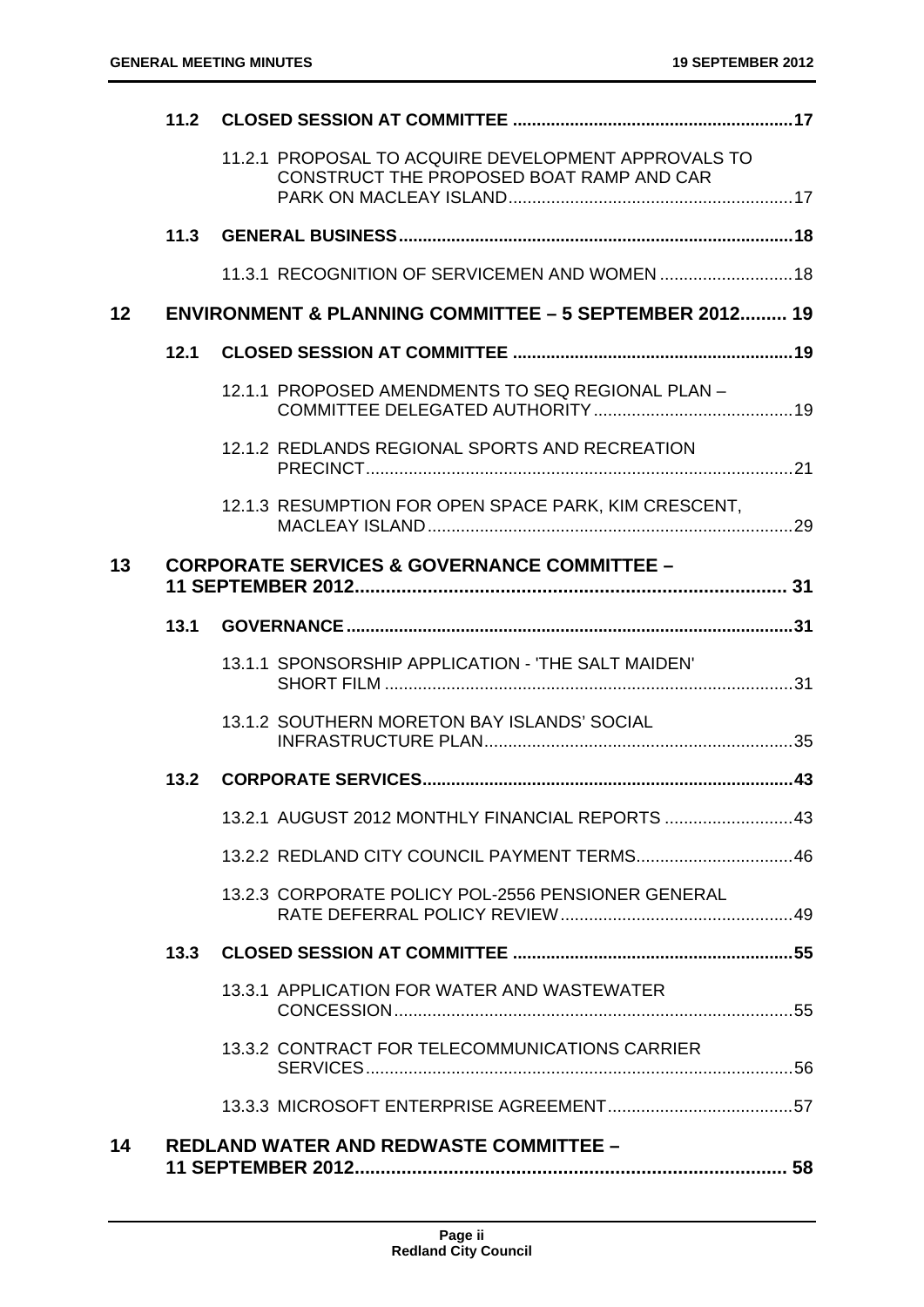|    |      | 14.1.1 REDLAND WATER BUSINESS UNIT REPORT - AUGUST                                                                                                                                      |  |
|----|------|-----------------------------------------------------------------------------------------------------------------------------------------------------------------------------------------|--|
| 15 |      | <b>DEVELOPMENT ASSESSMENT &amp; COMMUNITY STANDARDS</b>                                                                                                                                 |  |
|    | 15.1 |                                                                                                                                                                                         |  |
|    |      | 15.1.1 PLACE OF WORSHIP AT 3 BAILEY ROAD, BIRKDALE 61                                                                                                                                   |  |
|    | 15.2 |                                                                                                                                                                                         |  |
|    |      | 15.2.1 CATEGORY 1 - MINOR COMPLYING CODE ASSESSMENTS<br>AND ASSOCIATED ADMINISTRATIVE MATTERS,<br>INCLUDING CORRESPONDENCE ASSOCIATED WITH THE<br>ROUTINE MANAGEMENT OF ALL DEVELOPMENT |  |
|    |      | 15.2.2 CATEGORY 2 - COMPLYING CODE ASSESSMENT AND                                                                                                                                       |  |
|    |      | 15.2.3 CATEGORY 3 - MODERATELY COMPLEX CODE AND                                                                                                                                         |  |
|    |      | 15.2.4 APPEALS LIST CURRENT AS AT 3 SEPTEMBER, 2012 100                                                                                                                                 |  |
|    |      | 15.2.5 AMENDMENTS TO FEES AND CHARGES SCHEDULE 2012-                                                                                                                                    |  |
|    |      | 15.3 CLOSED SESSION - COMMITTEE DELEGATED AUTHORITY  107                                                                                                                                |  |
|    |      | 15.3.1 REQUEST TO CHANGE DEVELOPMENT APPROVAL FOR<br>AN EXTRACTIVE INDUSTRY AT 616-632 WEST MOUNT<br>COTTON ROAD AND 352-362 AND 392-400 AVALON ROAD,                                   |  |
| 16 |      |                                                                                                                                                                                         |  |
| 17 |      | <b>ITEM DEFERRED FROM GENERAL MEETING 29 AUGUST 2012  110</b>                                                                                                                           |  |
|    | 17.1 |                                                                                                                                                                                         |  |
|    |      |                                                                                                                                                                                         |  |
| 18 |      |                                                                                                                                                                                         |  |
|    | 18.1 |                                                                                                                                                                                         |  |
|    |      | 18.1.1 DECLARE OBSOLETE - CORPORATE POLICY POL-3092<br>ALLCONNEX WATER & WASTEWATER CHARGES -                                                                                           |  |
| 19 |      |                                                                                                                                                                                         |  |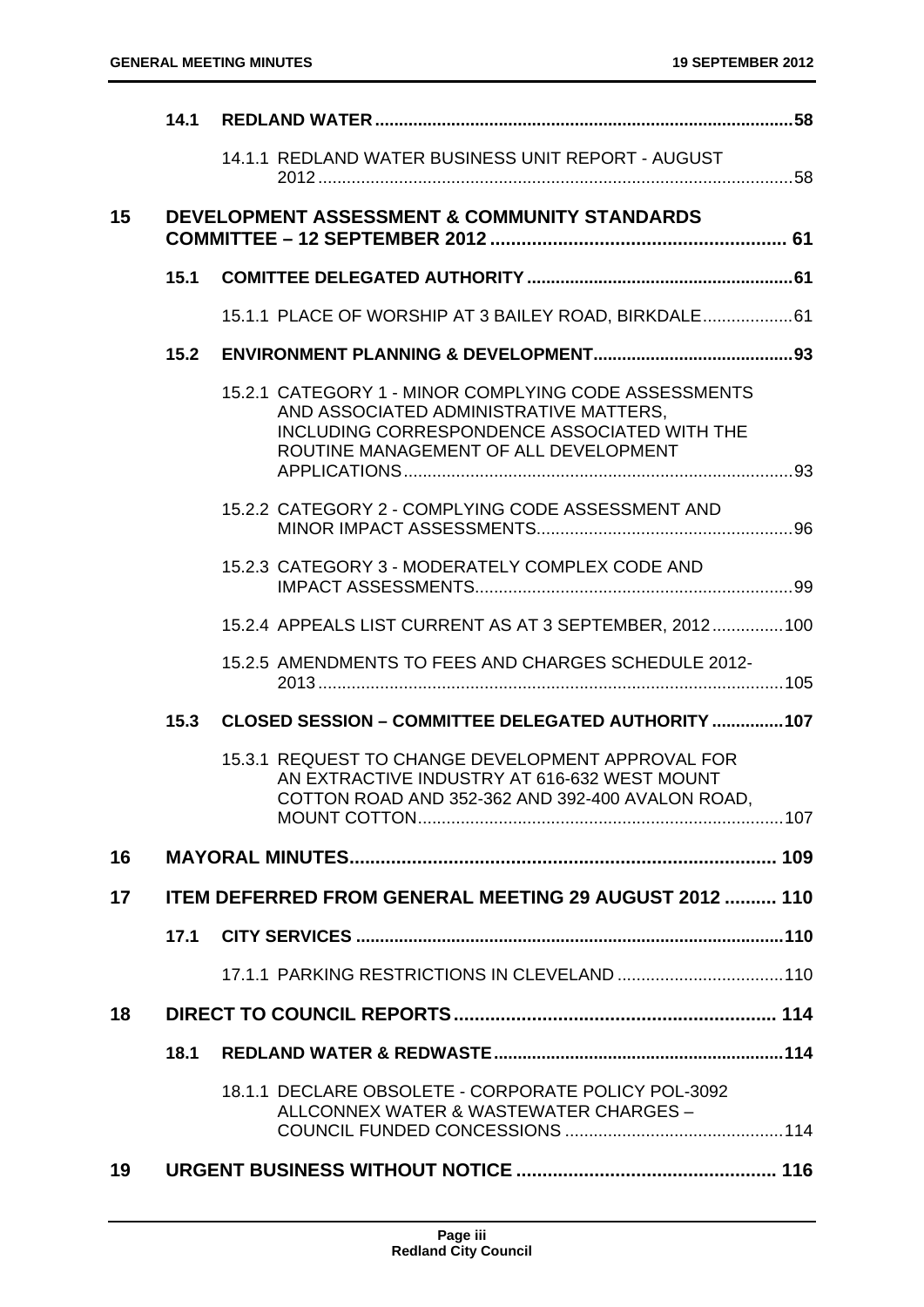| <b>20</b> |  |                                                                                             |     |
|-----------|--|---------------------------------------------------------------------------------------------|-----|
|           |  |                                                                                             |     |
|           |  | 20.1.1 EXPRESSION OF INTEREST (EOI) PERMIT TO<br>OCCUPY/LEASE OF THE FORMER SCOUT HALL, 38A |     |
| 21        |  |                                                                                             | 117 |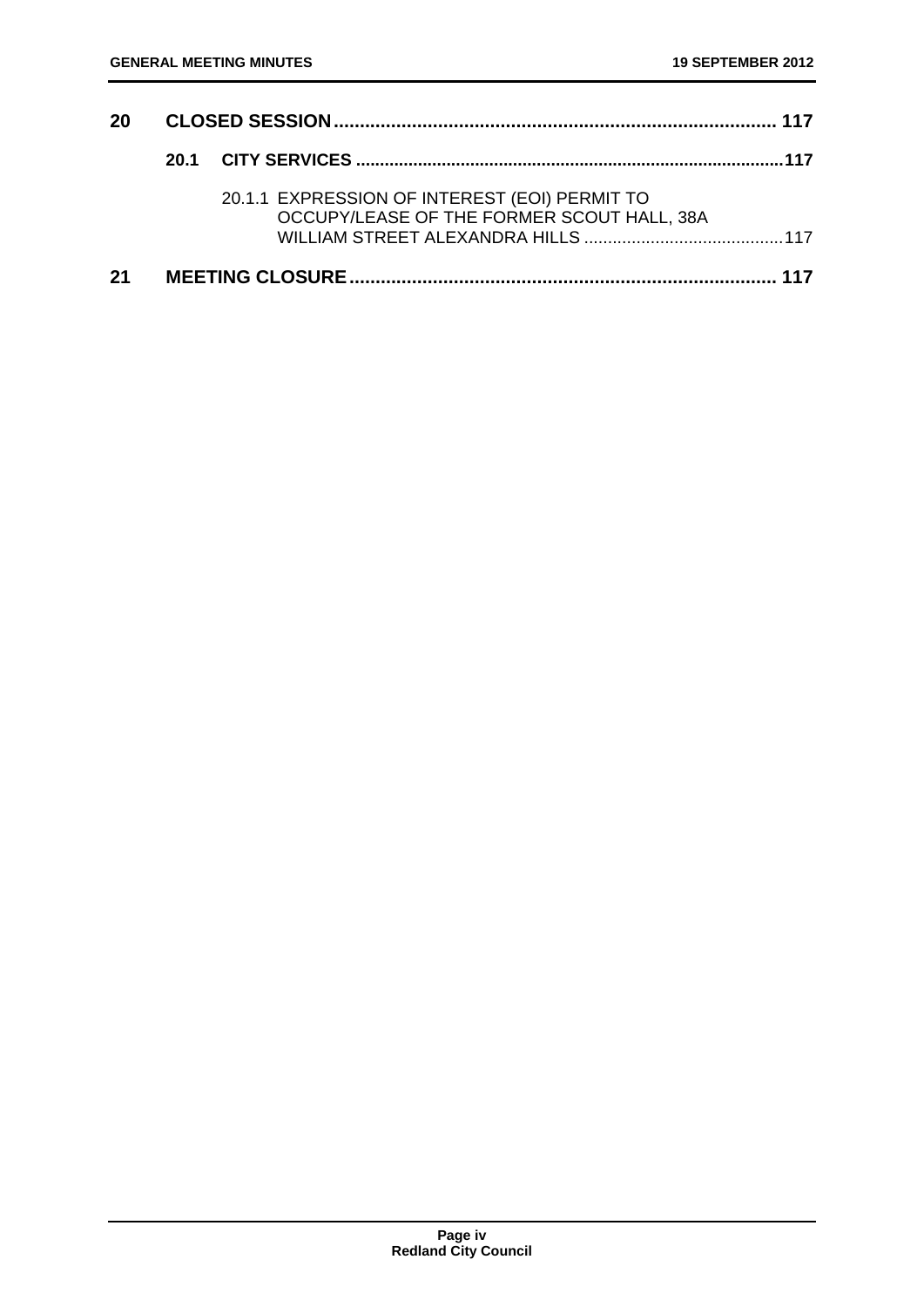#### **1 DECLARATION OF OPENING**

The Mayor declared the meeting open at 10.00am and acknowledged the Quandamooka people, who are the traditional custodians of the land on which Council meets.

The Mayor also paid Council's respect to their elders, past and present, and extended that respect to other indigenous Australians who are present.

#### **2 DEVOTIONAL SEGMENT**

Pastor Bruce Allder, member of the Ministers' Fellowship, led Council in a brief devotional segment.

#### **3 RECOGNITION OF ACHIEVEMENT**

Nil

#### **4 RECORD OF ATTENDANCE AND LEAVE OF ABSENCE**

#### **MEMBERS PRESENT:**

| Cr K Williams       | Mayor                                |
|---------------------|--------------------------------------|
| Cr A Beard          | Deputy Mayor & Councillor Division 8 |
| Cr W Boglary        | <b>Councillor Division 1</b>         |
| Cr C Ogilvie        | <b>Councillor Division 2</b>         |
| Cr K Hardman        | <b>Councillor Division 3</b>         |
| <b>Cr L Hewlett</b> | <b>Councillor Division 4</b>         |
| Cr M Edwards        | <b>Councillor Division 5</b>         |
| Cr J Talty          | <b>Councillor Division 6</b>         |
| Cr M Elliott        | <b>Councillor Division 7</b>         |
| Cr P Gleeson        | <b>Councillor Division 9</b>         |
| Cr P Bishop         | <b>Councillor Division 10</b>        |
|                     |                                      |

#### **EXECUTIVE LEADERSHIP GROUP:**

| Mrs S Rankin | Interim Chief Executive Officer                   |
|--------------|---------------------------------------------------|
| Mr N Clarke  | <b>General Manager Governance</b>                 |
| Mr B Macnee  | Acting General Manager Environment Planning &     |
|              | Development                                       |
| Mr M Drydale | <b>General Manager Corporate Services</b>         |
| Mrs L Rusan  | <b>General Manager City Services</b>              |
| Mr G Soutar  | <b>General Manager Redland Water and RedWaste</b> |
|              |                                                   |

#### **MINUTES:**

| Mrs J Parfitt | <b>Team Leader Corporate Meetings &amp; Registers</b> |
|---------------|-------------------------------------------------------|
|---------------|-------------------------------------------------------|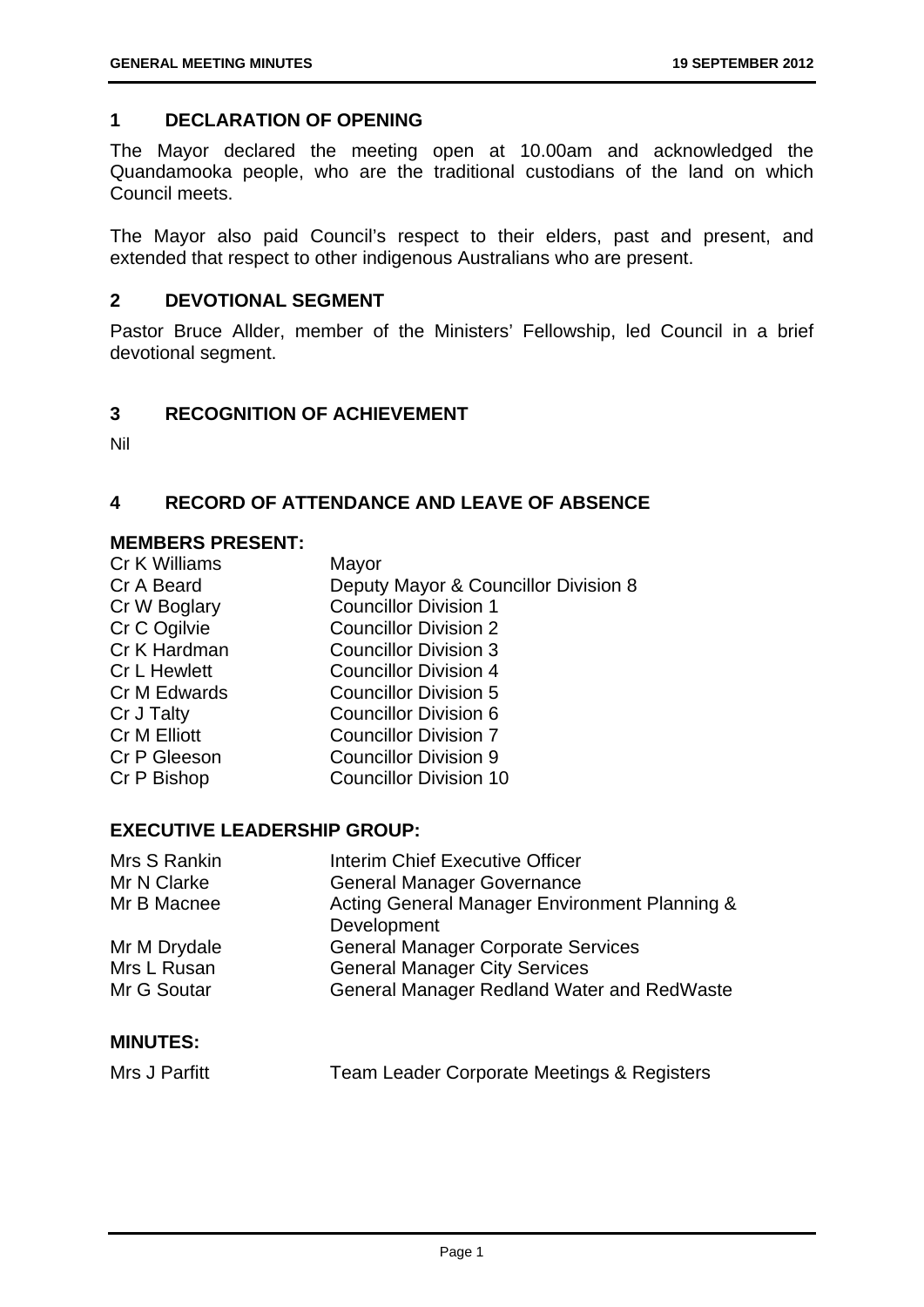#### **5 RECEIPT AND CONFIRMATION OF MINUTES**

#### **5.1 GENERAL MEETING MINUTES 29 AUGUST 2012**

| Moved by:    | Cr P Bishop  |
|--------------|--------------|
| Seconded by: | Cr P Gleeson |

That the minutes of the General Meeting of Council held on 29 August 2012 be confirmed

General Meeting Minutes 29 August 2012

#### CARRIED

#### **6 MATTERS OUTSTANDING FROM PREVIOUS COUNCIL MEETING MINUTES**

The Interim Chief Executive Officer presented the following items for noting:

#### **6.1. APPEAL TO RAISE FUNDS TO PURCHASE A PIANO FOR RPAC**

At the General Meeting on 14 December 2011 Council resolved that a report be prepared and presented to Council on how to establish such an appeal.

A report addressing this matter will be presented at an ensuing Corporate Services & Governance Committee.

#### **6.2. PETITION (DIVISION 4) REQUEST FOR COUNCIL TO PUT CONTRACT WITH SCAPE SHAPE ON HOLD IMMEDIATELY UNTIL FURTHER DISCUSSION TAKES PLACE REGARDING CURRENT POSITION OF STEPS AND RAMP AT ORANA ESPLANADE**

At the General Meeting on 25 January 2012 Council resolved that the petition, which reads as follows, be received and referred to a Committee or officer for consideration and a report to the local government and that the current works be suspended and deferred pending the outcome of the report and decision of Council:

*"Petition from residents requesting that Council put the contract with Scape Shape on hold immediately until further discussion takes place regarding correct position of steps and ramp. Correct position of steps at GPS coordination – 27.34.204 and 153.18.455.* 

A report addressing this matter will be presented to the 6 November 2012 City Services Committee meeting.

#### **6.3. PARKING RESTRICTIONS IN CLEVELAND**

At the General Meeting on 29 February 2012 Council resolved that a report be prepared and presented to Council regarding parking restrictions in Cleveland with the view of easing those restrictions.

A report addressing this matter was presented to the 7 August 2012 City Services Committee meeting and at the General Meeting on 29 August 2012 this matter was deferred the General Meeting scheduled for 19 September 2012, Item 17.1.1.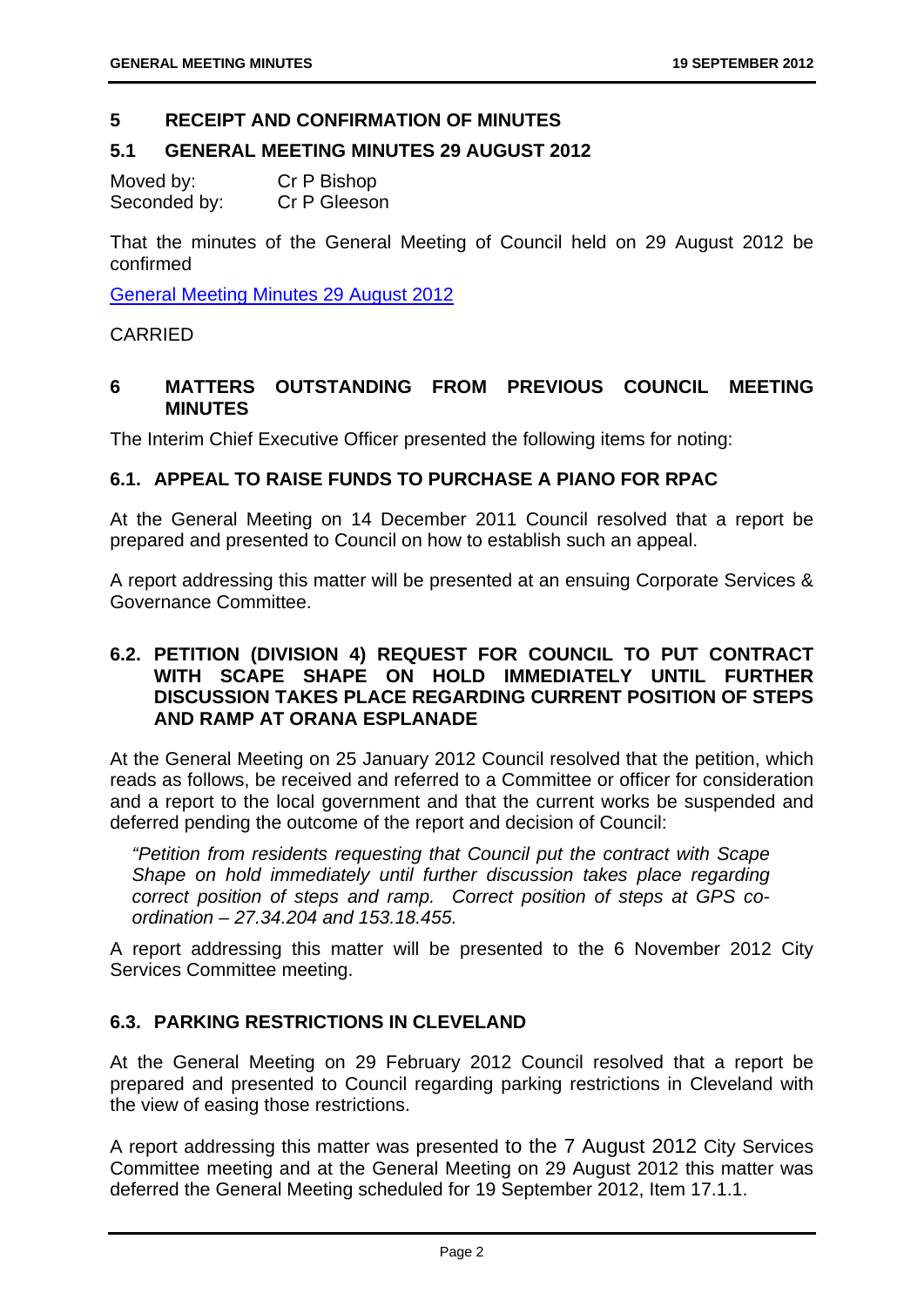#### **6.4. PETITION (DIVISION 9) REQUEST TO REMOVE LEASING FEE PLACED ON SPORTING CLUBS BASED ON THE NUMBER OF POKER MACHINES**

At the General Meeting on 28 March 2012 Council resolved that the petition, which reads as follows, be received and referred to Corporate Services to review/investigate existing policy and prepare a report to a future Corporate Services & Governance Committee; and that the principal petitioner be advised in writing accordingly:

*"Petition from residents of Redland City requesting that Council remove the leasing fee placed on sporting clubs based on the number of poker machines in their club as a result of a Council decision on 28 July 2010. This tax on Junior Sport is unfair and onerous and based on a false premise that all poker machines are profitable. It is not Local Government's responsibility to manage gambling and it is negatively impacting on sporting clubs ability to invest in our junior sportsmen and women."* 

A report addressing this matter will be presented to an ensuing City Services Committee Meeting.

#### **6.5. PETITION (DIVISION 2) REQUEST TO PROVIDE PEDESTRIAN PATH ALONG COBURG STREET EAST**

At the General Meeting on 27 June 2012 Council resolved that the petition, which reads as follows, be received and referred to a Committee or officer for consideration and a report to the local government and that the principal petitioner be advised in writing accordingly.

*"Petition from residents requesting a pedestrian path is constructed from the corner of Fitzroy Street running along Coburg Street East and joining with the existing path in Island Street. The construction of such a path will allow easy and safe access for those using mobility scooters and walking aids to William Ross Park, Queen Street and the Donald Simpson Centre. This request is in accordance with the Redland 2030 Community Plan; Liveability and quality of life, a better system of pathways, and cleaner greener transport."* 

A report addressing this matter was presented to the 4 September 2012 City Services Committee meeting.

#### **6.6. PETITION (DIVISION 5) REQUESTING COUNCIL SEAL THE NORTHERN SECTION OF COONDOOROOPA DRIVE, MACLEAY ISLAND**

At the General Meeting on 25 July 2012 Council resolved that the petition, which reads as follows:

- 1. Be received and referred to a Committee or officer for consideration and a report to the local government;
- 2. Will form part of a forthcoming workshop with Council to review the SMBI sealing program; and
- 3. That the Principal Petitioner be advised in writing accordingly.

*"Petition from residents requesting that Council seal the northern section of Coondooroopa Drive, Macleay Island.*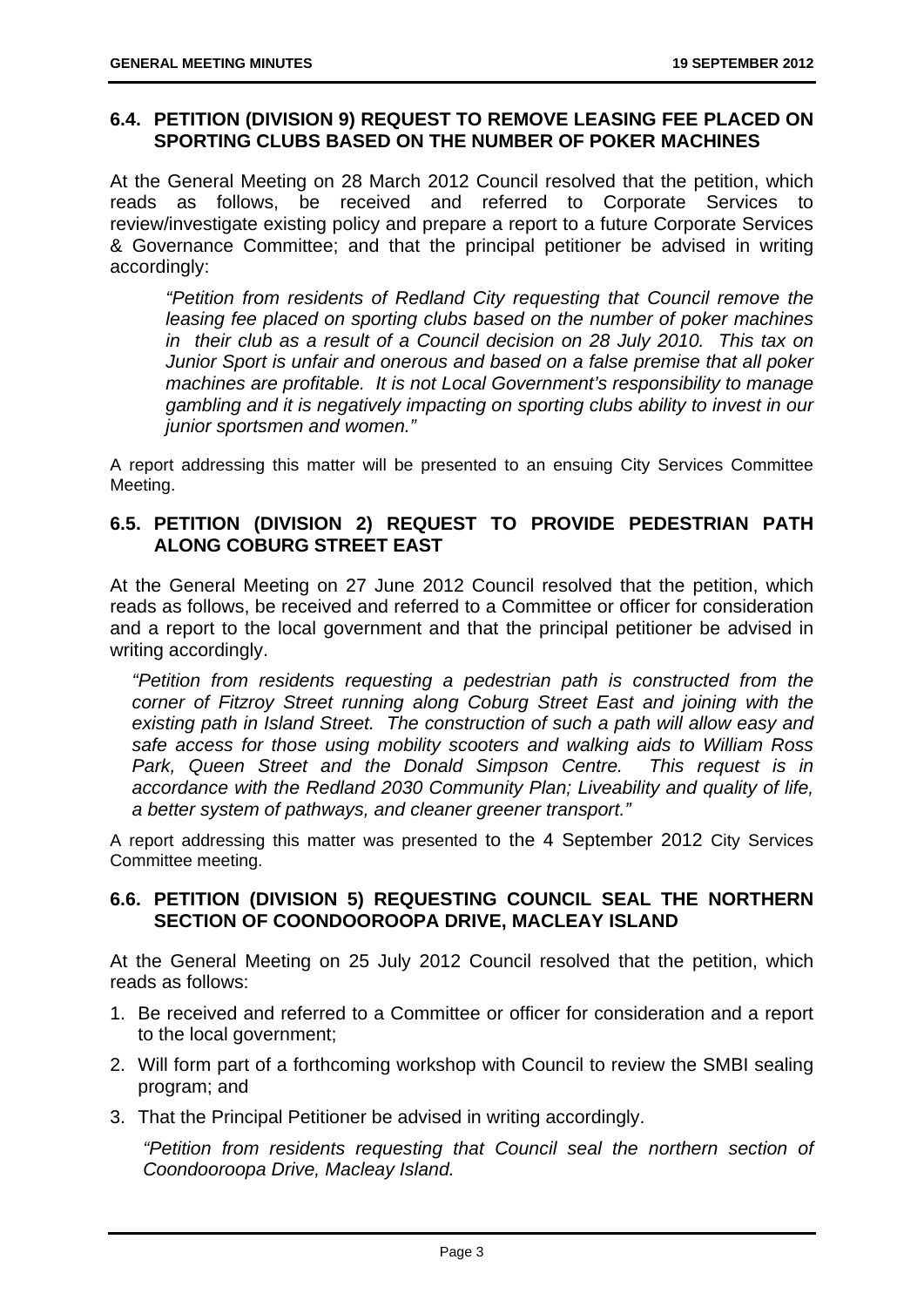*There are 4 properties – 3 with established homes fronting this section on the northern side of the road and Pats Park on the southern side. The eastern end of the road is a cul-de-sac on the shore of Moreton Bay.* 

*Other than the residents, the road is used by an increasing number of visitors to the park, workmen in trucks for lunch and boat owners launching tinnies at the three-quarter tide ramp.* 

*The dust created from these vehicles is exacerbated by onshore winds from the south-east and north-east which funnel up this road."* 

A report addressing this matter will be presented to an ensuing City Services Committee meeting.

#### **7 PUBLIC PARTICIPATION**

Nil

#### **8 PETITIONS AND PRESENTATIONS**

- **8.1 PETITIONS**
- **8.1.1 PETITION (DIVISION 5) REQUESTING THAT BANKSIA STREET, RUSSELL ISLAND BE SEALED WITH BITUMEN**

#### **COUNCIL RESOLUTION**

| Moved by:    | <b>Cr M Edwards</b> |
|--------------|---------------------|
| Seconded by: | <b>Cr M Elliott</b> |

**That the petition, which reads as follows, be acknowledged and that Council will take no further action as the matter is currently being dealt with in the review being undertaken on criteria to determine the priority order to seal roads on the SMBI; and that the Principal Petitioner be advised in writing accordingly:** 

*"Petition from residents requesting that Banksia Street, Russell Island be sealed with bitumen."* 

#### **CARRIED**

#### **8.1.2 PETITION (DIVISION 2) REQUESTING THAT COUNCIL UNDERTAKE RESTORATION WORK AT G J WALTER OFF LEASH DOG PARK**

#### **COUNCIL RESOLUTION**

| Moved by:    | <b>Cr C Ogilvie</b> |
|--------------|---------------------|
| Seconded by: | <b>Cr W Boglary</b> |

**That the petition, which reads as follows, be acknowledged and that Council will take no further action as the matter is currently being dealt with and work is commencing this month (drainage and topdressing being carried out) and that the Principal Petitioner be advised in writing accordingly:** 

*"Petition from residents requesting that Council undertake restoration work at G J Walter off-leash dog park to solve the ongoing ground-water and drainage issues."* 

**CARRIED**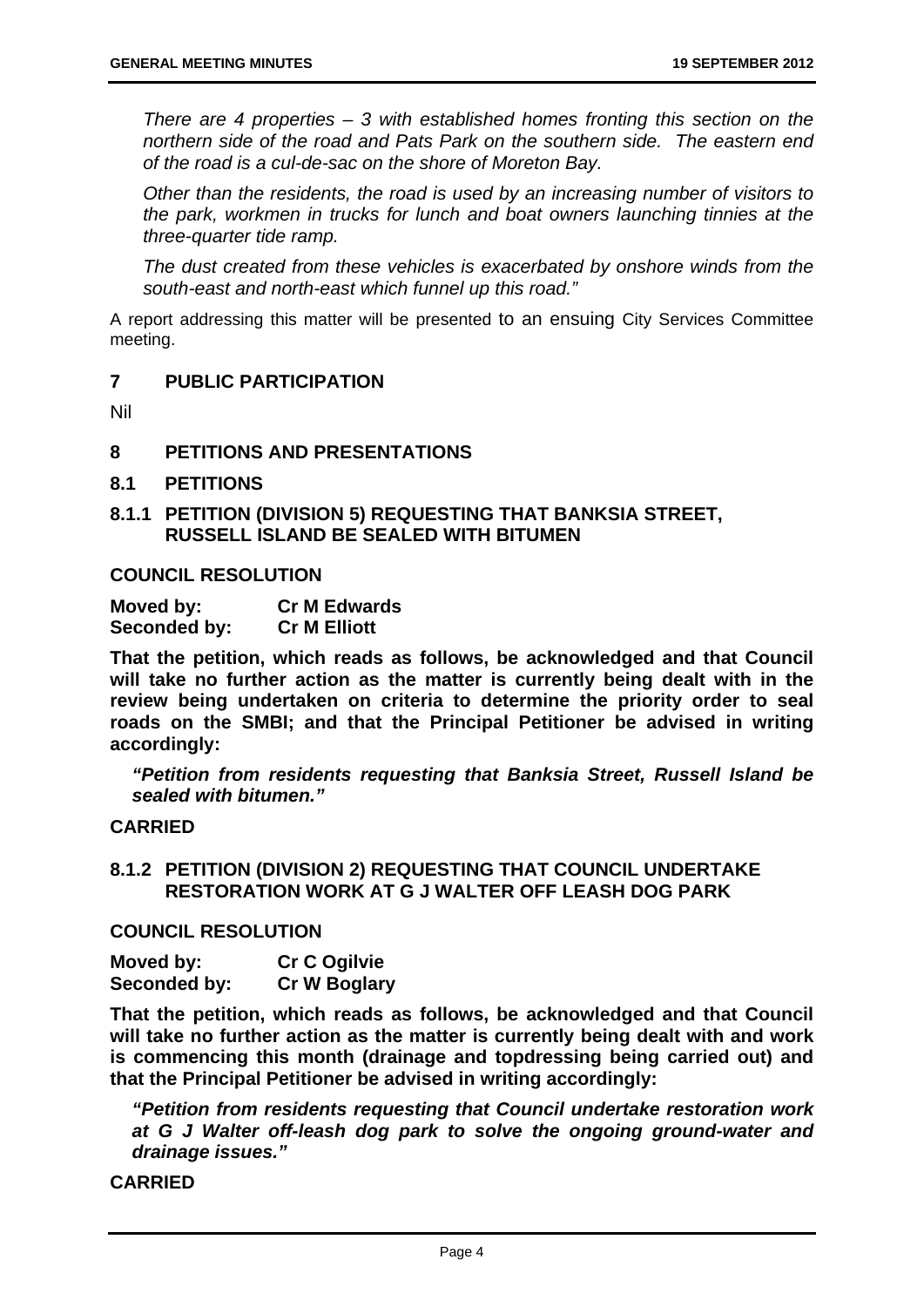#### **8.2 PRESENTATION**

#### **8.2.1 REDFEST TRAGEDY**

**The Mayor extended Redland City's condolences to Vaughan and Kiara Blucher on the loss of their loving wife and mother, Kerryn Blucher, and her unborn baby daughter, Olivia.** 

**The Mayor recognised the efforts of medical professionals, SES and St John Ambulance volunteers, off duty police, Council officers, emergency services – police and QFRS personnel and members of SLSQ Point Lookout Club, festival stall holders and visitors who responded immediately and professionally to an horrific situation. She also recognised the professional manner the event organisers responded to the tragedy.** 

**Redland City will not forget the tragedy nor the response by so many to what was a freak and tragic accident.** 

#### **9 MOTION TO ALTER THE ORDER OF BUSINESS**

Nil

#### **10 DECLARATION OF MATERIAL PERSONAL INTEREST OR CONFLICT OF INTEREST ON ANY ITEMS OF BUSINESS**

Nil

#### **COUNCILLOR ABSENCES DURING MEETING**

Cr Ogilvie left the meeting at 10.07am and returned at 10.08am during Item 8.1.1.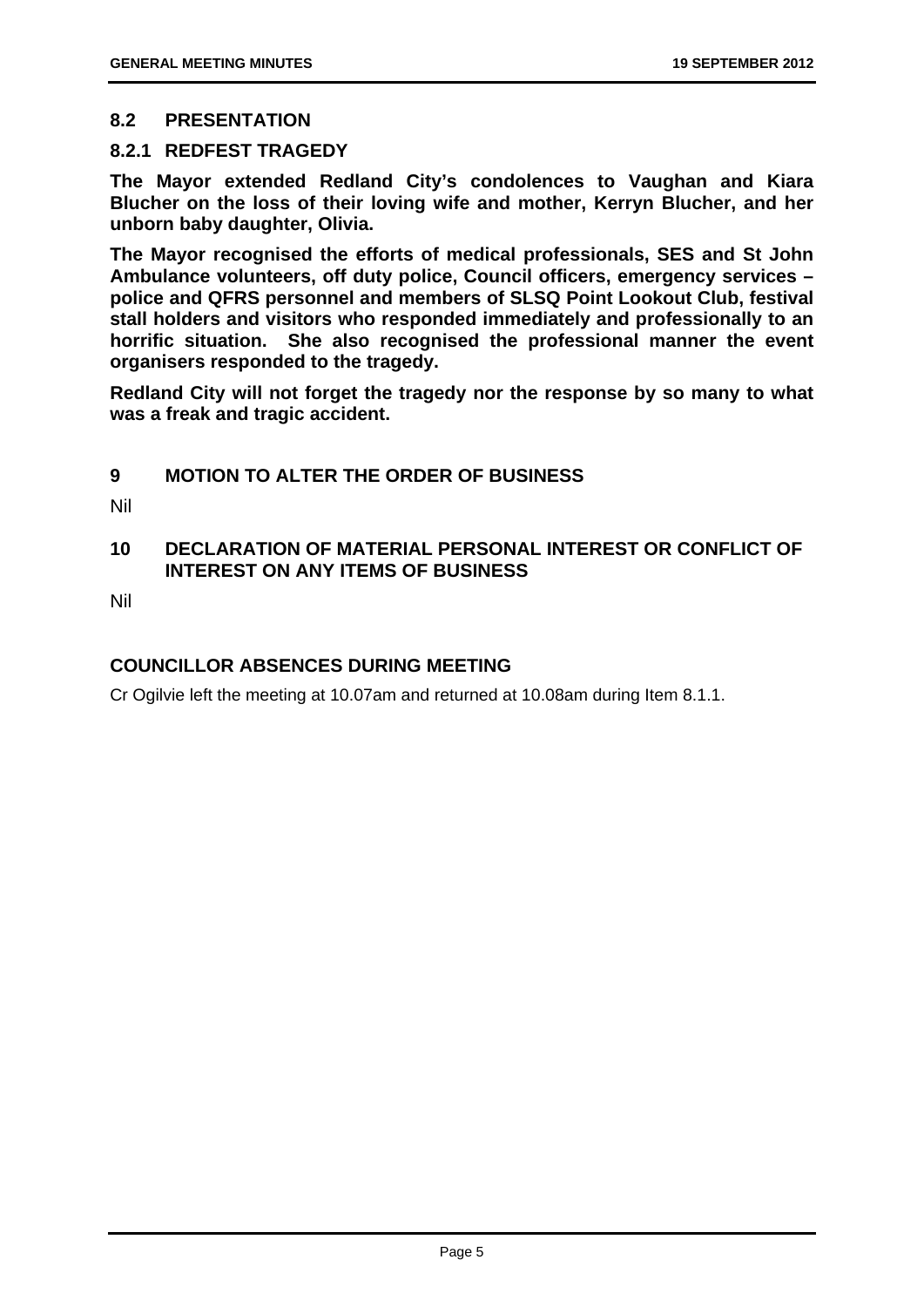#### **11 CITY SERVICES COMMITTEE 4 SEPTEMBER 2012**

| Moved by:    | Cr W Boglary |
|--------------|--------------|
| Seconded by: | Cr M Elliott |

That the City Services Committee Minutes of 4 September 2012 be received.

City Services Committee Minutes 4 September 2012

#### CARRIED

#### **11.1 CITY SERVICES**

| <b>11.1.1 WELLINGTON POINT RESERVE PARKING ISSUES</b> |                                                                                                                                                                                    |  |
|-------------------------------------------------------|------------------------------------------------------------------------------------------------------------------------------------------------------------------------------------|--|
| <b>Dataworks Filename:</b>                            | <b>RTT: Complaints - Parking</b>                                                                                                                                                   |  |
| <b>Attachments:</b>                                   | <b>Attachment 1: Wellington Point Reserve</b><br><b>Amended Master Plan</b><br><b>Attachment 2: Presentation for Wellington Point</b><br><b>Reserve Community Engagement Forum</b> |  |
| <b>Responsible Officer:</b>                           | <b>Murray Erbs</b><br><b>Manager City Infrastructure</b>                                                                                                                           |  |
| Author:                                               | <b>Abdish Athwal</b><br><b>Senior Engineer Traffic and Transport</b>                                                                                                               |  |

#### **EXECUTIVE SUMMARY**

In 2010, Council redeveloped the car and trailer unit area of the reserve to the amended master plan for the Wellington Point Reserve adopted in 2006.

Council has received numerous enquiries and complaints concerning parking bays designated for exclusive use by vehicles with boat trailers only.

Community engagement forum was held with directly affected stakeholders to identify all relevant issues, concerns and constraints, and to establish the key outcomes for implementing acceptable improvements.

Outcome from the community engagement forum and the officers recommendation is to retain status quo to parking apportionment (between normal and car trailer unit spaces), and enforcement be undertaken with an emphasis on weekends and Public **Holidays** 

#### **PURPOSE**

Report to Council on the issues raised at the Community Engagement Forum of 10 July 2012 and request approval on the recommended option.

#### **BACKGROUND**

On 28 June 2006, Council adopted an amended Master Plan for Wellington Point Reserve. The amended Master Plan was the result of community comments received on the May 2004 Council resolution to defer the 2004 draft of the Master Plan.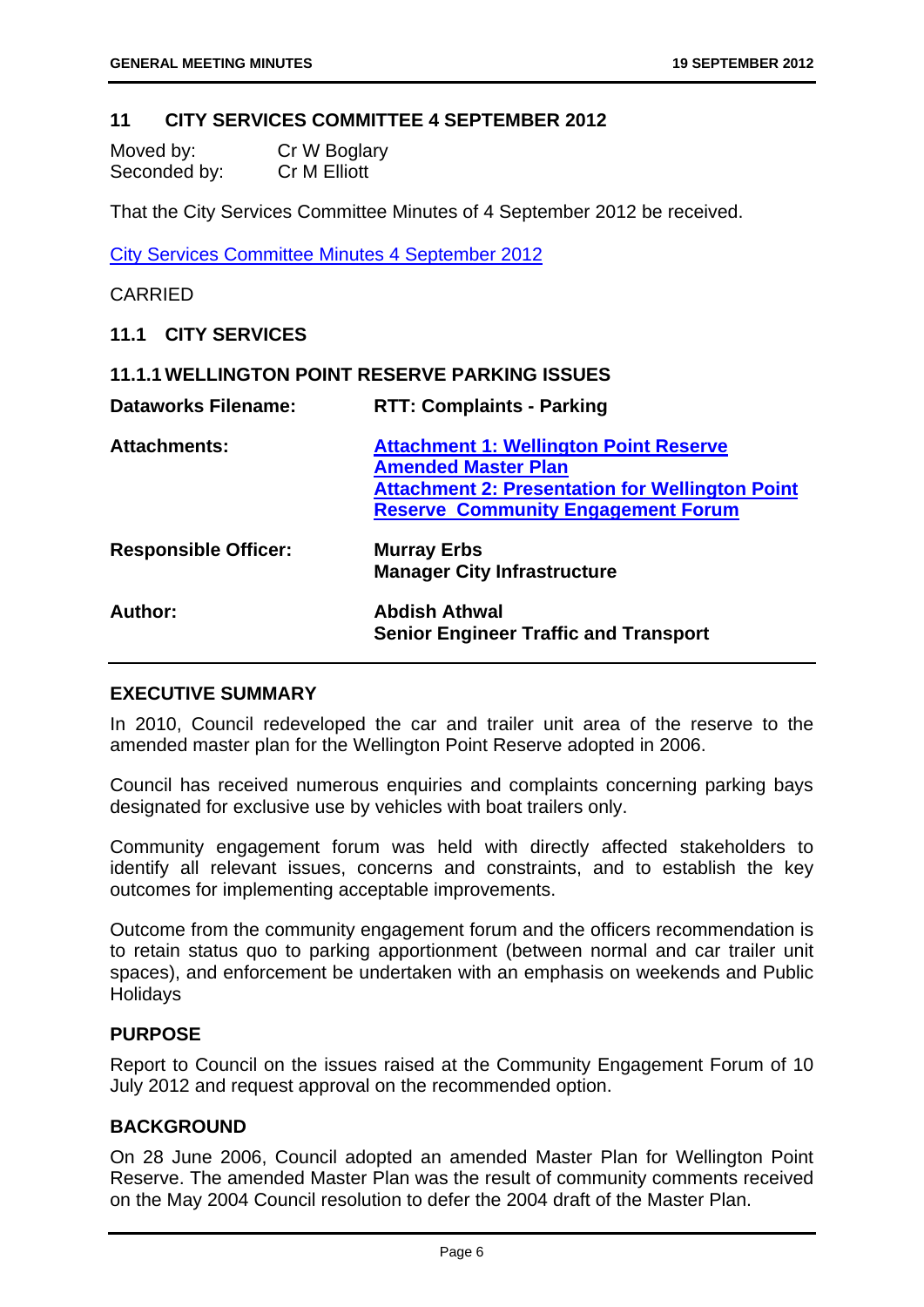The key features of the 2006 amended Master Plan included:

- Reconfiguration of the trailer parking area to provide accessible foreshore green space around the reserve;
- Access to existing boat ramps maintained;
- Improved and safer pedestrian pathways to jetty and foreshore through car park.

In 2010, Council redeveloped the car and trailer unit area of the reserve to the 2006 amended Master Plan, as shown in Attachment 1.

Since the 2010 redevelopment Council has received numerous enquiries and complaints concerning parking bays designated for exclusive use by vehicles with boat trailers only.

Following internal stakeholder meetings it was decided that a community engagement forum should be held to identify all relevant issues, concerns and constraints being voiced by directly affected stakeholders, and to establish the key outcomes for implementing acceptable improvements.

Stakeholders include representatives from directly affected organisations such as boating and fishing groups, local businesses and residents, Queensland Police Service, and a small number of individuals who have personally contacted Council on this issue.

The community engagement forum was held on Tuesday 10July 2012 starting at 6:00pm to finish 8:00pm at the Redlands Cricket Club and received a good attendance. See attachment 2 for PowerPoint Presentation.

**Summary of available parking at the Wellington Point Reserve -** See attachment 2, slide 7.

o *Issues* 

At the community engagement forum, invited stakeholders put forwarded the following issues/concerns (point being addressed and some stakeholder comments in italics):

- $\triangleright$  Laws should be enforced
	- o *people parked illegally should be fined*, *if not things will get worse.*
- $\triangleright$  Rules/guidelines for 10 percent CTU requirements
	- o *shortage of trailer parking as per the guidelines for boating ramps, shortage of parking in general*
	- o *boat owners paying via boat registration for parking spot, car don't pay.*
- $\triangleright$  Public Transport options
	- o *more bus services needed*
- $\triangleright$  Should CTU be shared on non-boating days
	- shared 11:00 am 4:00pm parking on non-boating days.
- $\triangleright$  Commercial business use
	- o *boat industry employee 14,000 people.*
	- o *10,974 power boats registered, that's 1 boat for every 6 houses, small boat and kayaks not registered*
	- o *Council needs to control the situation or business will go elsewhere.*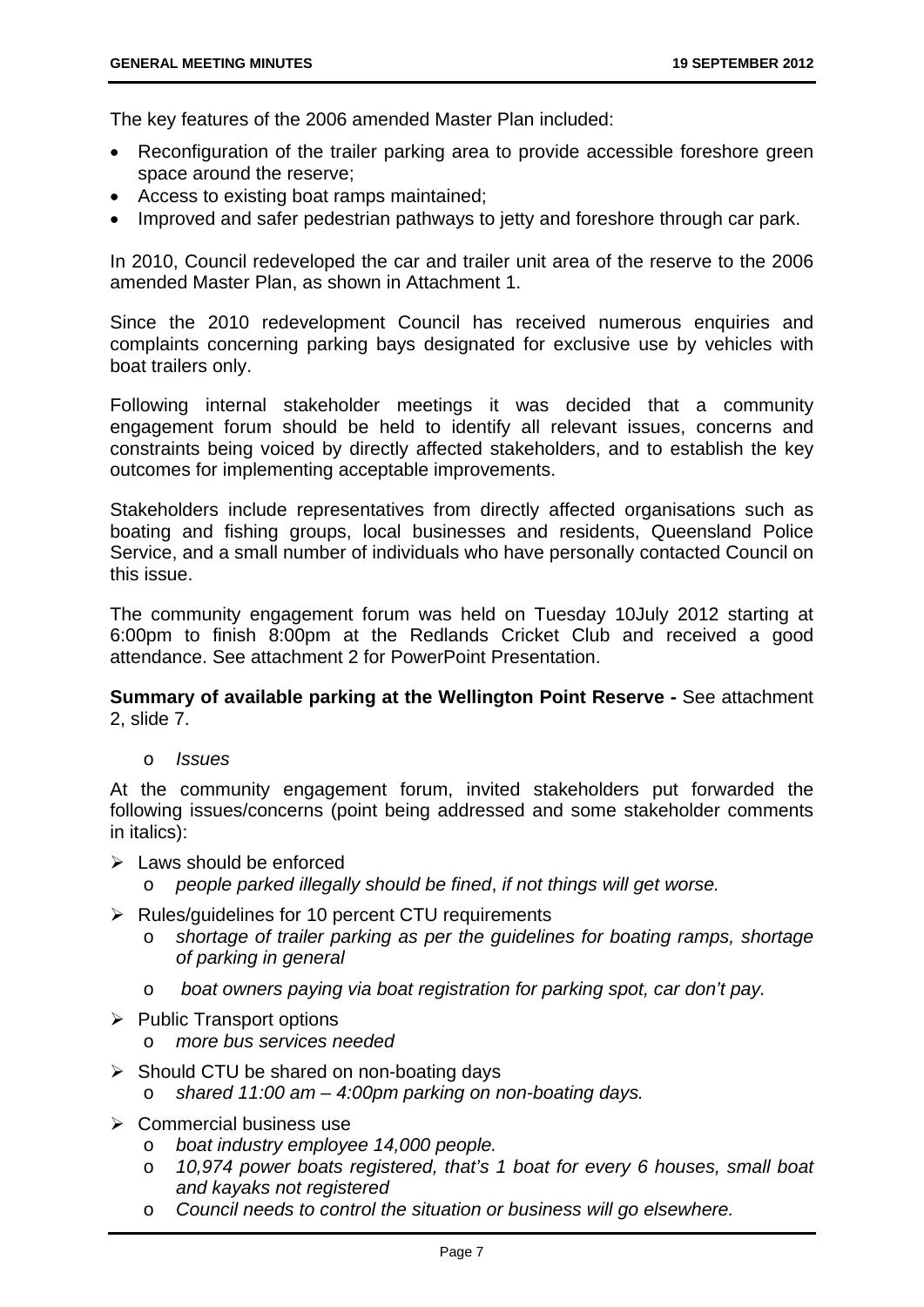- $\triangleright$  Boating weather dependent
	- o *tides control boating, it should not be time control.*
- $\triangleright$  Percentage of boat parking share after 12:00 noon
	- o *most boats go out in the morning boat parking areas should be used for cars in the afternoon.*
	- o *windsurfers, kayaks have no problems in the afternoons.*
- $\triangleright$  Council management of weather condition
	- o *boat area parking controlled under the instruction of parking warden/council offers.*
- $\triangleright$  Share after 1:00pm
	- o *if boat spot not used after 1:00pm allow car to park.*
- $\triangleright$  Signage needs to be clear
	- o *need clear signage, council allows car to park in boats area one weekend and when booked the next weekend owners say that Council has allowed the parking, leaves enforcement not knowing what to do.*
	- o *Council offer to manage the signage on weekend.*
	- o *need Council to enforce signage.*
- $\triangleright$  Influence of tides
	- o *boating is tide dependant not time. If boat spot not used after 1:00pm allow car to park.*
- $\triangleright$  Large number of boat users
	- o *large number of boat, kayaks, windsurfers use boat area.*
	- o *boat owners paying via boat registration for parking spot, car don't pay.*
	- o *car and trailer having to park up the hill on Main Road with boat waiting for trailer to get picked, not suitable.*
- $\triangleright$  No to bureaucracy
	- o *Council does not use this as revenue raising.*
- $\triangleright$  Support control situation
	- o *Everyone obey the law and enforcement is required.*
- $\triangleright$  Retain history as family venue
	- o *Place for family enjoyment as well as boating, need to share the reserve.*
	- o *People come for cheap swim, BBQ etc fines will drive people away.*
- $\triangleright$  Adequate signage after 11:00am
	- o *not enough parking on holidays leads to dual parking behaviours.*
	- o *shared 11:00 am 4:00pm parking on non-boating days.*
	- parking in Reserve Esp for cars only.
- $\triangleright$  Safety issue (pedestrian)
	- o *Need to improve pedestrian crossing point in the ramp and jetty areas car with trailer cannot see pedestrians.*
- $\triangleright$  Visitor friendly image
	- need to look for more activity spaces in the surrounding areas.

Proposed options put forward at the forum:

- Warden to control parking  *cost, common sense, safety*
- Trial for shared CTU parking area 12- 10:30pm  *does not align with weather/tides.*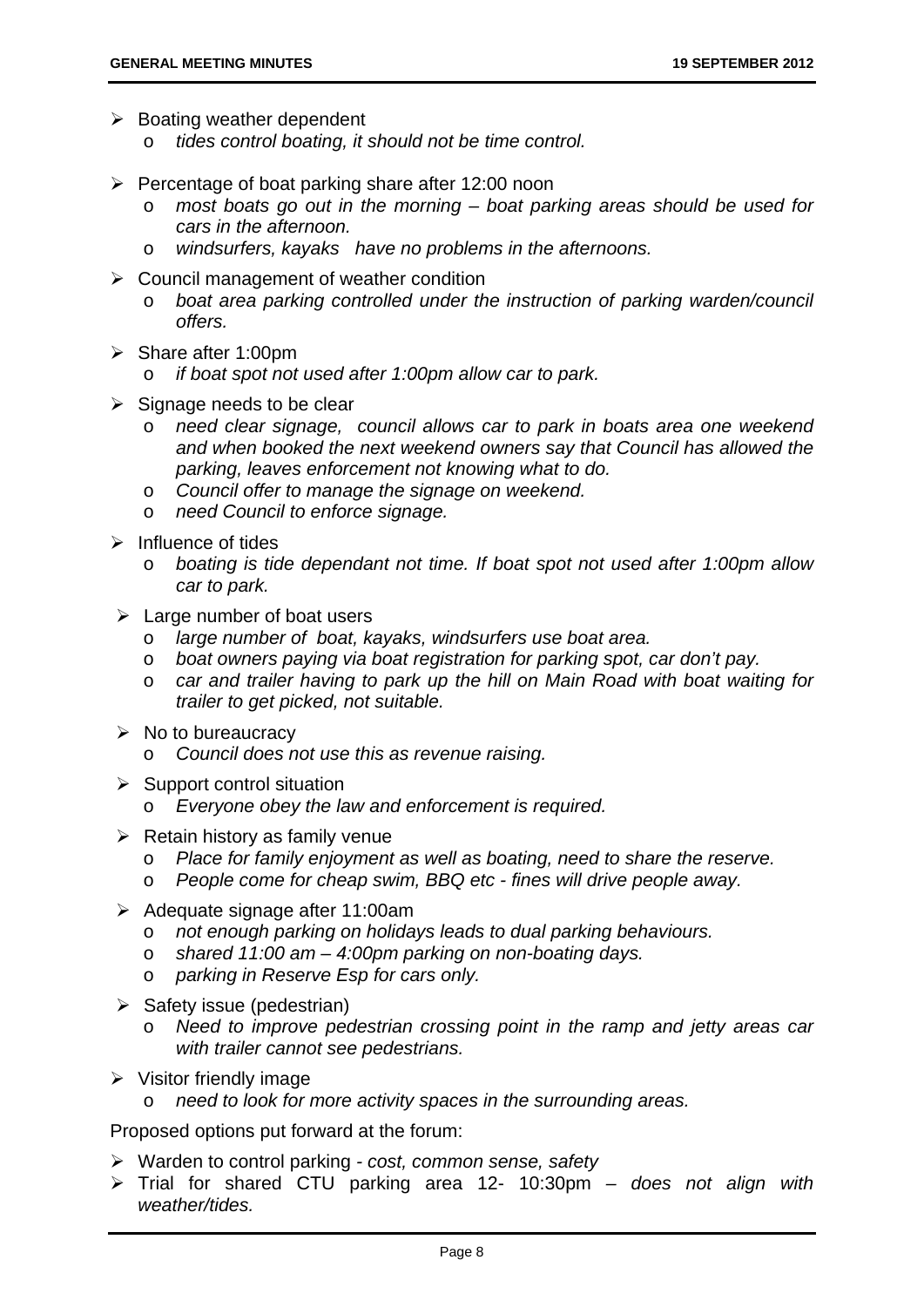- Penalty enforcement  *need to be consistent*
- Public Transport *-Translink does not have the required demand*
- Greater utilisation green area  *overflow parking on grass*
- Differing time limits  *2H,4H,6H and enforcement*
- Sun/Public Holidays *increase enforcement*
- Must be legal  *clear signage and enforcement*
- Increase attractiveness of other areas  *additional boating area and would reduce over usage of Wellington Point Reserve*
- Rent vacant block  *for additional parking*

In summary from the forum it was apparent that a solution that satisfied all stakeholders was not achievable, since:

- There is clearly insufficient parking at the reserve to meet the current demand of all stakeholders
- The recreational and local business stakeholders want more car parking, and/or the ability to share some of the trailer parking areas when they are not being used after a designated time, for example after 12:00 pm.
- The boating stakeholders want more trailer parking, at least the allocation for the two ramps.

In concluding the meeting the following key outcomes were sounded to the stakeholders who had no objections:

- Everyone obey the law  *enforcement*
- Status quo to current parking and enforcement. *Must be legal, clear and enforceable signage*

The Guidelines for Provision of Recreational Boating Facilities 1996 recommends the minimum of 90 CTU parking spaces for a 4 lane boat ramp and 45 CTU parking spaces for a 2 lane boat ramp. Therefore a minimum of 135 CTU parking spaces is recommended for the two boating ramps at the reserve. Currently there are 75 CTU parking spaces.

It is therefore recommended that status quo to current parking with enforcement be proposed for Council approval.

#### **RELATIONSHIP TO CORPORATE PLAN**

#### **5. Wise planning and design**

We will carefully manage population pressures and use land sustainably while advocating and taking steps to determine limits of growth and carrying capacity on a local and national basis, recognising environmental sensitivities and the distinctive character, heritage and atmosphere of local communities. A well-planned network of urban, rural and bushland areas and responsive infrastructure and transport systems will support strong, healthy communities.

5.12 Plan, provide and advocate for essential physical and social infrastructure that supports community well-being and manage Council's existing infrastructure assets to ensure current service standards are maintained or improved

#### **FINANCIAL IMPLICATIONS**

There are no financial implications impacting Council as a result of this report.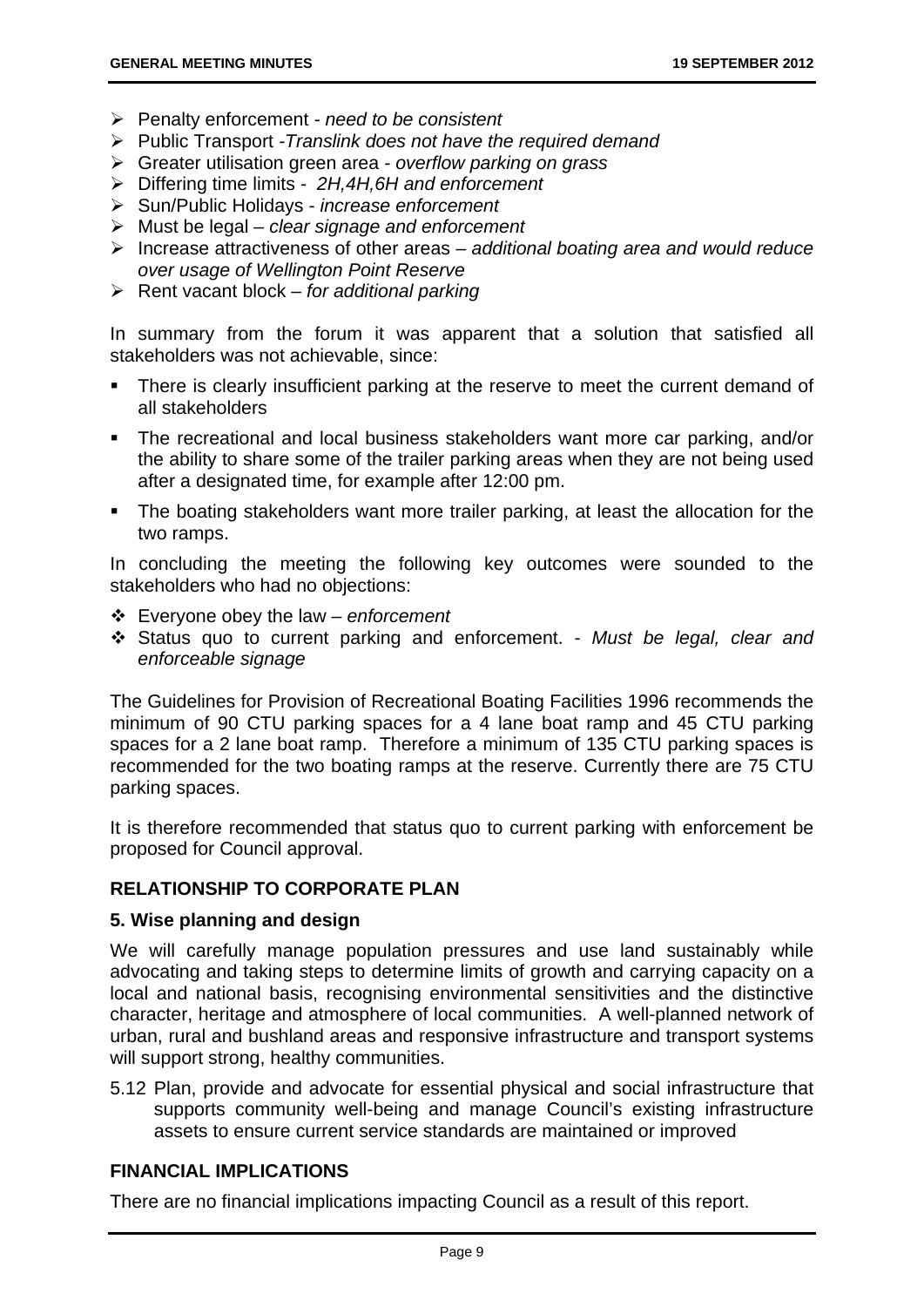#### **PLANNING SCHEME IMPLICATIONS**

It is considered that the outcome of recommendations in this report will not require any amendments to the Redlands Planning Scheme.

#### **CONSULTATION**

Internal and external stake holders have been consulted.

#### **OPTIONS**

#### **PREFERRED**

That Council resolve to retain the status quo to parking apportionment (between normal and car trailer unit spaces), and enforcement be undertaken with an emphasis on weekends and Public Holidays.

#### **ALTERNATIVE**

Undertake a trial of shared parking along the first row adjacent to toilet block after 1:00pm.

#### **OFFICER'S RECOMMENDATION**

Moved by: Cr M Elliott Seconded by: Cr L Hewlett

That Council resolve to retain the status quo to parking apportionment (between normal and car trailer unit spaces), and enforcement be undertaken with an emphasis on weekends and Public Holidays.

LOST

DIVISION

FOR: Crs Elliott and Hewlett

AGAINST: Crs Bishop, Gleeson, Beard, Talty, Edwards, Hardman, Ogilvie, Williams and Boglary

#### **COMMITTEE RECOMMENDATION**

| Moved by:    | Cr K Williams |
|--------------|---------------|
| Seconded by: | Cr P Bishop   |

That Council resolve to undertake a trial of shared parking (cars and cars with trailers) along the first row of car trailer unit parking adjacent to toilet block between 1:00pm and 10.00pm and review after 3 months.

#### CARRIED

DIVISION

FOR: Crs Bishop, Gleeson, Beard, Talty, Edwards, Hardman, Ogilvie, Williams and Boglary

AGAINST: Crs Elliott and Hewlett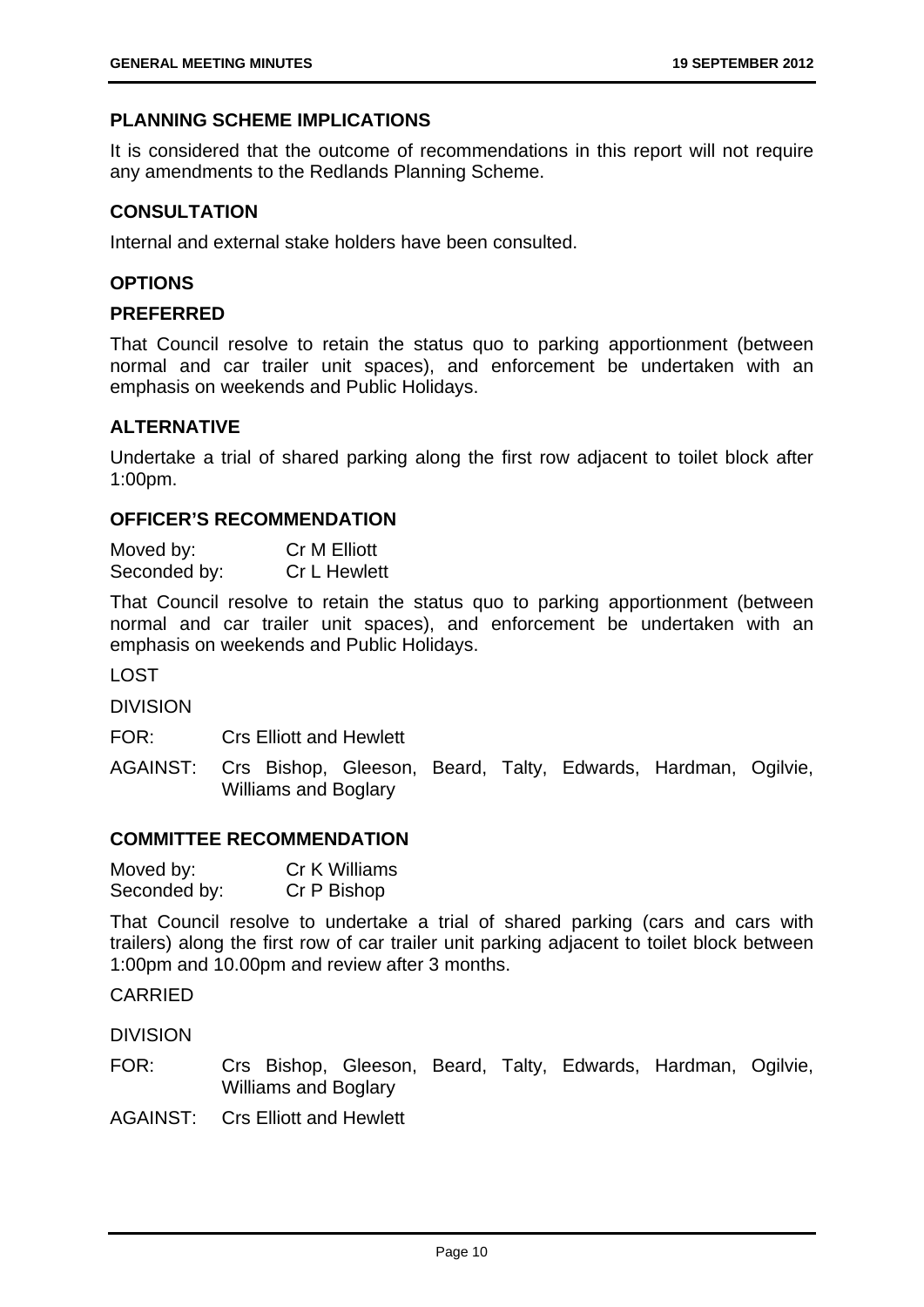#### **COUNCIL RESOLUTION**

| Moved by:    | <b>Cr W Boglary</b> |
|--------------|---------------------|
| Seconded by: | <b>Cr P Bishop</b>  |

**That Council resolve as follows:** 

- **1. To undertake a trial of shared parking (cars and cars with trailers) along the first row of car trailer unit parking adjacent to toilet block between 1:00pm and 10.00pm and review after 3 months;**
- **2. That a briefing note be provided to Councillors on the methods of data collection and analysis as it will be used to review and assess the trial;**
- **3. That a trial commence for two drop off zones within two normal car spaces, one located near the western playground and one near the southern boat ramp. This trial is to commence immediately and the time be limited to 15 minutes; and**
- **4. That enforcement continue to be undertaken for compliance with the existing signage. Suitable notification of any future changes to Car Trailer Unit access should be given with consultation to the general public and stakeholders.**

#### **CARRIED**

DIVISION

- FOR: Crs Bishop, Gleeson, Beard, Talty, Edwards, Hardman, Ogilvie, Boglary and Williams.
- AGAINST: Crs Elliott and Hewlett.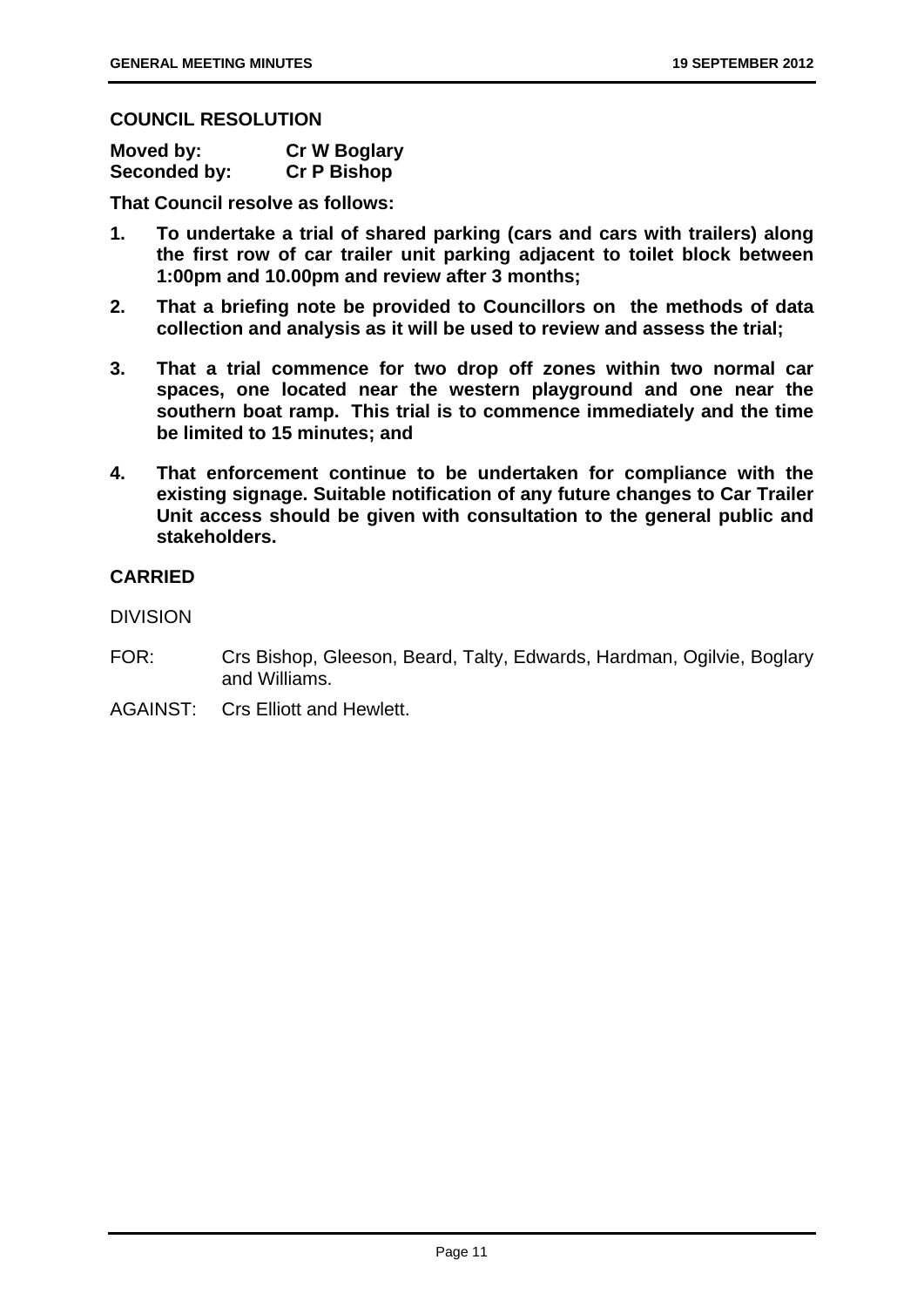|                             | 11.1.2 REDWASTE BUSINESS UNIT REPORT FOR APRIL TO JUNE 2012 |
|-----------------------------|-------------------------------------------------------------|
| <b>Dataworks Filename:</b>  | <b>WM - Waste Monthly Reports to Committee</b>              |
| Attachment:                 | <b>RedWaste Business Unit Report June 2012</b>              |
| <b>Responsible Officer:</b> | <b>Louise Rusan</b><br><b>General Manager City Services</b> |
| Author:                     | <b>Robert Walford</b><br><b>Service Manager - RedWaste</b>  |

#### **EXECUTIVE SUMMARY**

The RedWaste Business Unit Report is presented to Council on a quarterly basis for noting.

This report provides details relating to the business unit's performance for the quarter from 1 April 2012 to 30 June 2012 and covers financial and non-financial indicators for waste, as outlined in the Annual Performance Plan (APP) 2011/12, which was adopted by Council in May 2011.

The report provides a regular opportunity for Council to consider the performance of the RedWaste Business Unit and to respond to any exceptional reporting. Most of the report findings will be "business as usual". Where exceptions occur, these will be highlighted.

#### **PURPOSE**

To report on the performance of the RedWaste business unit against key performance indicators (KPIs) outlined in the Business Unit's APP for 2011/12 for the quarter from 1 April 2012 to 30 June 2012.

#### **BACKGROUND**

The RedWaste Business Unit APP identifies KPIs for which performance targets have been agreed with Council. Reporting is prepared each quarter through Council's City Services Committee.

#### **ISSUES**

The report is provided to Council as a means of monitoring the performance of business unit's activities. The first part of the attached report comprises a "snapshot" of the business unit's achievement in meeting KPIs (year-to-date) and financial report card.

The report then provides a specific financial report and commentary, capital expenditure (graphically) and a detailed customer overview. The main body of the report focuses on actual levels of achievement against the KPIs for each of the months, year to date. Where exceptions have occurred and targets not met, an explanation is given as well as action taken to improve performance.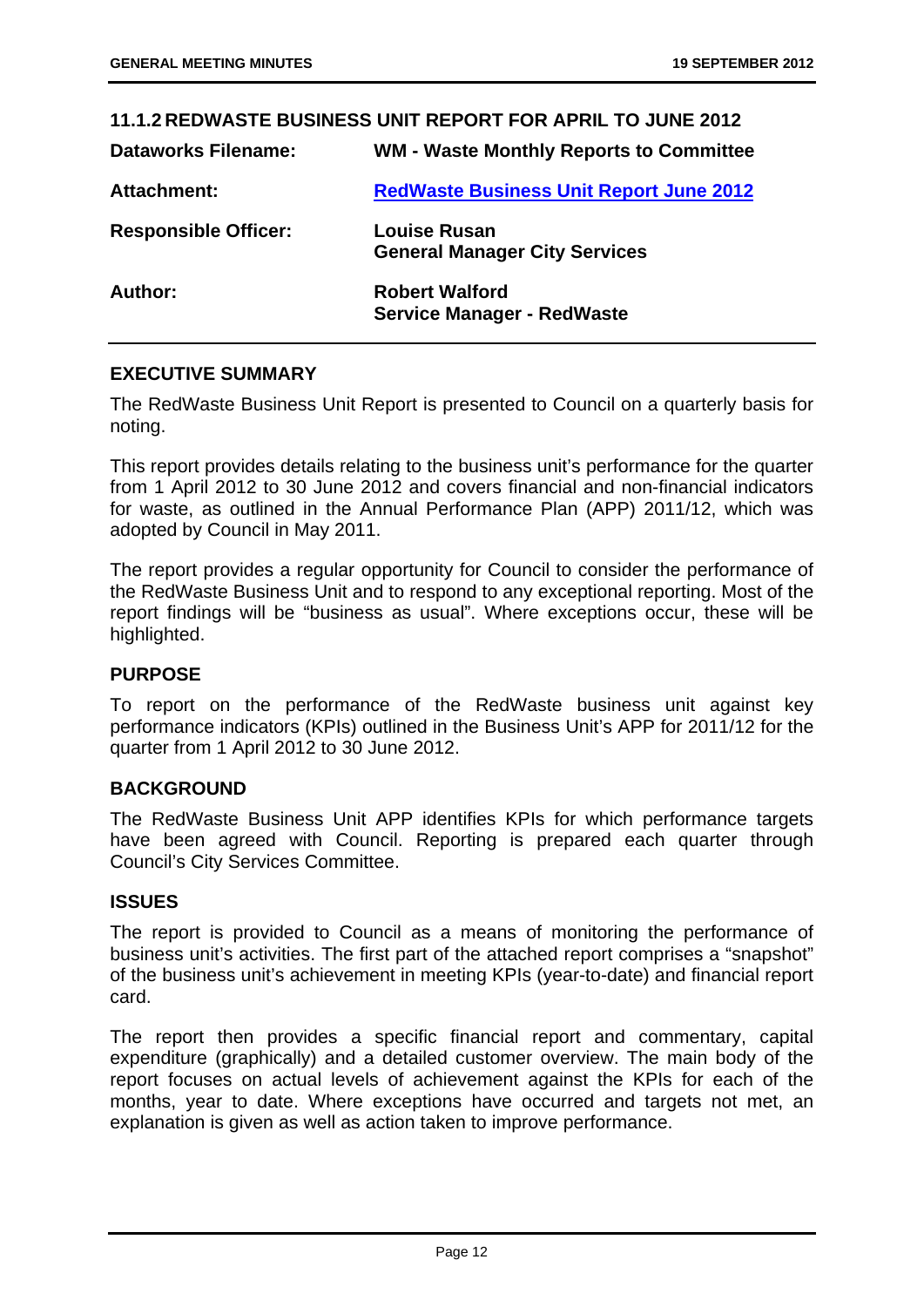#### **RELATIONSHIP TO CORPORATE PLAN**

#### **2. Green living**

Our green living choices will improve our quality of life and our children's lives, through our sustainable and energy efficient use of resources, transport and infrastructure, and our well informed responses to risks such as climate change.

- 2.2 Promote, support and encourage commitment to green living in our community by improving residents' understanding of climate change and achieving greater water, energy and waste conservation and efficiency
- 2.8 Implement Council's waste management strategy by applying best practice principles in pricing, public awareness, resource management, recycling and recovery

#### **FINANCIAL IMPLICATIONS**

There are no financial implications impacting Council as a result of this report.

#### **PLANNING SCHEME IMPLICATIONS**

The City Planning & Environment Group was not consulted and it is considered that the outcome of recommendations in this report will not result in future amendments to the Redlands Planning Scheme.

#### **CONSULTATION**

Consultation has occurred with:

- Manager City Enterprises;
- Management Accountant Financial Services; and
- Service Manager RedWaste.

#### **OPTIONS**

#### **PREFERRED**

That Council resolve to note the RedWaste Business Unit Report for the quarter ending

30 June 2012, as presented in the attachment.

#### **ALTERNATIVE**

That Council notes the report and requests additional information or a review of performance.

**OFFICER'S/COMMITTEE RECOMMENDATION/ COUNCIL RESOLUTION** 

**Moved by: Cr W Boglary Seconded by: Cr P Bishop** 

**That Council resolve to note the RedWaste Business Unit Report for the quarter ending 30 June 2012, as presented in the attachment.**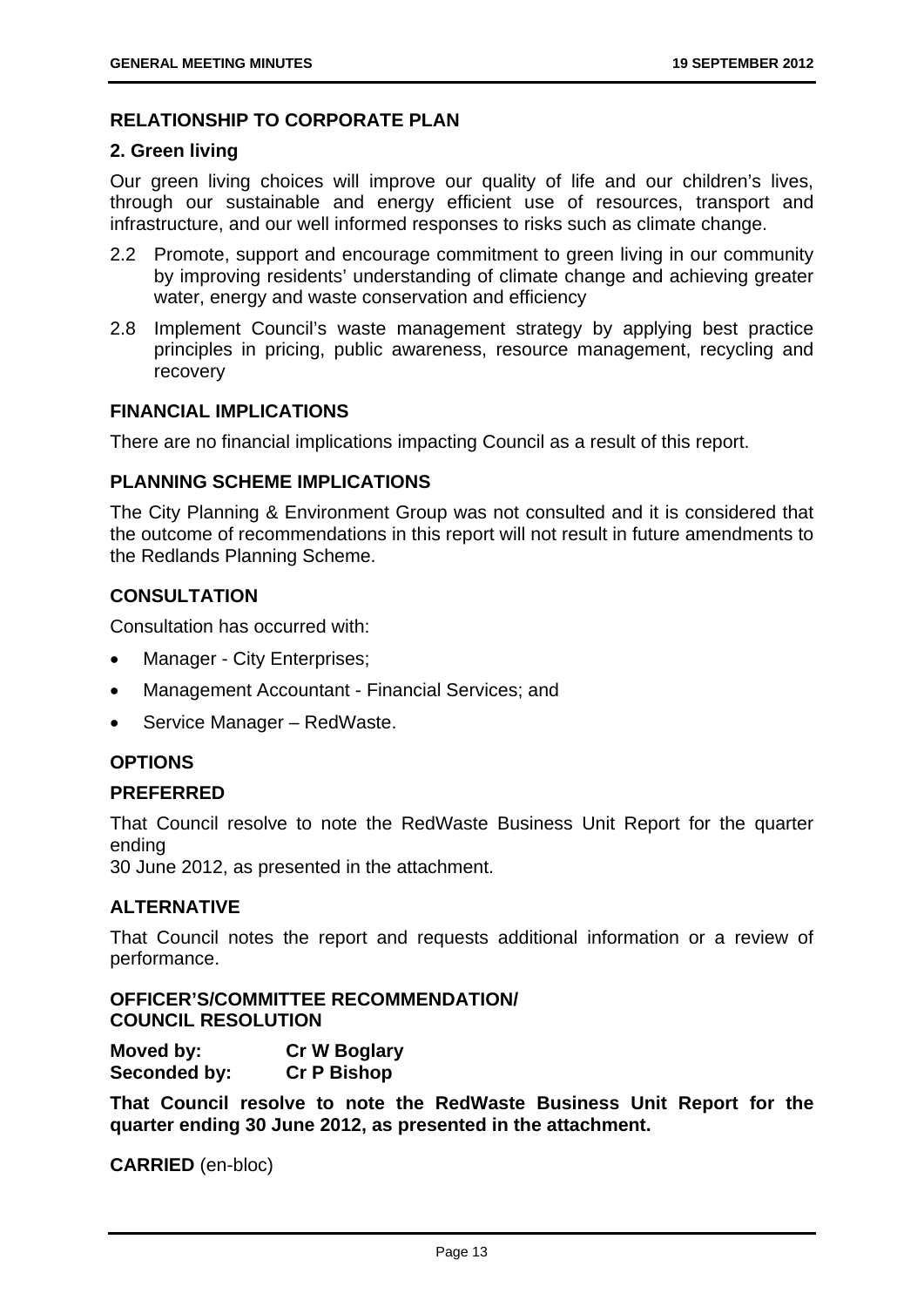#### **11.1.3 PETITION (DIVISION 2) REQUEST TO PROVIDE PEDESTRIAN PATH ALONG COBURG STREET EAST**

| <b>Dataworks Filename:</b>  | <b>RTT Design &amp; Construction: Footpaths</b>                 |
|-----------------------------|-----------------------------------------------------------------|
| <b>Attachment:</b>          | Attachment 1: Coburg Street East - Local Path<br><b>Network</b> |
| <b>Responsible Officer:</b> | <b>Murray Erbs</b><br><b>Manager City Infrastructure</b>        |
| Author:                     | Jonathan Lamb<br><b>Advisor Cycling &amp; Public Transport</b>  |

#### **EXECUTIVE SUMMARY**

Residents from Cleveland have requested via a petition to Council to construct a footpath from the corner of Fitzroy Street along Coburg Street East and connect with the existing path in Island Street, Cleveland.

An assessment has been made of the request to construct the footpath and it has been determined by officers to support the request and to recommend that Council list a concrete footpath along Coburg Street East in the future Capital Works Program for consideration of design in 2014/15 and construction in 2015/16.

#### **PURPOSE**

The purpose of this report is to provide advice and recommendation on the petition request for the construction of a path link along Coburg Street East between Fitzroy Street and the existing path that links to Island Street.

#### **BACKGROUND**

Council received a petition from residents requesting a pedestrian path be constructed along Coburg Street East between Fitzroy Street and Island Street in Cleveland. The General Meeting Minutes of 27 June 2012 note the following motion:

That the petition, which reads as follows, be received and referred to a Committee or officer for consideration and a report to the local government and that the principal petitioner be advised in writing accordingly:

*``Petition from residents requesting a pedestrian path is constructed from the corner of Fitzroy Street running along Coburg Street East and joining with the existing path in Island Street. The construction of such a path will allow easy and safe access for those using mobility scooters and walking aids to William Ross Park, Queen Street and the Donald Simpson Centre. This request is in accordance with the Redland 2030 Community Plan; Liveability and quality of life, a better system of pathways, and cleaner greener transport''.* 

The existing network of paths in the street grid around Coburg Street East includes paths along Wynyard Street, Russell Street, Fitzroy Street and Island Street. The requested path link in the petition between Fitzroy Street and Island Street is approximately 250m long. By extending a further 130m from Fitzroy Street to the western end of Coburg Street East this will connect to the existing path.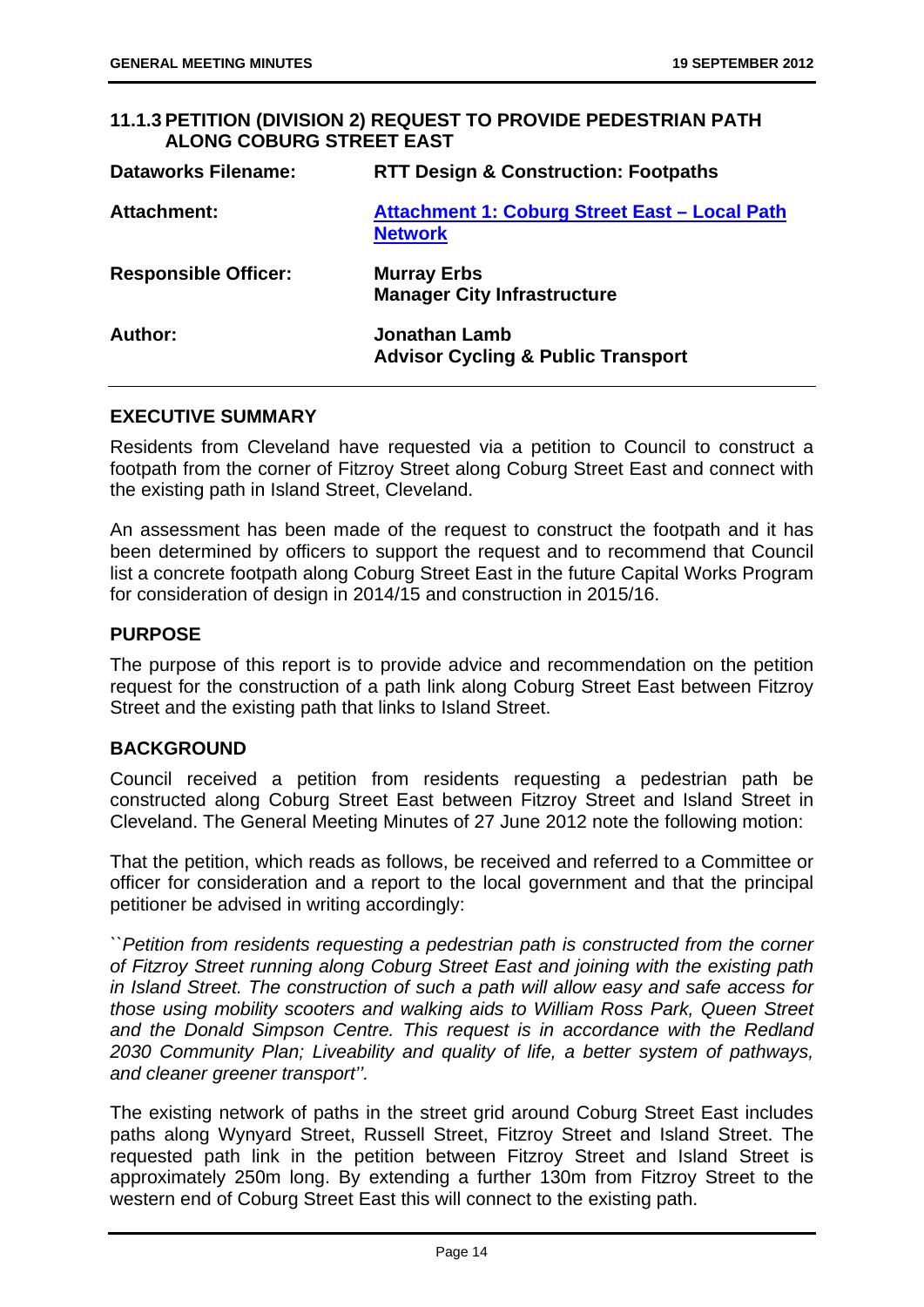#### **ISSUES**

Coburg Street East is a local street running between Wynyard Street and Erobin Street, where it terminates near the Moreton Bay Cycleway. To the north of Coburg Street East and between Wynyard Street and Island Streets (and South of Russell Street) the area is zoned Medium Density. Approximately half the existing dwellings are units/town houses.

Formalising a concrete path along Coburg Street East between Island Street and the existing path at the western end of Coburg Street East will enhance the existing local network and improve connectivity for residents to the nearby Cleveland State School, the Donald Simpson Centre and the Cleveland CBD.

#### **RELATIONSHIP TO CORPORATE PLAN**

#### **2. Green living**

Our green living choices will improve our quality of life and our children's lives, through our sustainable and energy efficient use of resources, transport and infrastructure, and our well informed responses to risks such as climate change.

2.4 Provide and maintain safe and attractive routes for people to walk and cycle throughout the city and to connect to nearby regional centres

#### **5. Wise planning and design**

We will carefully manage population pressures and use land sustainably while advocating and taking steps to determine limits of growth and carrying capacity on a local and national basis, recognising environmental sensitivities and the distinctive character, heritage and atmosphere of local communities. A well-planned network of urban, rural and bushland areas and responsive infrastructure and transport systems will support strong, healthy communities.

5.8 Plan and advocate to connect the city's communities with improved public transport including a road, ferry, cycling and walking network that provides safe and efficient movement within the city and the region and supports physical activity; and promote efficient and environmentally responsible private transport

#### **FINANCIAL IMPLICATIONS**

This recommendation does not require any change to the current year's budget. This item will be listed for future works in the 10 Year Capital Works Program. The preliminary cost to design and construct the footpath link is estimated at approximately \$115,000 - \$125,000.

#### **PLANNING SCHEME IMPLICATIONS**

The City Planning & Environment Group was consulted and it is considered that the outcome of recommendations in this report will not require any amendments to the Redlands Planning Scheme.

#### **CONSULTATION**

The Divisional Councillor, Cr Craig Ogilvie.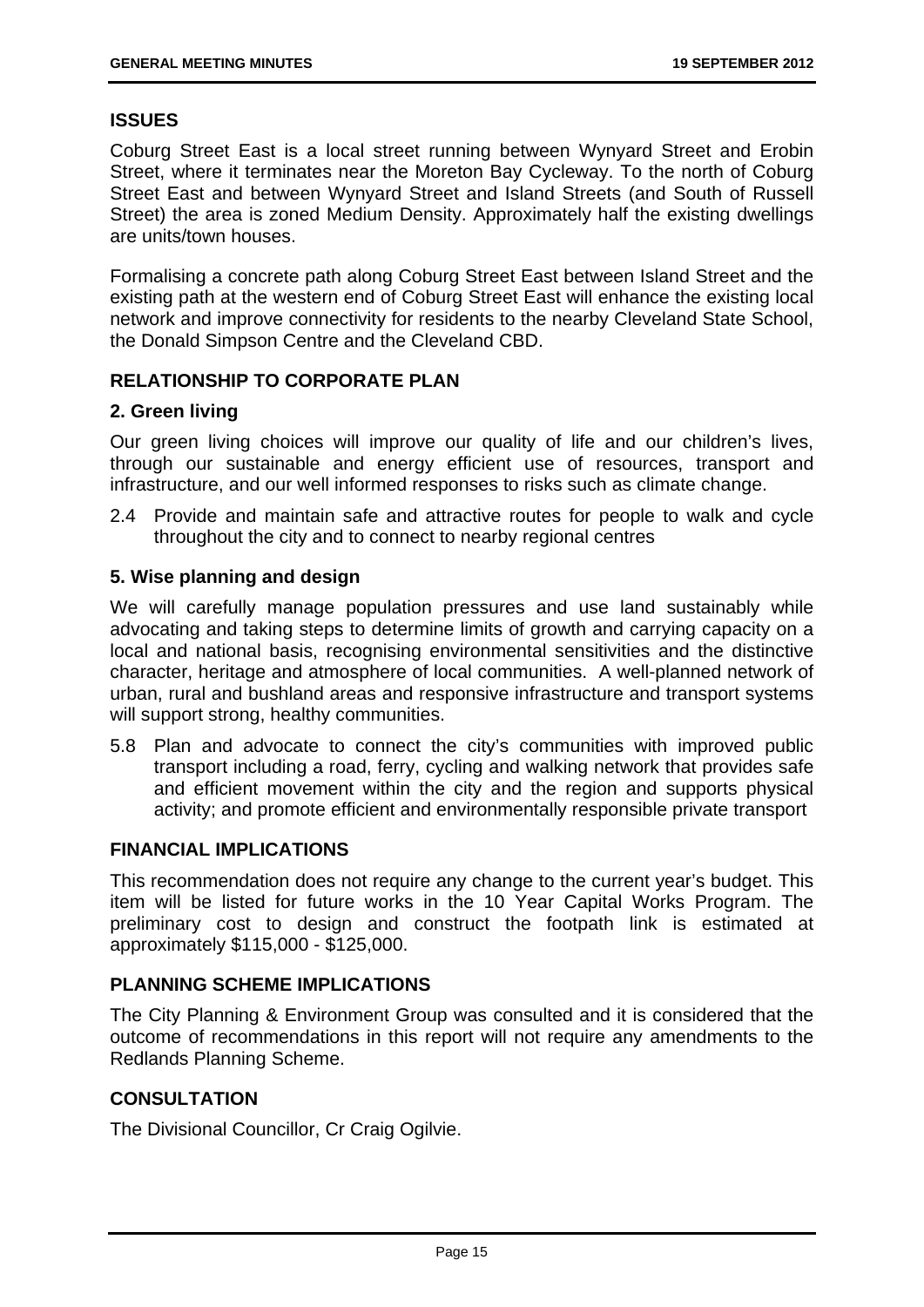#### **OPTIONS**

#### **PREFERRED**

That Council resolve to list a concrete pedestrian path on Coburg Street East from Island Street to the existing path at the western end of Coburg Street East in the future Capital Works Program for consideration of design in 2014/15 and construction in 2015/16.

#### **ALTERNATIVE**

No alternative is proposed.

#### **OFFICER'S RECOMMENDATION**

That Council resolve to list a concrete pedestrian path on Coburg Street East from Island Street to the existing path at the western end of Coburg Street East in the future Capital Works Program for consideration of design in 2014/15 and construction in 2015/16.

#### **COMMITTEE RECOMMENDATION/ COUNCIL RESOLUTION**

| Moved by:    | <b>Cr W Boglary</b> |
|--------------|---------------------|
| Seconded by: | <b>Cr P Bishop</b>  |

**That Council resolve to list a concrete pedestrian path on Coburg Street East, from Island Street to the existing path at the western end of Coburg Street East, in the future Capital Works Program for consideration.**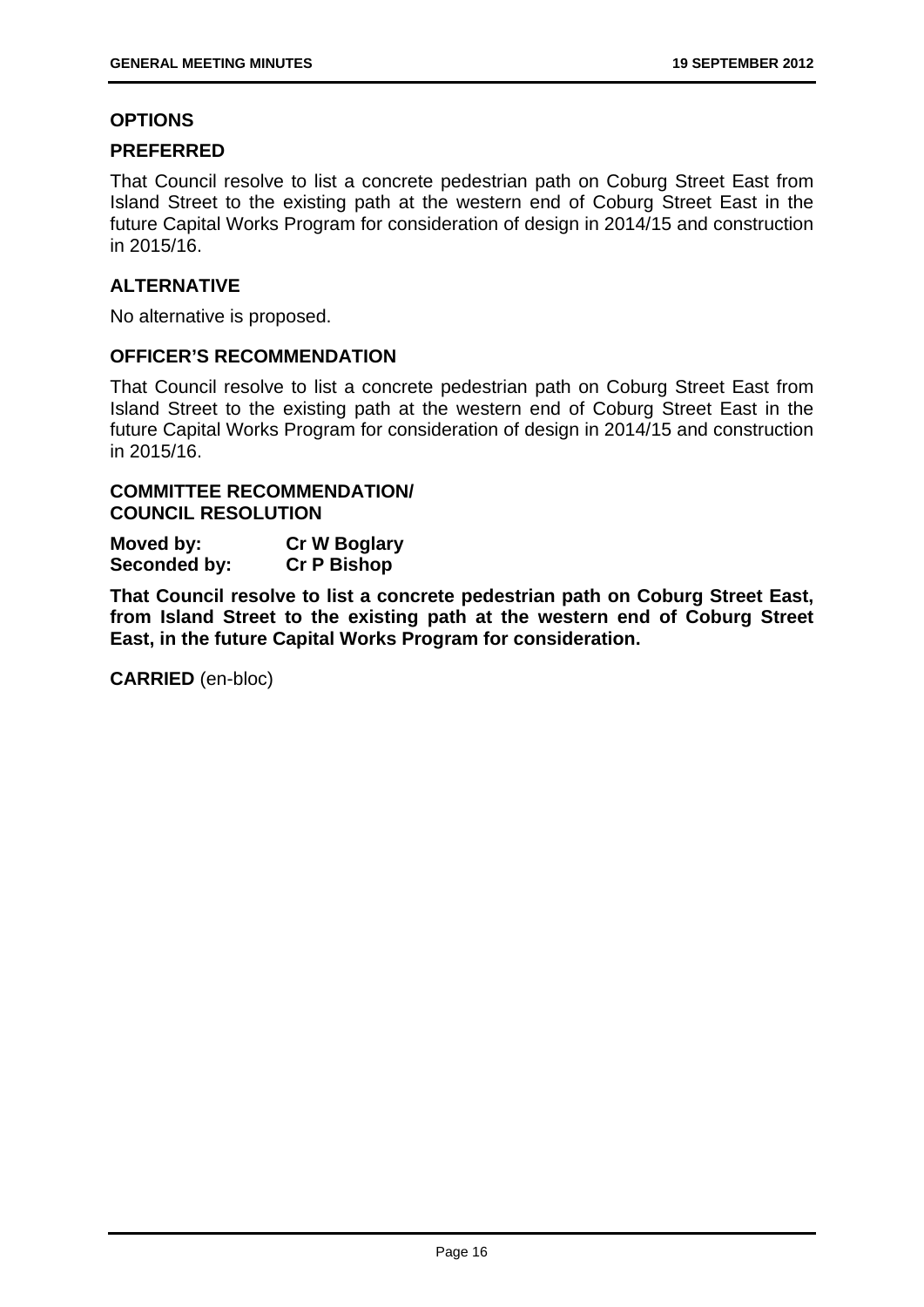#### **11.2 CLOSED SESSION AT COMMITTEE**

The Committee meeting was closed to the public under section 72(1) of the *Local Government (Operations) Regulation 2010* to discuss the following item, and following deliberation on this matter, the Committee meeting was again opened to the public.

#### **11.2.1 PROPOSAL TO ACQUIRE DEVELOPMENT APPROVALS TO CONSTRUCT THE PROPOSED BOAT RAMP AND CAR PARK ON MACLEAY ISLAND**

| <b>Dataworks Filename:</b>  | RTT Maintenance: Marine Landing Facilities -<br><b>Macleay Island</b> |
|-----------------------------|-----------------------------------------------------------------------|
| <b>Responsible Officer:</b> | <b>Murray Erbs</b><br><b>Manager City Infrastructure</b>              |
| Author:                     | <b>Tim Mitchell</b><br><b>Planner - Infrastructure Projects</b>       |

#### **EXECUTIVE SUMMARY**

A confidential report from Manager City Infrastructure was discussed in closed session.

#### **COMMITTEE RECOMMENDATION/ COUNCIL RESOLUTION**

| Moved by:    | <b>Cr W Boglary</b> |
|--------------|---------------------|
| Seconded by: | <b>Cr P Bishop</b>  |

**That Council resolve as follows:** 

- **1. That this matter be deferred and that the Mayor be delegated authority, under s.257(1)(a) of the** *Local Government Act 2009***, to seek clarification from the Minister for Agriculture, Fisheries and Forestry on approvals for the scope of proposed works to construct the proposed boat ramp and car park on Macleay Island; and**
- **2. That Council officers be authorised to advise other relevant Departments of potential impact on funding timelines.**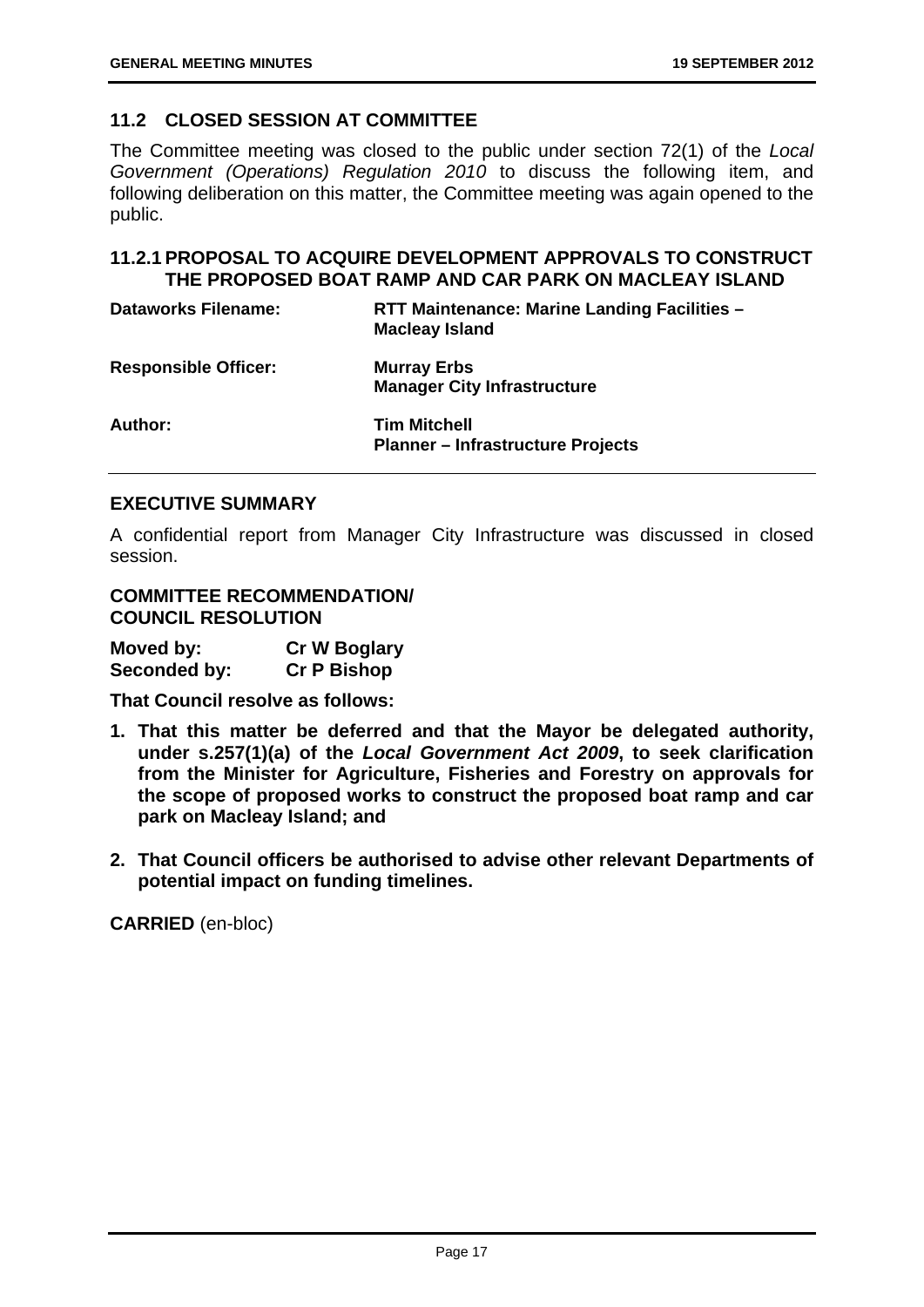#### **11.3 GENERAL BUSINESS**

Permission was granted for Cr Boglary to raise the following item of General Business.

#### **11.3.1 RECOGNITION OF SERVICEMEN AND WOMEN**

**COMMITTEE RECOMMENDATION/ COUNCIL RESOLUTION** 

**Moved by: Cr W Boglary Seconded by: Cr P Bishop** 

**That Council ask the Interim Chief Executive Officer to investigate, through State policy, if Redland City Council can fly its flags at half mast on Friday, 7th September 2012 to recognise the work that our servicemen and women do overseas.**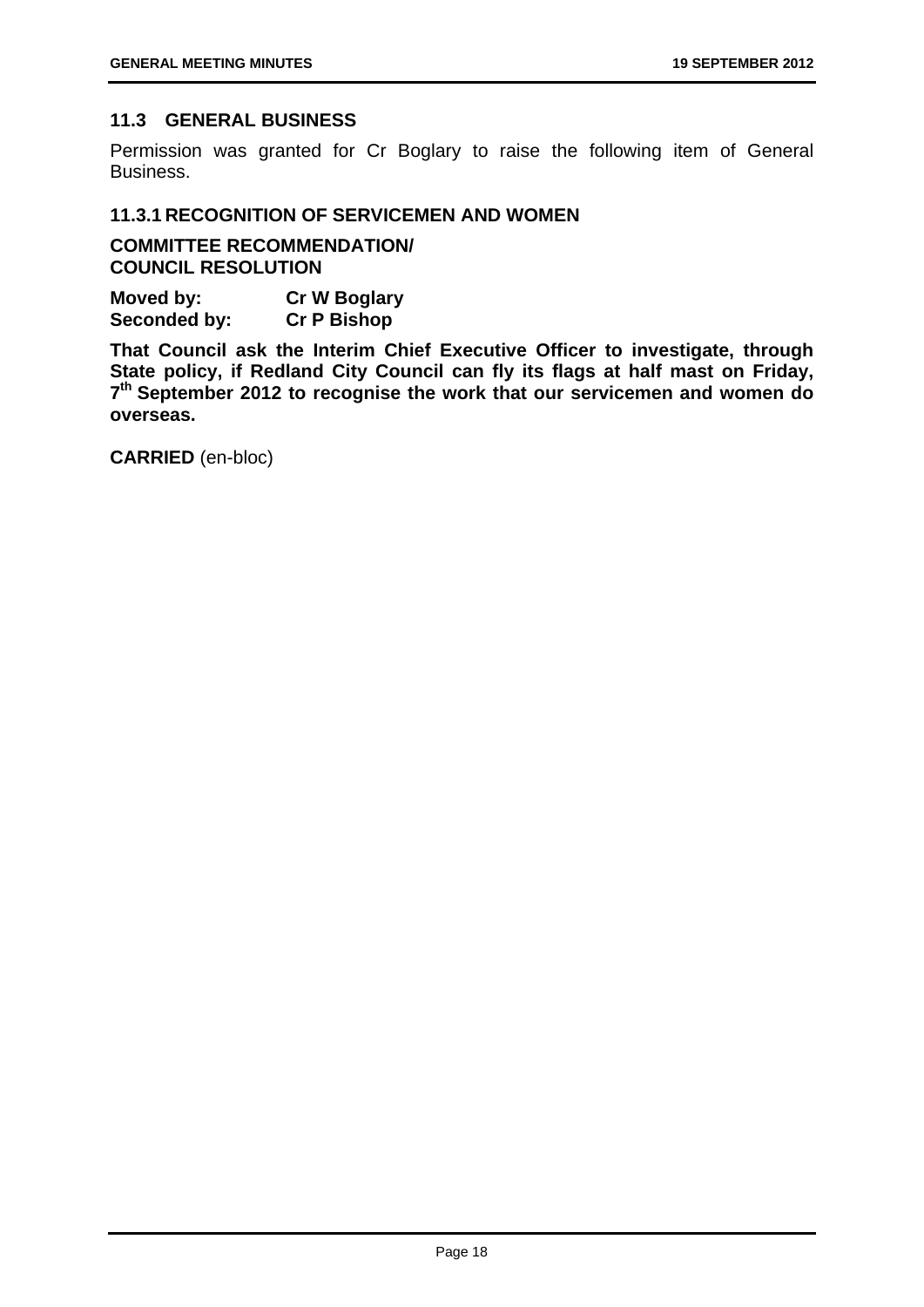#### **12 ENVIRONMENT & PLANNING COMMITTEE – 5 SEPTEMBER 2012**

| Moved by:    | Cr J Talty   |
|--------------|--------------|
| Seconded by: | Cr M Elliott |

That the Environment & Planning Committee Minutes of 5 September 2012 be received and items resolved under delegated authority be noted.

Environment & Planning Minutes 5 September 2012

#### CARRIED

#### **ITEM RESOLVED UNDER DELEGATED AUTHORITY**

12.1.1 – Proposed Amendments to SEQ Regional Plan

#### **12.1 CLOSED SESSION AT COMMITTEE**

The Committee meeting was closed to the public under section 72(1) of the *Local Government (Operations) Regulation 2010* to discuss the following item, and following deliberation on this matter, the Committee meeting was again opened to the public.

#### **12.1.1 PROPOSED AMENDMENTS TO SEQ REGIONAL PLAN – COMMITTEE DELEGATED AUTHORITY**

| <b>Dataworks Filename:</b>  | <b>LUP SEQ Regional Plan Review</b>                                                           |
|-----------------------------|-----------------------------------------------------------------------------------------------|
| <b>Responsible Officer:</b> | <b>Toni Averay</b><br><b>General Manager Environment Planning &amp;</b><br><b>Development</b> |
| Author:                     | <b>Gary Photinos</b><br><b>Manager City Planning &amp; Environment</b>                        |

#### **EXECUTIVE SUMMARY**

A confidential report from General Manager Environment Planning & Development was discussed in closed session.

#### **COMMITTEE RESOLUTION**

**Moved by: Cr M Elliott Seconded by: Cr M Edwards** 

**That Council resolve as follows:** 

- **1. To use Committee delegated authority for formal decision making in accordance with Section 257 of the** *Local Government Act 2009* **and Council's resolution of the Post Election Meeting 17 May 2012;**
- **2. To support the retention of the South East Queensland Regional Plan Regulatory Provisions in the short term subject to an amendment removing any requirement for referral agency coordination;**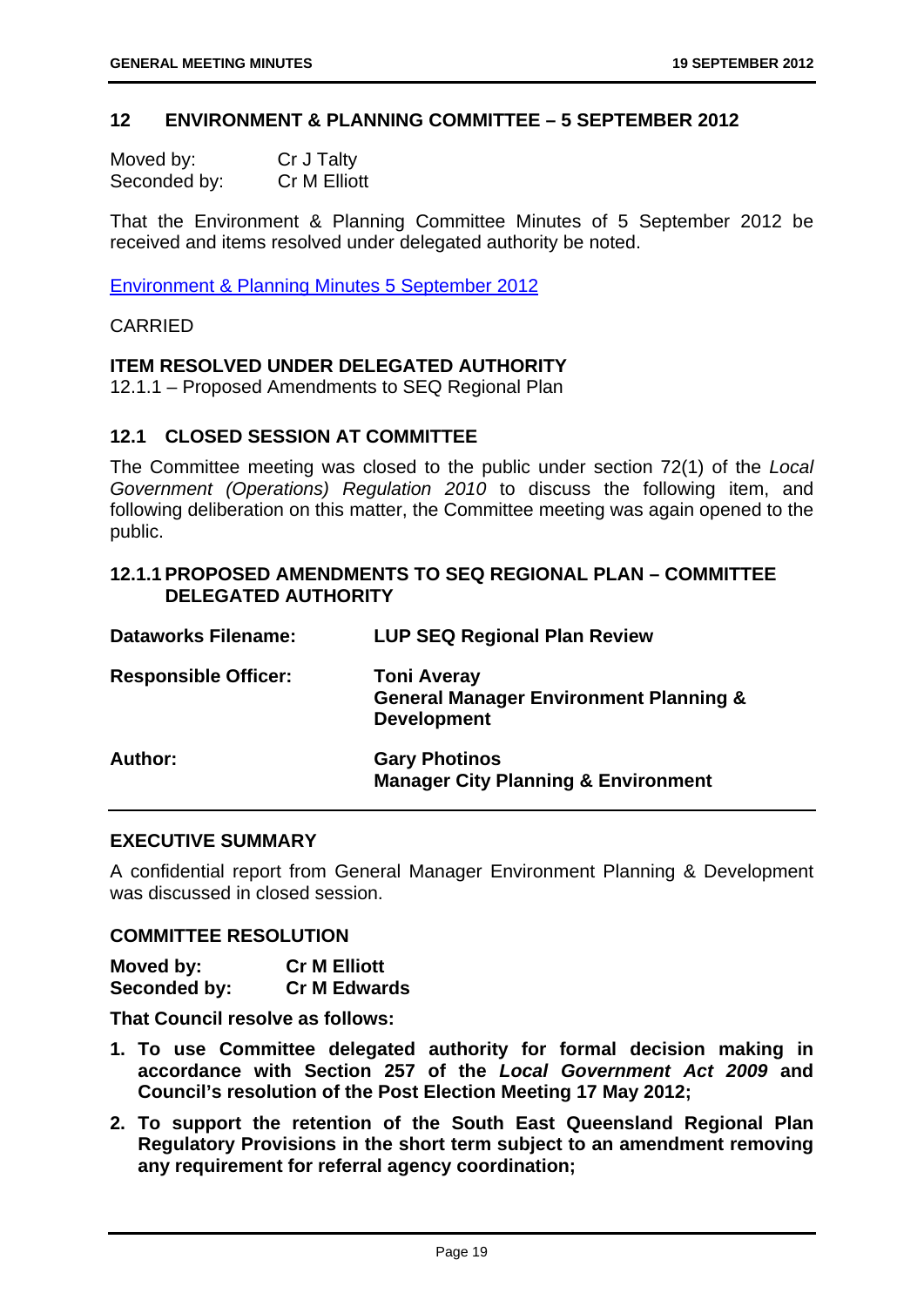- **3. To recommend the State and South East Queensland Councils work collaboratively in a partnership arrangement to deliver a new regional plan and supporting regulatory regime in the short term;**
- **4. To delegate authority under Section 257(1)(a) of the** *Local Government Act 2009* **to the Mayor to make further representations as necessary to the Council of Mayors and the Deputy Premier Minister for State Development, Infrastructure and Planning regarding Recommendations 2 and 3 above;**
- **5. The use of delegated authority is justified for the purpose of meeting submission timeframes; and**
- **6. That this report remain confidential until the State Government determines its position on any changes to the Regional Plan.**

**CARRIED** (unanimously)

**COUNCIL RESOLUTION**

**Moved by: Cr J Talty Seconded by: Cr M Elliott** 

**That Council note the Committee Resolution.** 

**CARRIED**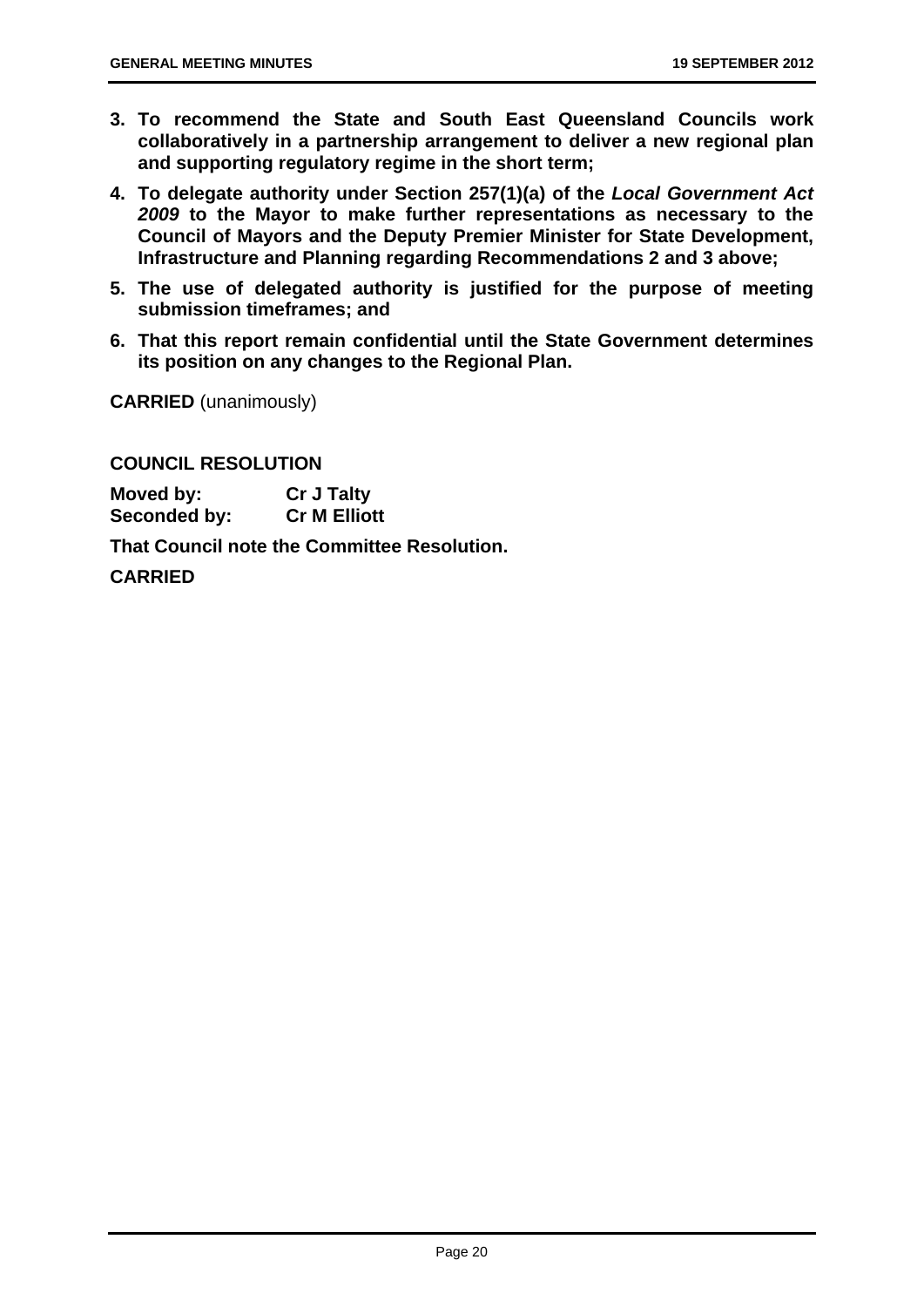|                             | <u>IZ.I.Z REDLANDS REGIUNAL SPURTS AND REUREATIUN PREUINUT</u>                                                                                 |
|-----------------------------|------------------------------------------------------------------------------------------------------------------------------------------------|
| <b>Dataworks Filename:</b>  | <b>Redland Regional Sports and Recreation Precinct</b>                                                                                         |
| <b>Responsible Officer:</b> | <b>Toni Averay</b><br><b>General Manager Environment Planning &amp;</b><br><b>Development</b>                                                  |
| <b>Authors:</b>             | <b>Gary Photinos</b><br><b>Manager City Planning &amp; Environment</b><br><b>Angela Wright</b><br><b>Principal Advisor Open Space Planning</b> |

#### **12.1.2 REDLANDS REGIONAL SPORTS AND RECREATION PRECINCT**

#### **EXECUTIVE SUMMARY**

Redlands has been experiencing a shortfall in land for sport for a number of years. The shortfall of sporting land is felt most acutely in the southern part of the city where there is significant population growth.

In 2008, Council responded by resolving to meet this citywide shortfall with a centralised regional approach through the Redlands Regional Sport and Recreation Precinct Project. Subsequent resolutions of Council in 2010 and 2011 moved the project to the next stages of negotiating and acquiring lands.

The project has been complicated by a number of issues including Court appeals, government election cycles, cost escalations, uncertainty in land valuations and the associated time delays. A temporary suspension of the project in relation to land acquisitions was approved by the Chief Executive Officer in March 2012.

The purpose of this report is to seek a formal Council direction to discontinue with the proposed land acquisitions and undertaken further investigations to deal with the sports land shortfall.

#### **PURPOSE**

That Council to resolve to discontinue negotiations and land acquisitions associated with the Redlands Regional Sports and Recreation Project by rescinding previous Council resolutions dated 26th May 2010 and 4th May 2011, and undertaken further investigations into resolving land shortfalls for sports in the Southern part of the City.

#### **BACKGROUND**

- 1. Council resolved 28th May 2008 to:
	- *1. To endorse the Redlands Regional Sport Facility Plan for planning purposes; and*
	- *2. That a Sports Summit be held with Sport and Recreation clubs and stakeholders to progress the outcomes of the Plan.*
- 2. Council resolved 26 May 2010 to:
	- *1. Prepare a business case for Site 1 and surrounding lands, as indicated in the confidential attachment, (including feasibility study, financial modelling and cost benefit analysis) for the acquisition of lands for the development of the Redland Regional Sport and Recreation Precinct;*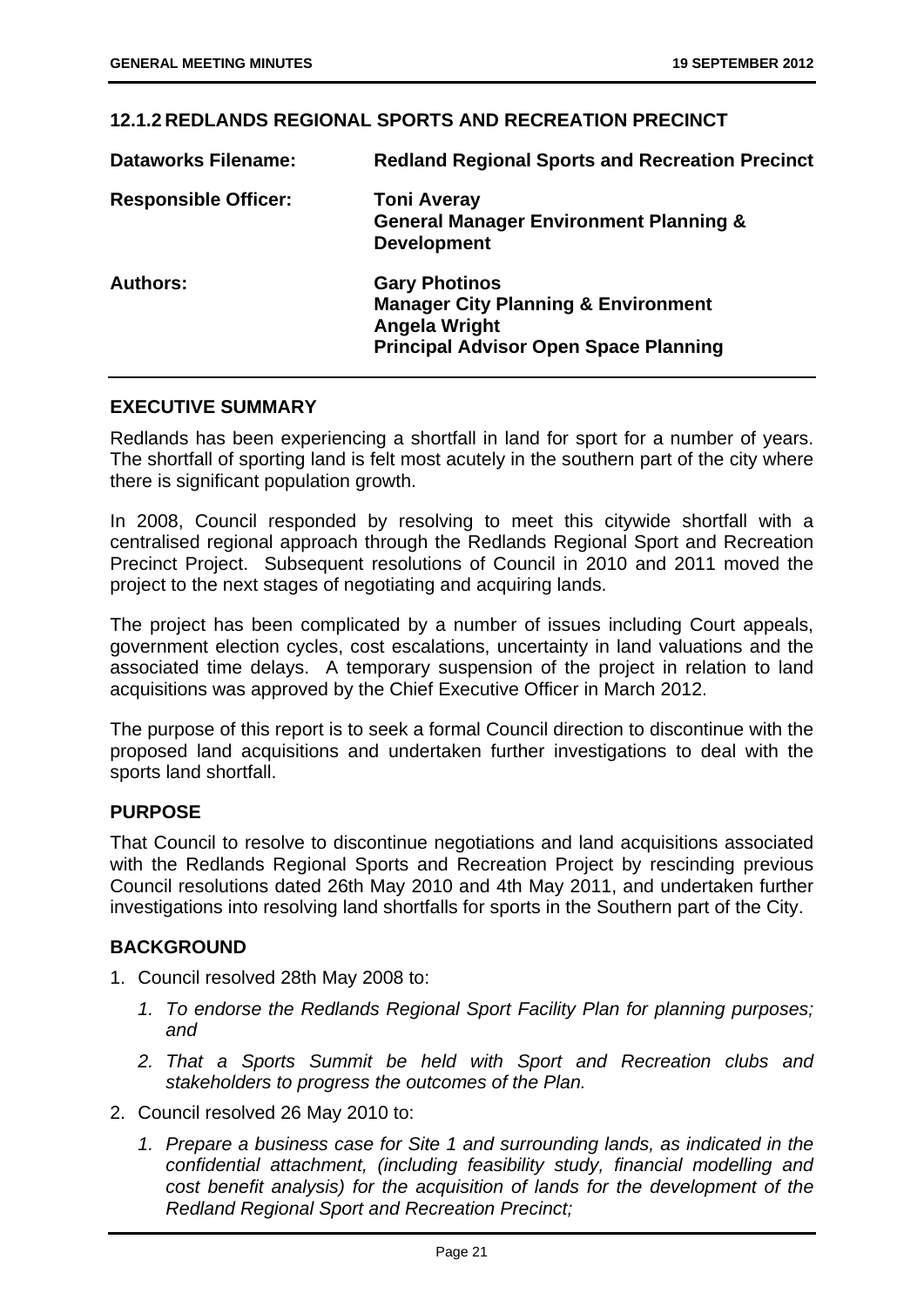- *2. Delegate authority to the Chief Executive Officer to commence discussions and negotiations with the property owners in the area of the preferred site for the development of the business case; and*
- *3. That the State Government be advised of the significant role that infrastructure charges play in delivering this much needed infrastructure, and that should Redland City Council's carefully calculated, equitable and defendable infrastructure charge be reduced, this project would be jeopardised.*
- 3. Council resolved under delegated authority at the Planning and Policy Committee 4 May 2011 to;
	- *1. Prepare detailed planning documentation including a full business case for the Preferred Site 1 and adjoining lands for the development of the sporting and recreation facilities, including discussions with the Community, State Government and State and Local Sporting organisations;*
	- *2. Acquire through negotiation all lands identified on the Confidential Redlands Regional Sports and Recreation Precinct Acquisitions List April 2011;*
	- *3. Designate all lands on the Confidential Redlands Regional Sports and Recreation Precinct Acquisitions List April 2011 as Community Infrastructure under the provisions of the Sustainable Planning Act 2009;*
	- *4. Delegate authority to the Chief Executive Officer to execute all documents in respect to land acquisitions, the designation of the lands as Community Infrastructure under the Sustainable Planning Act 2009, and any other associated documentation; and*
	- *5. Ensure all confidential sections of this report and attachments are to remain confidential until discussions and negotiations have been completed with property owners in the precinct.*

#### **ISSUES**

#### **THE SOUTHERN REDLANDS REGIONAL SPORTS FACILITIES PLAN 2008 (THE PLAN) ADOPTED FOR PLANNING PURPOSES 26TH MAY 2008.**

#### Need for Plan and Joint Funding Arrangements

Council has previously endorsed a number of key studies which have identified the need to provide for additional sporting land in the southern region of the Shire. In February 2007, Council engaged consultants Leisure Futures to undertake a review of the current and future sporting needs as well as identifying appropriate sites and types of facilities for future development.

Joint funding for the project was obtained from Sport and Recreation Queensland and a Steering Committee was established to oversee the Southern Redland Regional Sport Facility Plan.

#### Centralisation and Multi-Use-Sporting Arrangements

Early consultation with the Councillors clearly guided the plan to the delivery of a centralised facility as opposed to three or four separate locations thereby maximising use of resources through a multi-use-sporting association with shared sporting facilities.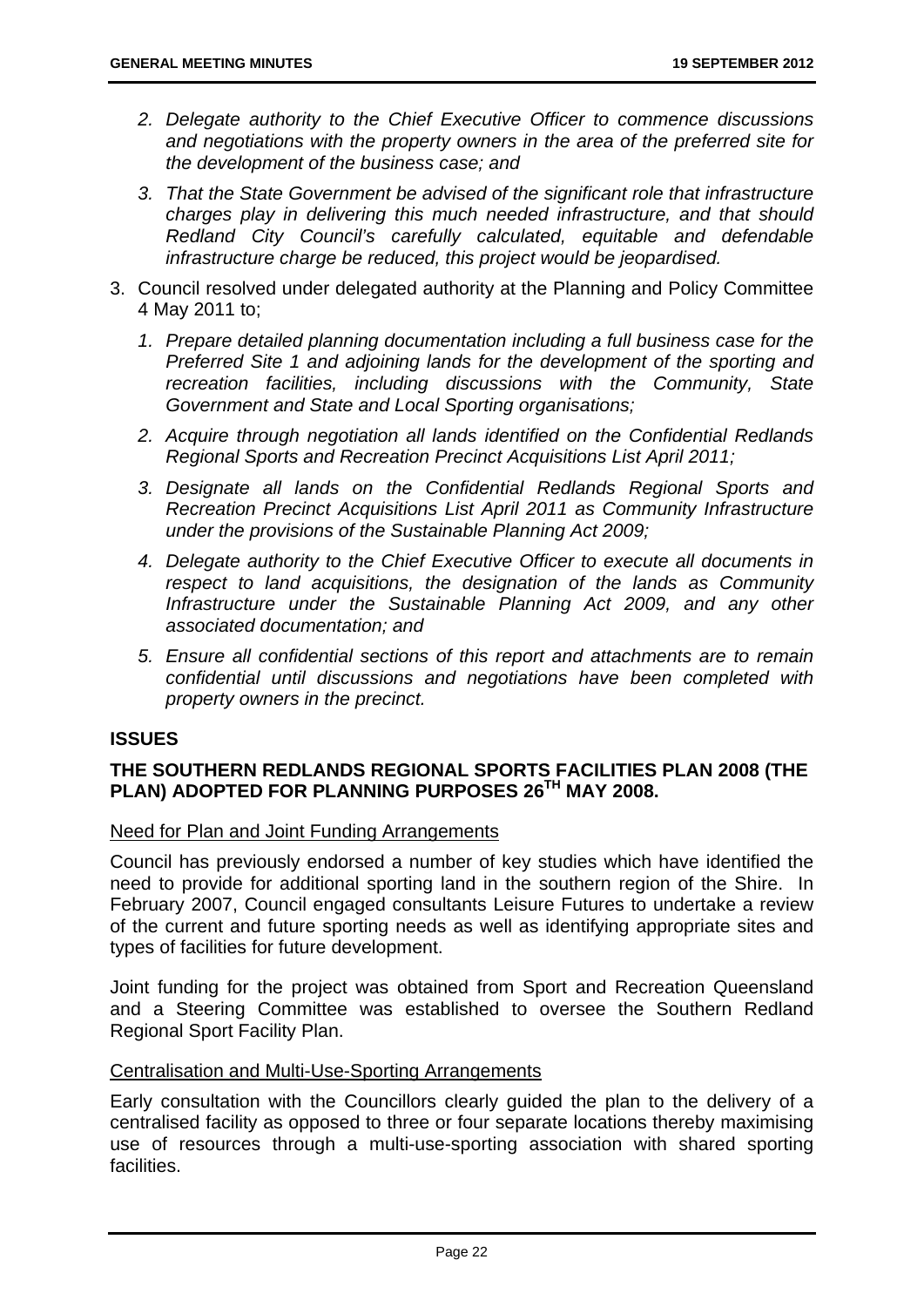#### Facilities for the Whole of the City not just the Southern Part of the City

The need for analysis of sporting facilities in the southern region of the City has been identified in the Redland City Open Space Study and Sport and Recreation Facilities and Services Study and draft Open Space Infrastructure Charges Schedule. These studies identified an undersupply of facilities in the south of Redland City highlight by existing and forecast population growth for the suburbs of Redland Bay, Thornlands, Victoria Point and Mount Cotton. However, Councillors indicated development of a Regional Sporting Facility should be viewed as a facility for the whole City and not specifically just the southern part of the City.

#### Identification of Preferred Site 1 [confidential information removed]

The Plan recommended that a minimum site size of 35 hectares be identified [confidential information removed] The preferred site 1 was recommended due to its location and zoning within the urban footprint.

The site selection process identified a number of town planning issues. Advice received from external Town Planners, (Brannock & Associates), engaged by the consultant was that the facility would be best suited to the Urban Footprint as defined by the South East Queensland Regional Plan. The advice was based on the facility requirements which would exceed the capacities nominated in the SEQ Regional Plan regulations for gross floor area and participant numbers.

The original list of sites within Redland City, that were analysed with recommendations made and conclusions drawn included:

#### [confidential information removed]

#### [confidential information removed]

#### [confidential information removed]

Most of the nominated sites were situated outside of the Urban Footprint and were within the Koala Conservation Area and this was posed as the main constraint. At the time development of a sport and recreation facility on land within the Regional Landscape and Rural Protection Area (RL&RPA), of the size proposed was unlikely to be supported by the State Government. An application for this type of facility would be subject to a number of specialist studies and would be a lengthy process.

#### [confidential information removed]Area (Site 1) still within the Urban Footprint

At the time Council made the decision to approve Site 1, the South East Queensland Regional Plan 2005-2026 included [confidential information removed]) within the Urban Footprint. The *confidential information removed*] predominately within the Rural Non Urban zone under the Redlands Planning Scheme.

The Council's Local Growth Management Strategy recognised the area [confidential information removed].

In June 2007, Council sought Ministerial approval to designate confidential information removed] The Department of Infrastructure and Planning then sought confirmation that Council still endorsed the proposed designation. If approved, the designation would have triggered the requirement for a Structure Planning process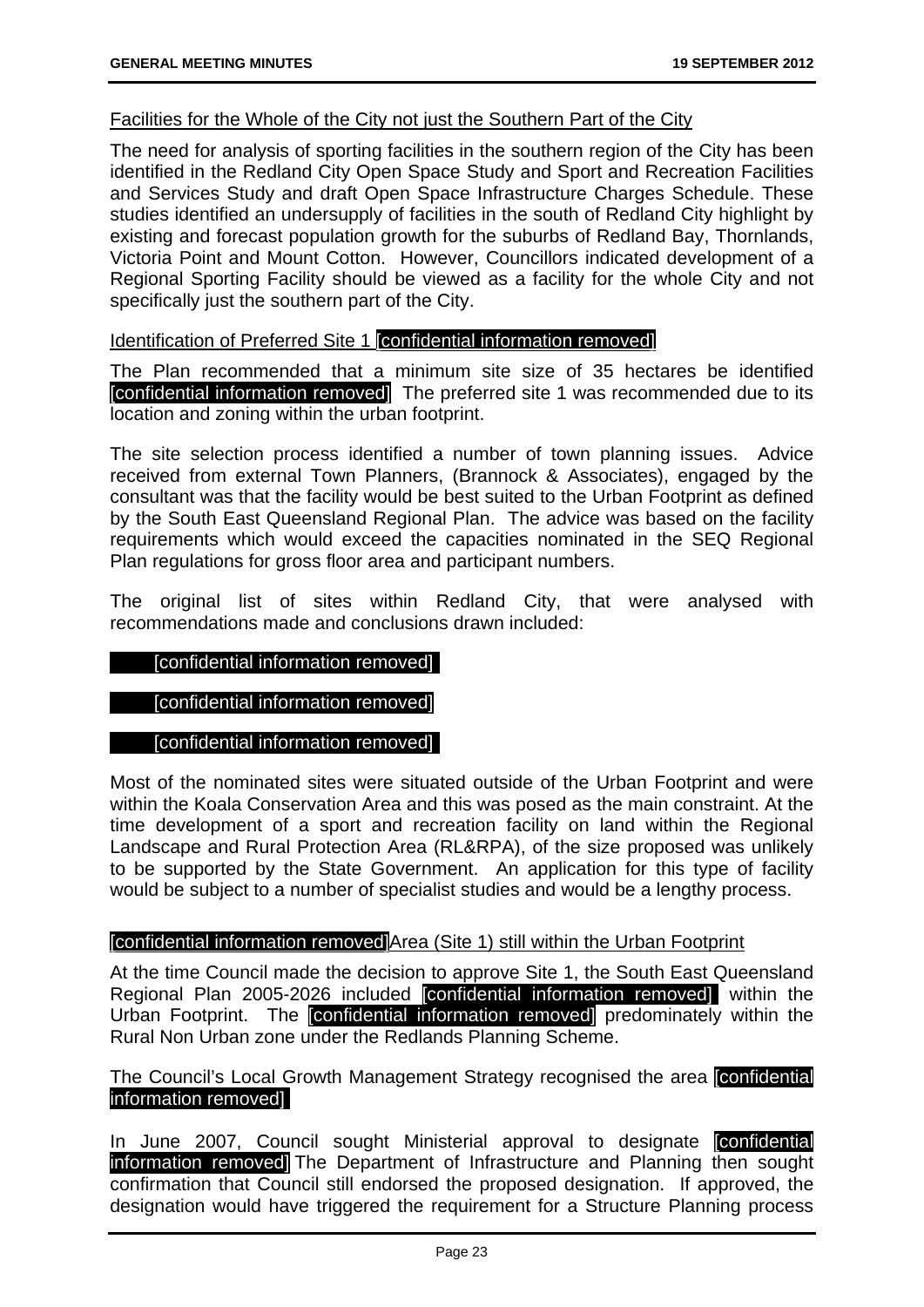requiring Ministerial approval. Background studies and planning investigations for the area were scheduled to commence mid 2008 and take approximately 12 months to complete.

#### **THE SOUTH EAST QLD REGIONAL PLAN WAS CHANGED IN 2009 REMOVING [CONFIDENTIAL INFORMATION REMOVED] OUT OF THE URBAN FOOTPRINT.**

In July 2009 the South East Queensland Regional Plan was released by the Bligh Government and [confidential information removed] had been removed from the Urban Footprint and was now situated in the Regional Landscape and Rural Production Area.

The Regional Plan regulations however changed to accommodate sport and recreation uses outside the Urban Footprint.

#### **COUNCIL COMMENCES NEGOTIATIONS AND LAND ACQUISITION ACTION 2010 AND 2011.**

A pre feasibility study commission as part of the development of the Business Case specifically indentified seven (7) land parcels that Council should start negotiations for possible acquisition. This process commenced with valuations being obtained in the first instance and early discussions with some land owners. Council endorsed these actions by manner of a resolution in both  $26<sup>th</sup>$  May 2010 and  $4<sup>th</sup>$  May 2011. It should be noted that no negotiations were ever concluded and no land has been acquired.

#### **LEGAL APPEALS COMMENCE IN 2011**

A number of legal appeals commenced in 2011 over some of the properties in the Council's preferred site 1. Council's Legal Services, Sustainable Assessment Group and a number of Experts have and are still involved in these appeals. [confidential information removed]

As part of the preparation for these legal appeals a number of report were commissioned through legal services. This included the following:

#### [confidential information removed]

#### [confidential information removed].

Craven Ovenden Town Planning were commissioned by Legal Services to determine the statutory planning issues affecting the determination of the highest and best use of land situated at [confidential information removed] (Preferred site 1).

More importantly, the second report, the [confidential information removed] Valuation Report Urbis 5th December 2011, provided a valuation on the [confidential information removed] which was being considered for acquisition for the establishing a Regional Sport and Recreation Facility. The valuer concluded that this land and facilities were valued at \$4 million. However, the report indentified a potential liability for Council would be created should either the Planning and Environment Court or the Land Court conclude differently from Craven Ovenden that said land can be developed for residential purposes. Should this occur then the land valuations would escalate significantly to around \$19 million for this one site alone.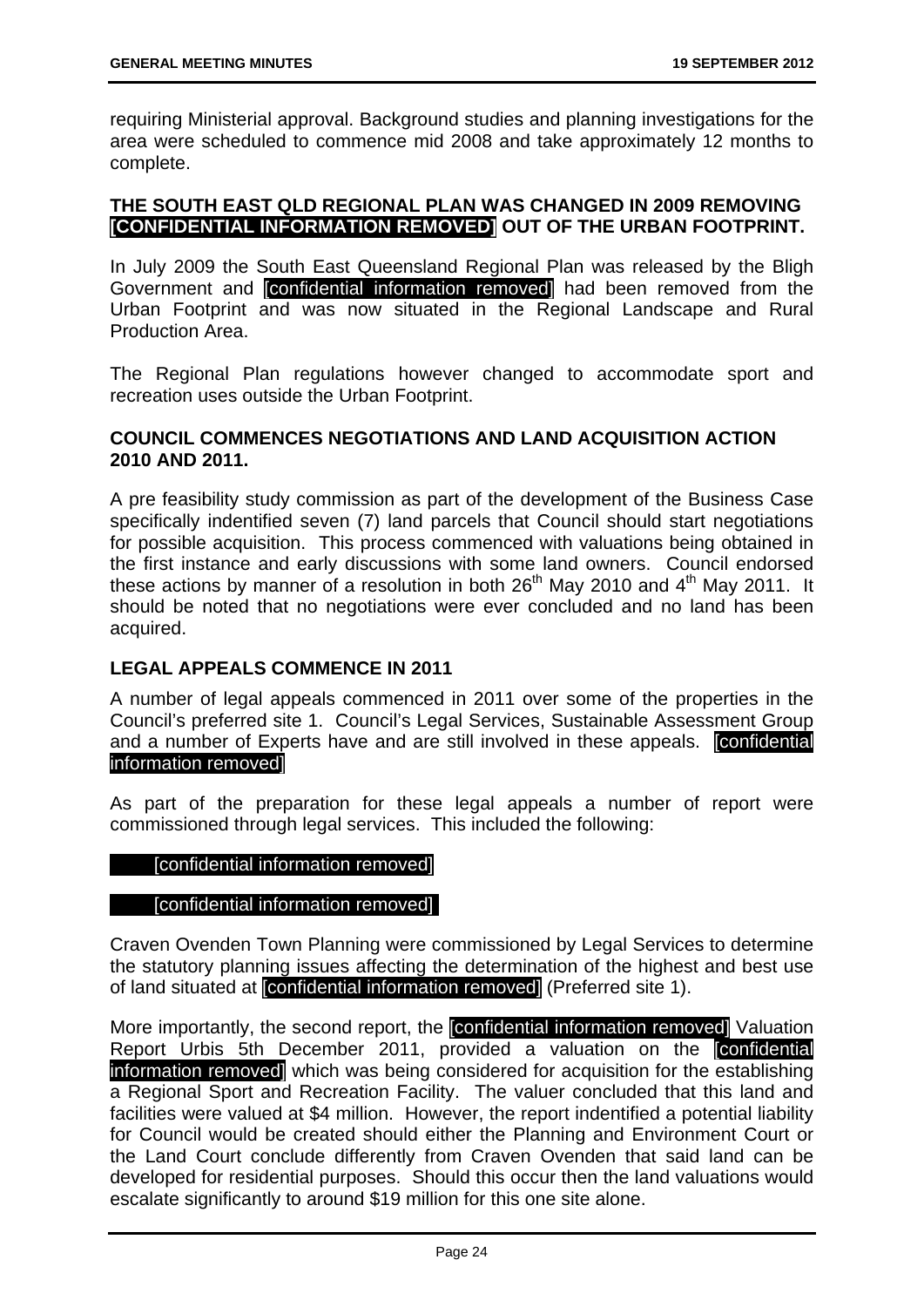#### **UNCERTAINTY WITH LAND VALUATIONS OF PROPERTIES WITHIN THE PREFERRED SITE 1**

There are a total of seven (7) properties identified for land acquisition with [confidential information removed] being one of those.

Property Valuation Report for **Confidential information removed** indicating that the market value [confidential information removed] is \$4,000,000 where no further development potential exists.

The 2010 valuations by Brian Hall are considered to be current by the Manager Property Services – the total of the remaining 6 lots within the preferred site area is \$13,648,000 approximately.

Total property valuation all 7 properties is \$17,648,000.

Council's capital works budget has made significant allocations for land acquisition starting in 2014/2015. Over a period of 7 years \$22,663,000 has been allocated with \$11,206,000 being sourced from the parks reserve.

Should in the current appeals, either the Planning and Environment Court or the Land Court conclude differently from Craven Ovenden and contrary to the SEQ Regional Plan and the Redlands Planning Scheme then land valuations would escalate from the current \$17m to \$60-80million beyond the capacity of the current 10 year capital works program. This outcome would present a significant liability for Council.

#### **A TEMPORARY SUSPENSION OF LAND ACQUISITIONS FOR THE RRSRP IN MARCH 2012**

The Chief Executive Officer in March 20012 on advice from the Manager Legal Services and Manager City Planning and Environment authorised an immediate and temporary suspension of action on acquiring land in for the Redlands Regional Sports and Recreation Precinct.

#### **THE CURRENT 2012 SPORT REDLANDS APPROACH**

Council's City Spaces Group are currently progressing a range of short and medium term actions to ensure that Redland Residents have access to sporting facilities.

In the short term City Spaces is identifying the schools with the best opportunities to meet the sporting needs of clubs. Schools could be identified based on school location, area of fields, number of courts (indoor and outdoor), access to change and toilet facilities, access to car parking, willingness to be involved and commencing discussions with Principals to create partnerships.

They are also developing a sportsfield lighting program to firstly light Council's own sportsfields and secondly partner with schools to light the most suitable ones for community and club use.

#### **CONCLUSION**

The current climate of uncertainty that has been created by the legal appeals raises a high risk to Council to pursue land acquisition for a regional sports and recreation facility at this time as an adverse finding would commit Council to a financially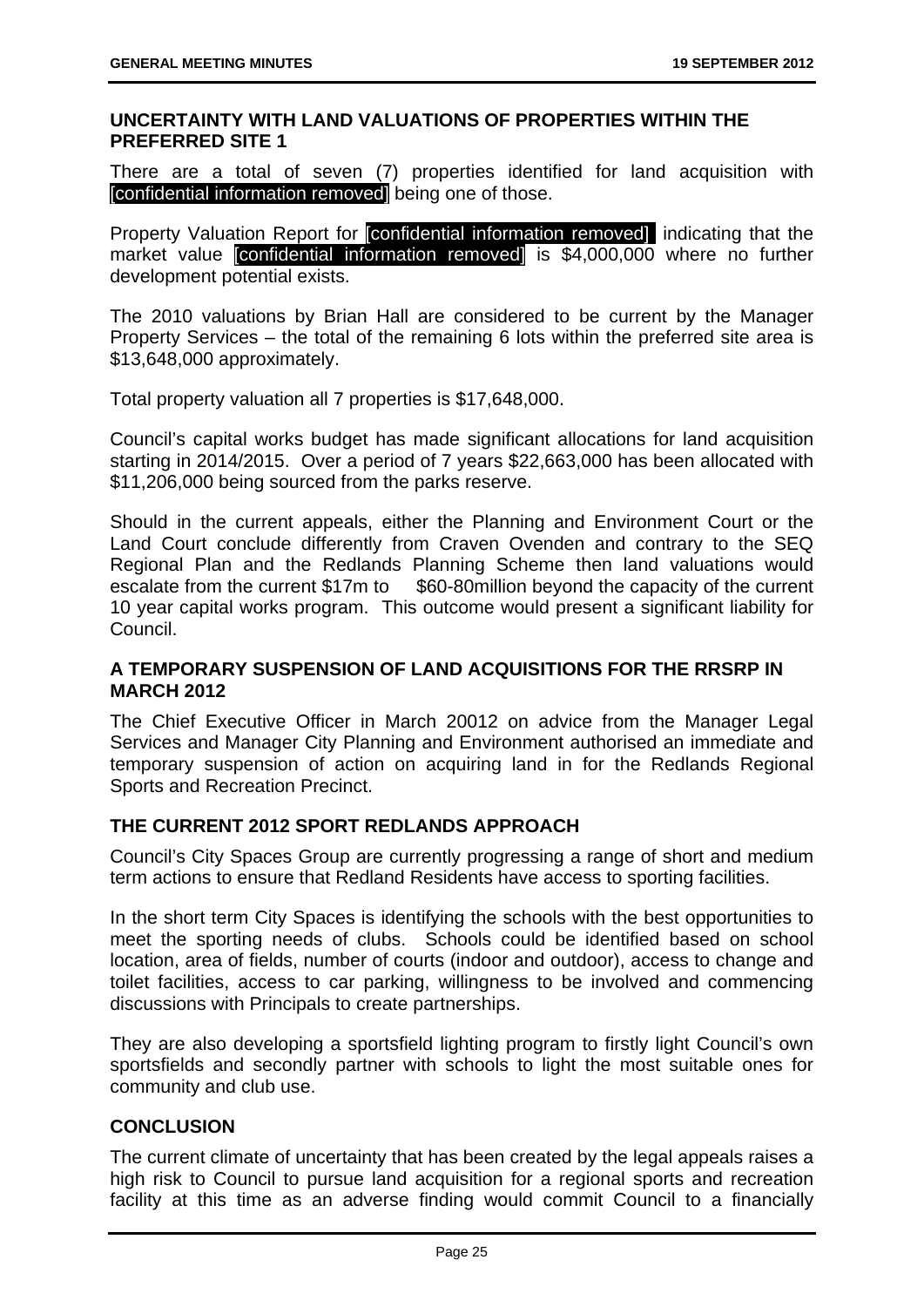unsustainable decision. To cease all actions at this time would allow this risk to be mitigated while allowing further investigations to be carried out regarding other options to deal with the sports land shortfall.

These further investigations would allow Council to be more informed so that a financially sustainable decision can be made in the future. This fresh approach can also consider a "new" Community/Private/School partnerships approach which facilitates organisations to undertaking community infrastructure projects on Council/Private/School lands. The partnership approach involves red-tape reduction and improvements to our facilitation and enabling attitude. Council could also investigate partnership arrangements with adjoining local governments.

Also investigations could also look at new approaches to assist clubs with the development of existing club facilities.

#### **RELATIONSHIP TO CORPORATE PLAN**

#### **5. Wise planning and design**

We will carefully manage population pressures and use land sustainably while advocating and taking steps to determine limits of growth and carrying capacity on a local and national basis, recognising environmental sensitivities and the distinctive character, heritage and atmosphere of local communities. A well-planned network of urban, rural and bushland areas and responsive infrastructure and transport systems will support strong, healthy communities.

- 5.12 Plan, provide and advocate for essential physical and social infrastructure that supports community well-being and manage Council's existing infrastructure assets to ensure current service standards are maintained or improved
- 5.13 Enhance the city's liveability and enable people to enjoy outdoor activities, social gatherings and community events through planning, providing and managing high quality parks and open spaces

#### **FINANCIAL IMPLICATIONS**

A total of \$14.1m has been included in the 10 year capital budget (consisting of \$10.7m trunk for land acquisition and \$3.4m non-trunk for sport and recreation facilities) for the Redland Regional Sport and Recreation Precinct. These budget projections can be removed from the 10 year program should the recommendation in this report be supported.

#### **PLANNING SCHEME IMPLICATIONS**

Should the recommendation to proceed to rescind the motions be approved the provision of designating the properties in the preferred site 1 into the Community Infrastructure under the provisions of the Sustainable Planning Act will not be implemented. There are no additional implications for the planning scheme regarding the proposed preferred recommendations.

#### **CONSULTATION**

The following officers have been in discussion on this matter and are in agreement with the proposed recommendations: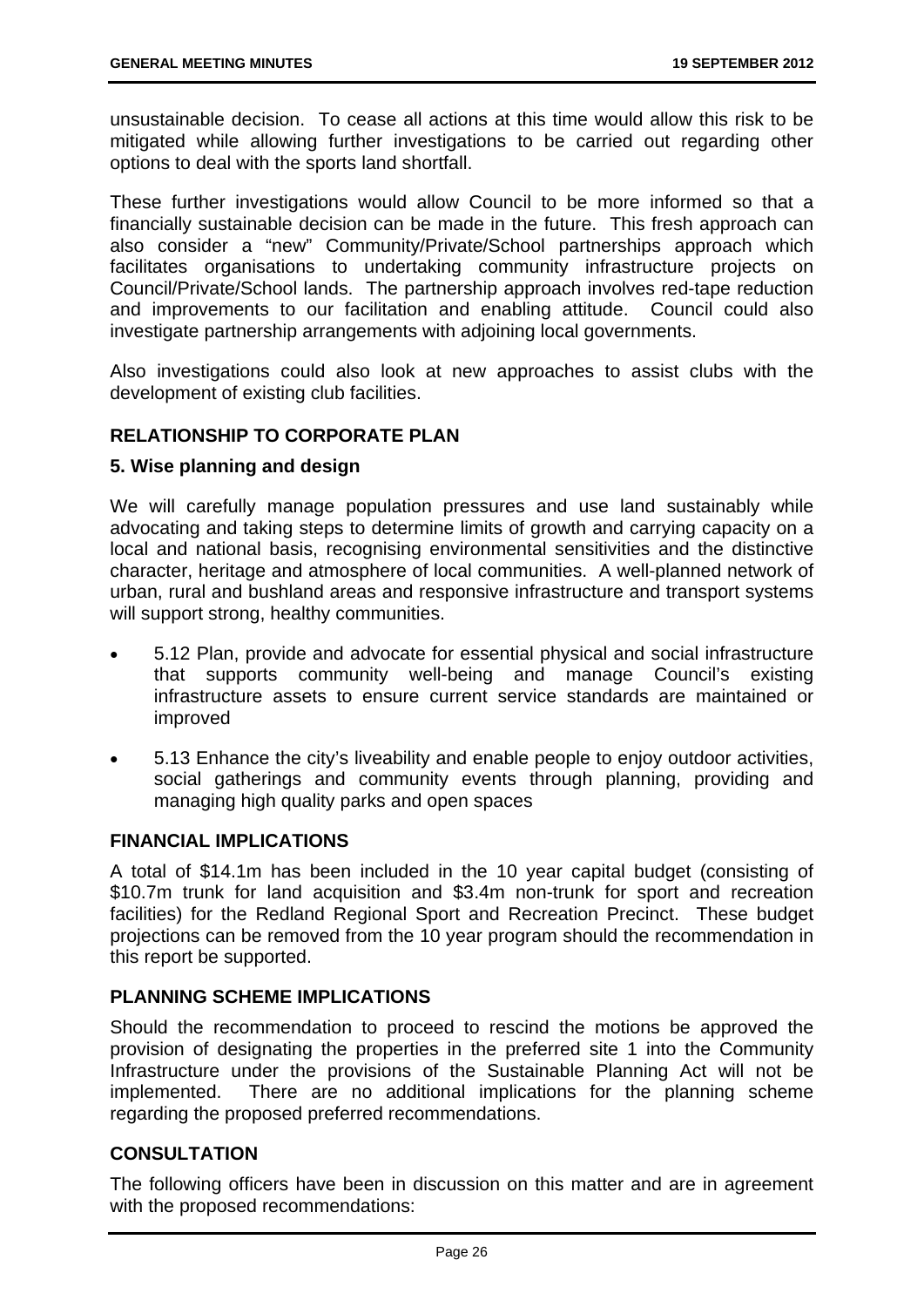- 1. Group Manager Community Futures
- 2. Group Manager Legal Services
- 3. Service Manager Planning Assessment
- 4. Service Manager Sport and Recreation
- 5. Group Manager City Spaces
- 6. Principal Advisor Open Space Planning
- 7. Principal Advisor Local Area and Strategic Planning

#### **COMMITTEE RECOMMENDATION/ COUNCIL RESOLUTION**

| Moved by:    | <b>Cr J Talty</b> |
|--------------|-------------------|
| Seconded by: | <b>Cr A Beard</b> |

**That Council resolve to:** 

- **1. Rescind the motion of the General Meeting Minutes of 26 May 2010 to:** 
	- **1. Prepare a business case for Site 1 and surrounding lands, as indicated in the confidential attachment, (including feasibility study, financial modelling and cost benefit analysis) for the acquisition of lands for the development of the Redland Regional Sport and Recreation Precinct;**
	- **2. Delegate authority to the Chief Executive Officer to commence discussions and negotiations with the property owners in the area of the preferred site for the development of the business case; and**
	- **3. That the State Government be advised of the significant role that infrastructure charges play in delivering this much needed infrastructure, and that should Redland City Council's carefully calculated, equitable and defendable infrastructure charge be reduced, this project would be jeopardised.**
- **2. Rescind the resolution made under delegated authority by the Planning & Policy Committee of 4 May 2011, to:** 
	- **1. Prepare detailed planning documentation including a full business case for the Preferred Site 1 and adjoining lands for the development of the sporting and recreation facilities, including discussions with the Community, State Government and State and Local Sporting organisations;**
	- **2. Acquire through negotiation all lands identified on the Confidential Redlands Regional Sports and Recreation Precinct Acquisitions List April 2011;**
	- **3. Designate all lands on the Confidential Redlands Regional Sports and Recreation Precinct Acquisitions List April 2011 as Community Infrastructure under the provisions of the Sustainable Planning Act 2009;**
	- **4. Delegate authority to the Chief Executive Officer to execute all documents in respect to land acquisitions, the designation of the lands as Community Infrastructure under the Sustainable Planning Act 2009, and any other associated documentation; and**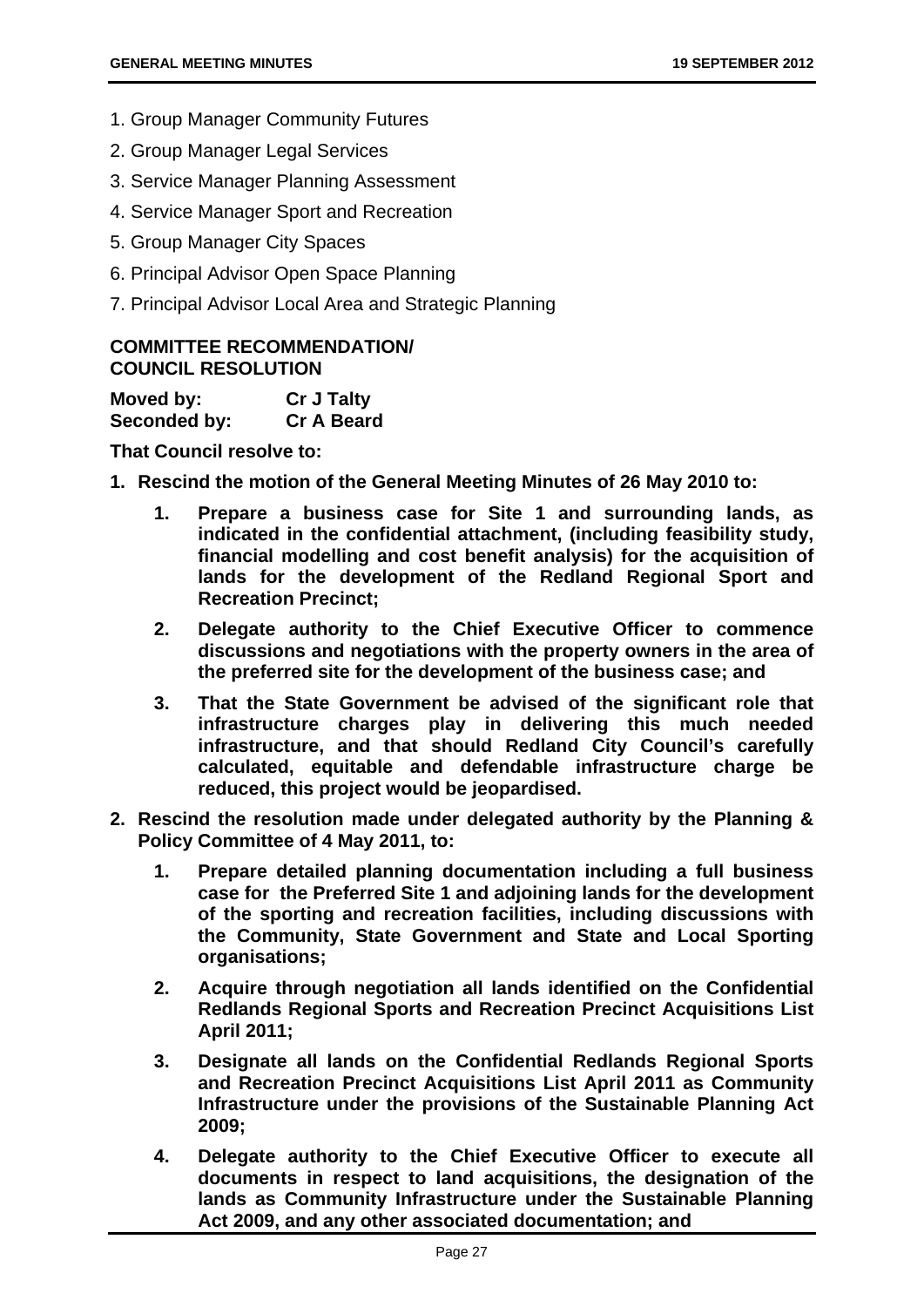- **5. Ensure all confidential sections of this report and attachments are to remain confidential until discussions and negotiations have been completed with property owners in the precinct.**
- **3. Undertake further investigations to:** 
	- o **To implement a "new" Community/Private/School partnerships approach which facilitates organisations to undertaking community infrastructure projects on Council/Private/School lands;**
	- o **Look at partnership arrangements with adjoining local governments; and**
	- o **Look at new approaches to assist clubs with the development of existing club facilities.**
- **4. That the matters relating to individual properties and valuations and appeal matters within this report, and the reports and attachments of the resolutions of Council 26 May 2010 and 4 May 2011, remain confidential; and**
- **5. That the decision not to proceed with the acquisition of the identified properties for the regional sports facility is communicated to the relevant property owners.**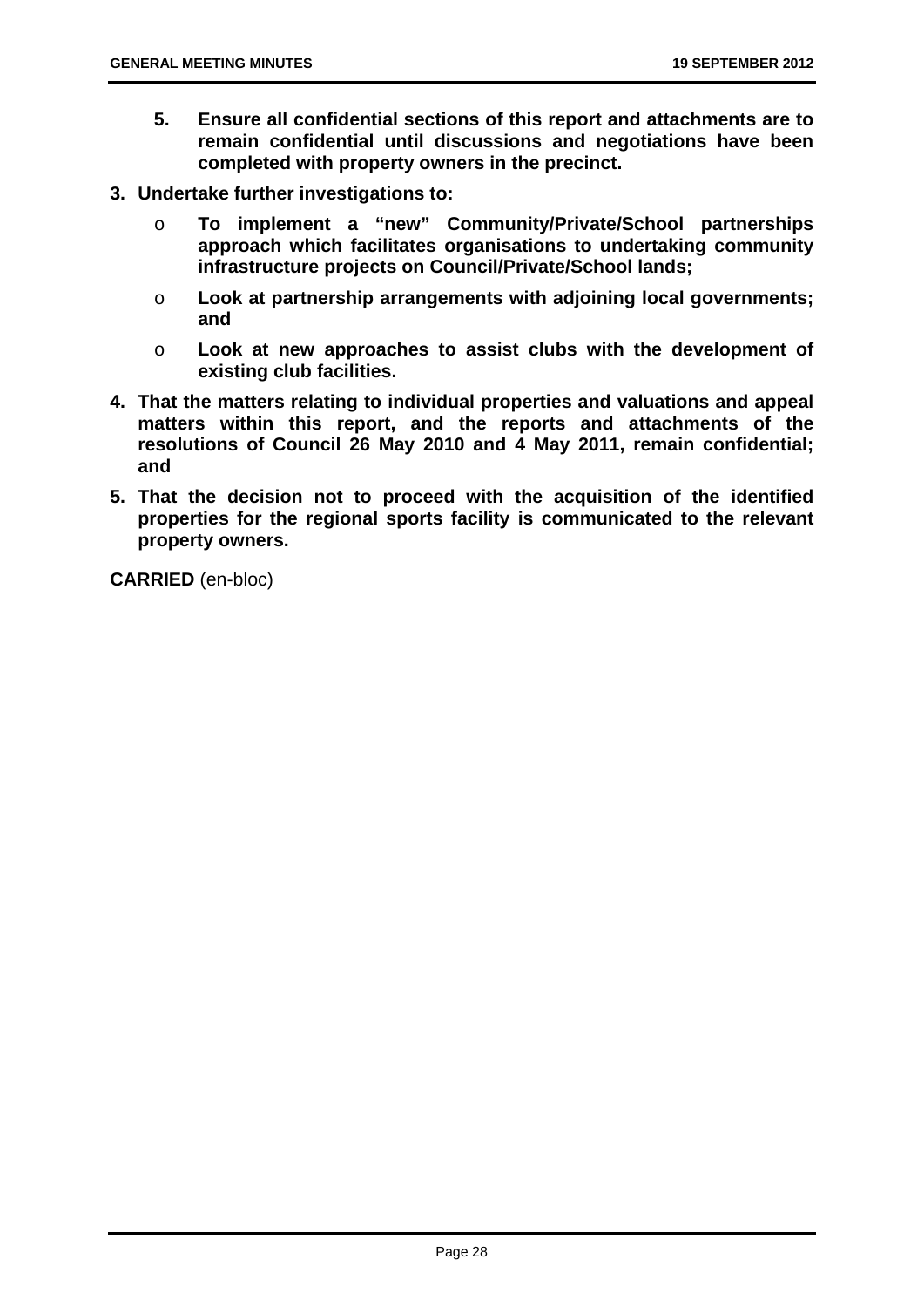#### **12.1.3 RESUMPTION FOR OPEN SPACE PARK, KIM CRESCENT, MACLEAY ISLAND**

| <b>Dataworks Filename:</b>  | L.137377                                                                                    |
|-----------------------------|---------------------------------------------------------------------------------------------|
| <b>Responsible Officer:</b> | <b>Toni Averay</b><br><b>General Manager Environment Planning and</b><br><b>Development</b> |
| Author:                     | <b>Angela Wright</b><br><b>Principal Advisor Open Space Planning</b>                        |

#### **EXECUTIVE SUMMARY**

A confidential report from General Manager Environment Planning & Development was discussed in closed session.

#### **PROPOSED MOTION 1**

Moved by: C K Williams

That Council resolve to:

- 1. Cease action to acquire number 12 Kim Crescent, Macleay Island, described as Lot 6 on RP135015;
- 2. Amend the Macleay Island Heritage Trail route to remove the Site 14 open space link and to include the alternative route along Tingara Street, into Kate Street and then back along Dalpura Street;
- 3. Progress an amendment to the Redland Planning Scheme to rezone number 12 Kim Crescent from Open Space to SMBI Residential, retaining 31 Tingara Street, Macleay Island as SMBI Residential;
- 4. Proceed with disposal action for number 31 Tingara Street, Macleay Island, previously acquired as part of the Site 14; and
- 5. Require that Council officers formally consult with all affected land owners in respect of any future proposed zoning amendments; and
- 6. That this report remains confidential.

The motion LAPSED for want of a seconder.

#### **PROPOSED MOTION 2**

| Moved by:    | Cr A Beard    |
|--------------|---------------|
| Seconded by: | Cr K Williams |

That Council resolve to:

- 1. Cease action to acquire number 12 Kim Crescent, Macleay Island, described as Lot 6 on RP135015;
- 2. Amend the Macleay Island Heritage Trail route to remove the Site 14 open space link and to include the alternative route along Tingara Street, into Kate Street and then back along Dalpura Street;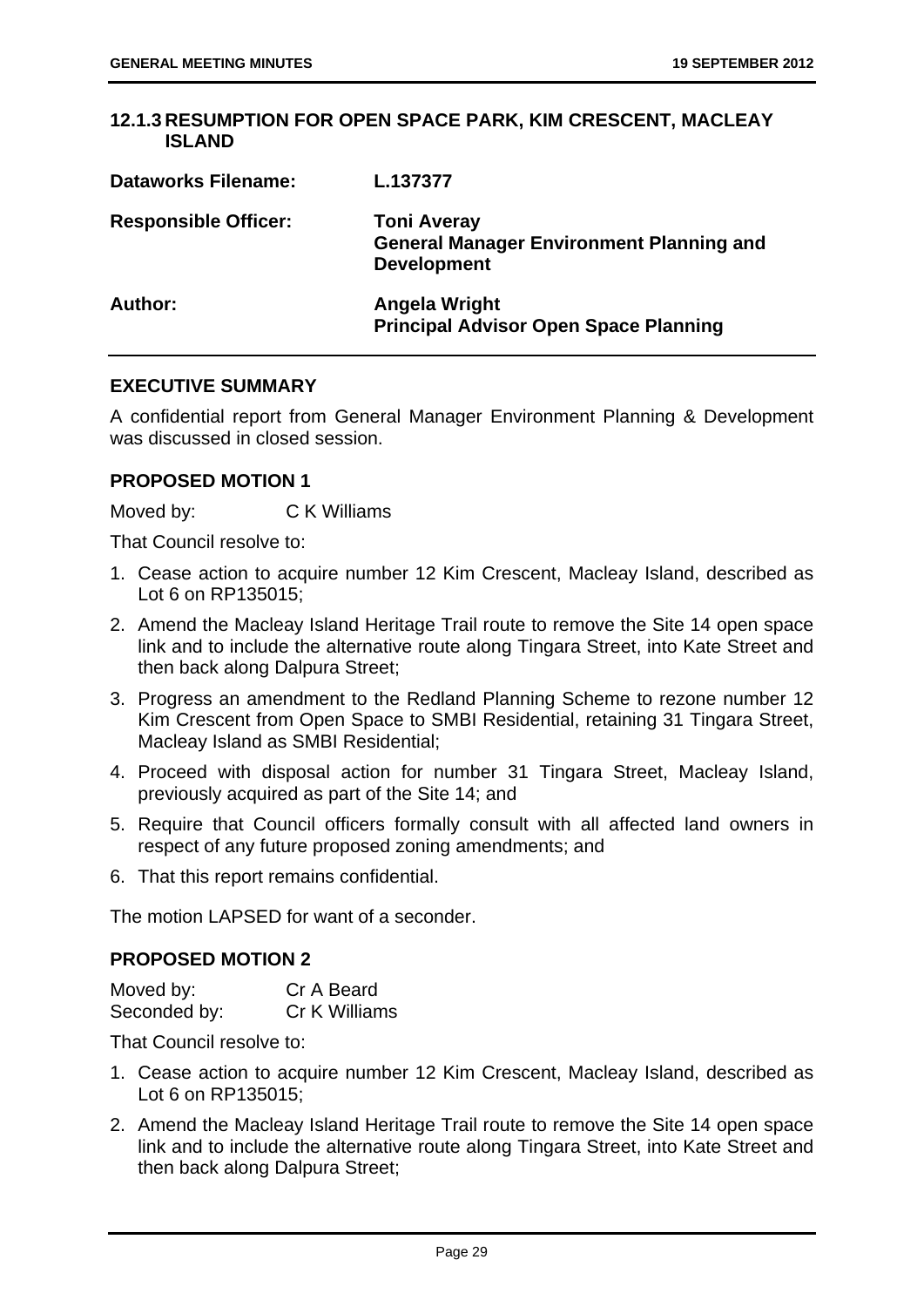- 3. Progress an amendment to the Redland Planning Scheme to rezone number 12 Kim Crescent from Open Space to SMBI Residential, retaining 31 Tingara Street, Macleay Island as SMBI Residential;
- 4. Require that Council officers formally consult with all affected land owners in respect of any future proposed zoning amendments; and
- 5. That this report remains confidential.

LOST

#### **COMMITTEE RECOMMENDATION/ COUNCIL RESOLUTION**

| Moved by:    | <b>Cr J Talty</b> |
|--------------|-------------------|
| Seconded by: | <b>Cr A Beard</b> |

**That Council resolve as follows:** 

- **1. To negotiate to acquire either number 12 Kim Crescent, Macleay Island, described as Lot 6 on RP135015, or number 10 Kim Crescent, Macleay Island, described as Lot 5 RP135015, to complete the Site 14 link for the Macleay Island Heritage Trail, on mutually agreed terms with either owner;**
- **2. That Council do not undertake any actions to resume either property under the** *Acquisitions of Land Act 1967***;**
- **3. To progress an amendment to the Redland Planning Scheme to rezone number 12 Kim Crescent from Open Space to SMBI Residential;**
- **4. To delegate authority to the Chief Executive Officer under s.257(1)(b) of the**  *Local Government Act 2009* **to execute all documents in relation to the acquisition should either owner be agreeable;**
- **5. To include the alternative route along Tingara Street, into Kate Street and then back along Dalpura Street, as part of the official Macleay Island Heritage Trail, to be amended in the event of any future negotiated acquisition; and**
- **6. That this report remains confidential.**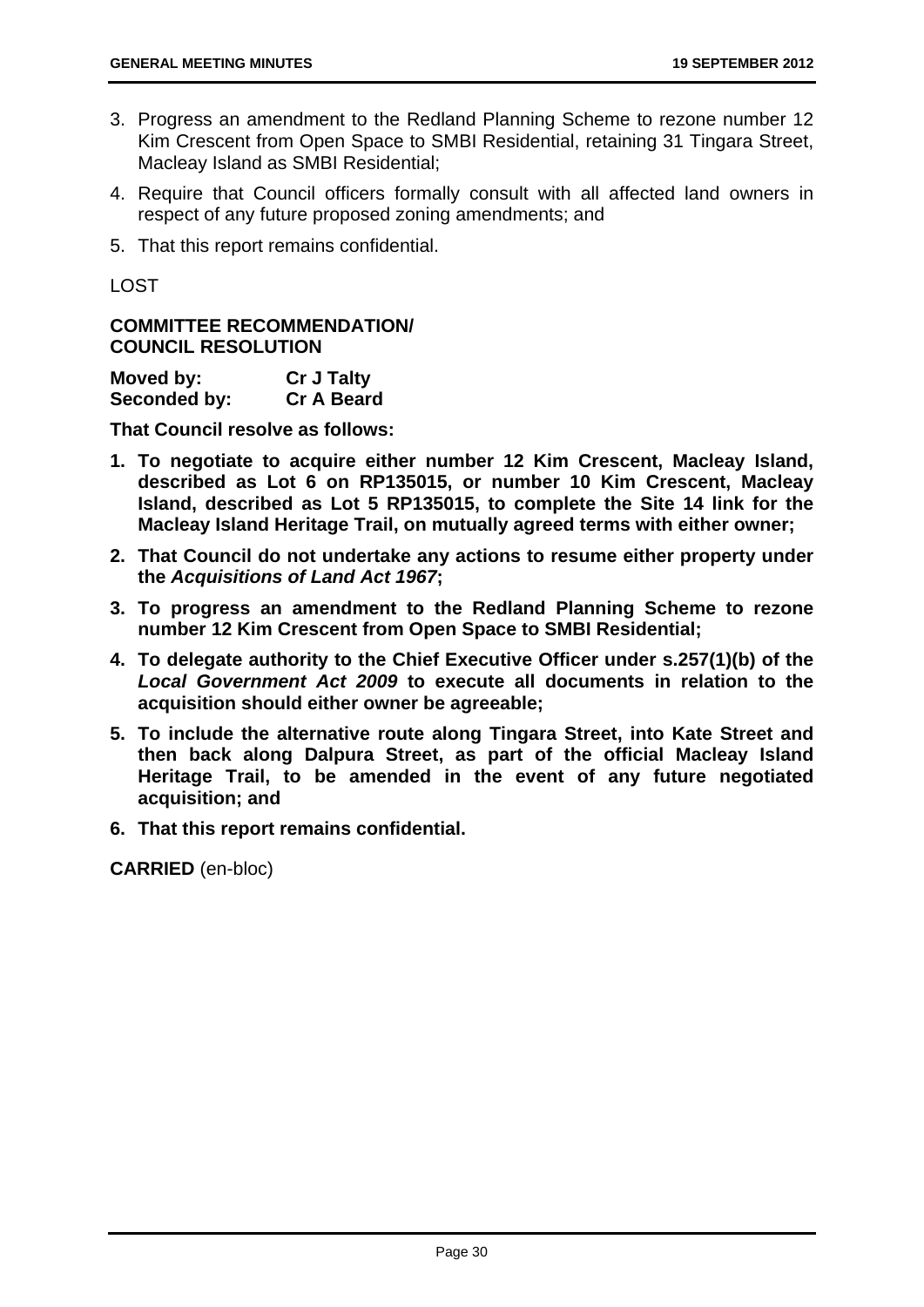#### **13 CORPORATE SERVICES & GOVERNANCE COMMITTEE – 11 SEPTEMBER 2012**

| Moved by:    | Cr M Edwards        |
|--------------|---------------------|
| Seconded by: | <b>Cr M Elliott</b> |

That the Corporate Services & Governance Committee Minutes of 11 September 2012 be received.

Corporate Services & Governance Minutes 11 September 2012

CARRIED

#### **13.1 GOVERNANCE**

#### **CONFLICT OF INTEREST AT COMMITTEE**

Cr Bishop declared a perceived conflict of interest in the following item at Committee stating he had made a personal donation of \$1,000 towards the project and would remain in the chamber voting in the public interest. Cr Bishop voted in the negative for the Officer's Recommendation and in the affirmative for the Committee Recommendation at the Committee meeting.

#### **13.1.1 SPONSORSHIP APPLICATION - 'THE SALT MAIDEN' SHORT FILM**

| <b>Dataworks Filename:</b>  | <b>CR Sponsorship Outgoing</b>                          |
|-----------------------------|---------------------------------------------------------|
| <b>Responsible Officer:</b> | <b>Nick Clarke</b><br><b>General Manager Governance</b> |
| Author:                     | <b>Kathy Petrik</b><br><b>Manager Communications</b>    |

#### **EXECUTIVE SUMMARY**

Council's Corporate Sponsorship policy has the objective of "*seeking to support and promote a strong and involved community through the sponsorship of events, projects, services or other activities in an equitable and accountable way".* 

 Sponsorship is defined as "*a business transaction in which a sponsor provides a financial contribution or value in kind to support an event, project, service or activity in return for negotiated commercial and other benefits. It is a business transaction because it involves an exchange that has measurable value to each party in commercial, communication or philanthropic terms".* 

All sponsorships over \$10,000 must be referred to Council for decision. This report provides recommendations from the internal assessment committee about a sponsorship application for \$20,000 to help produce a locally developed short film called "The Salt Maiden". In kind support is also requested from Council for location film permits as well as parking. The producers indicate Coochiemudlo Island, Victoria Point jetty and Raby Bay would be among the locales featured in the filming.

Redland City Council and the Queensland Government have already provided support for script development for the first phase of the project with a \$7,500 RADF grant in 2011.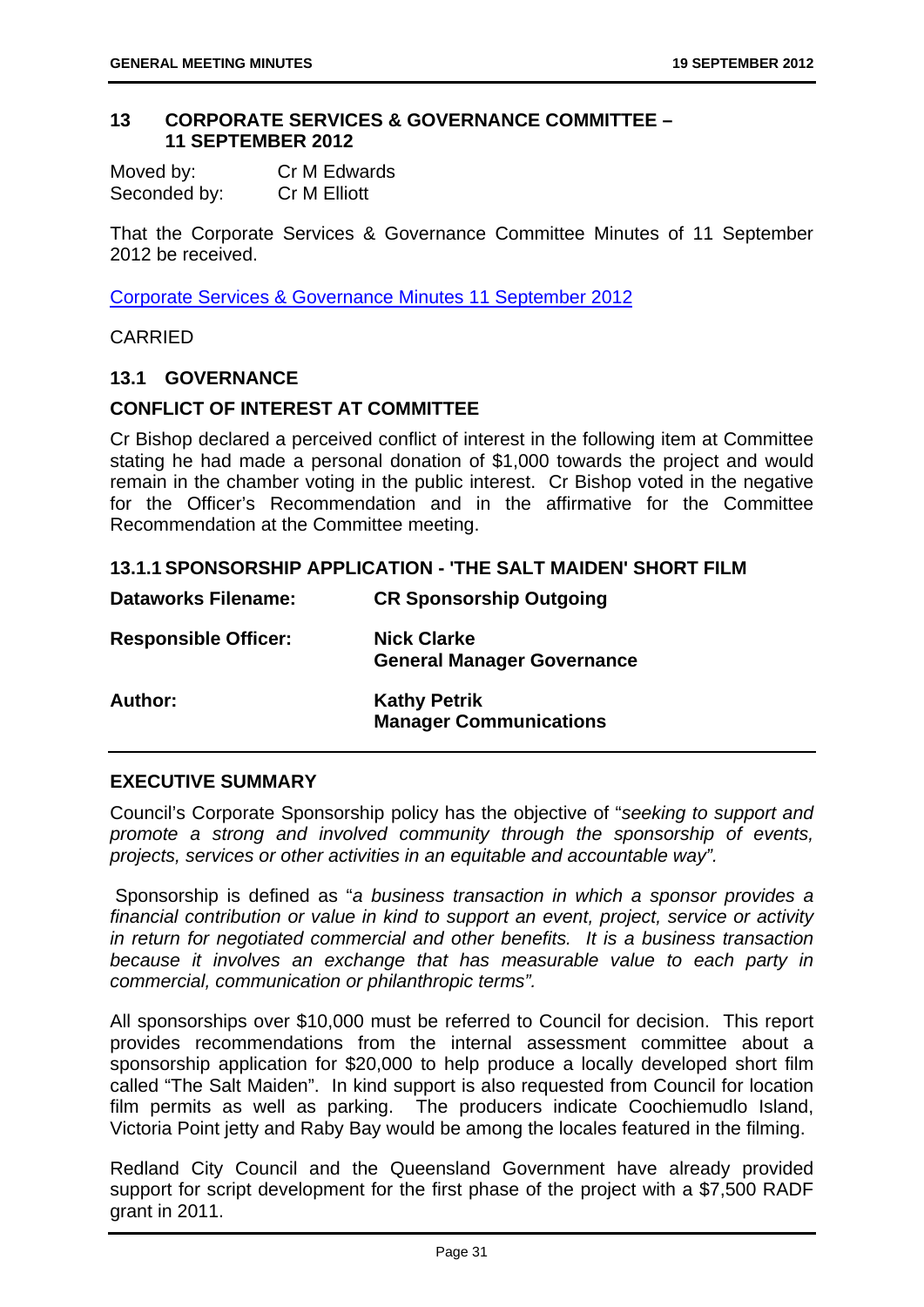The internal assessment committee has reviewed this application and decided not to recommend full sponsorship of this project. The committee recognises the quality of the project so far; however, believes that necessary funding should be sought from authorities directly involved in ventures of this type.

The committee also considered the significant amount of the sponsorship request and the overall impact it would have on other applications during the 2012-13 financial year. Because of the limited amount of sponsorship funding available, the committee endeavours to distribute it as fairly and equitably within the Redlands.

The committee does, however, recommend a \$2,000 sponsorship to assist with the promotion of "The Salt Maiden" to be made available if the producers are successful in attracting funding from other sources to complete the film. It also recommends that letters of support from Council to potential financing sources be provided to the producers.

# **PURPOSE**

This report provides background and recommendations to Council for sponsorship of "The Salt Maiden" in accordance with its policy and guidelines.

The application describes "The Salt Maiden" as "a community based international short film production based in the Redlands, developed from a nationally awardwinning play by Redlands writer, Donna Cameron, with music by acclaimed local composer Colin Offord and which brings international, interstate and inter region film professionals together with the Redlands community".

It goes on to say "This part of the project involves the filming of the screenplay that has been developed with the assistance of Council and the Queensland Government through a RADF grant in 2011. The project is supported and grounded within the local community, offers training, career-building and industry opportunities for local, inter-regional and interstate practitioners and promotes cultural significance and tourism opportunities for the Redlands in the world.

Upon completion, the applicants indicate the film will screen at Australian and international film festivals and is intended for return as a show piece for the Redlands, as a contemporary yet timeless story that will contribute to the promotion of the Redlands as an arts and tourist destination and inspire positive cultural identity within the community. The producers aspire to present this film on innovative, contemporary community online IP TV where it will be easily accessed and serve as a cultural asset of the Redlands.

The application indicated that "an important part of the film is the educational value to the public." The producers have come to understand there is little or no film industry in the Redlands. They would like to assist the Redlands change this as the screen industries are vital to communicate and connect with the world. They are offering that one of the filming days is offered as a free Open Day to the public. This will be particular times on a day of their choice on the set on Coochiemudlo Island and members of the public will be able to attend the shoot.

The sponsorship benefits offered to Council include: listing as major film sponsor with logo on film credits and whenever the film is shown on the website, social media as well as inclusion in media releases; providing speaker at events following its first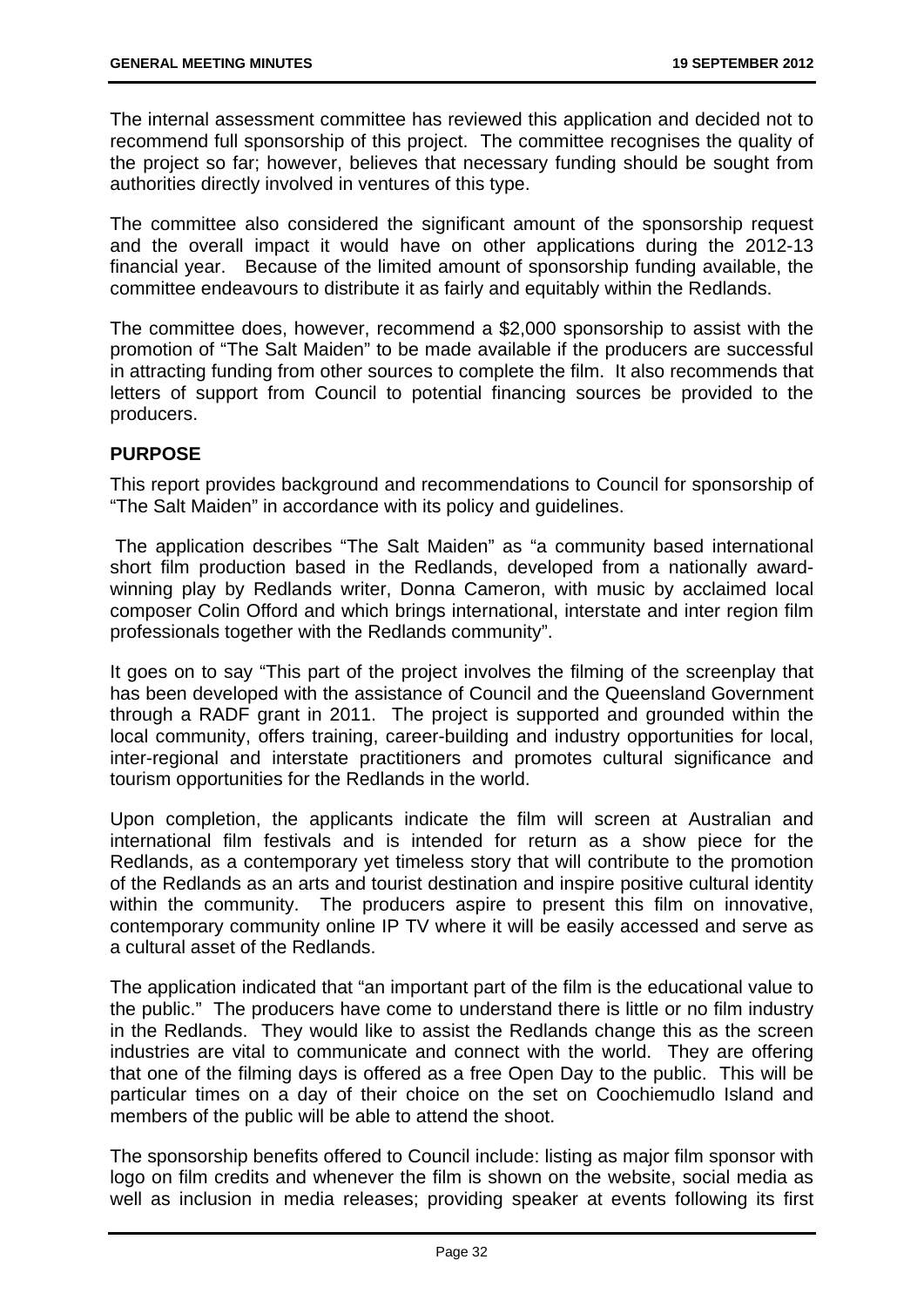international film festival screening; artistic and industry networking and a free Open Day to the public to see how films are made.

## **ISSUES**

The sponsorship value exchange of community participation and/or economic development benefits derived from this project are difficult to assess in keeping with the amount sought, when compared with other Council sponsored events. For example, RedFest receives \$20,000 and attracts 12,000 people, the Easter Festival has received \$10,000 and attracts up to 15,000 people, while the Straddie Salute Multi Sport Festival receives \$7,500 and demonstrates nearly \$700,000 in economic benefit to the City.

While "The Salt Maiden" offers come degree of community participation, the value of Council's sponsorship would lie primarily in the commercial benefit of promoting the film for distribution at national and international levels. This has been costed in the producers' budget at \$2,000. The producers are dependent on acquiring the balance of funds to complete the film from other sources.

# **RELATIONSHIP TO CORPORATE PLAN**

#### **3. Embracing the bay**

The benefits of the unique ecosystems, visual beauty, spiritual nourishment and coastal lifestyle provided by the islands, beaches, foreshores and water catchments of Moreton Bay will be valued, protected and celebrated.

3.1 Address the social, cultural and economic needs of island communities by partnering with residents and other tiers of government to deliver infrastructure, facilities and services

#### **6. Supportive and vibrant economy**

Businesses will thrive and jobs will grow from opportunities generated by low impact industries, cultural and outdoor lifestyle activities, ecotourism and quality educational experiences.

- 6.1 Bolster the local economy and local employment by providing business support to local companies, promoting social enterprise and providing opportunities for creativity, diversity and entrepreneurial activity
- 6.2 Market the distinctive image of the Redlands by encouraging low impact businesses that are knowledge-based and creative to establish in the city

# **7. Strong and connected communities**

Our health, wellbeing and strong community spirit will be supported by a full range of services, programs, organisations and facilities, and our values of caring and respect will extend to people of all ages, cultures, abilities and needs

- 7.1 Promote festivals, events and activities for people to come together, developing connections and networks to improve community spirit and enhance 'sense of place'
- 7.6 Provide practical programs, support and guidance to the community sector in its delivery of highly valued support services and community projects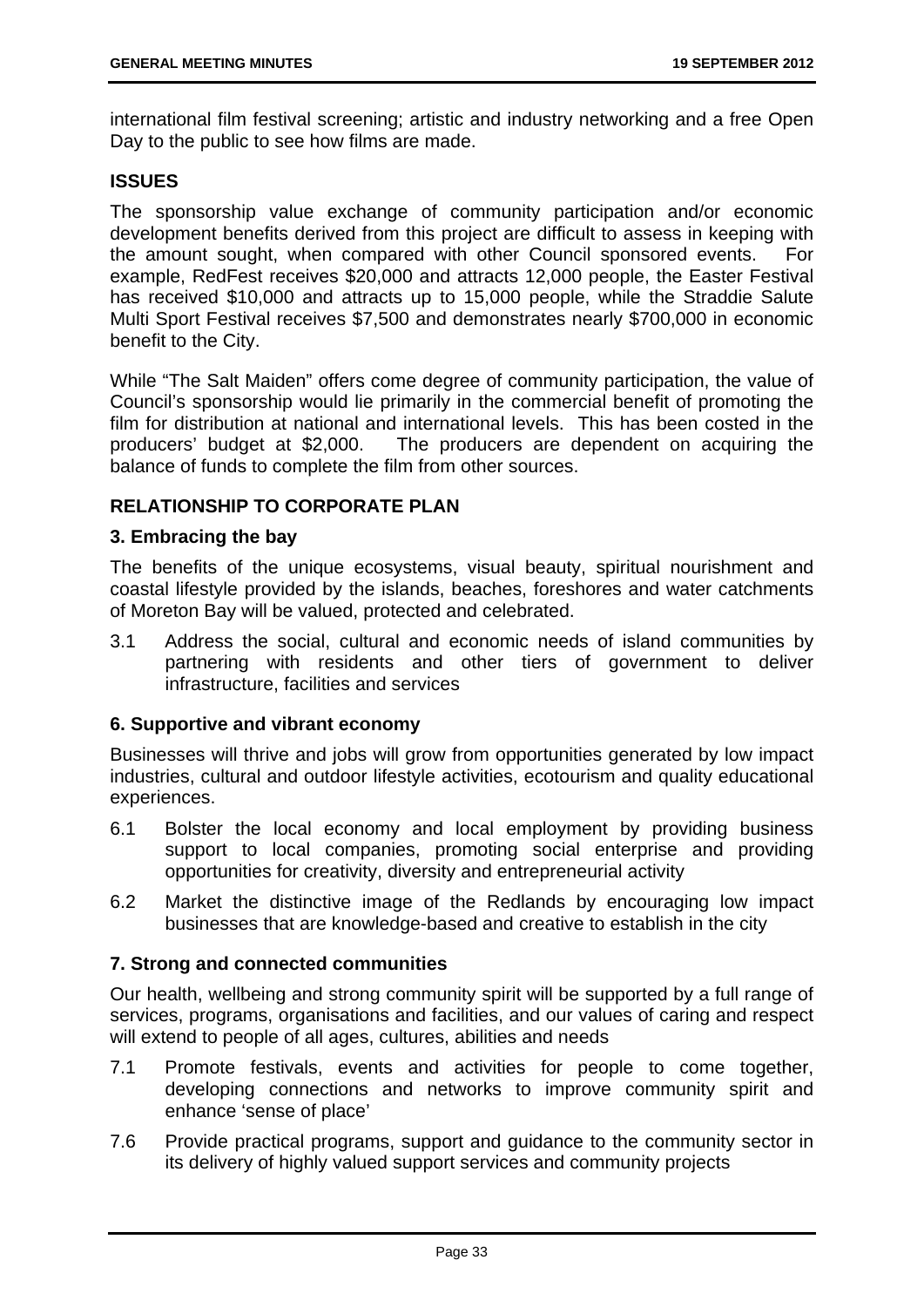#### **FINANCIAL IMPLICATIONS**

The budget for corporate sponsorship for 2012-13 remains unchanged from last year at \$126,000. \$20,000 would equal the highest level of sponsorship Council has provided.

#### **CONSULTATION**

The internal assessment panel representing the areas of community futures; community and cultural services; tourism; environment, planning and development and communications.

## **OPTIONS**

#### **PREFERRED**

Accept the assessment panel's recommendation to approve a \$2,000 sponsorship to be used to promote "The Salt Maiden" film upon its completion, and to provide letters of support from Council to film funding bodies;

## **ALTERNATIVE**

- 1. Decline approval of the assessment panel's recommendation, or
- 2. Amend the amount of sponsorship funding to "The Salt Maiden".

## **OFFICER'S RECOMMENDATION**

| Moved by:    | Cr K Williams |
|--------------|---------------|
| Seconded by: | Cr P Gleeson  |

That Council resolve to approve the payment of \$2,000 in sponsorship to be used to promote "The Salt Maiden" film upon its completion, and to provide letters of support from Council to film funding bodies.

LOST

DIVISION

FOR: Crs Gleeson, Beard, Elliott and Williams.

AGAINST: Crs Bishop, Talty, Hewlett, Hardman, Ogilvie, Boglary and Edwards.

#### **COMMITTEE RECOMMENDATION/ COUNCIL RESOLUTION**

**Moved by: Cr M Edwards Seconded by: Cr P Bishop** 

**That Council resolve to approve the payment of \$10,000 in sponsorship to be used to promote "The Salt Maiden" film upon its completion, and to provide letters of support from Council to film funding bodies.**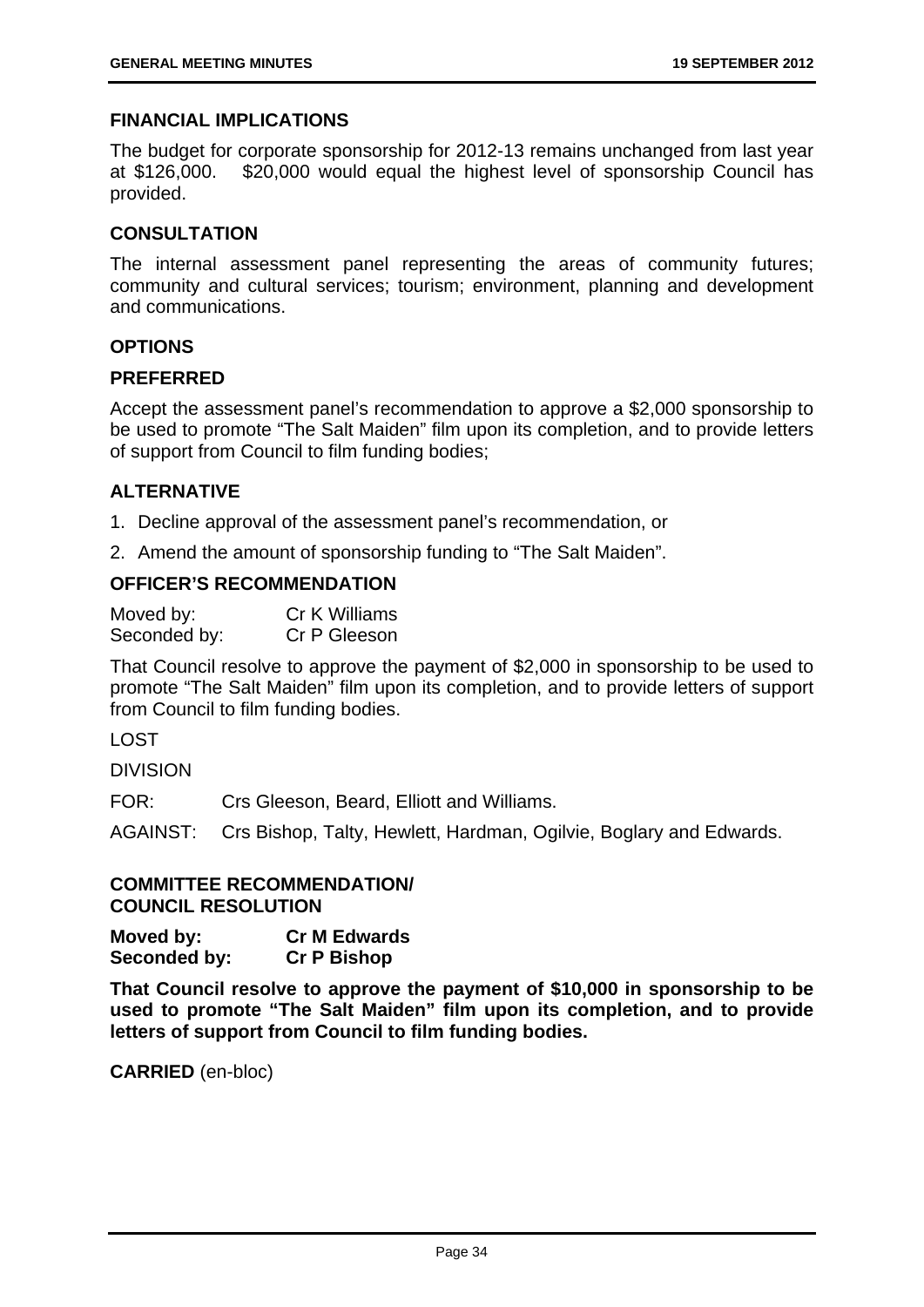## **13.1.2 SOUTHERN MORETON BAY ISLANDS' SOCIAL INFRASTRUCTURE PLAN**

| <b>Dataworks Filename:</b>  | <b>SMBI Strategy Planning</b>                                                                                                                     |
|-----------------------------|---------------------------------------------------------------------------------------------------------------------------------------------------|
| <b>Attachments:</b>         | <b>SMBI Social Infrastructure Plan 2012</b><br><b>Strengthening SMBI Communities: Users' Guide</b><br>to the SMBI Social Infrastructure Plan 2012 |
| <b>Responsible Officer:</b> | <b>Roberta Bonnin</b><br><b>Manager Community Futures</b>                                                                                         |
| Author:                     | <b>Thao Ashford</b><br><b>Strategic Advisor Social Planning</b>                                                                                   |

# **EXECUTIVE SUMMARY**

The Southern Moreton Bay Islands Social Infrastructure Plan 2012 (SMBI SIP) and the supporting document: Strengthening SMBI Communities: Users' Guide to the SMBI Social Infrastructure Plan 2012 bring together a range of research, documentation, consultation, key findings, initiatives and recommendations for social infrastructure provision on the Southern Moreton Bay Islands. These documents provide a clear plan of action to guide the provision of social infrastructure for the community now and into the future.

This report has asked five key questions:

Is the SMBI SIP essential?

What are the benefits and how will this support the community?

Is it Council's responsibility?

Who else can fill the gaps?

How much will it cost?

The SMBI SIP provides a new approach to social infrastructure by better utilising the islands' strengths and achievements. In this community partnerships approach, Council actively enables community groups to undertake community infrastructure projects.

# **PURPOSE**

- 1. The purpose of this report is to seek Council's endorsement of the Southern Moreton Bay Islands' Social Infrastructure Plan for planning and operational purposes and future budget consideration (Attachment 1).
- 2. Council is asked to note the Strengthening SMBI Communities: Users' Guide to the SMBI Social Infrastructure Plan 2012 for publication on Council's website.
- 3. Council's approval is sought to progress a "Community Partnership" approach to reduce Council red tape and improve opportunities for communities to deliver projects.

#### **BACKGROUND**

In December 2009 Council endorsed the Building Strong Communities: Redlands Social Infrastructure Strategy. The Strategy identifies a number of projects ranging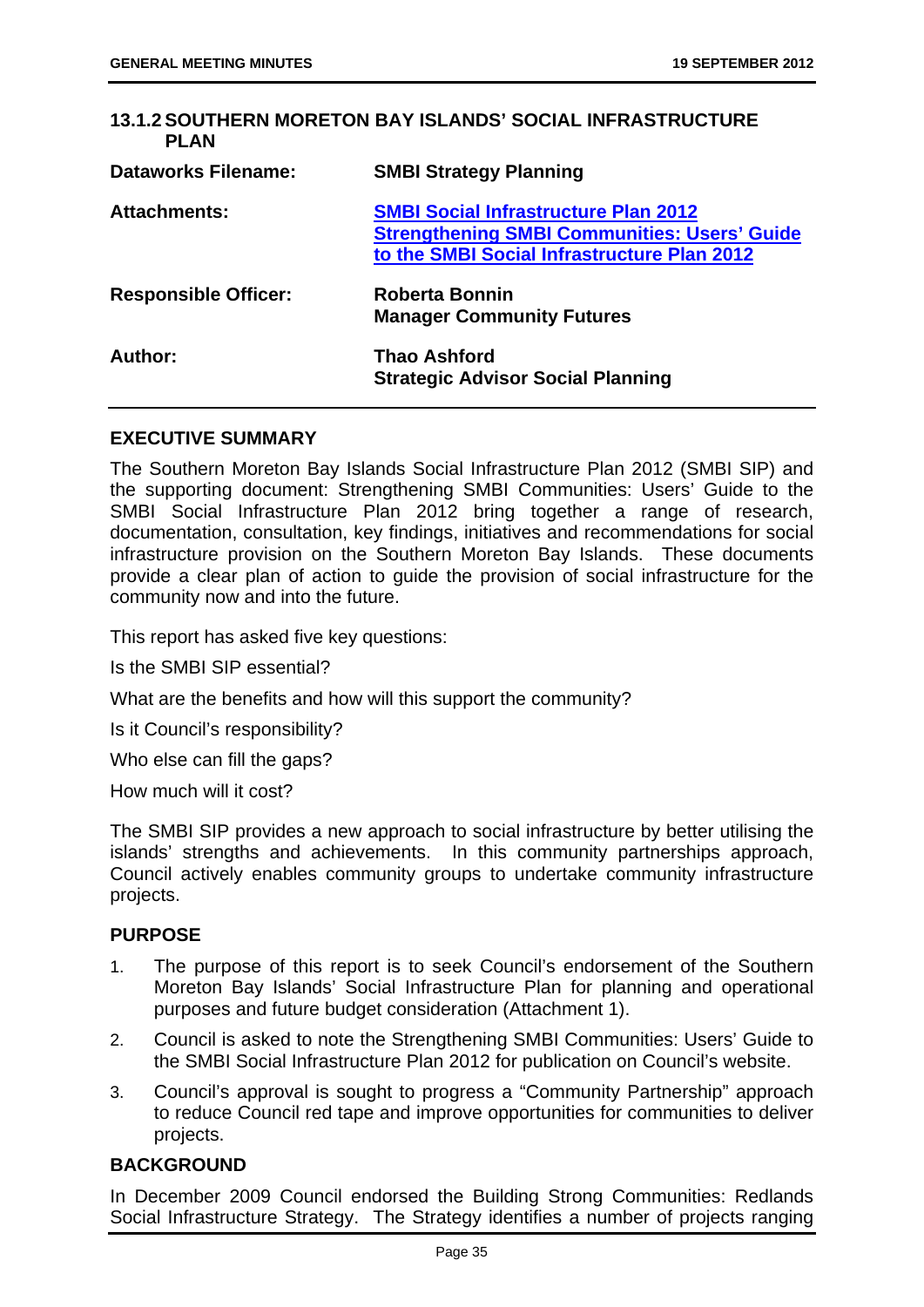from catalyst and city-wide to local level projects, including the preparation of a Local Social Infrastructure Plan for the Islands (SMBI SIP). The SMBI SIP is intended to inform community development practices as well as guide future development of facilities, services and networks for Macleay, Russell, Karragarra and Lamb Islands.

The Southern Moreton Bay Islands' Social Infrastructure Plan (SMBI SIP) responds to the SMBI 2030 Community Plan and achieves the desired outcomes of Redland City Councils Corporate Plan for 'Embracing the Bay', 'Wise Planning' and 'Strong and Connected Communities'. The SMBI SIP is required to ensure resources are allocated appropriately to address current and future needs and ensure priorities are met. It identifies key partnerships for social infrastructure to make the Southern Moreton Bay Islands a place to grow up, raise families and to age with dignity.

# **ISSUES**

## **Is the SMBI SIP essential?**

Social infrastructure planning for the Southern Moreton Bay Islands has been undertaken to achieve four goals:

- **Well serviced communities:** the community will have access to a range of services, facilities and networks to meet local needs and aspirations
- **Prioritised responses:** the strategy will prioritise infrastructure over the next 10 years based on comprehensive analysis of existing social infrastructure, demographic profiles, recognised benchmarks, social trends and cross‐sector planning
- **Partnership and innovation:** all levels of government, non-government organisations and the private sector will create innovative models, contribute funds and develop partnerships to provide integrated social infrastructure.
- **Informed communities:** community members and infrastructure providers will have evidence to support planning and advocacy, inform funding allocations and leverage resources.

The analysis undertaken to determine the social infrastructure requirements for the Southern Moreton Bay Islands has involved a step-wise approach which included:

- A demographic analysis of the study area to identify factors such as high proportions of older people, young people or families etc;
- An audit and map of existing social infrastructure to determine current demand, capacity and opportunities as well as known planned projects;
- A review of community facilities' benchmarks to determine locally appropriate desired standards of service;
- Application of benchmarks against anticipated population thresholds to determine the needs indicated by the benchmarking for facilities; and
- Key learnings from leading practice and new approaches to be pursued for social infrastructure delivery;
- Consultation with key stakeholders and the local community which provided further insights into social infrastructure needs from a community perspective.

The research, analysis and consultation is contained in Strengthening SMBI Communities: Users' Guide to the SMBI Social Infrastructure Plan (Attachment 2).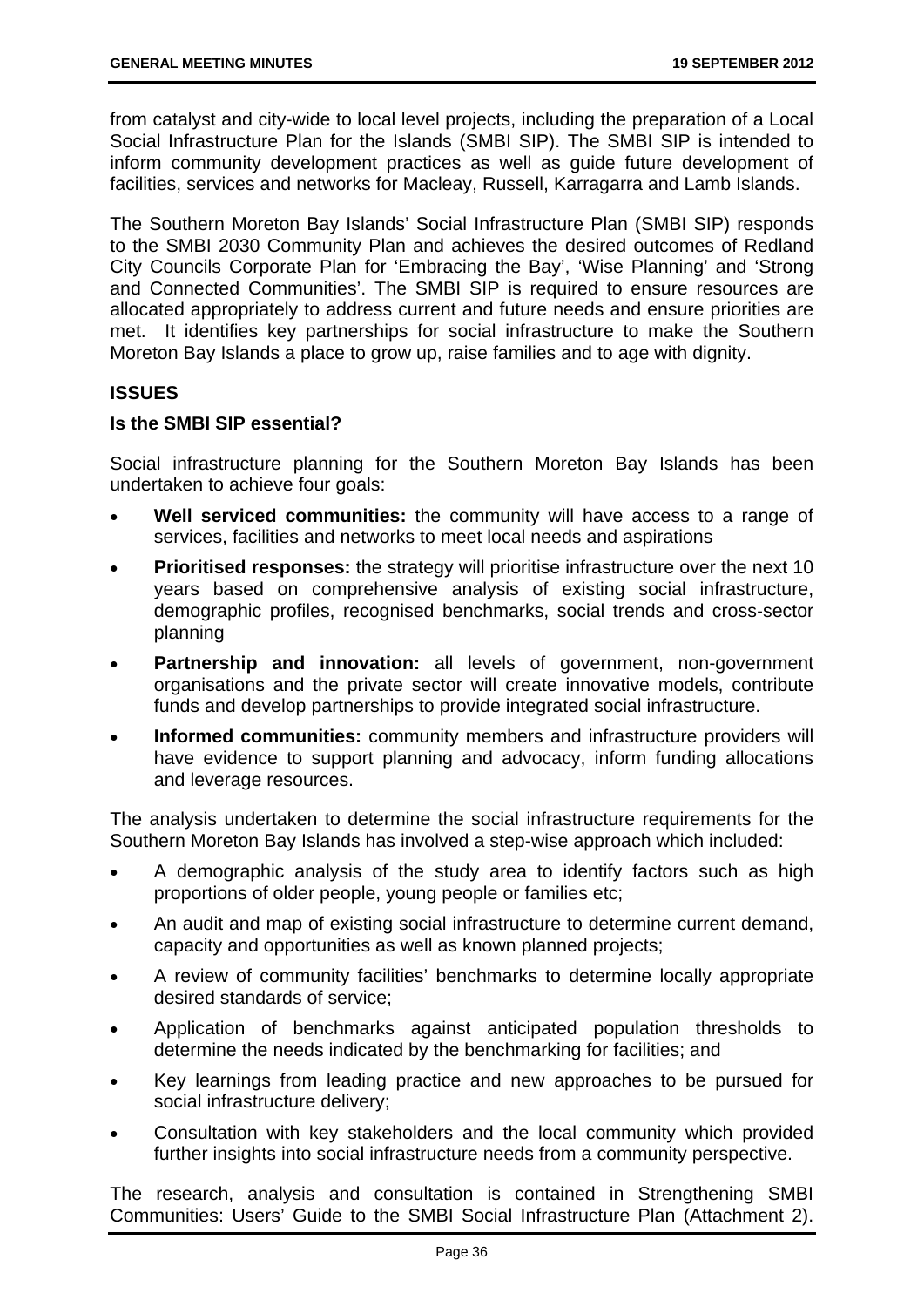From the analysis it was made clear that there is a need for better use of existing facilities as well as further investment into social infrastructure, primarily in external service provision and network support.

#### **What are the benefits and how will this support the community?**

The preparation of the SMBI SIP is a key step in overcoming the challenges facing the Southern Moreton Bay Islands and achieving the SMBI 2030 Community Plan initiatives for provision of SMBI SIP social infrastructure. The SMBI SIP adopts a 'whole-of-council' approach working internally across Council departments to ensure alignment with other Council projects. It also provides direction to a range of stakeholders across the community, public and private sector in delivering key social infrastructure for the Islands.

The SMBI SIP provides clear and realistic actions based on community and government consultation and feedback. Importantly, the Plan focuses on current initiatives within Council and the community and builds on these opportunities. As part of the SMBI SIP preparation of the interviews with local residents were undertaken to provide examples of achievements that have resulted from community participation.

## **Is it Council's responsibility?**

The following legislation, policies and strategies provide the basis for the SMBI SIP:

- The Local Government Act 2009 which states that local government will ensure the sustainable development and management of assets and infrastructure, and delivery of effective services;
- Sustainable Planning Act 2009, which requires maintenance of the cultural, economic, physical and social well-being of people and communities including well-serviced and healthy communities with affordable, efficient, safe and sustainable development;
- South East Queensland Regional Plan 2009 2031, particularly Desired Regional Outcome 6: Strong Communities and Desired Regional Outcome 10: Infrastructure;
- Redlands Planning Scheme, particularly Desired Environmental Outcome 3: Community Health and Well-being;
- Redland City Strong Communities Policy (POL3087) which states Council is committed to supporting a strong community which can be recognised as: a connected community with access to the full range of options required for a rich community life and an active attachment to place.

In addition, Redland City Council's Social Infrastructure Policy (POL3088) states:

*Council is committed to building safe, strong and self reliant communities with good access to social infrastructure including social services, community facilities, housing options, open spaces, movement networks, cultural activities, sport and recreation and educational and employment opportunities.*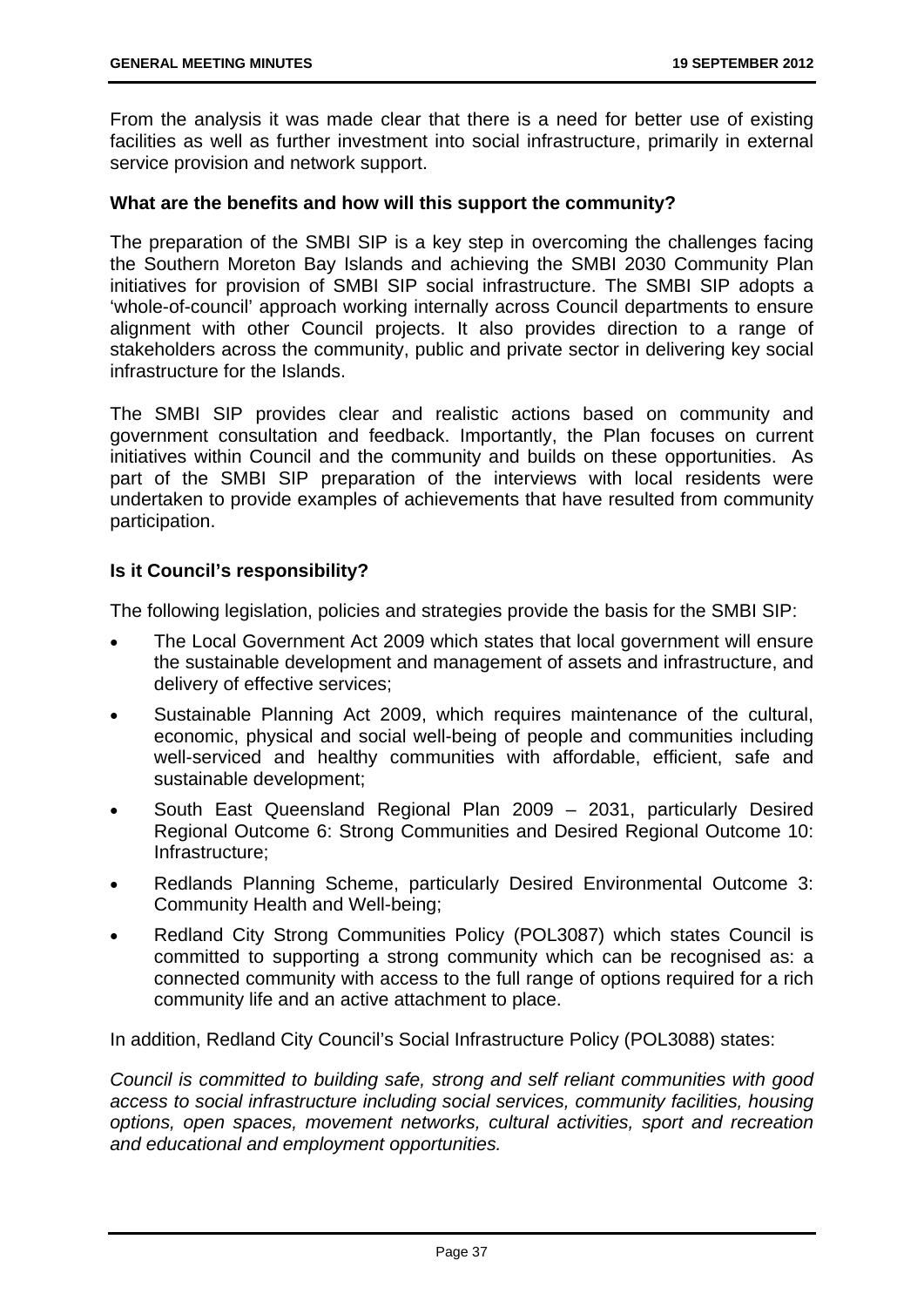*The provision of a high quality, well functioning network of social infrastructure will support community health and well-being and assist in meeting the needs and aspirations of the Redland community.* 

#### **Who else can fill the gap?**

Council is not the only agent in delivering social infrastructure on the islands. State and Federal Government have a role as do the private sector and most importantly the community. Delivering the SMBI SIP will require collaboration and support from all stakeholders. The Action Plan identifies the stakeholders that have a role in delivering certain outcomes.

The SMBI SIP provides a new approach to social infrastructure provision by better utilising the island communities' strengths and achievements. "Our Stories of SMBI" written by Donna Cameron and contained in Strengthening SMBI Communities: Users' Guide to the SMBI Social Infrastructure Plan shows how the communities of the Bay Islands have previously come together to find their own unique ways to build and maintain social networks, services and island facilities.

Redland City Council is a leader and key stakeholder in planning for social infrastructure. In the context of implementing the SMBI SIP Council is either a 'Facilitator' or 'Lead':

- **Facilitator** Council is a conduit for information and resources to support community groups and organisations to achieve their goals.
- **Lead**  Council has an active role in delivering programs and initiatives, working in partnership with a range of stakeholders.

In summary, Council will primarily provide practical programs, support and guidance to the community sector in its delivery of highly valued support services and community projects. This is a partnership role for Council and will require changes to the ways Council has traditionally worked on the islands.

#### **RELATIONSHIP TO CORPORATE PLAN**

#### **Corporate Plan Goals**

#### **3. Embracing the Bay**

3.1 Address the social, cultural and economic needs of the island communities by partnering with residents and other tiers of government to deliver infrastructure, facilities and services

#### **5. Wise Planning and Design**

5.12 Plan, provide and advocate for essential physical and social infrastructure that supports community well-being and manage Council's existing infrastructure assets to ensure current service standards are maintained or improved

# **7. Strong and Connected Communities**

7.2 Provide access to quality services, facilities and information that meet the needs of all age groups and communities, especially disadvantage and vulnerable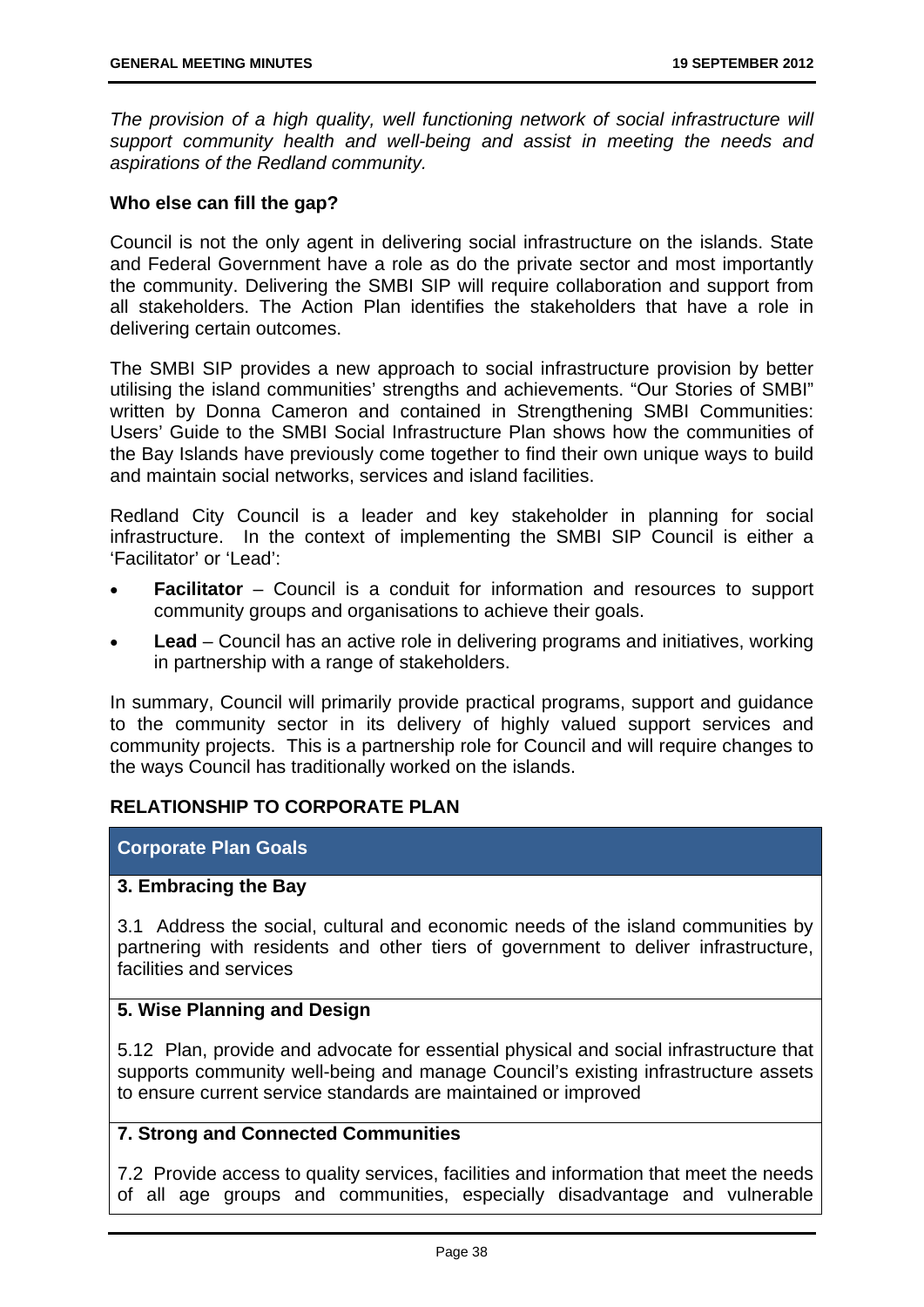## **Corporate Plan Goals**

#### communities

7.3 Increase community safety, health and wellbeing by planning and delivering programs, services, partnerships, regulations and education

7.4 Increase the participation of people from all age groups and backgrounds in local heritage, the arts and cultural expression

7.5 Increase the physical activity participation of residents and deliver programs and incentives that strengthen opportunities for sport and recreation

7.6 Provide practical programs, support and guidance to the community sector in its delivery of highly valued support services and community projects

7.7 Increase children and young people's active participation in community life and support their social, cultural and physical development

7.8 Support "Ageing Well in the Redlands", to enable active participation in all aspects of community life

7.10 Minimise the impact of disasters by improving community preparedness and our capacity to respond effectively to support the community when disasters occur

## **FINANCIAL IMPLICATIONS**

There are minimal short term financial implications on Council as a result of this report. Many of the recommended actions in this report build on or refocus existing initiatives currently undertaken across Council departments and are resourced through Council's existing budgets. There are a number of initiatives that will have a financial implication in the longer term and the costs of these initiatives are detailed in the Table below.

A total of 53 actions have been identified in the SMBI SIP for implementation over ten years. Of these nine (9) will have financial implications for Council.

| ID   | <b>Action</b>                                                                                                          | <b>Timeframes</b> | <b>Cost</b>                                                   | <b>Comment</b>                                                                                |
|------|------------------------------------------------------------------------------------------------------------------------|-------------------|---------------------------------------------------------------|-----------------------------------------------------------------------------------------------|
|      |                                                                                                                        |                   | <b>Implications</b>                                           |                                                                                               |
| AWA4 | Improve access<br>to digital<br>technology on<br>the Islands for<br>older people                                       | Short             | Estimate \$5,000<br>for program                               | Through grants<br>(Council or external).                                                      |
| GUA8 | Improve<br>playgrounds on<br>the Islands to<br>ensure suitability<br>for young<br>children (refer to<br>Open Space and | Short             | In Council<br>current budget to<br>upgrade existing<br>parks. | South Sea Terrace is<br>in 12/13 budget.<br>Pioneer Park is in<br>15/16 budget.<br>Karragarra |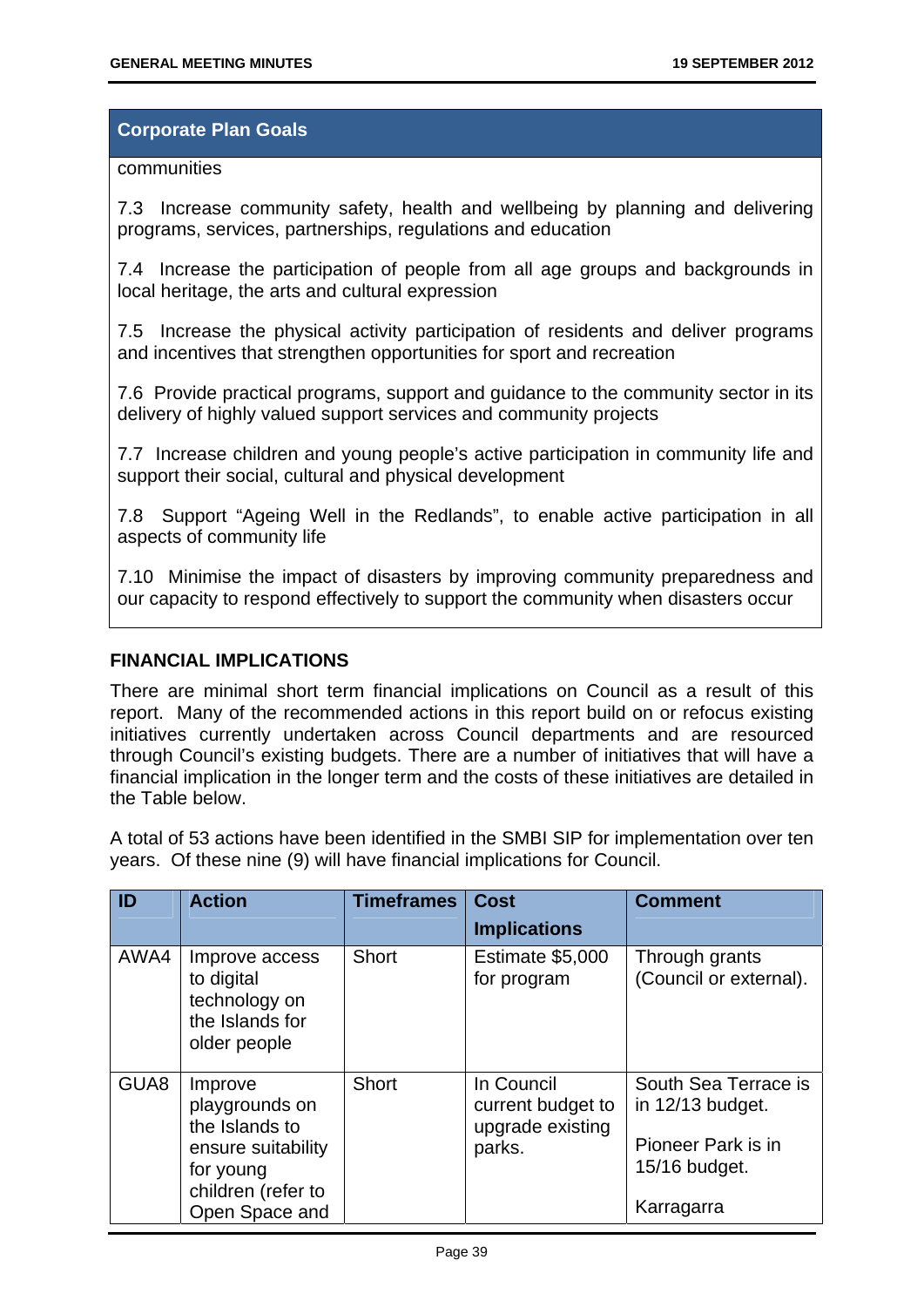| ID               | <b>Action</b>                                                                                                                                                                                                                                                           | <b>Timeframes</b> | <b>Cost</b>                                                                                                                       | <b>Comment</b>                                                                                                                                         |
|------------------|-------------------------------------------------------------------------------------------------------------------------------------------------------------------------------------------------------------------------------------------------------------------------|-------------------|-----------------------------------------------------------------------------------------------------------------------------------|--------------------------------------------------------------------------------------------------------------------------------------------------------|
|                  |                                                                                                                                                                                                                                                                         |                   | <b>Implications</b>                                                                                                               |                                                                                                                                                        |
|                  | <b>Recreation Plan)</b>                                                                                                                                                                                                                                                 |                   |                                                                                                                                   | Esplanade Park is in<br>14/15.                                                                                                                         |
| HCA <sub>2</sub> | Develop the<br>proposed<br><b>Redland Bay</b><br>Wellbeing Hub to<br>improve health<br>services for<br>islanders                                                                                                                                                        | Medium            | Currently<br>\$5million in<br>capital budget,<br>however this<br>project may need<br>to rely on<br>public private<br>partnerships | Business case has<br>been prepared to<br>assess the whole of<br>life costings of five<br>development options.                                          |
| HCA3             | Consider space<br>for delivery of<br>health services<br>and health<br>programs in<br>community halls                                                                                                                                                                    | Medium            | <b>Russell Island</b><br>hall<br>redevelopment<br>\$50,000 in 13/14<br>budget<br>\$429,000 in<br>14/15 budget                     | There is budget<br>allocated for the<br><b>Russell Island Hall</b><br>redevelopment for<br>the coming financial<br>years                               |
| HCA <sub>5</sub> | Support BICS in<br>the creation of a<br>new facility on<br>Macleay Island<br>that will offer<br>space for their<br>existing<br>operations and<br>accommodate<br>the provision of a<br>wide range of<br>community and<br>government<br>services to the<br><b>Islands</b> | Medium            | <b>Council have</b><br>made available<br>the adjacent<br>block of land for<br>car parking<br>through a permit<br>to occupy.       | Through the<br>Community<br><b>Assistance Grants</b><br>process. Council has<br>made available<br>\$50,000 for the<br>development of this<br>facility. |
| CAA7             | Support the<br><b>Russell Island</b><br><b>Cultural Centre</b><br>community led<br>project.                                                                                                                                                                             | Medium            | Council is<br>considering the<br>provision of land.                                                                               | <b>Community led</b><br>project funded<br>through grants and<br>volunteers                                                                             |
| CAA8             | Undertake public<br>art and place<br>making activities<br>across the                                                                                                                                                                                                    | Short             | Grants and/or<br>operational or<br>capital budget                                                                                 | Projects are initiated<br>through Public<br>Places masterplans<br>or Community                                                                         |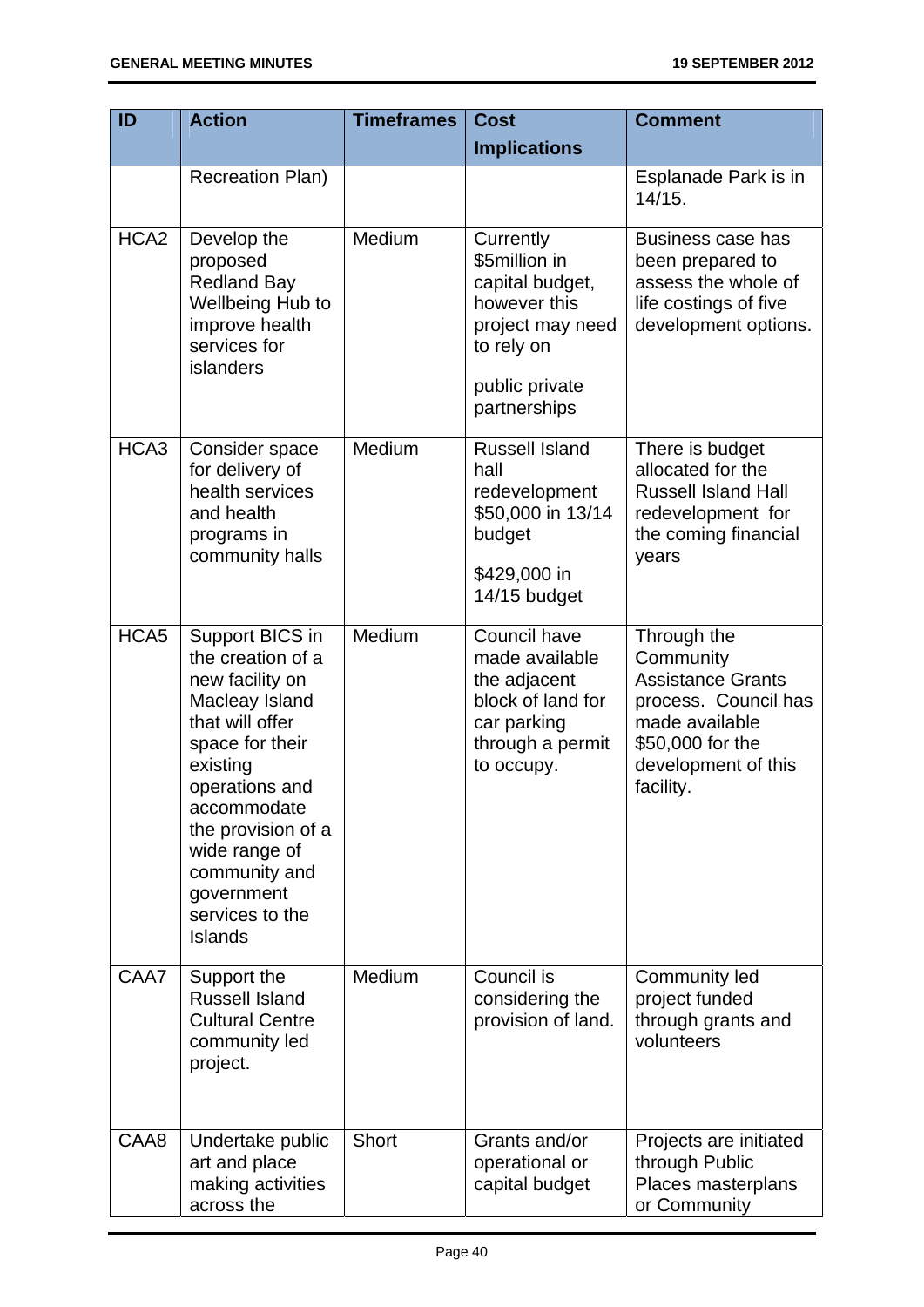| ID               | <b>Action</b>                                                                                                                                                             | <b>Timeframes</b> | <b>Cost</b>                                                                                                                                       | <b>Comment</b>                                                                           |
|------------------|---------------------------------------------------------------------------------------------------------------------------------------------------------------------------|-------------------|---------------------------------------------------------------------------------------------------------------------------------------------------|------------------------------------------------------------------------------------------|
|                  |                                                                                                                                                                           |                   | <b>Implications</b>                                                                                                                               |                                                                                          |
|                  | Islands.                                                                                                                                                                  |                   |                                                                                                                                                   | Cultural<br>Development<br><b>Activities</b>                                             |
| SRA <sub>2</sub> | Provide adequate<br>lighting in parks<br>and public<br>spaces.                                                                                                            | Medium            | Parks and<br>Conservation<br><b>Budget</b>                                                                                                        | Will need to be<br>included in future<br>capital works<br>programs for SMBI              |
| SRA6             | Undertake<br>maintenance on<br>existing council<br>owned<br>infrastructure to<br>ensure<br>compliance with<br>disability<br>standards and<br>asset<br>management<br>plans | Immediate         | Pioneer Hall,<br>Lamb Island<br>programmed<br>12/13<br>(\$28,950)<br>Macleay Island<br><b>Community Hall</b><br>programmed<br>12/13<br>(\$60,318) | <b>Asset Management</b><br>Plans identify<br>maintenance and<br>compliance<br>schedules. |

Implementation of the SMBI SIP should be reviewed on an annual basis for the next three years with a full review of the Plan after five years.

# **PLANNING SCHEME IMPLICATIONS**

The City Planning and Environment Group was consulted and it is considered that the outcome of recommendations in this report will not require any amendments to the Redlands Planning Scheme.

# **CONSULTATION**

Redland City Council has undertaken internal and external engagement with:

- Internal:
	- o City Planning & Environment
	- o Community & Cultural Services
	- o City Spaces
	- o City Infrastructure
	- o Community Futures
- External Government Agencies (Communities, Education and Health)

Previous consultation and engagement undertaken as part of broader SMBI planning that has informed the SMBI SIP include:

- SMBI State Government Working Group
- SMBI 2030 Community Plan 2011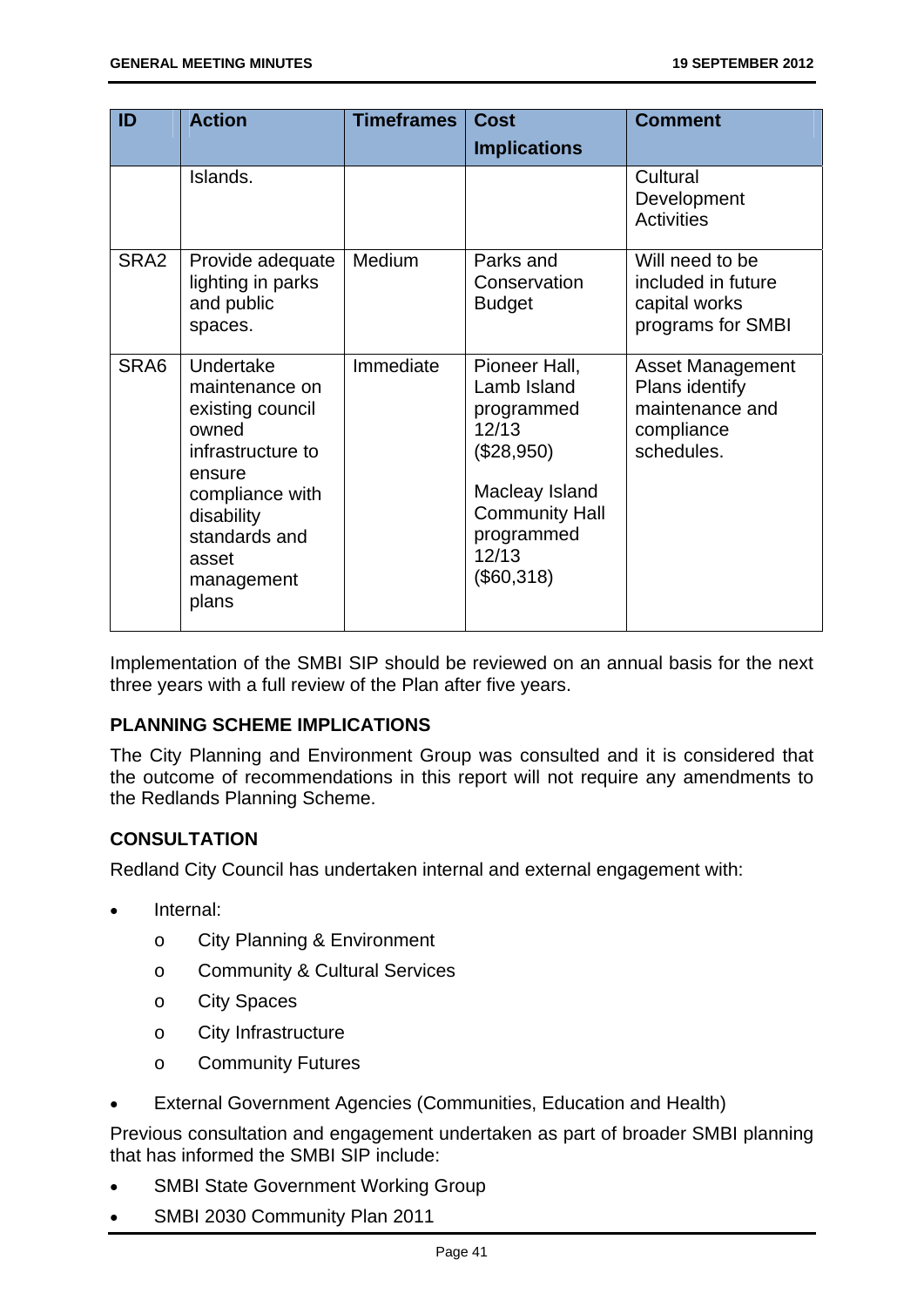- Redlands 2030 Community Plan 2010
- SMBI Department of Communities Place Project 2008

To ensure that the SMBI SIP reflects needs and outcomes from a community perspective, a Community Reference Group was established. Reference Group members provided ongoing support and input into key aspects of the project and provided overall verification of findings and recommendations.

## **OPTIONS**

## **PREFERRED**

That Council:

- 1. Endorse the Southern Moreton Bay Islands' Social Infrastructure Plan for planning and operational purposes and to inform future budget deliberations;
- 2. Note the Strengthening SMBI Communities: Users' Guide to the SMBI Social Infrastructure Plan for publication on Council's website; and
- 3. Progress a "Community Partnerships" approach to reduce Council red tape and improve opportunities for communities to deliver projects.

# **ALTERNATIVE**

That Council requests further information to be provided for Council consideration.

## **OFFICER'S RECOMMENDATION**

That Council resolve to:

- 1. Endorse the Southern Moreton Bay Islands' Social Infrastructure Plan for planning and operational purposes and to inform future budget deliberations;
- 2. Note the Strengthening SMBI Communities: Users' Guide to the SMBI Social Infrastructure Plan for publication on Council's website; and
- 3. Progress a "Community Partnerships" approach to reduce Council red tape and improve opportunities for communities to deliver projects.

# **COMMITTEE RECOMMENDATION/ COUNCIL RESOLUTION**

**Moved by: Cr M Edwards Seconded by: Cr P Bishop** 

**That Council resolve to:** 

- **1. Note the Southern Moreton Bay Islands' Social Infrastructure Plan for advocacy, planning and operational purposes;**
- **2. Note the Strengthening SMBI Communities: Users' Guide to the SMBI Social Infrastructure Plan for publication on Council's website; and**
- **3. Progress a "Community Partnerships" approach to reduce Council red tape and improve opportunities for communities to deliver projects.**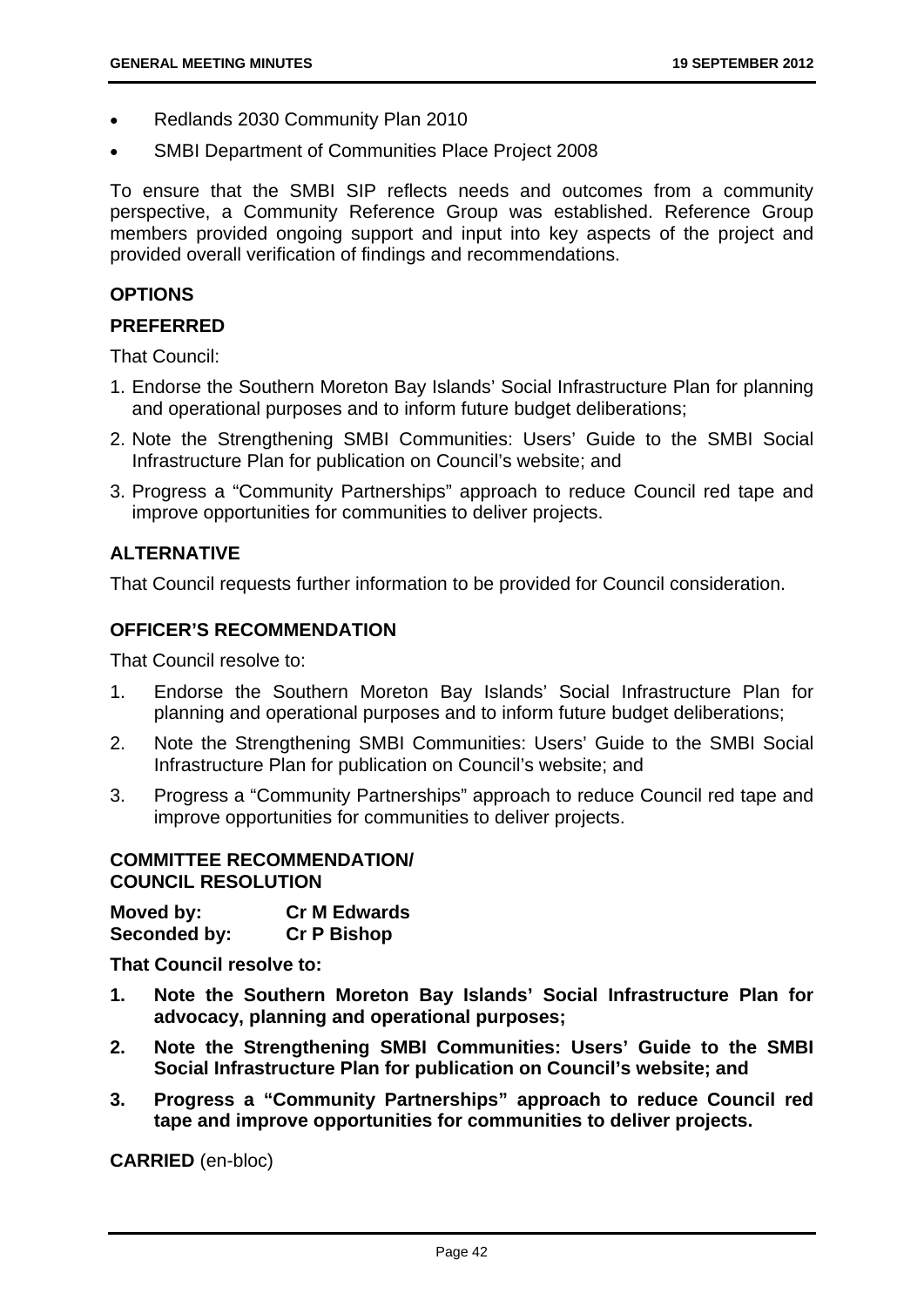| <b>13.2 CORPORATE SERVICES</b>                      |                                                                                                      |
|-----------------------------------------------------|------------------------------------------------------------------------------------------------------|
| <b>13.2.1 AUGUST 2012 MONTHLY FINANCIAL REPORTS</b> |                                                                                                      |
| <b>Dataworks Filename:</b>                          | <b>FM Monthly Financial Reports to Committee</b>                                                     |
| <b>Attachment:</b>                                  | <b>RCC Monthly Financial Report August 2012</b>                                                      |
| <b>Responsible Officer:</b>                         | <b>Martin Drydale</b><br><b>General Manager Corporate Services</b>                                   |
| Author:                                             | <b>Katharine McCarthy</b><br><b>Senior Advisor - Management Accounting &amp;</b><br><b>Reporting</b> |
|                                                     |                                                                                                      |

#### **EXECUTIVE SUMMARY**

Section 152(2) of the *Local Government (Finance Plans & Reporting) Regulation 2010* requires the Chief Executive Officer to present the financial report to a monthly meeting and accordingly the August 2012 financial reports are now presented to Council for noting.

The August 2012 financial reports provide an early indication of financial outcomes and as the first quarter progresses, trends will start to emerge whereby officers can provide further clarification and advice around actual to budget variances.

The first quarter budget review will look to address any issues around these variances.

The budget presented in the attached report includes the recently adopted carryover budget review position which identified approximately \$1.1M of capital works to be carried over from 2011-2012 and an additional \$5.1M of efficiency reductions.

Council exceeded targets set in the 2012-2013 with the Financial Stability Key Financial Performance Indicators below:

- ability to pay our bills current ratio;
- cash balance:
- operating performance;
- interest coverage;
- long term financial stability debt to assets ratio; and
- net financial liabilities.

The following Financial Stability Ratio Key Financial Performance Indicators are unfavourable and outside of Council's target range:

- level of dependence on general rate revenue;
- cash capacity is higher than the target range;
- operating surplus.

# **PURPOSE**

The purpose is to present the August 2012 financial report to Council and explain the content and analysis of the report. Section 152(2) of the *Local Government*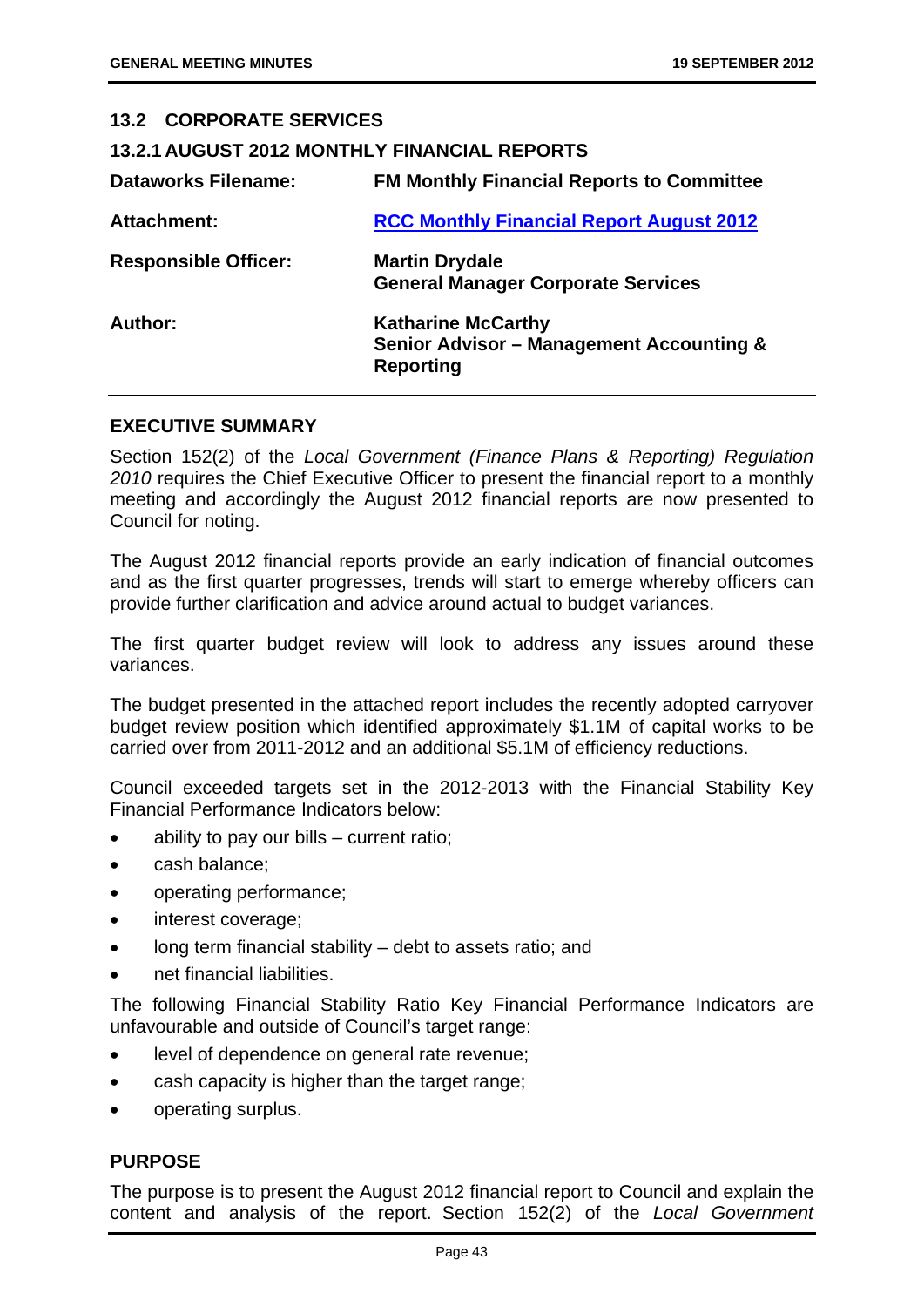*(Finance, Plans & Reporting) Regulation 2010* requires the Chief Executive Officer of a local government to present statements of its accounts to the local government.

#### **BACKGROUND**

The Corporate Plan contains a strategic priority to support the organisation's capacity to deliver services to the community by building a skilled, motivated and continually learning workforce, ensuring assets and finances are well managed, corporate knowledge is captured and used to best advantage, and that services are marketed and communicated effectively.

# **ISSUES**

Please refer to the attached Monthly End of Month Financial Reports.

#### **RELATIONSHIP TO CORPORATE PLAN**

#### **8. Inclusive and ethical governance**

Deep engagement, quality leadership at all levels, transparent and accountable democratic processes and a spirit of partnership between the community and Council will enrich residents' participation in local decision making to achieve the community's Redlands 2030 vision and goals

- 8.7 Ensure Council resource allocation is sustainable and delivers on Council and community priorities
- 8.8 Provide clear information to citizens about how rates, fees and charges are set and how Council intends to finance the delivery of the Community Plan and Corporate Plan

#### **FINANCIAL IMPLICATIONS**

Please refer to the attached End of Month Financial Reports.

## **PLANNING SCHEME IMPLICATIONS**

The City Planning and Environment Group was consulted and it is considered that the outcome of recommendations in this report will not require any amendments to the Redlands Planning Scheme.

#### **CONSULTATION**

Consultation has taken place amongst Council departmental officers, Financial Reporting and Capital Management Team and the Executive Leadership Group.

#### **OPTIONS**

#### **PREFERRED**

That Council resolve to note the End of Month Financial Reports for August 2012 and explanations as presented in the attached.

# **ALTERNATIVE**

That Council requests additional information.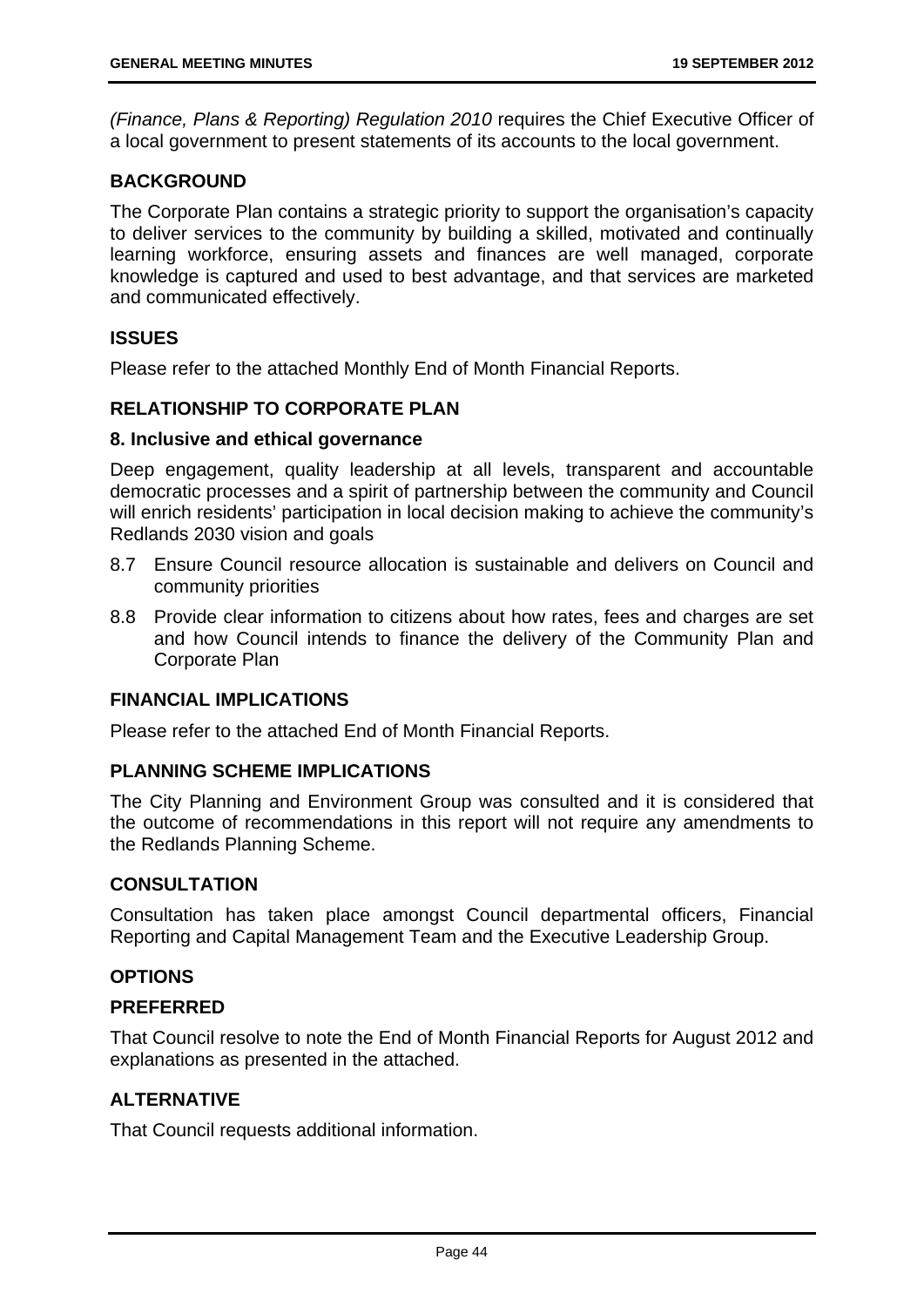**OFFICER'S/COMMITTEE RECOMMENDATION/ COUNCIL RESOLUTION** 

| Moved by:    | <b>Cr M Edwards</b> |
|--------------|---------------------|
| Seconded by: | <b>Cr P Bishop</b>  |

**That Council resolve to note the End of Month Financial Reports for August 2012 and explanations as presented in the attached Monthly Financial Performance Report.**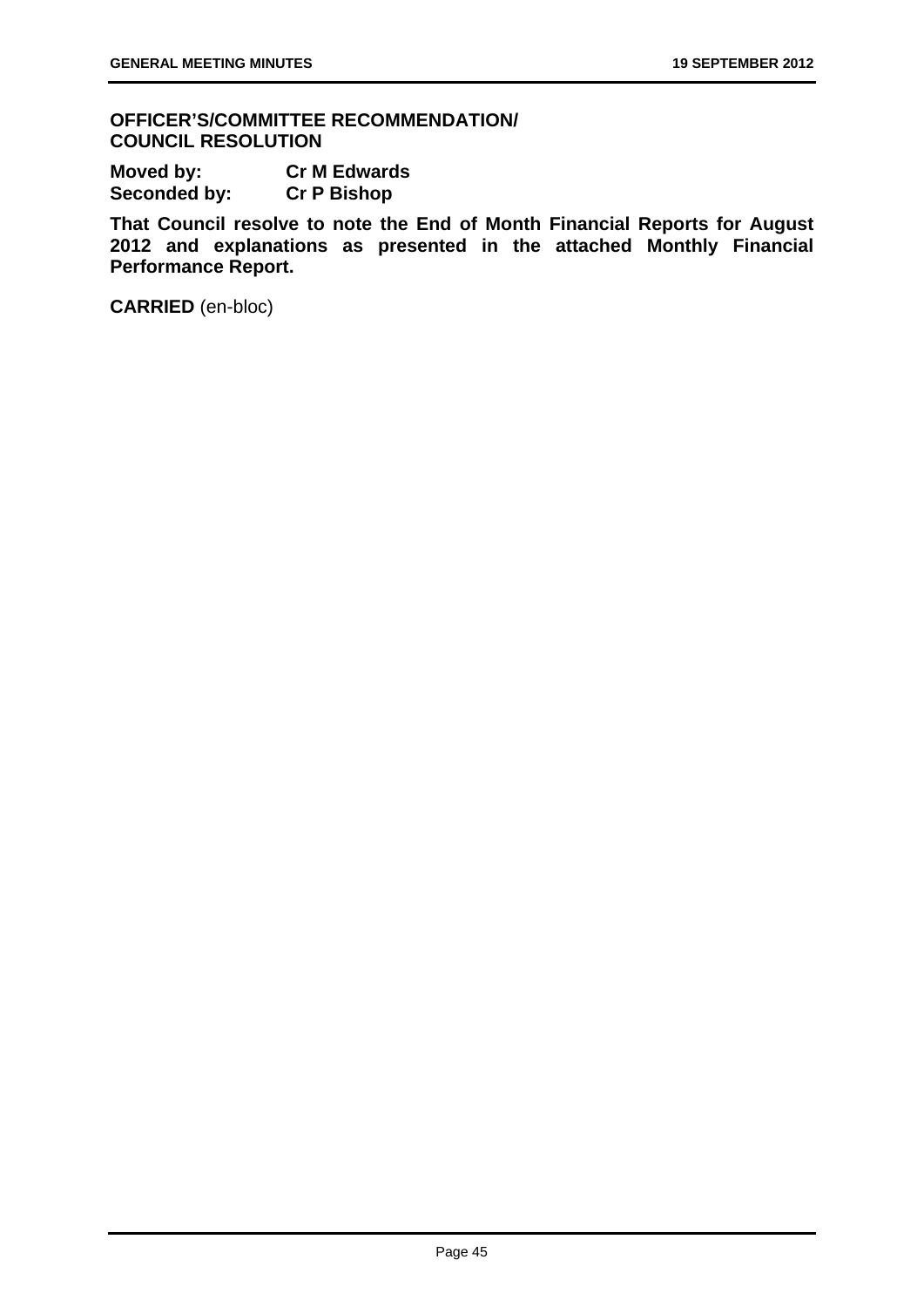#### **13.2.2 REDLAND CITY COUNCIL PAYMENT TERMS**

| <b>Dataworks Filename:</b>  | <b>FM Contracts</b>                                                |
|-----------------------------|--------------------------------------------------------------------|
| <b>Responsible Officer:</b> | <b>Martin Drydale</b><br><b>General Manager Corporate Services</b> |
| Author:                     | <b>Gail Widrose</b><br><b>Contracts Manager</b>                    |

## **EXECUTIVE SUMMARY**

The purpose of this report is to seek Council's approval to amend the standard Commercial Payment Terms to pay within thirty (30) days from date of receipt of invoice instead of the current terms which default to thirty (30) days after the month end of the date of invoice.

The current payment terms can result in suppliers and contractors being paid up to sixty (60) days after invoice date which can have a negative impact on small businesses cash-flow.

The recommendation to amend Council's standard payment terms to thirty (30) days from receipt of invoice is to:

- Ensure Council's payment terms are in accordance with standard industry practice;
- Enhance and encourage local small business to do business with Council;
- Support suppliers financially sustainability and to ensure ongoing quality and value for money service to Council;

A recent review undertaken by Internal Audit of the Purchase to Pay cycle sees the recommendation to shift to more commercial terms as essential and best practice.

#### **PURPOSE**

The purpose of this report is to seek Council's approval to amend the standard Commercial Payment Terms to pay within thirty (30) days from date of receipt of invoice instead of the current terms which default to thirty (30) days after the month end of the date of invoice.

#### **BACKGROUND**

A recent review of the Purchase-to-Pay cycle was undertaken by Internal Audit. The objective of the review was to undertake an end to end review of the framework to ensure it was operating effectively and efficiently. One of the recommendations of the review was that Council should consider amending its standard payment terms to thirty (30) days instead of thirty (30) days from invoice date.

The review undertaken by Internal Audit identified the following issues and risks associated with Council's current payment terms.

Council pays their suppliers according to three payment terms, for example, fourteen (14) days, thirty (30) days and thirty (30) days from invoice date. The default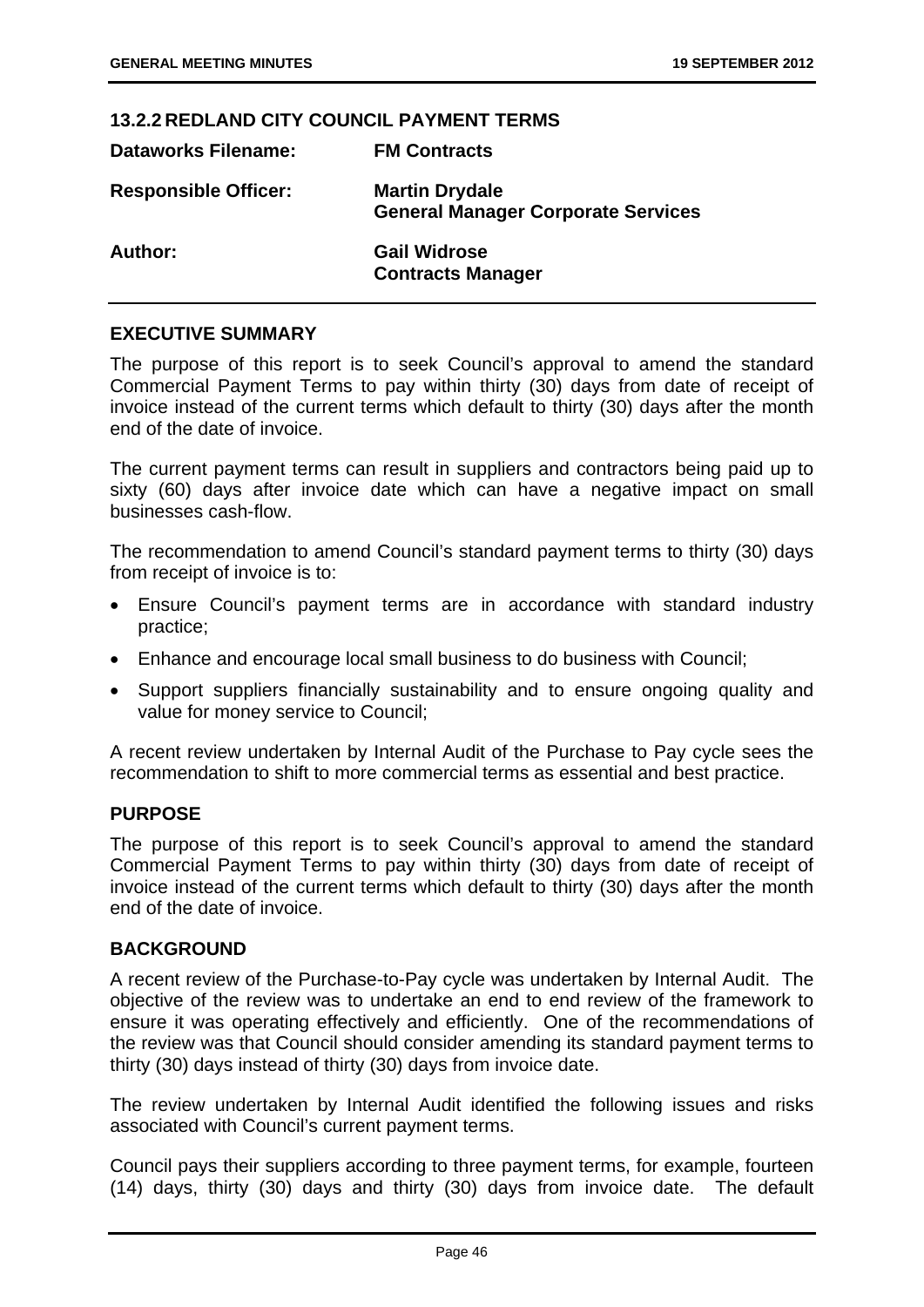payment terms are thirty (30) days from invoice date, unless a supplier requests in writing, that payment terms be amended.

This results in a number of suppliers being paid up to sixty (60) days after invoice date which can have a negative impact on the liquidity of Council's smaller suppliers.

# **ISSUES**

According to the Redland City Council guidelines for Purchasing Goods and Services for Council preference should be given to local suppliers in order to enhance local business. These extended payment terms might dissuade local small businesses from applying for Council work.

# **RELATIONSHIP TO CORPORATE PLAN**

## **9. An efficient and effective organisation**

Council is well respected and seen as an excellent organisation which manages resources in an efficient and effective way

- 9.5 Ensure robust long term financial planning is in place to protect the financial sustainability of Council
- 9.7 Develop our procurement practices to increase value for money within an effective governance framework

# **FINANCIAL IMPLICATIONS**

It is anticipated that this initiative will assist in identifying efficiencies and improving the Accounts Payable Process. There may be a small impact on Council's interest earned on funds available for investment, however this will not be significant.

# **PLANNING SCHEME IMPLICATIONS**

The City Planning & Environment Group was consulted and it is considered that the outcome of recommendations in this report will not require any amendments to the Redlands Planning Scheme.

#### **CONSULTATION**

The General Manager Corporate Services, Group Manager Financial Services, Group Manager Internal Audit, Senior Internal Auditor and Manager Procurement Operations have reviewed the report on the Purchase to Pay cycle and consider the recommendation to move to more commercial terms as essential and best practice.

Further consultation was undertaken with various stakeholders on the impact to systems, people and processes.

If the recommendation is adopted, it is planned to advise all contracted suppliers by mail-out at the end of September 2012 of the change to terms to be effective from 1 October 2012.

New contracts and panels effective 1 October 2012 will require inclusion of the new terms if endorsed by Council.

Communication will be sent out to all RCC staff, advising them of this change.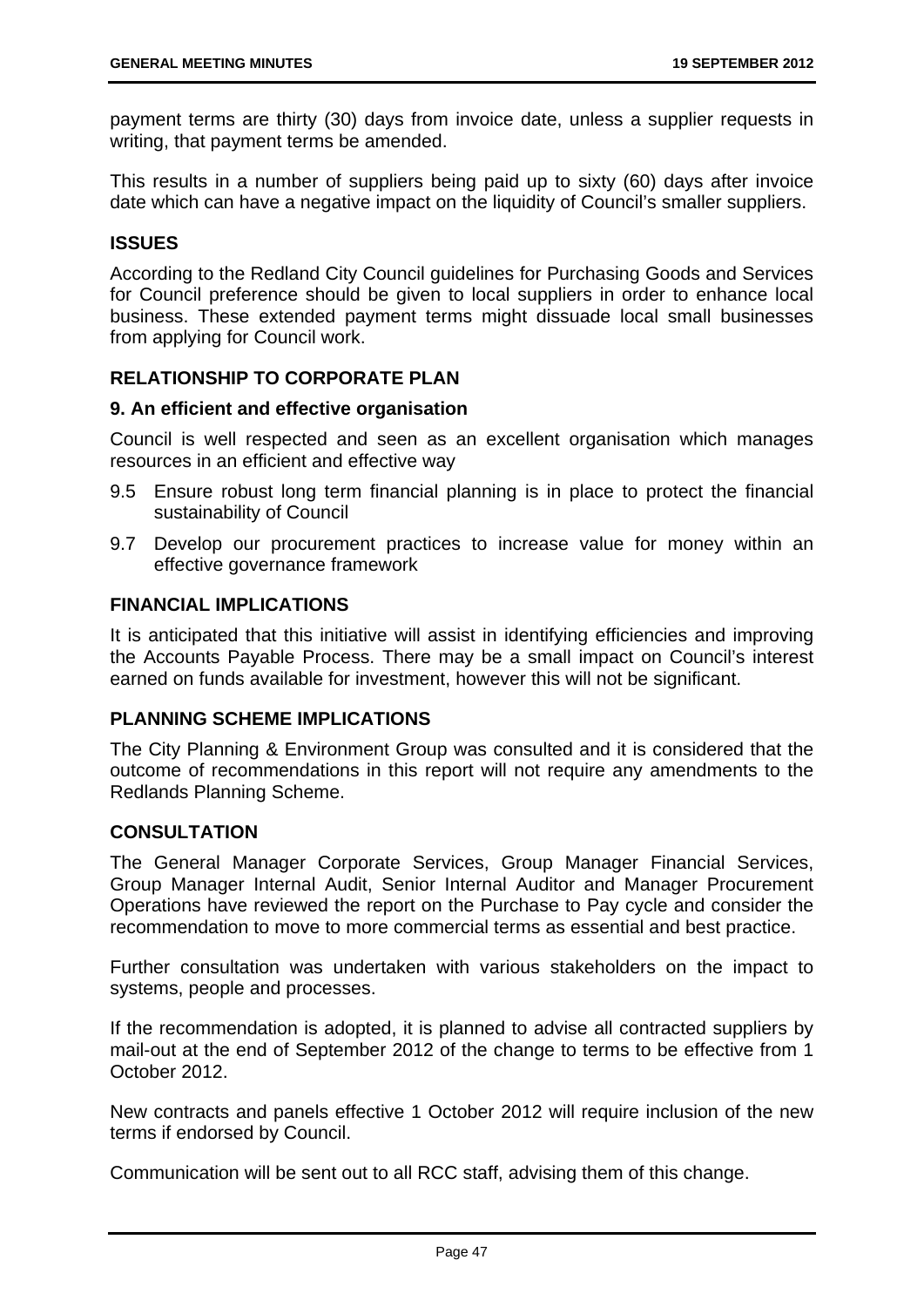## **OPTIONS**

## **PREFERRED**

That Council resolve to adopt the following standard commercial payment terms effective 1 October 2012:

"Payment shall be computed from the date of the receipt of the invoice. Council shall pay within thirty (30) days of receipt of a valid and correctly submitted invoice."

#### **OFFICER'S/COMMITTEE RECOMMENDATION/ COUNCIL RESOLUTION**

**Moved by: Cr M Edwards Seconded by: Cr P Bishop** 

**That Council resolve to adopt the following standard commercial payment terms effective 1 October 2012:** 

*"Payment shall be computed from the date of the receipt of the invoice. Council shall pay within thirty (30) days of receipt of a valid and correctly submitted invoice."*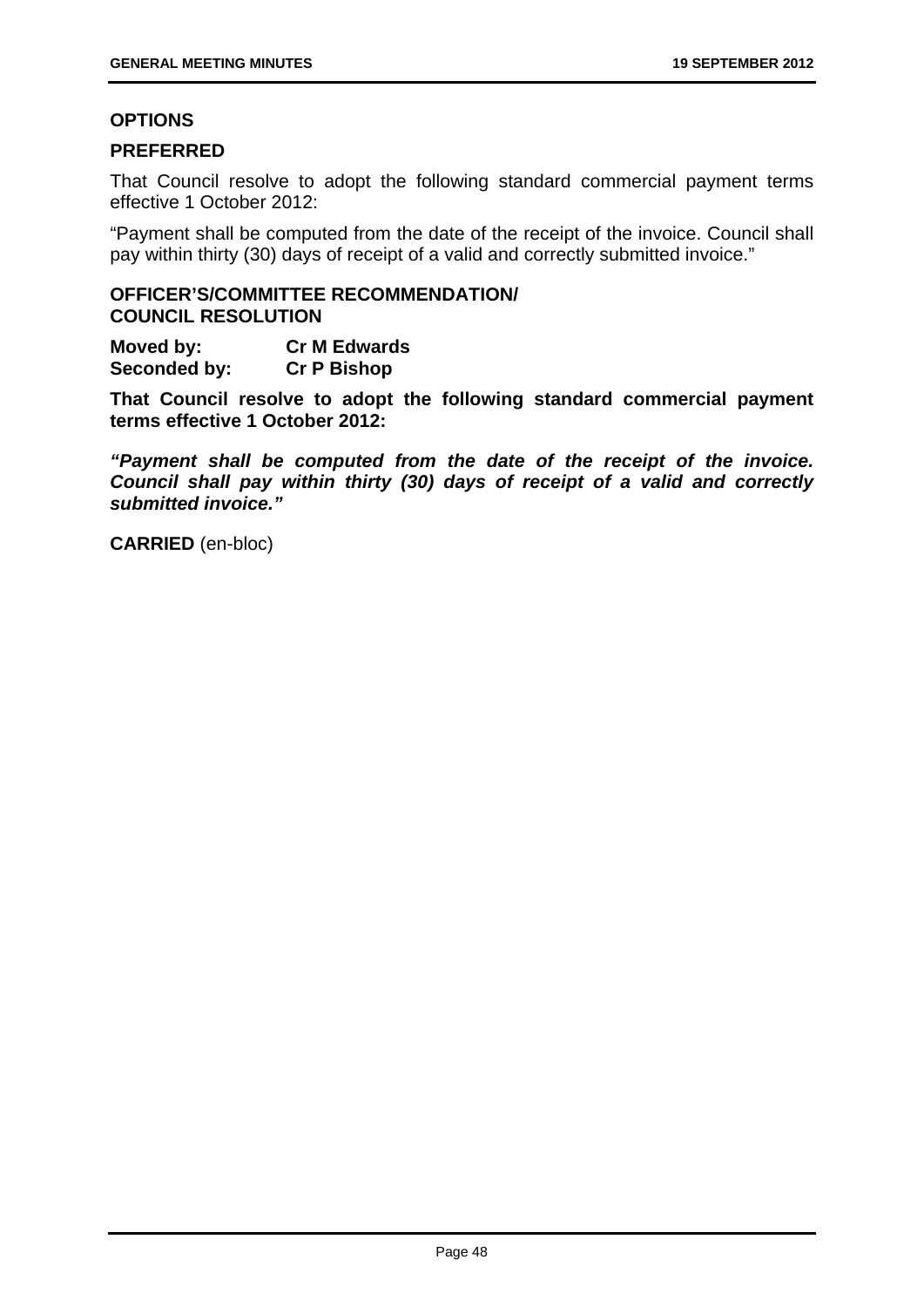#### **13.2.3 CORPORATE POLICY POL-2556 PENSIONER GENERAL RATE DEFERRAL POLICY REVIEW Dataworks Filename: R&V Pensioner Deferment Policy**

| Dataworks Filename.         | R&V Pensioner Deferment Policy                                     |
|-----------------------------|--------------------------------------------------------------------|
| Attachment:                 | <b>POL-2556</b>                                                    |
| <b>Responsible Officer:</b> | <b>Martin Drydale</b><br><b>General Manager Corporate Services</b> |
| Author:                     | <b>Noela Barton</b><br><b>Service Manager Revenue and Recovery</b> |

## **EXECUTIVE SUMMARY**

A review has been conducted of Corporate Policy POL-2556 Pensioner General Rate Deferral Policy.

Since its adoption in 2004, the policy has been accessed by one pensioner ratepayer for a short period between 2004 and 2005.

At the time the policy was introduced, 2.8% (234 properties out of a possible 8,416) of pensioner ratepayers had arrears greater than \$10. At the time of the March 2007 review the figure was 1.9% (164 properties out of a possible 8,828). At 31 December 2011, the percentage was 3.6% (344 properties out of a possible 9,648). (This segment accounted for .03% of the percentage overdue (6.3%) as at the end of December 2011.)

The percentage of overdue properties within this ratepayer segment highlights from a financial viewpoint this segment of the community is financially responsible. The low usage of the policy appears to demonstrate there is no need for it, however the low usage may also reflect eligibility requirements are too restrictive and should be aimed more toward those aged pensioners who are already in financial difficulty with no means to financially recover without selling their home.

The difficulty with a policy of this nature is the potential for the amount of debt that could accrue. For an island property there is an associated risk that a debt may exceed the value of the property at the date of death. Along with this, the debt may come as a surprise to beneficiaries or leave beneficiaries with no option but to sell the home to clear the debt. Considering the qualifying age for an aged pension and the average life span for a male is around 79 years of age and for a female 84 years of age, Council would need to consider whether it is financially sound to entertain what could amount to a significant amount of debt in the long term were eligibility requirements relaxed.

Council is asked to note the review of Corporate Policy POL-2556 Pensioner General Rate Deferral Policy and adopt the amended policy attached that contains the following amendments:

- Update to Head of Power
- Remove the nil rate arrears requirement from the eligibility requirements.
- Remove the requirement that all in household must be on an aged pension.
- Remove the requirement that all owners must occupy the household.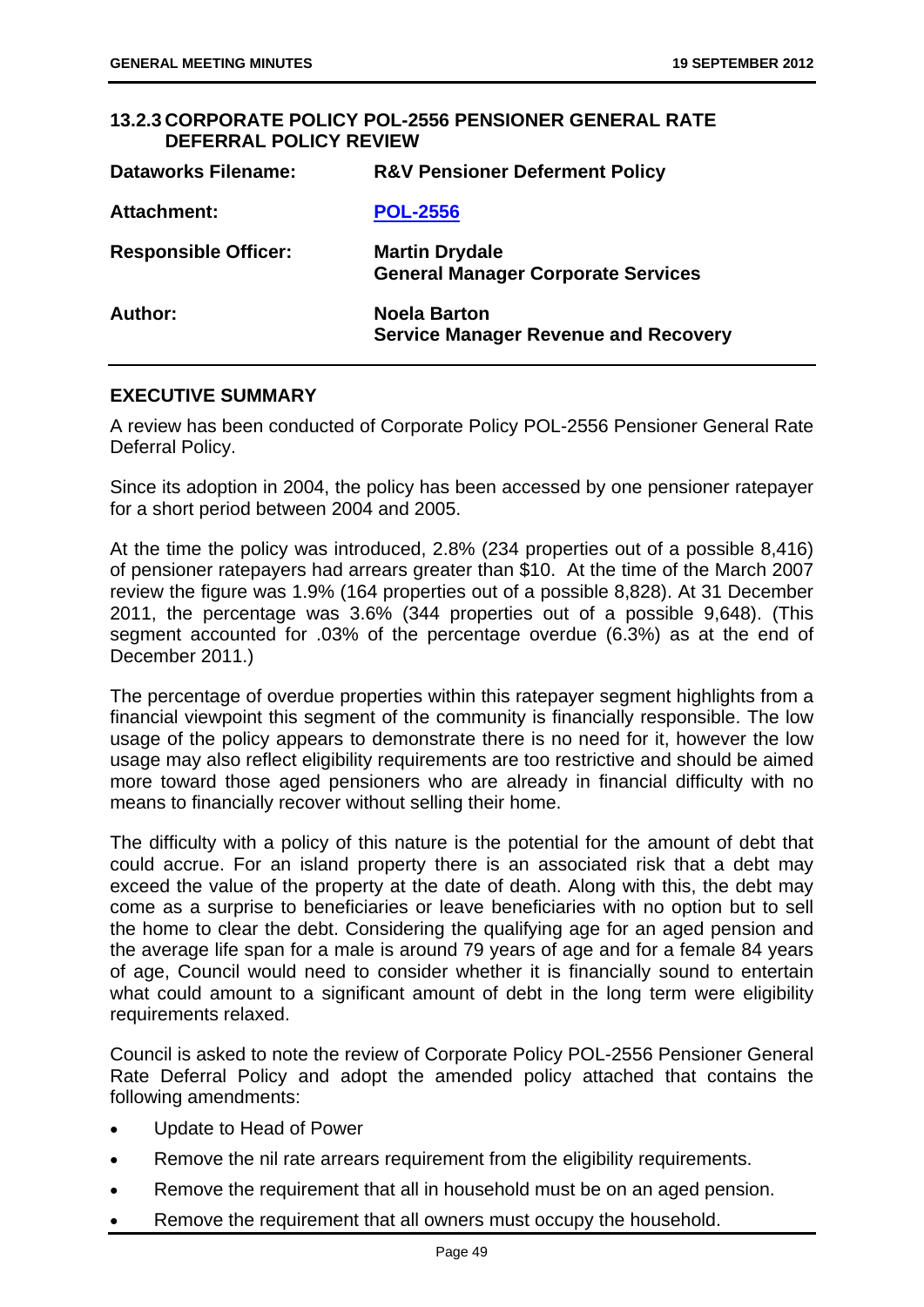- Remove the requirement the minimum general rate must be paid.
- Add the applicant must seek independent financial advice prior to committing to a deferral agreement under this policy and provide written evidence of same.
- Add the home owner must be able to demonstrate a home equity of a minimum of 50%.
- Add the home owner must have current house insurance that covers fire damage
- Add the requirement where the property is owned in conjunction with another person who does not live in the home that a statutory declaration is completed by the home owners' declaring responsibility for all rates & charges rests with the eligible pensioner applicant.
- Add the requirement that the applicant must be on a maximum rate of aged pension.
- Add the requirement a premium is applied interest on the deferred amount at the current rate applied (11%).

#### **PURPOSE**

To request Council resolve to note the review of Corporate Policy POL-2556 Pensioner General Rate Deferral Policy and adopt the amended policy.

#### **BACKGROUND**

- Feb 2004 Corporate Policy-2556 Pensioner General Rate Deferral Policy adopted
- 28 July 2004 Review of policy including the level of interest in the policy demonstrated by the target community
- 28 Mar 2007 Review of Corporate Policy-2556 Pensioner General Rate Deferral Policy

#### **ISSUES**

A review has been conducted of Corporate Policy POL-2556 Pensioner General Rate Deferral Policy.

Since its adoption in 2004, the policy has been accessed by one pensioner ratepayer for a short period between 2004 and 2005.

At the time the policy was introduced, 2.8% (234 properties out of a possible 8,416) of pensioner ratepayers had arrears greater than \$10. At the time of the March 2007 review the figure was 1.9% (164 properties out of a possible 8,828). At 31 December 2011, the percentage was 3.6% (344 properties out of a possible 9,648). (This segment accounted for .03% of the percentage overdue (6.3%) as at the end of December 2011.)

No-one has sought to access to the policy since 2005, which appears to demonstrate a lack of need for the policy. However, this may also reflect the policy has poor accessibility and the amount of saving under the policy provides little benefit to an aged pensioner in financial difficulty.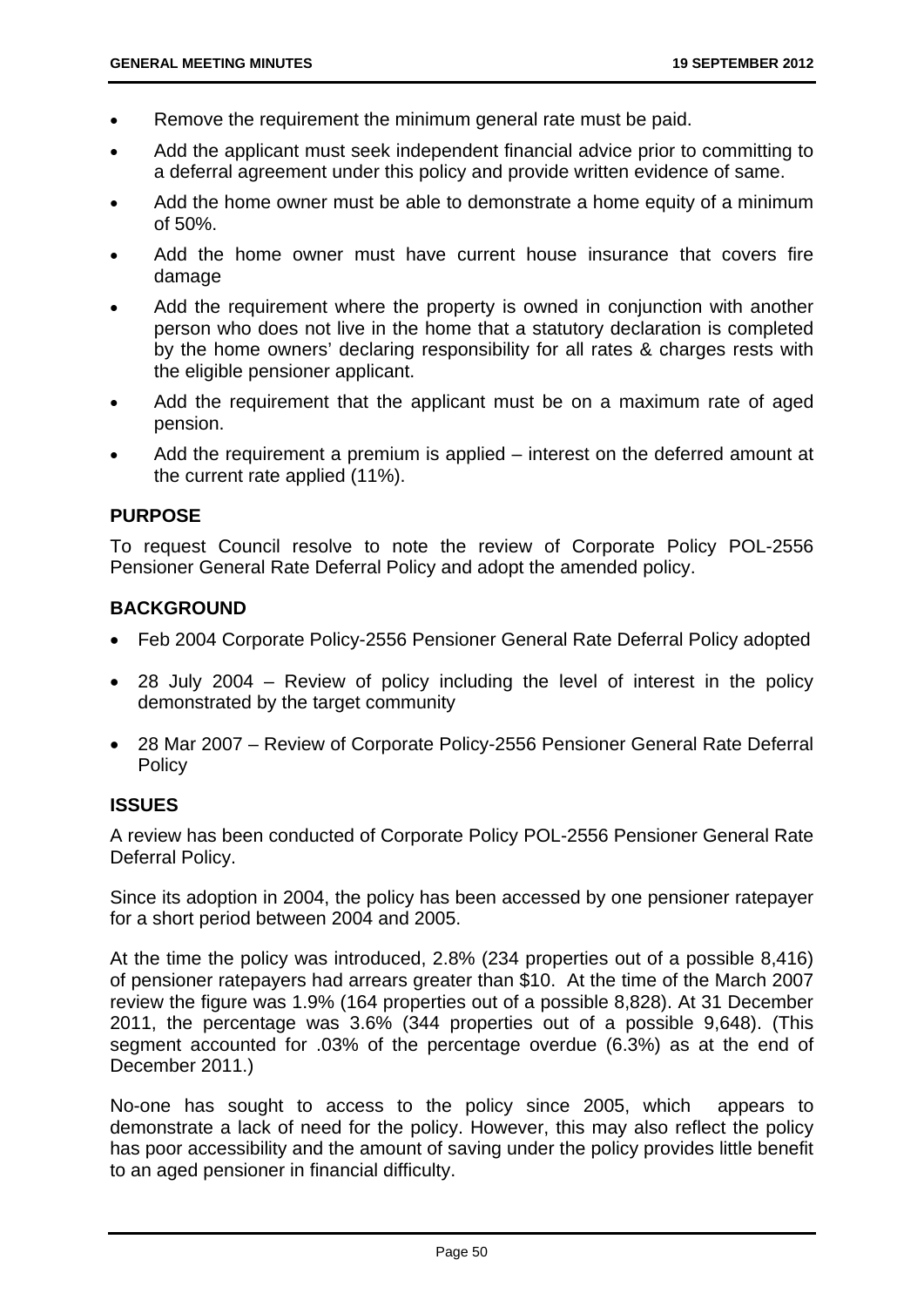Corporate Policy POL-2556 Pensioner General Rate Deferral Policy enables a partdeferral of the General rate. The owner must pay the minimum General rate applicable for the rating category the property is categorised into and the remaining portion will be deferred until a defined date in the future or until death.

It is difficult to define exactly which properties may meet the minimum eligibility requirement as the type of pension received is not able to be obtained due to privacy restrictions. However, in general terms 41% (3,893) of properties receiving a pensioner rebate are rated a minimum general rate for the rating category they are categorised into. Of the remaining 59% (5,658), 320 properties would receive a benefit of greater than \$10 per week if they were eligible under this policy (Figures taken from Jan rate run). The assumption drawn from this is the benefit received under this policy may be of little benefit to the majority of aged pensioners who meet the eligibility criteria.

The basic eligibility requirements are:

- Aged pensioner holding a Queensland Centrelink Pension Concession Card or a Department of Veterans' Affairs Concession Card.
- All registered owners must occupy the residence (property).
- All registered owners must be eligible for the aged pension.
- No rates and charges outstanding on the property.

The requirement that a property must have no rate arrears restricts the policy to aged pensioners who maybe more astute with their financial affairs and take measures to address the situation before it becomes a problem. However, financial difficulty is typically not declared until payments cannot be met.

With respect to the registered owners, all must be eligible for an aged pension and must occupy the property which excludes:

- a) relationships where only one owner is eligible for the aged pension; and
- b) arrangements where ownership is shared with another who does not occupy the residence.

The difficulty with a policy of this nature is the potential for the amount of debt that could accrue. For an island property there is an associated risk that a debt may exceed the value of the property at the date of death. Along with this, the debt may come as a surprise to beneficiaries or leave beneficiaries with no option but to sell the home to clear the debt.

Considering the qualifying age for an aged pension and the average life span for a male is around 79 years of age and for a female 84 years of age, Council would need to consider whether it is financially sound to entertain what could amount to a significant amount of debt in the long term were eligibility requirements relaxed.

Council is asked to note the review of Corporate Policy POL-2556 Pensioner General Rate Deferral Policy and adopt the amended policy attached that contains the following amendments.

- Update to Head of Power
- Remove the nil rate arrears requirement from the eligibility requirements.
- Remove the requirement that all in household must be on an aged pension.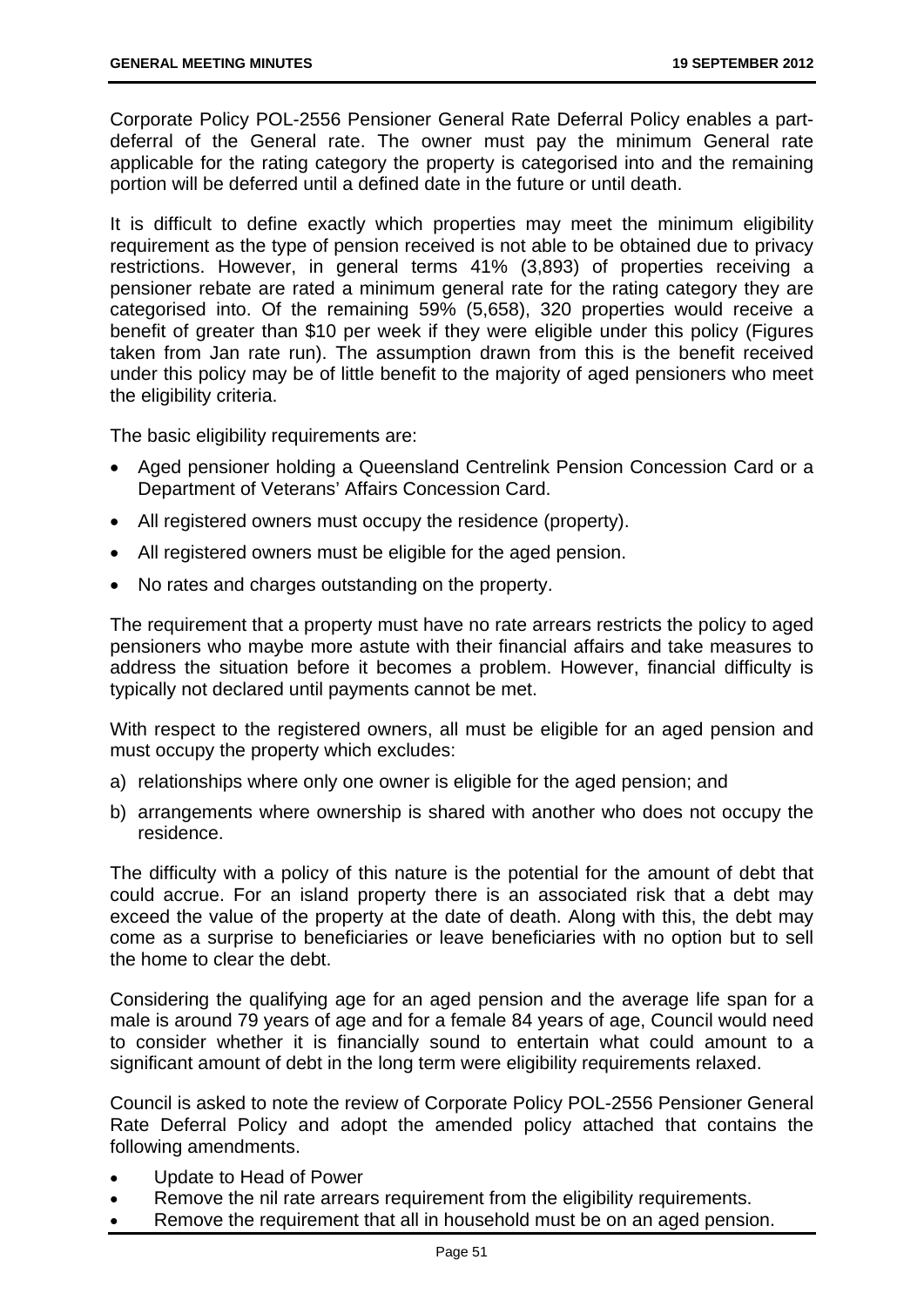- Remove the requirement that all owners must occupy the household.
- Remove the requirement the minimum general rate must be paid.
- Add the applicant must seek independent financial advice prior to committing to a deferral agreement under this policy and provide written evidence of same.
- Add the home owner must be able to demonstrate a home equity of a minimum of 50%.
- Add the home owner must have current house insurance that covers fire damage
- Add the requirement where the property is owned in conjunction with another person/s who does not live in the home that a statutory declaration is completed by the home owners' declaring responsibility for all rates & charges rests with the eligible pensioner applicant.
- Add the requirement that the applicant must be on a maximum rate of aged pension.
- Add the requirement a premium is applied interest on the deferred amount at the current rate applied (11%).

# **RELATIONSHIP TO CORPORATE PLAN**

## **9. An efficient and effective organisation**

Council is well respected and seen as an excellent organisation which manages resources in an efficient and effective way

9.5 Ensure robust long term financial planning is in place to protect the financial sustainability of Council

## **FINANCIAL IMPLICATIONS**

This recommendation does not require any change to the current year's budget.

Since its adoption the policy has been accessed by only one pensioner ratepayer for a short period between 2004 and 2005. The deferred portion of General Rate was paid in full.

# **PLANNING SCHEME IMPLICATIONS**

The City Planning & Environment Group was consulted and it is considered that the outcome of recommendations in this report will not require any amendments to the Redlands Planning Scheme.

# **CONSULTATION**

- Revenue & Cash Management
- Financial Services Manager
- General Manager Corporate Services

# **OPTIONS**

# **PREFERRED**

That Council note the review of Corporate Policy POL-2556 Pensioner General Rate Deferral Policy and adopt the amended policy (attached) that contains the following amendments.

- Update to Head of Power
- Remove the nil rate arrears requirement from the eligibility requirements.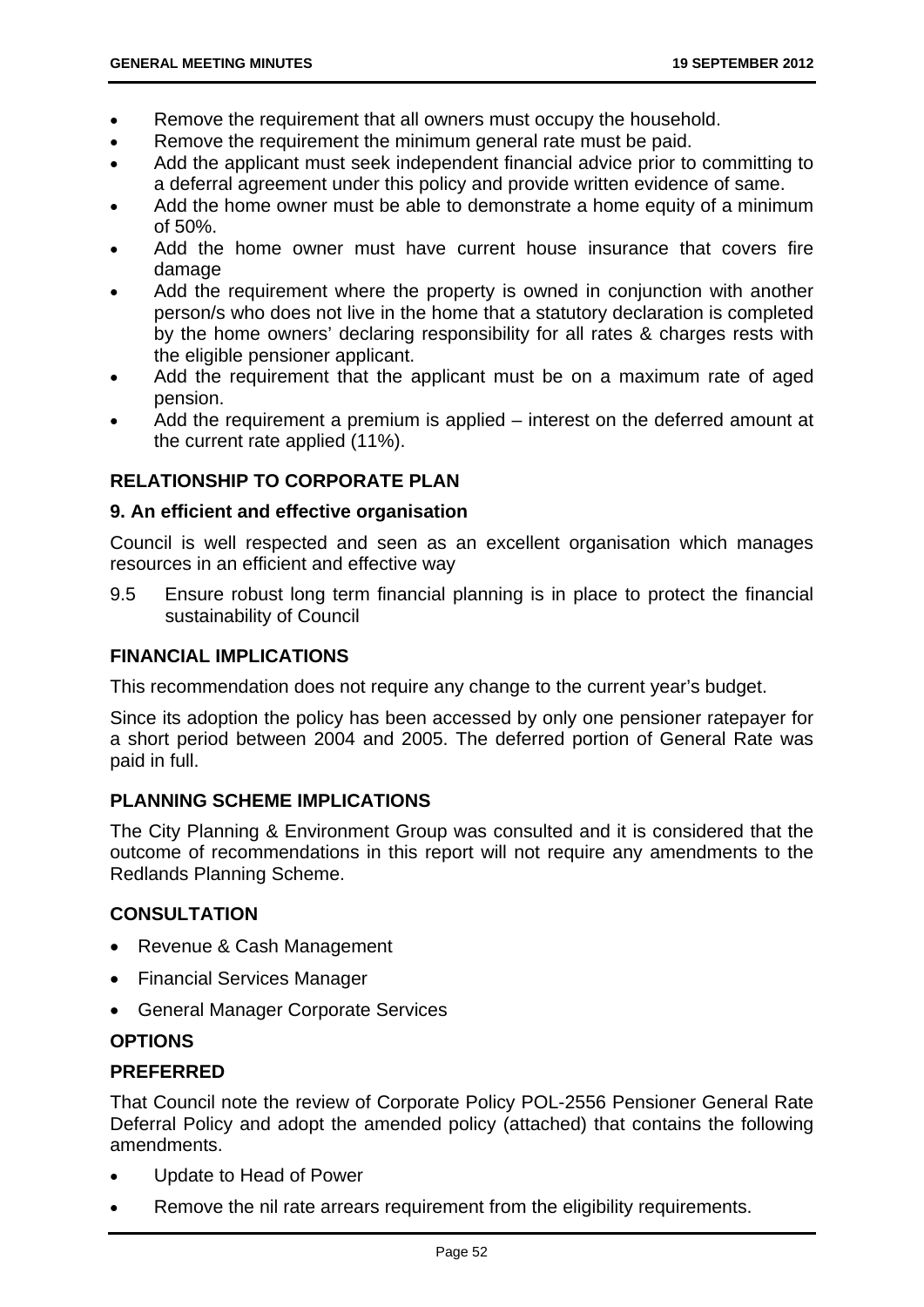- Remove the requirement that all in household must be on an aged pension.
- Remove the requirement that all owners must occupy the household.
- Remove the requirement the minimum general rate must be paid.
- Add the applicant must seek independent financial advice prior to committing to a deferral agreement under this policy and provide written evidence of same.
- Add the home owner must be able to demonstrate a home equity of a minimum of 50%.
- Add the home owner must have current house insurance that covers fire damage
- Add the requirement where the property is owned in conjunction with another person/s who does not live in the home that a statutory declaration is completed by the home owners' declaring responsibility for all rates & charges rests with the eligible pensioner applicant.
- Add the requirement that the applicant must be on a maximum rate of aged pension.
- Add the requirement a premium is applied interest on the deferred amount at the current rate applied (11%).

# **ALTERNATIVE**

That Council note the review of Corporate Policy POL-2556 Pensioner General Rate Deferral Policy and adopt the policy with no change.

## **OFFICER'S/COMMITTEE RECOMMENDATION/ COUNCIL RESOLUTION**

**Moved by: Cr M Edwards Seconded by: Cr P Bishop** 

**That Council resolve to note the review of Corporate Policy POL-2556 Pensioner General Rate Deferral Policy and adopt the amended policy (attached) that contains the following amendments:** 

- **Update to Head of Power;**
- **Remove the nil rate arrears requirement from the eligibility requirements;**
- **Remove the requirement that all in household must be on an aged pension;**
- **Remove the requirement that all owners must occupy the household;**
- **Remove the requirement the minimum general rate must be paid;**
- **Add the applicant must seek independent financial advice prior to committing to a deferral agreement under this policy and provide written evidence of same;**
- **Add the home owner must be able to demonstrate a home equity of a minimum of 50%;**
- **Add the home owner must have current house insurance that covers fire damage;**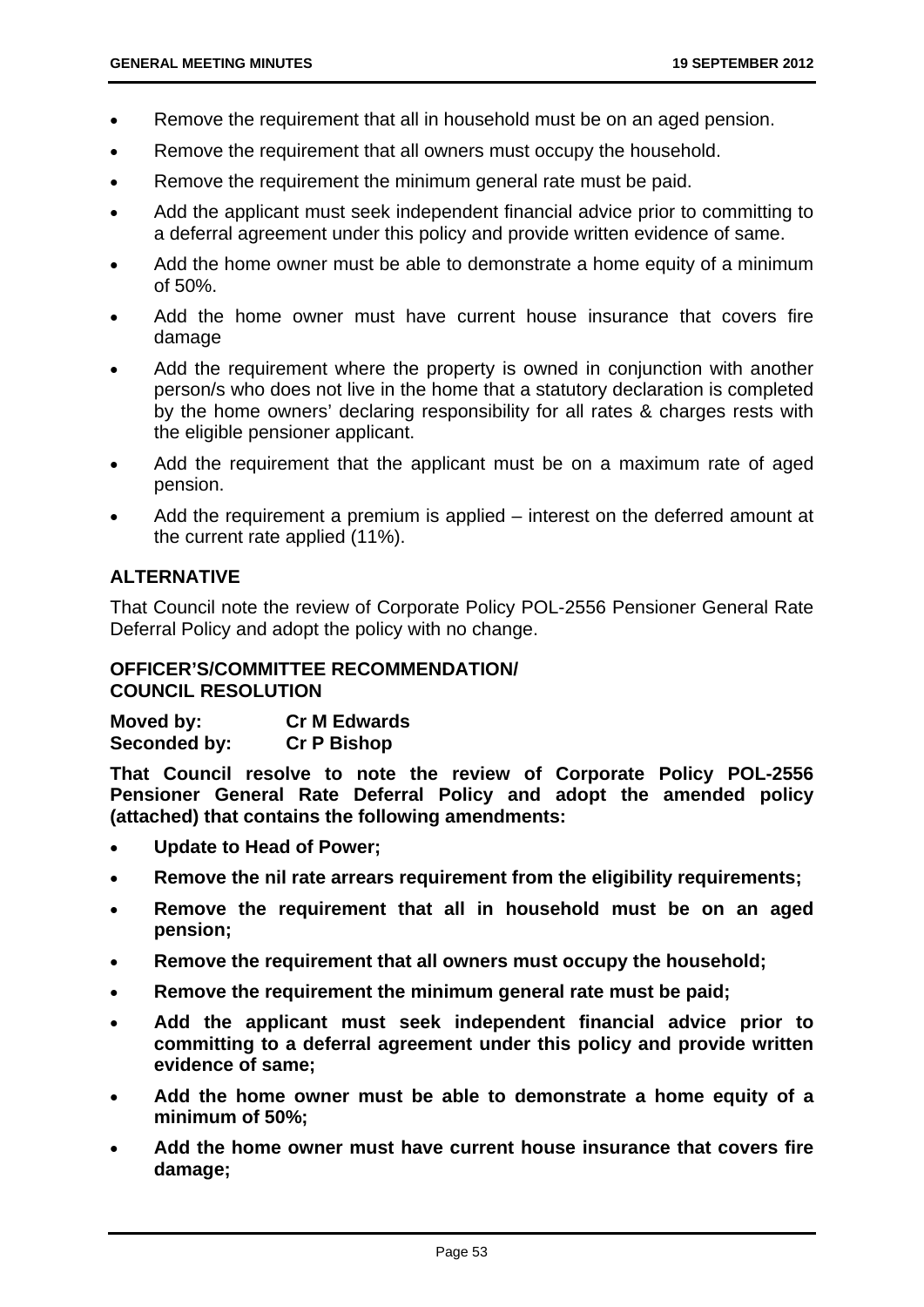- **Add the requirement where the property is owned in conjunction with another person/s who does not live in the home that a statutory declaration is completed by the home owners' declaring responsibility for all rates & charges rests with the eligible pensioner applicant;**
- **Add the requirement that the applicant must be on a maximum rate of aged pension; and**
- **Add the requirement a premium is applied interest on the deferred amount at the current rate applied (11%).**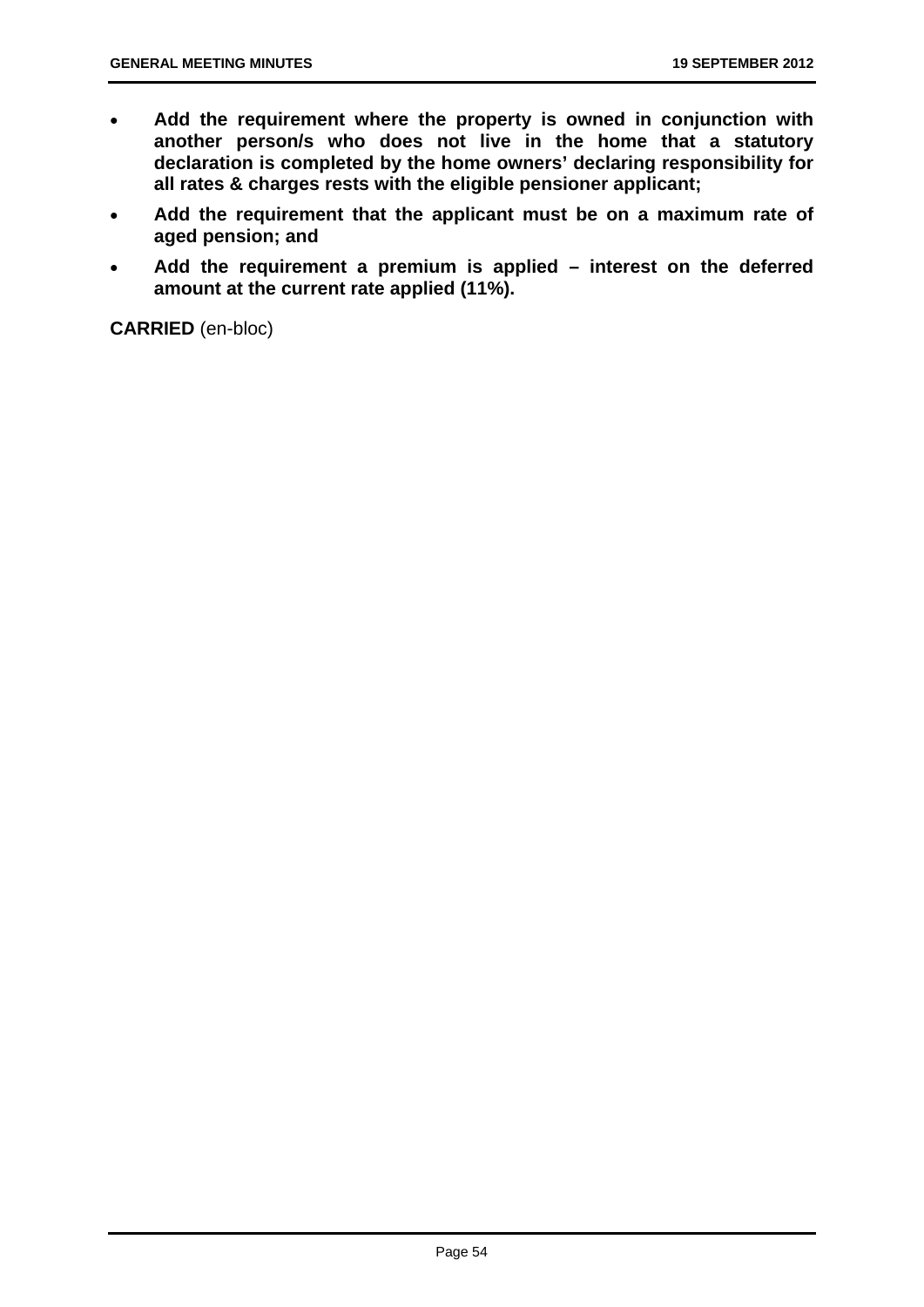# **13.3 CLOSED SESSION AT COMMITTEE**

## **13.3.1 APPLICATION FOR WATER AND WASTEWATER CONCESSION**

| <b>Dataworks Filename:</b>  | <b>WW Enquiries</b>                                                |
|-----------------------------|--------------------------------------------------------------------|
| <b>Responsible Officer:</b> | <b>Martin Drydale</b><br><b>General Manager Corporate Services</b> |
| Author:                     | <b>Gavin Holdway</b><br><b>Manager Financial Services</b>          |

#### **EXECUTIVE SUMMARY**

A confidential report from General Manager Corporate Services was presented to Committee for consideration.

#### **OFFICER'S/COMMITTEE RECOMMENDATION/ COUNCIL RESOLUTION**

**Moved by: Cr M Edwards Seconded by: Cr P Bishop** 

**That Council resolve to adopt and provide concession to the water access and consumption charges to the Club from date of application 7th February 2012 to 30th June 2012.**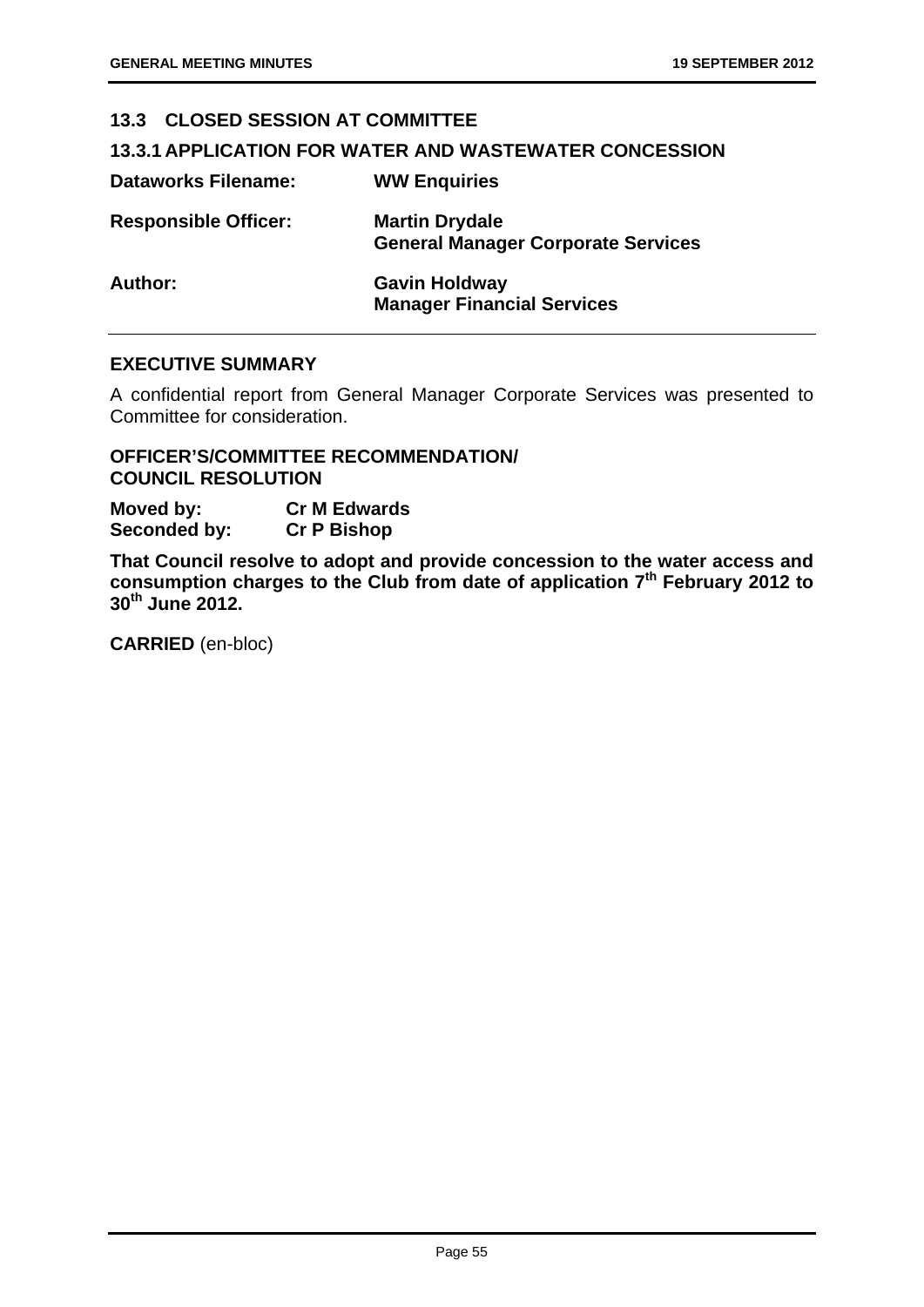#### **13.3.2 CONTRACT FOR TELECOMMUNICATIONS CARRIER SERVICES**

| <b>Dataworks Filename:</b>  | $IM$ – Contracting                                                   |
|-----------------------------|----------------------------------------------------------------------|
| <b>Responsible Officer:</b> | <b>David MacNiven</b><br><b>Group Manager Information Management</b> |
| Author:                     | <b>Ellen Jenkins</b><br><b>Service Manager IT Technical Services</b> |

# **EXECUTIVE SUMMARY**

A confidential report from Group Manager Information Management was presented to Committee for consideration.

**OFFICER'S/COMMITTEE RECOMMENDATION/ COUNCIL RESOLUTION** 

**Moved by: Cr M Edwards Seconded by: Cr P Bishop** 

**That Council resolve to delegate authority to the Chief Executive Officer, under s.257(1)(b) of the** *Local Government Act 2009***, to:** 

- **1. Accept and enter into a contract with Telstra for the provision of a Telecommunications carrier service; for a period of (3) three years from 1 October 2012 to 30 September 2015;**
- **2. Sign all relevant documentation; and**
- **3. Undertake an invest to save initiative by migrating the existing Spectrum services within council to the VOIP phones services.**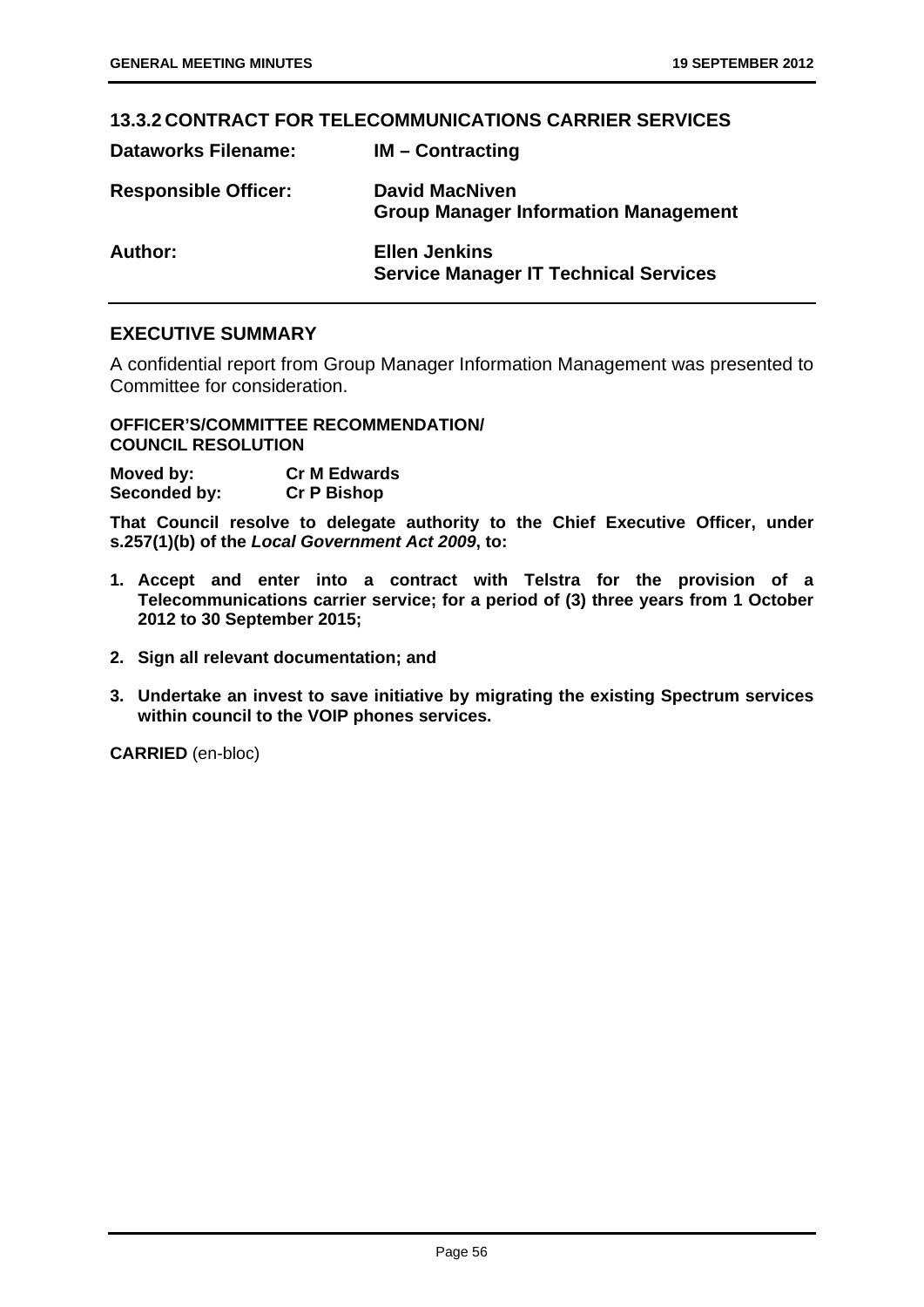# **13.3.3 MICROSOFT ENTERPRISE AGREEMENT**

| <b>Dataworks Filename:</b>  | $IM$ – Contracting                                                   |
|-----------------------------|----------------------------------------------------------------------|
| <b>Responsible Officer:</b> | <b>David Macniven</b><br><b>Group Manager Information Management</b> |
| Author:                     | <b>Ellen Jenkins</b><br><b>Service Manager IT Technical Services</b> |

# **EXECUTIVE SUMMARY**

A confidential report from Group Manager Information Management was presented to Committee for consideration.

**COMMITTEE RECOMMENDATION/ COUNCIL RESOLUTION** 

| Moved by:    | <b>Cr M Edwards</b> |
|--------------|---------------------|
| Seconded by: | <b>Cr P Bishop</b>  |

**That Council resolve to:** 

- **1. Enter into a contract with Data#3 as the Queensland Microsoft Reseller under the Whole of Government contract PW-ICT-062 for the provision of Microsoft Enterprise Agreement for a period of 3 years from 1 October 2012 to 30 September 2015;**
- **2. To delegate to the Interim Chief Executive Officer, under s.257(1)(b) of the Local Government Act 2009, the authority to:** 
	- **a. Make, vary and discharge the contract in accordance with the agreed contract terms for any changes; and**
	- **b. To sign all relevant documentation.**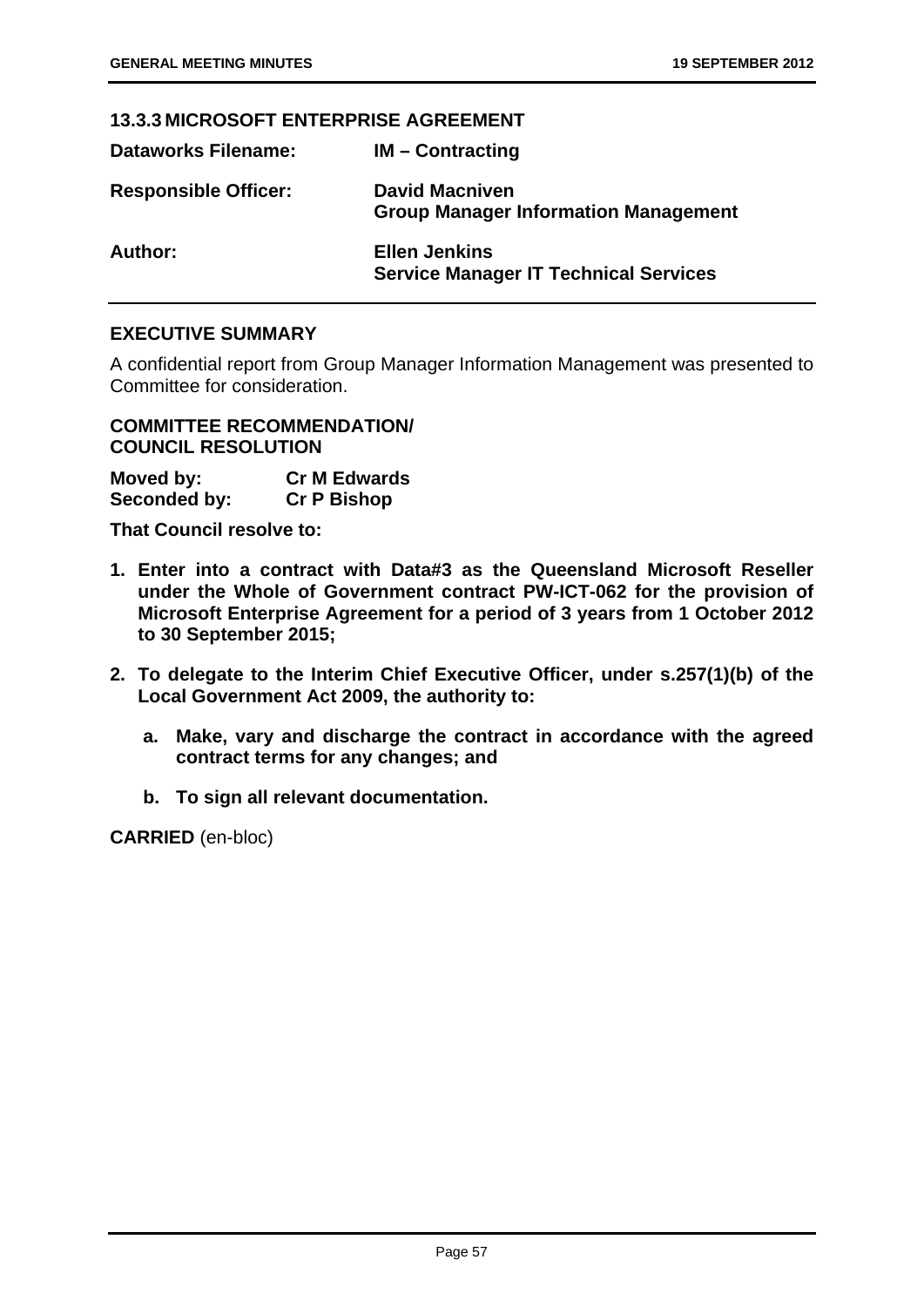#### **14 REDLAND WATER AND REDWASTE COMMITTEE – 11 SEPTEMBER 2012**

| Moved by:    | <b>Cr L Hewlett</b> |
|--------------|---------------------|
| Seconded by: | Cr J Talty          |

That the Redland Water and RedWaste Committee Minutes of 11 September 2012 be received.

Redland Water and RedWaste Committee Minutes 11 September 2012

#### CARRIED

#### **14.1 REDLAND WATER**

#### **14.1.1 REDLAND WATER BUSINESS UNIT REPORT - AUGUST 2012**

| <b>Dataworks Filename:</b>  | <b>WW Redland Water &amp; RedWaste Committee</b><br><b>WS Redland Water &amp; RedWaste Committee</b> |
|-----------------------------|------------------------------------------------------------------------------------------------------|
| <b>Attachment:</b>          | <b>Redland Water Business Unit Monthly Report</b><br><b>August 2012</b>                              |
| <b>Responsible Officer:</b> | <b>Gary Soutar</b><br><b>General Manager Redland Water &amp; RedWaste</b>                            |
| Author:                     | <b>Shelley Thompson</b><br>PA to General Manager Redland Water &<br><b>RedWaste</b>                  |

#### **EXECUTIVE SUMMARY**

The Redland Water (RW) business unit report is presented to Council for noting. The report provides the business unit's performance for the month of August 2012 and covers financial and non-financial indicators for water and wastewater.

It is expected that, most of the time the report findings will be "business as usual". Where exceptions occur, these will be highlighted.

The report provides a regular opportunity for Council to consider RW's performance and to respond to any exceptional reporting.

Council is provided with the option to accept the report or, accept it and request additional information or a review of performance.

#### **PURPOSE**

To report on the ongoing performance of the business unit against key performance indicators (KPIs).

#### **BACKGROUND**

RW's performance plan identifies KPIs for which performance targets have been agreed with Council. Reporting is done each month through the Redland Water & RedWaste committee.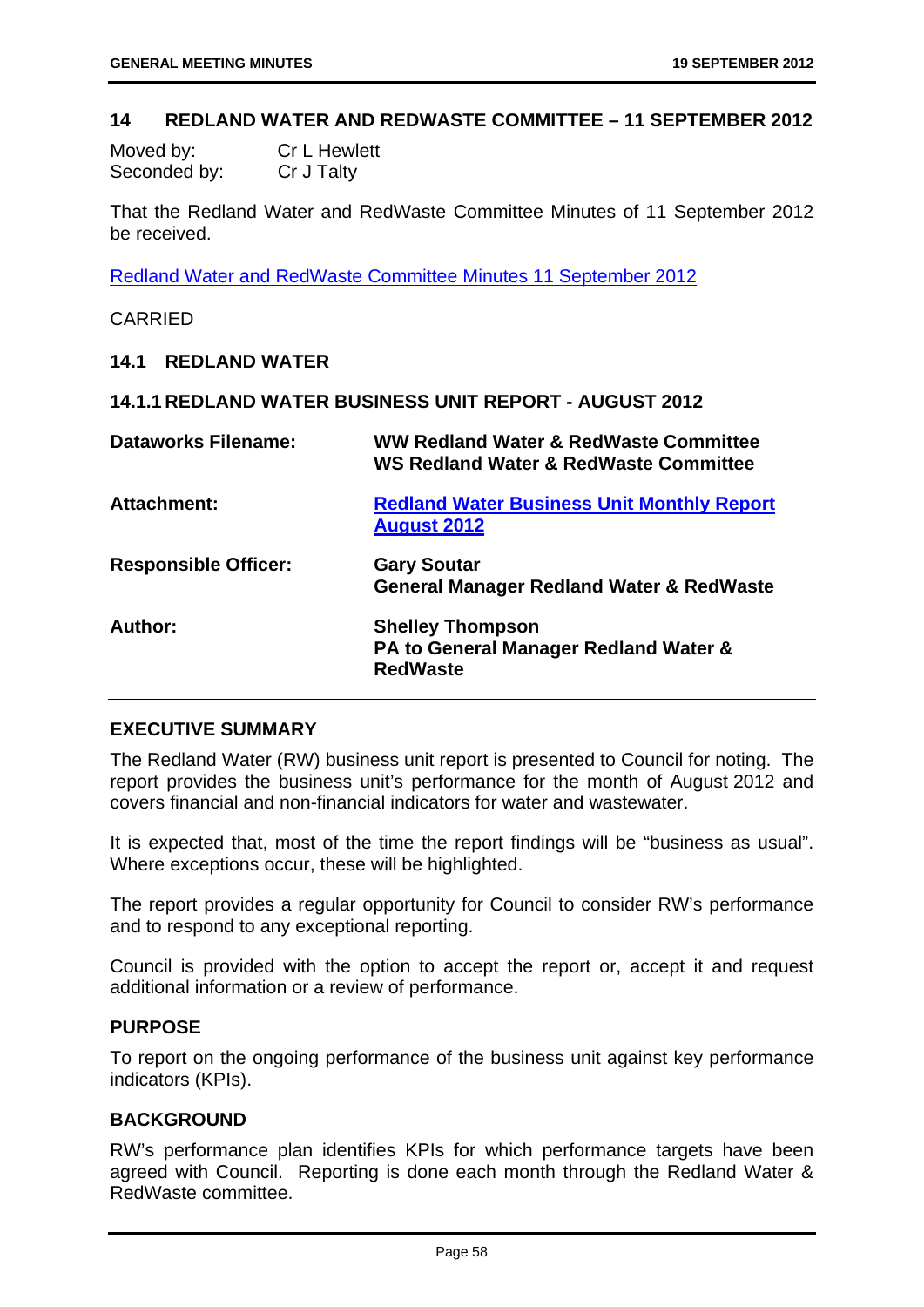# **ISSUES**

The report is provided to Council as a means of monitoring the performance of RW for the activities of water and wastewater.

The first part of the report comprises a "snapshot" of the business unit's achievement in meeting KPIs (year-to-date) and the financial report card.

The report then provides specific financial reports and commentary, capital expenditure (graphically) and a detailed customer overview.

The main body of the report focuses on actual levels of achievement against the KPIs for the month. Where exceptions have occurred and targets not met, an explanation is given as well as action taken to improve performance.

The report closes with a summary of the major issues for each group during the month.

# **RELATIONSHIP TO CORPORATE PLAN**

#### **8. Inclusive and ethical governance**

Deep engagement, quality leadership at all levels, transparent and accountable democratic processes and a spirit of partnership between the community and Council will enrich residents' participation in local decision making to achieve the community's Redlands 2030 vision and goals

8.5 Be transparent and consistent in the way we manage the organisation, its risks and obligations and ensure we are delivering against our priorities

# **FINANCIAL IMPLICATIONS**

There are no direct financial implications impacting Council as a result of this report.

Financial implications may result where Council requests a performance review or requests an increase in performance standards.

# **PLANNING SCHEME IMPLICATIONS**

The City Planning & Environment group was consulted and it is considered that the outcome of recommendations in this report will not require any amendments to the Redlands Planning Scheme.

# **CONSULTATION**

Consultation has occurred with:

- Manager Distribution & Treatment Services Redland Water & RedWaste;
- Manager Customer & Retail Services Redland Water & RedWaste;
- Manager Infrastructure & Planning – Redland Water & RedWaste;
- Senior Accountant Commercial Businesses Redland City Council.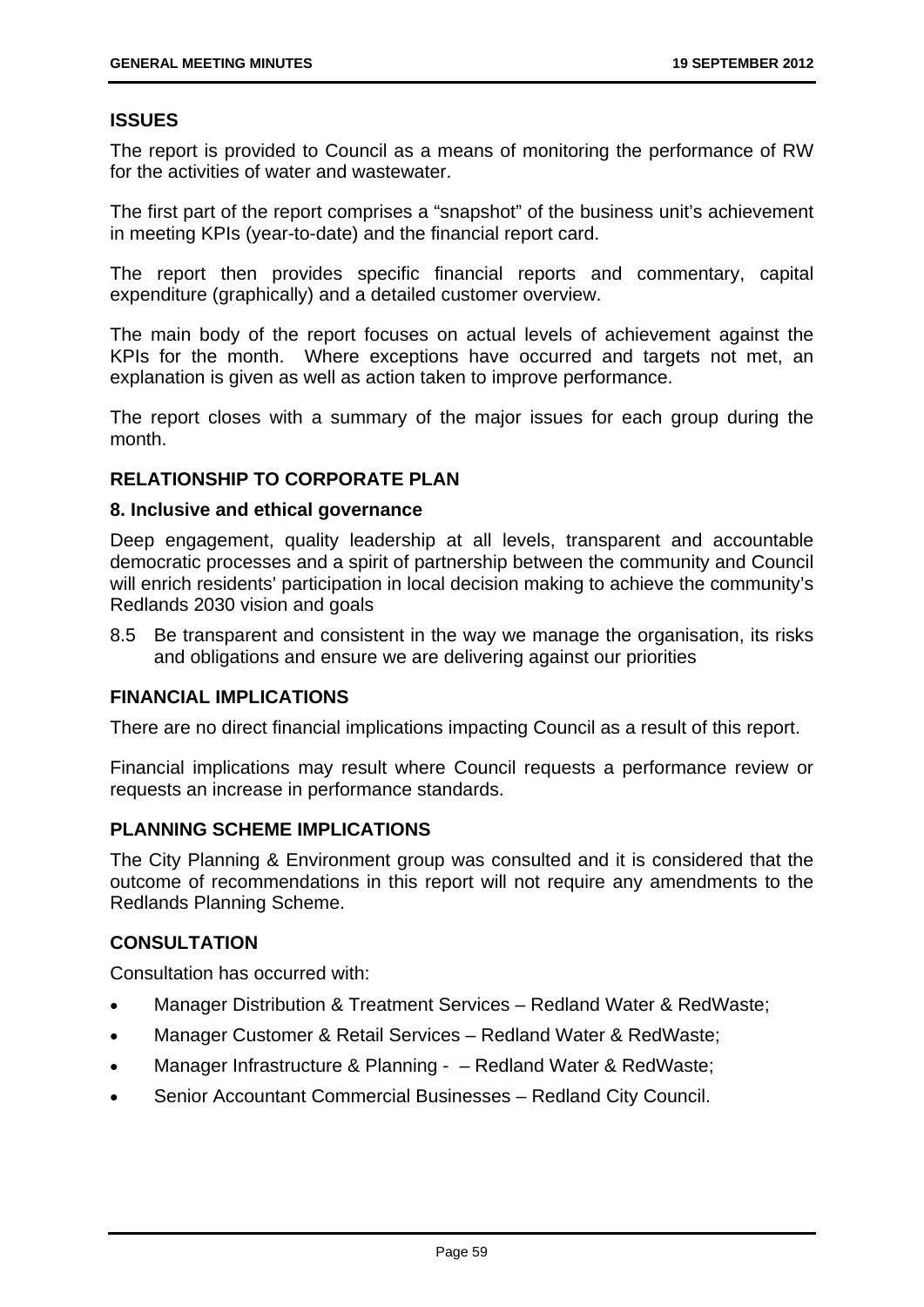## **OPTIONS**

#### **PREFERRED**

That Council resolve to accept the Redland Water business unit report for August 2012 as presented in the attachment.

## **ALTERNATIVE**

That Council resolve to accept the Redland Water business unit report for August 2012 as presented in the attachment and requests additional information or a review of performance.

## **OFFICER'S/COMMITTEE RECOMMENDATION/ COUNCIL RESOLUTION**

**Moved by: Cr L Hewlett Seconded by: Cr M Elliott** 

**That Council resolve to accept the Redland Water business unit report for August 2012 as presented in the attachment.**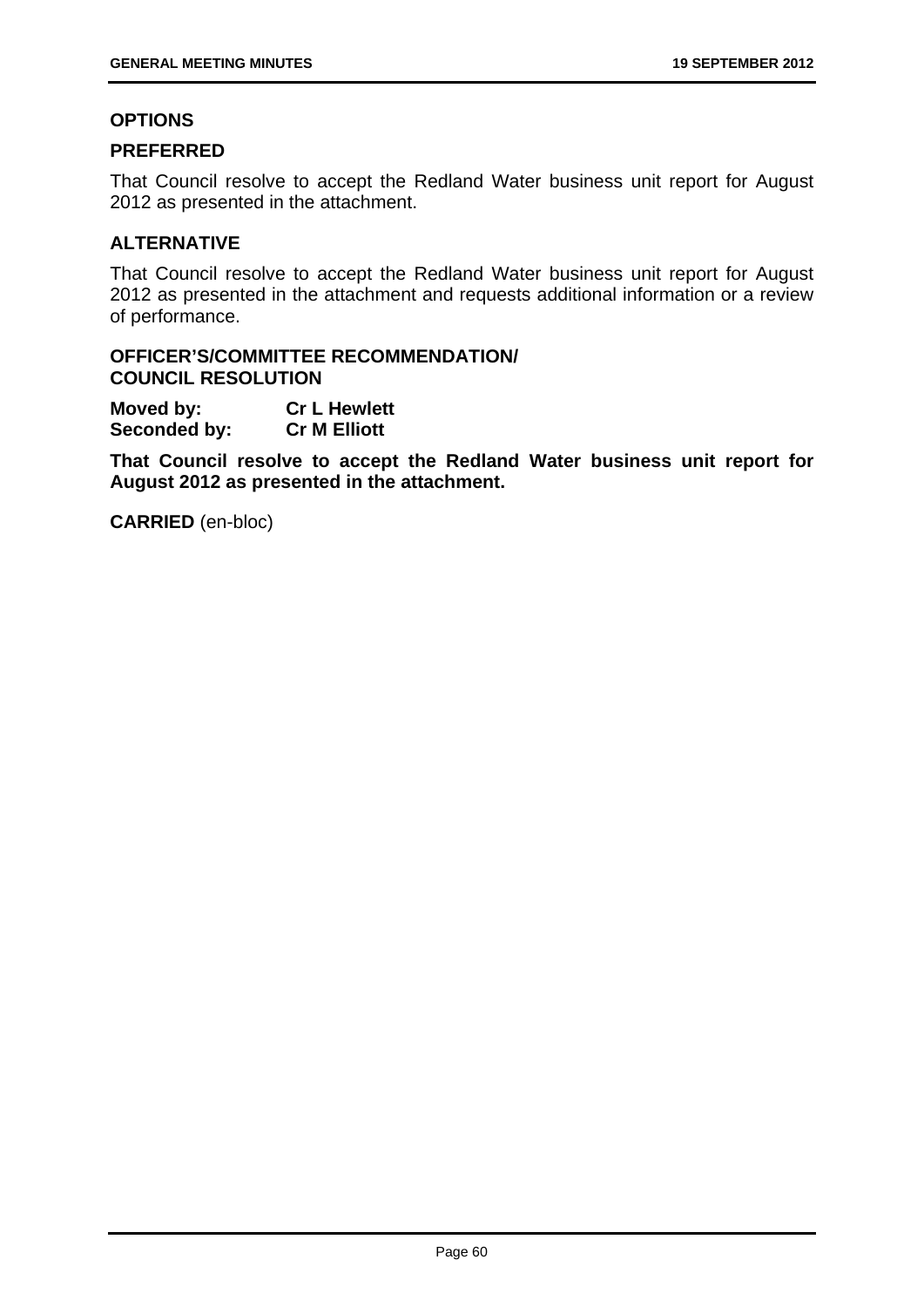#### **15 DEVELOPMENT ASSESSMENT & COMMUNITY STANDARDS COMMITTEE – 12 SEPTEMBER 2012**

| Moved by:    | <b>Cr M Elliott</b> |
|--------------|---------------------|
| Seconded by: | Cr M Edwards        |

That the Development Assessment & Community Standards Committee Minutes of 12 September 2012 be received and items resolved under delegated authority be noted.

Development Assessment & Community Standards Minutes 12 September 2012

#### CARRIED

## **ITEMS RESOLVED UNDER DELEGATED AUTHORITY**

15.1.1 Place of Worship at 3 Bailey Road, Birkdale

15.3.1 Request to Change Development Approval for an Extractive Industry at 616-632 West Mount Cotton Road and 352-362 and 392-400 Avalon Road, Mount Cotton

# **15.1 COMITTEE DELEGATED AUTHORITY**

#### **15.1.1 PLACE OF WORSHIP AT 3 BAILEY ROAD, BIRKDALE**

| <b>Dataworks Filename:</b>  | <b>MCU012808</b>                                                   |
|-----------------------------|--------------------------------------------------------------------|
| Attachment:                 | <b>Locality Map and Site Plan</b>                                  |
| <b>Responsible Officer:</b> | <b>Bruce Macnee</b><br>Group Manager, Sustainable Assessment       |
| Author:                     | <b>David Jeanes</b><br><b>Service Manager, Planning Assessment</b> |

## **EXECUTIVE SUMMARY**

| <b>Application Type</b>                       | <b>Impact Assessment</b>           |
|-----------------------------------------------|------------------------------------|
| <b>Proposed Use</b>                           | Place of Worship                   |
| <b>Property Description</b>                   | Lot 7 on RP198394                  |
| Location                                      | 3 Bailey Road Birkdale QLD 4159    |
| <b>Land Area</b>                              | 824.0 Square Metres                |
| Zoning                                        | <b>UR</b> - Urban Residential      |
| <b>Designated Community</b>                   | N/A                                |
| <b>Infrastructure</b>                         |                                    |
| <b>Overlays</b>                               | <b>Acid Sulfate Soils Overlay</b>  |
|                                               | Road and Rail Noise Impact Overlay |
| SEQ Regional Plan 2009-2031<br>$\blacksquare$ | <b>Urban Footprint</b>             |
| <b>Land Use Category</b>                      |                                    |
| <b>No. of Public Submissions</b>              | 79                                 |
| <b>Applicant</b>                              | 13 Consulting Pty Ltd              |
| <b>Land Owner</b>                             | DR W P Hurley                      |
| <b>Properly Made Date</b>                     | 04/04/2012                         |
| <b>Start Decision Stage</b>                   | 10/07/2012                         |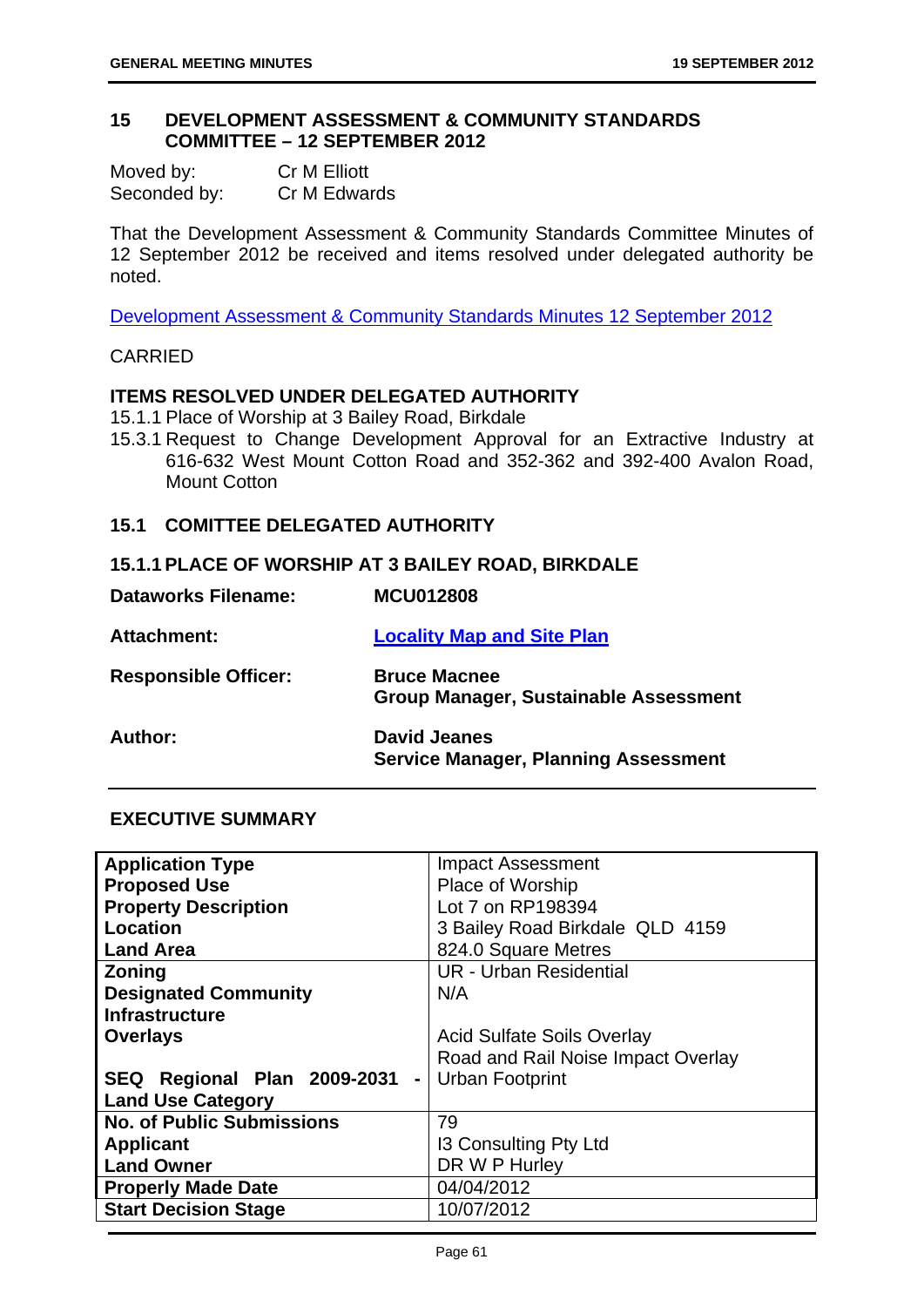| <b>Statutory Decision Date</b>  | 06/08/2012                |
|---------------------------------|---------------------------|
| <b>Application Coordinator</b>  | Jacqueline Miller         |
| Manager                         | <b>Bruce Macnee</b>       |
| <b>Officer's Recommendation</b> | <b>Development Permit</b> |

## **PURPOSE**

This Category 3 application is referred to the Development and Community Standards Committee for determination.

## **EXECUTIVE SUMMARY**

Council has received an application seeking a Development Permit for Material Change of Use on land at 3 Bailey Road for the purpose of a Place of Worship. The site is zoned Urban Residential and is subject to a number of overlays. The applicable Zone and Overlay Codes identify the proposed development as Impact Assessable.

The main issues identified during the assessment of the proposal were:

- The zoning of the site and the compatibility of the proposal with the surrounding uses;
- Amenity and noise, including that caused by traffic generated;
- Operating hours;
- Parking provision; and
- The substantial number of submissions received objecting to the proposal.

The application has been assessed against the relevant provisions of the Redlands Planning Scheme (RPS) and the proposed development is considered to comply with the scheme. It is therefore recommended that the application be granted a Development Permit subject to conditions for the reasons identified in the Officer's Recommendation below.

# **ISSUES**

As there will be significant benefit in Council making a formal decision (resolution) on this matter without delay, it is recommended that the Committee use delegated authority for formal decision making on this matter, in accordance with Section 257 of the *Local Government Act 2009* and Council's resolution of the Post Election Meeting 17 May 2012 (Item 7). The significant benefit relates to 'meeting statutory timeframes'.

# **CONSULTATION**

The Planning Assessment Team has consulted with other assessment teams where appropriate. A copy of the original proposal was provided to the Divisional Councillor.

# DEVELOPMENT PROPOSAL & SITE DESCRIPTION

# **PROPOSAL**

The application is for a material change of use for a Place of Worship (meeting rooms). The existing dwelling house is to be retained with only minor changes to the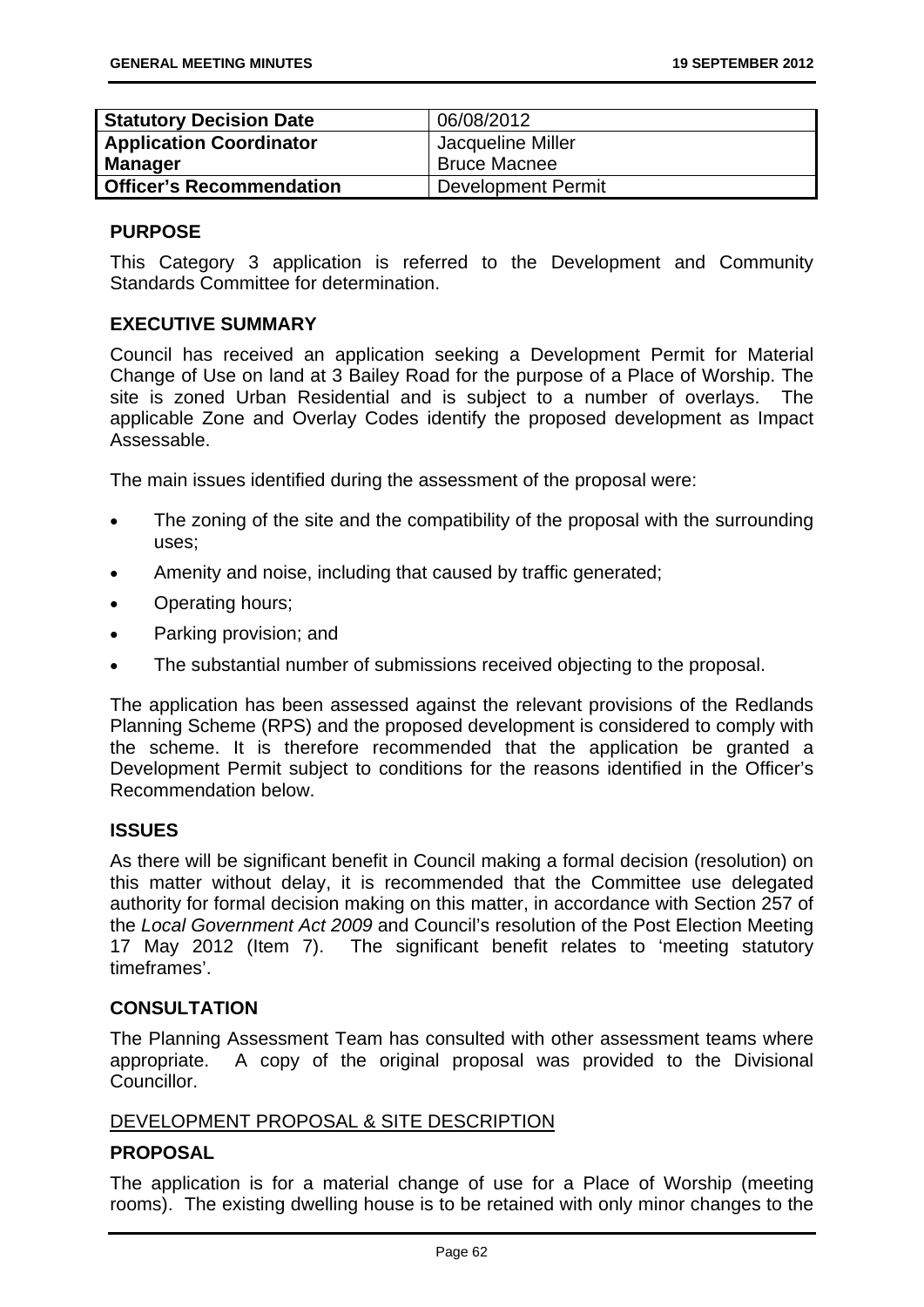interior of the building. The application material notes that the building has a gross floor area (GFA) of  $82m^2$  as defined by the RPS. The term GFA excludes the foyer and toilets. Additionally, it is noted that the garage could arguably be excluded from the definition of GFA as this was not originally proposed as a meeting room. In these circumstances the GFA would be some  $63m^2$ .

The maximum height of the building is 3.77m above natural ground level and site coverage is 14%. Vehicular entry is provided from Nottinghill Street with exit only onto Bailey Road, with a total of 12 car parking spaces provided on site.

The expected number of people attending the Place of Worship is 20-30 people with an average of 9-10 vehicles. No music is proposed. The applicant has stated that the meeting rooms are predominantly used four (4) times per week, with the following activities being undertaken:

- Sunday Morning 6am 7am Lords Supper
- Sunday Afternoon between 3pm and 6pm Gospel Preaching
- Monday Evening 6.30pm to 7.10pm Prayer
- Friday Evening 7pm 8pm Scripture Reading

Additional time would be needed before and after each activity for arrival, setup and departure.

#### **Site & Locality**

The lot is approximately 40m from Old Cleveland Road East (a Declared Main Road) on Bailey Road, which is a local collector road. The site has an area of 824 $m<sup>2</sup>$  and is currently improved by a single dwelling. The site is predominantly clear of vegetation and the land slopes towards the street frontage to the north-eastern corner of the property.

The site is located on the southern side of Bailey Road, Birkdale and adjoins properties zoned Urban Residential to the south, east and west and Medium Density Residential and Local Centre to the north. The neighbourhood surrounding the site is an established low density residential area. However on the North side of Bailey Road, there is a 24 hour service station and a recently developed multi-unit complex.

#### APPLICATION ASSESSMENT

#### *Sustainable Planning Act 2009*

The application has been made in accordance with the *Sustainable Planning Act 2009* Chapter 6 – Integrated Development Assessment System (IDAS) and constitutes an application for material change of use under the Redlands Planning Scheme.

#### **SEQ Regional Plan 2009-2031**

The site is located within the Urban Footprint in the SEQ Regional Plan 2009-2031. The proposal is considered to comply with the intent of the Urban Footprint.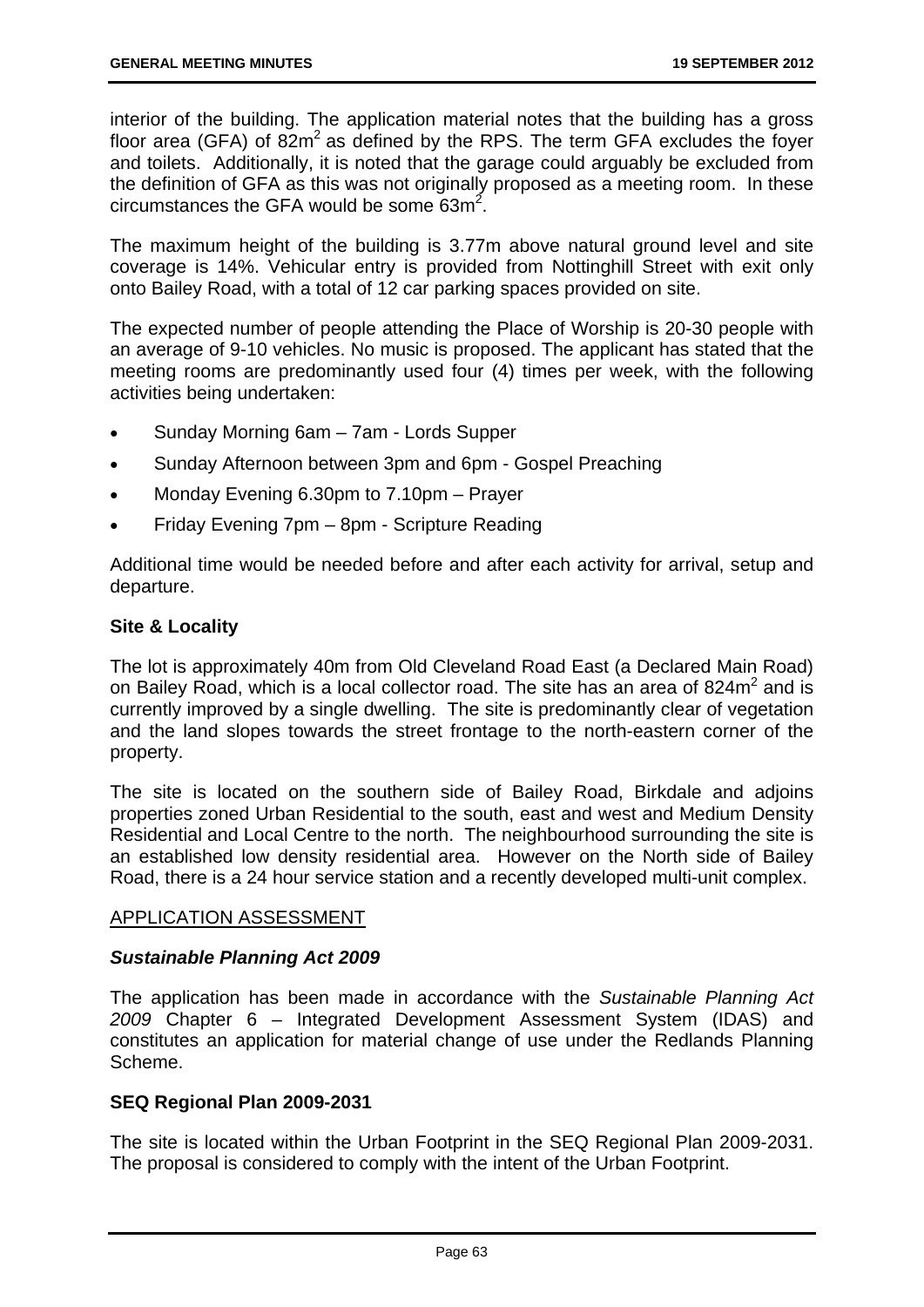## **State Planning Policies & Regulatory Provisions**

| <b>State Planning Policy / Regulatory</b><br><b>Provision</b> | <b>Applicability to Application</b>                                                                                                                                                                                                                                                                                                                               |
|---------------------------------------------------------------|-------------------------------------------------------------------------------------------------------------------------------------------------------------------------------------------------------------------------------------------------------------------------------------------------------------------------------------------------------------------|
| <b>SEQ Koala Conservation SPRP</b>                            | The site is within a Priority Koala<br>Assessable Development Area under the<br>SEQ Koala Conservation SPRP. The<br>Applicant has supplied relevant<br>supporting information to identify that<br>there are no koala habitat trees located<br>on, or adjacent to, the development site.<br>this instance there<br>In<br>are<br>no<br>requirements under the SPRP. |

## **Redlands Planning Scheme**

The application has been received and assessed under the Redlands Planning Scheme version 4.0.

#### Zone Code

The subject land is zoned Urban Residential. A Place of Worship is not an inconsistent use in this zone, other than in sub-area UR3. The proposal is considered to be generally in compliance with the Urban Residential Zone Code and is considered to comply with the Specific Outcomes and Probable Solutions as follows.

 Uses and Other Development – Specific Outcome S1.3 is relevant to this proposal, which states:

*'Non-residential uses such as local shopping, medical facilities, churches, child care centres and the like may be contemplated in appropriate locations and subject to detailed development requirements including –* 

- *a) being located on the major road network;*
- *b) co-locating with other similar uses;*
- *c) providing only for the identified convenience needs*
- *d) of the local community;*
- *e) not impacting on the role and function of the City's network of centres;*
- *f) resulting in positive economic and social benefits for the local community.'.*

Pursuant to this specific outcome, Probable Solution P1.3 provides that:

*'Non-residential uses –* 

- *a) locate on the corner of collector or higher order roads;*
- *b) where of a* 
	- *i. retail or commercial nature* 
		- *a. are co-located with other similar uses;*
		- *b. do not exceed 600m2 gross floor area, with no one tenancy exceeding 400m2 gross floor area;*
- *c) are not within 800 metres of any similar uses or a centre zone;*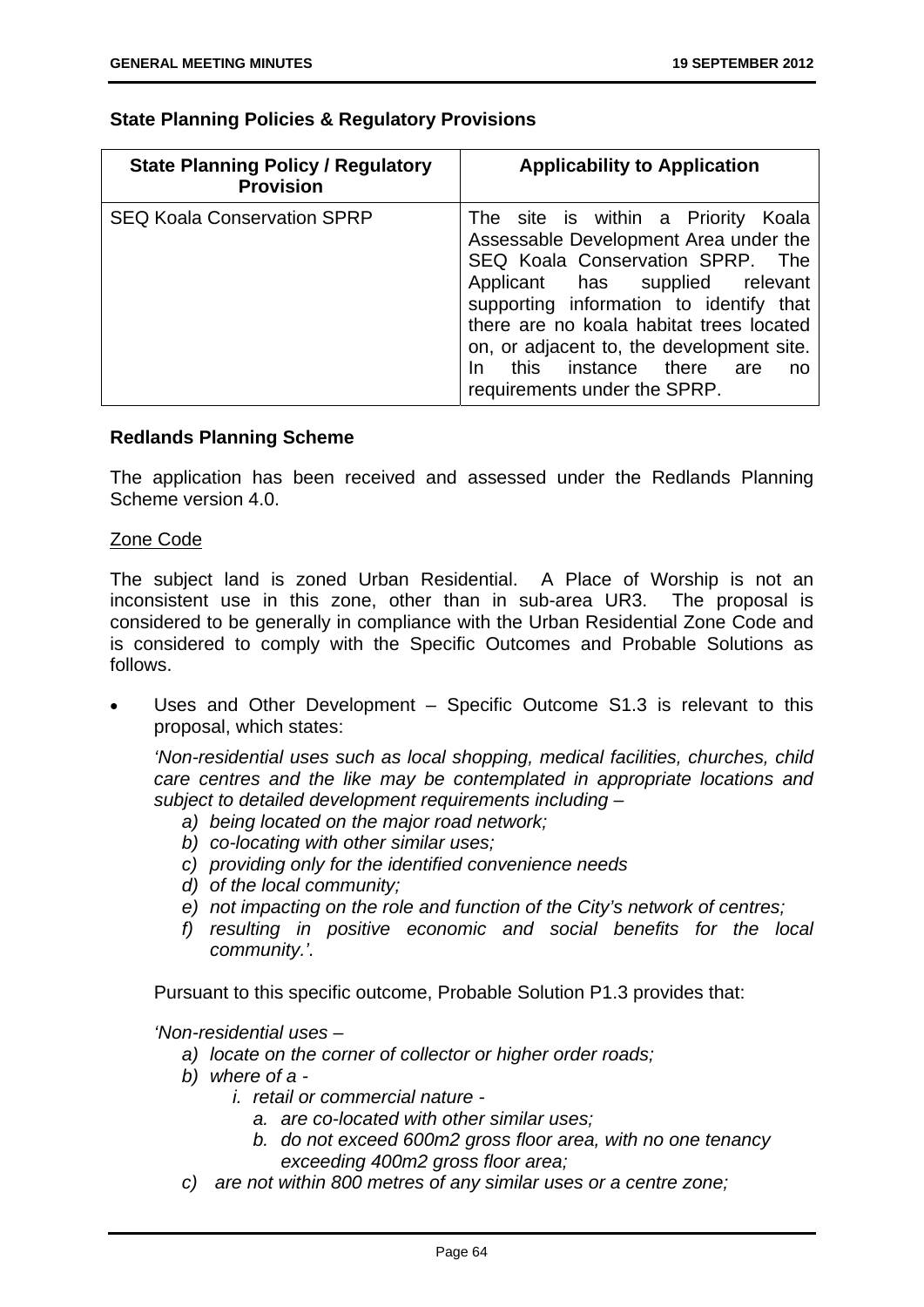- *ii. community facilities, health care centres, childcare centres, or uses of a similar community service nature* 
	- *a. are 400m2 or less gross floor area per use;*
	- *b. are co-located with other similar uses or retail or commercial uses.'.*

Clearly the RPS anticipates non-residential uses in this zone to support the residential function of a locality. Churches are not an uncommon feature in a residential area and can co-exist with residential uses without adverse impacts.

In this case the proposal complies with the probable solution and therefore satisfies the specific outcome. The use is located on the corner of a collector road and within 100m of a State controlled road, is co-located with an existing retail use in the service station and is very modest in scale, being only 82m2 GFA. Additionally, it is noted that this locality has a mix of uses, which provide that this development would not be an incongruous feature.

- Built Form and Density The existing one-storey building, with a maximum height of 3.77 metres, is within the probable solution limit of 8.5 metres. The site coverage is below 50% and setbacks are far in excess of those prescribed in the probable solution of the code. It is considered that the existing building, in conjunction with enhanced landscaping, is compatible with the existing streetscape.
- Amenity  $-$  It is considered that the proposal will not cause a nuisance in relation to air quality and lighting. These elements will be compatible with that experienced in a residential environment. Specific Outcome S3.8 applies in considering noise impacts from a use in this zone and establishes that 'Noise generated by the use or other development is compatible with that experienced in a residential environment.'.

Probable Solution P3.8 provides that:

'The use or other development does not generate noise, measured as the LAmax,adj,T parameter, at the boundary of the lot or premises, greater than -

- *a) 5dB(A) above the background noise level between 7am to 10pm; or*
- *b) 3dB(A) above the background noise level between 10pm to 7am.'.*

The applicant has provided a Noise Report with detailed acoustic assessment. The existing building will be modified to be fully air-conditioned so that windows and doors can be closed and sound contained within the building. A 1.8 metre high acoustic timber paling fence is proposed to mitigate noise and also screen the driveway and parking areas from view.

The Noise Report, prepared by an accredited consultant, has been reviewed by the Health and Environment Team and is considered to achieve the requirements of Probable Solution P3.8. Conditions relating acoustic barriers, building attenuation and pre and post construction acoustic certification have been recommended based on the results of the Noise Report.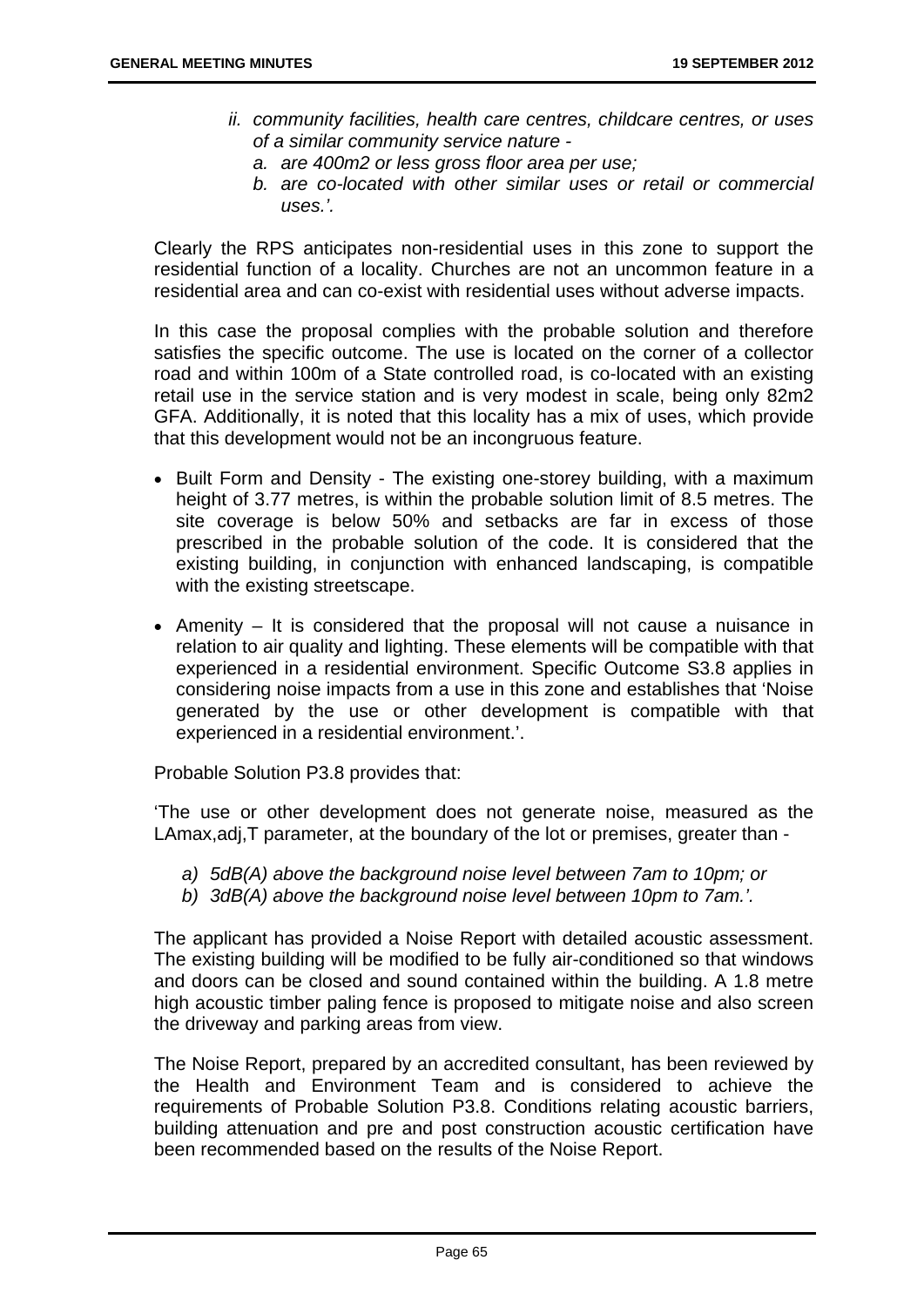Specific Outcome S3.10 provides that:

*'Traffic movements are compatible with that experienced in a residential environment'.* 

The probable solution pursuant to this provides that compliance is achieved where the use is located on a collector or higher order road with no access to local roads. In this case entry to the site from Nottinghill Road is necessary. However, it is considered that traffic movements remain compatible with the residential environment. The applicant has indicated that the proposal will attract approximately 9-10 cars per activity with each activity occurring once or twice on selected days. It is considered that traffic created by the proposal will be consistent with the surrounding activity of the area and that the low number of cars permitted on the site will not impede traffic movements or cause safety concerns. Entry is only permitted via Nottinghill Street which will contribute to safe traffic movements and lessen the number of vehicles in that street associated with the use. The use will not involve large service or delivery vehicles.

- Environment The site is predominately cleared. Conditions have been included within the recommendation regarding storm water quality and species for landscaping. The proposal is considered to comply.
- $\bullet$  Infrastructure The site is able to be serviced by reticulated water, road access, energy, telecommunications and waste and recycling collection services. Stormwater is to be directed to a lawful point of discharge. The proposal is considered to comply in this regard.

| Overlay                                                | Comment                                                                                                                                                                                                                                                                                                                                                                                                                                                                                                                                                                                                                                                                                                                                           |
|--------------------------------------------------------|---------------------------------------------------------------------------------------------------------------------------------------------------------------------------------------------------------------------------------------------------------------------------------------------------------------------------------------------------------------------------------------------------------------------------------------------------------------------------------------------------------------------------------------------------------------------------------------------------------------------------------------------------------------------------------------------------------------------------------------------------|
| Acid Sulfate Soils<br>Overlay                          | The entire site is within the Acid Sulfate Soils Overlay with an<br>elevation between 5 and 20 metres AHD. As Acid Sulfate<br>Soils (ASS) are most likely to occur at an elevation below 5<br>metres Australian Height Datum (AHD), it is unlikely that ASS<br>would occur. The proposal is considered to comply with<br>Specific Outcome S1 (2) of the Acid Sulfate Soils Overlay<br>Code.                                                                                                                                                                                                                                                                                                                                                       |
| Road<br>Rail I<br>and<br>Noise<br>$Im$ pact<br>Overlay | The site is affected by the Road Noise Overlay. The applicant<br>has supplied an Acoustic Report and demonstrated that the<br>proposal is compliant with the Code and specifically Planning<br>Scheme Policy 5 - Environmental Emissions. The Department<br>of Transport and Main Roads have also provided conditions<br>relating to impact of traffic and noise on the development and<br>required compliance with QDC noise categories. As the<br>building is already constructed and the proposal includes the<br>provision of landscaping and acoustic barriers, the impact<br>from road noise on the development is considered to be<br>minimal. Conditions relating to acoustic barriers and building<br>attenuation have been recommended. |

#### **Overlays**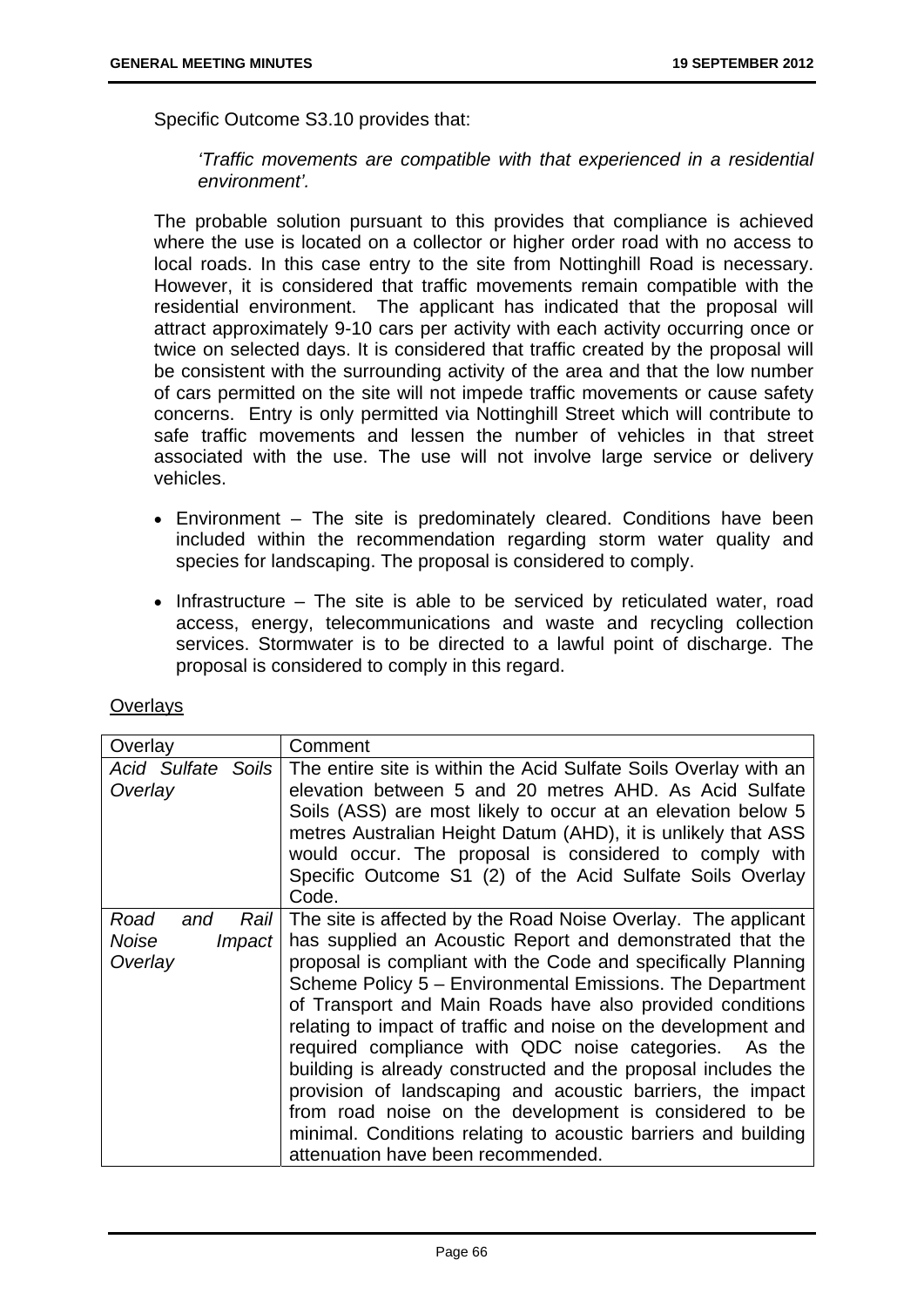# **Other Codes and Policies**

| Code                                              | Comment                                                                                                                                                                                                                                                                                                                                                                                                                                                                                                                                                                                                                                                                                                                                                                                                                                                                                                                                                                                                                                                                                                                                                                                                                                |
|---------------------------------------------------|----------------------------------------------------------------------------------------------------------------------------------------------------------------------------------------------------------------------------------------------------------------------------------------------------------------------------------------------------------------------------------------------------------------------------------------------------------------------------------------------------------------------------------------------------------------------------------------------------------------------------------------------------------------------------------------------------------------------------------------------------------------------------------------------------------------------------------------------------------------------------------------------------------------------------------------------------------------------------------------------------------------------------------------------------------------------------------------------------------------------------------------------------------------------------------------------------------------------------------------|
| Access<br>and<br><b>Parking Code</b>              | Car parking is to be provided at a rate of 15 spaces per 100m <sup>2</sup><br>GFA. The GFA has been calculated based on the RPS'<br>definition of GFA, therefore the lobby and toilets are not<br>included in the calculation. The existing attached garage will<br>not be utilised for car parking and has been included in the<br>total GFA for the use. However, this could arguably be<br>removed The GFA of the proposal is 82m <sup>2</sup> and the RPS would<br>seek 12.3 parking spaces. The proposal contains 12 spaces.<br>Despite the shortage of 0.3 parking spaces the proposal is<br>considered to comply with Specific Outcome S1 which<br>provides that:<br>'Uses and other development provide off-street vehicle parking<br>that-<br>(a) is clearly defined, safe and easily accessible;<br>(b) takes into consideration -<br>(i) the type and size of development;<br>(ii) expected resident, employee and customer<br>movements;<br>(iii) the location of the use;<br>(iv) the capacity of the existing road network to<br>accommodate on-street parking;<br>$(v)$ access to public transport;<br>(c) includes dedicated parking spaces for -<br>(i) people with a disability;<br>(ii) motor cycles and bicycles;' |
|                                                   | The applicant has stated that the average number of cars for a<br>service is approximately 9-10 allowing for 20-30 people. The<br>number of car parking spaces provided is considered to<br>comply with the specific outcome given the nature of the<br>proposed use, size of the building, capacity to hold people and<br>the operating hours of the site. The parking provided on site is<br>considered safe and easily accessible via Nottinghill Street.<br>The proposal includes a disabled parking space in accordance<br>with the scheme.<br>Additionally, the garage space could arguably be removed<br>from the calculations as this is not proposed as meeting space.<br>In these circumstances the proposal would comply with the                                                                                                                                                                                                                                                                                                                                                                                                                                                                                           |
|                                                   | probable solution.                                                                                                                                                                                                                                                                                                                                                                                                                                                                                                                                                                                                                                                                                                                                                                                                                                                                                                                                                                                                                                                                                                                                                                                                                     |
| <b>Excavation and Fill</b><br>Code                | Minor excavation and fill will be required for construction of the<br>driveway and parking areas. Conditions relating to sediment<br>and erosion control have been recommended.                                                                                                                                                                                                                                                                                                                                                                                                                                                                                                                                                                                                                                                                                                                                                                                                                                                                                                                                                                                                                                                        |
| Development Near<br>Underground<br>Infrastructure | The building is already constructed as such the predominant<br>works on site will be for the parking areas, driveway and<br>landscaping. The proposal is considered to comply.                                                                                                                                                                                                                                                                                                                                                                                                                                                                                                                                                                                                                                                                                                                                                                                                                                                                                                                                                                                                                                                         |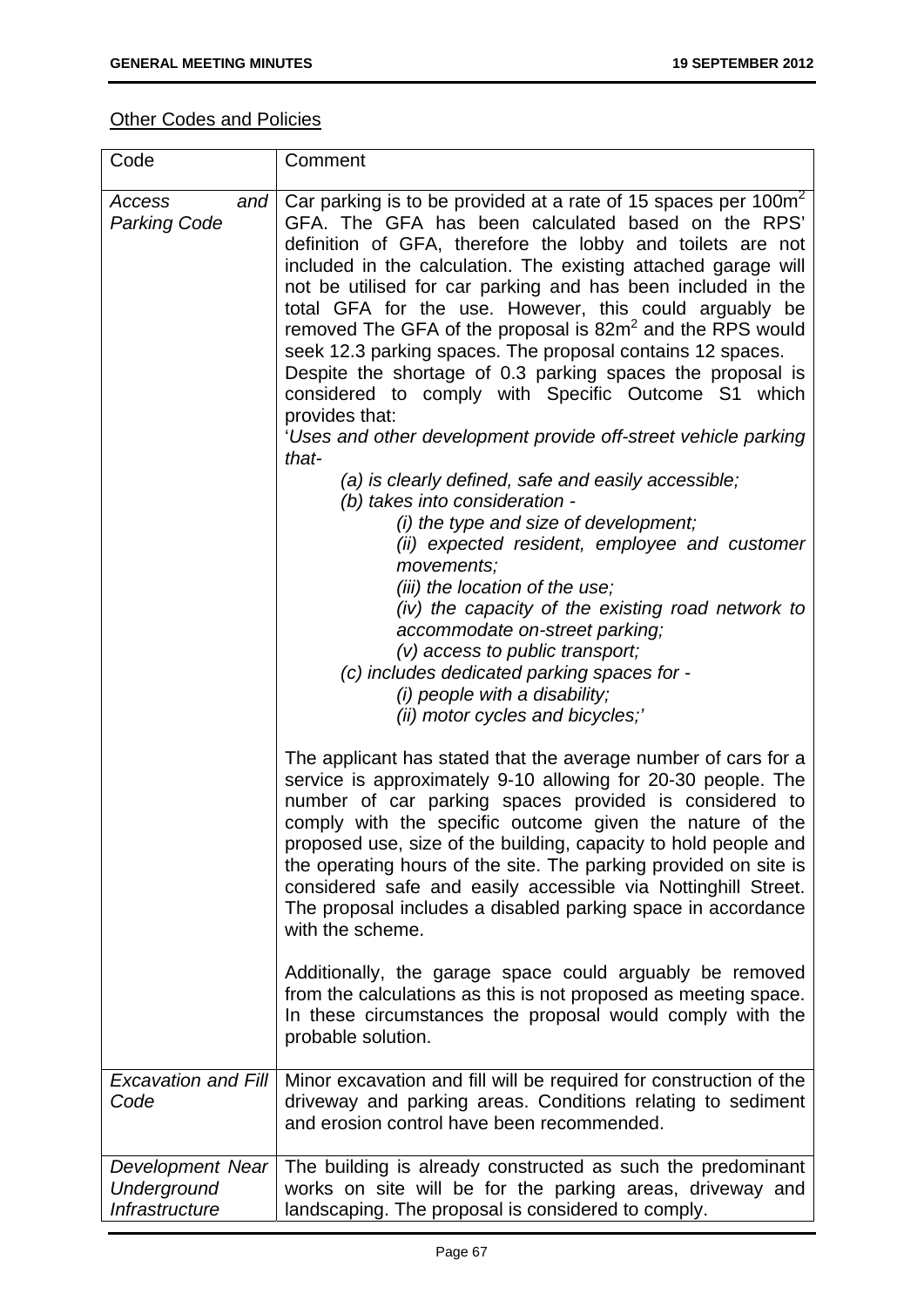| Code                                                             | Comment                                                                                                                                                                                                                            |
|------------------------------------------------------------------|------------------------------------------------------------------------------------------------------------------------------------------------------------------------------------------------------------------------------------|
| <b>Erosion Prevention</b><br>and Sediment<br><b>Control Code</b> | Minor disturbance of soil will occur due to construction of the<br>driveway. Conditions have been recommended.                                                                                                                     |
| Landscape Code                                                   | The proposal complies with the specific outcomes<br>and<br>probable solutions of the code. Conditions have<br>been<br>recommended.                                                                                                 |
| Infrastructure<br><b>Works Code</b>                              | The proposal is utilising the existing services from the dwelling<br>house. The proposal complies with the code.                                                                                                                   |
| Stormwater<br><b>Management Code</b>                             | The applicant has provided a stormwater plan which is<br>considered to meet the requirement of the code. The proposal<br>has been conditioned to comply and further detail will be<br>provided at the compliance assessment stage. |

## **Engineering Assessment**

The Engineering Assessment Unit has reviewed the proposal and considers it to comply with the RPS. The proposal has been amended to provide safer access to and from the site by restricting entry via Nottinghill Street only and exit via Bailey Road. The existing driveway crossover has been removed by the applicant to ensure compliance with the planning scheme in regards to tangent points. The expected number of vehicles for the proposal did not require submission of a traffic safety report. Conditions have been recommended.

## **Environmental Assessment**

Although the proposal is utilizing an existing building, the development has potential to have a detrimental impact on stormwater quality run-off from the site, given that the proposed car parking spaces and concrete pavement will replace a large area of lawn. Conditions relating to stormwater management on-site have been provided, to ensure appropriate stormwater quality treatment is undertaken.

## **Landscaping**

The Landscaping Team has reviewed the proposal and considers that the proposal complies. Conditions have been recommended.

## **Health and Environment**

The Health and Environment Team has reviewed the proposal and has provided relevant conditions. The applicant has provided a noise report detailing requirements for acoustic fencing and building features including air-conditioning. The proposal is considered to comply with the Redlands Planning Scheme, specifically Division 24 – Urban Residential Zone Code, Division 10 – Road and Rail Noise Overlay Code and Policy 5 – Environmental Emissions. The report notes that the ambient noise levels are relatively high, (including on Sundays) due to surrounding high order roads and comments that there is some scope to have increased vehicle noise levels.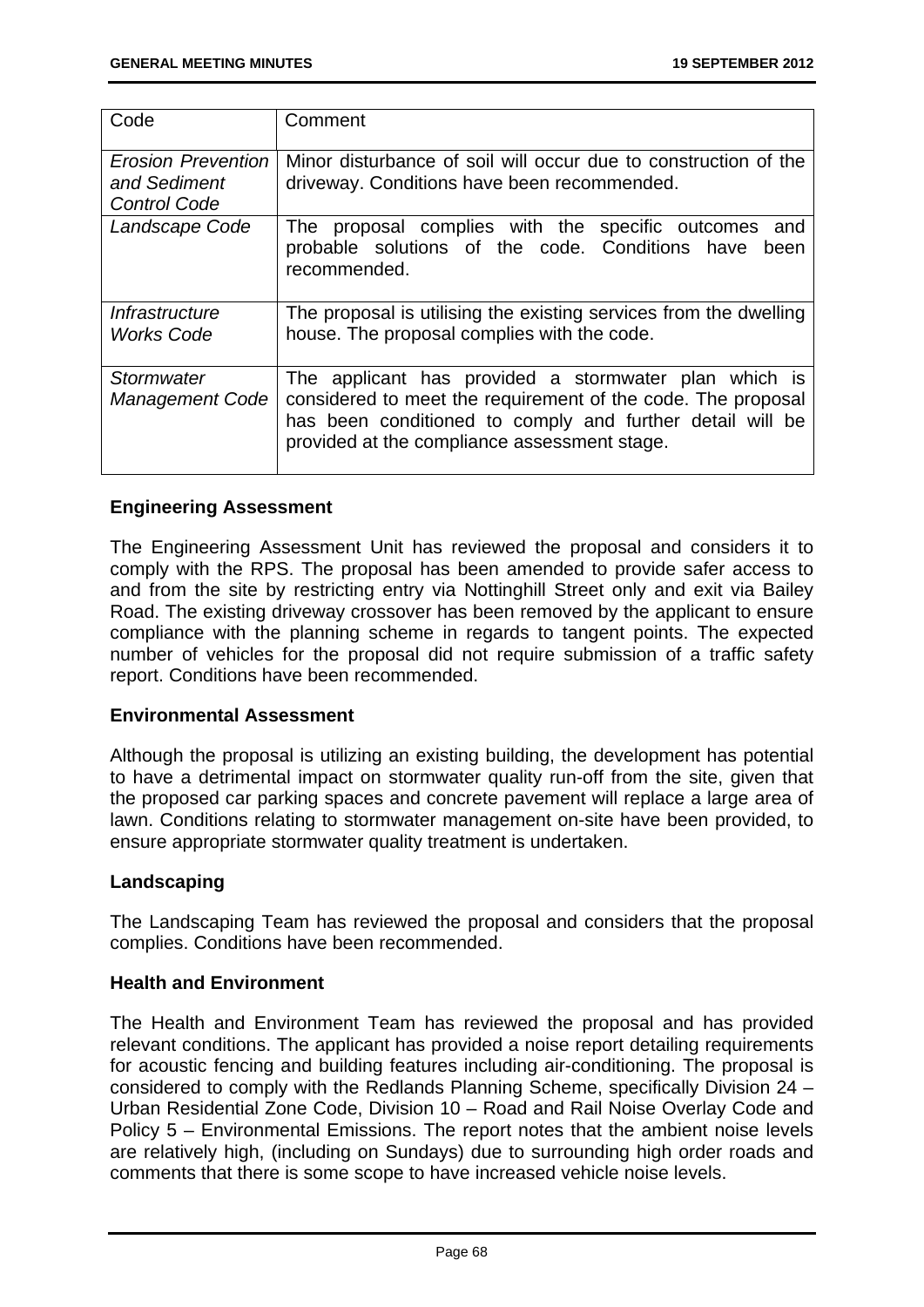## STATE REFERRAL AGENCIES

## **Department of Transport and Main Roads (Concurrence)**

The Department of Transport and Main Roads (DTMR) provided a referral agency response dated 26 June 2012. The Department indicated no objection to the proposed development, subject to referral agency conditions in regards to access and noise attenuation measures.

## INFRASTRUCTURE CHARGES

The proposed development is subject to infrastructure charges in accordance with the State Planning Regulatory Provision (adopted charges). The total Redland City Council infrastructure charge applicable to this development is **\$12,381.00**.

This charge has been calculated as follows in accordance with Council's Adopted Infrastructure Charges Resolution (amendment 1.2) February 2012:

| Place of Worship 82m <sup>2</sup> GFA | \$70 per $m2$ of GFA                                | \$5,740.00  |
|---------------------------------------|-----------------------------------------------------|-------------|
| Impervious $(664.1m^2)$               | \$10 per impervious $m^2$ for stormwater \$6,641.00 |             |
| <b>Total</b>                          |                                                     | \$12,381.00 |

### PUBLIC CONSULTATION

The proposed development is impact assessable and required public notification. The application was publicly notified for 15 business days from 15 June 2012 to 6 July 2012. A notice of compliance for public notification was received on 9 July 2012.

During this time, 79 properly made submissions were received. A petition with 72 signatures was also received. There were 13 not properly made submissions which were also considered. The matters raised within these submissions are outlined below:

## **1. The proposed Place of Worship is incompatible with the Urban Residential zoning of the site.**

#### Officer's Comment

The zoning of the land and proposed use has been addressed as part of the assessment against the zone code. As noted the use is appropriate in this zone.

## **2. Under the Redlands Planning Scheme a Place of Worship should have access from major roads.**

#### Officer's Comment

The proposal complies with the Urban Residential Zone Code P1.3 (1) where nonresidential uses are located on the corner of collector or higher order roads. The proposal is located on a local collector road. Furthermore, it has been addressed in the report that the proposal complies with Specific Outcome S3.10 which provides that:

*'Traffic movements are compatible with that experienced in a residential environment'.*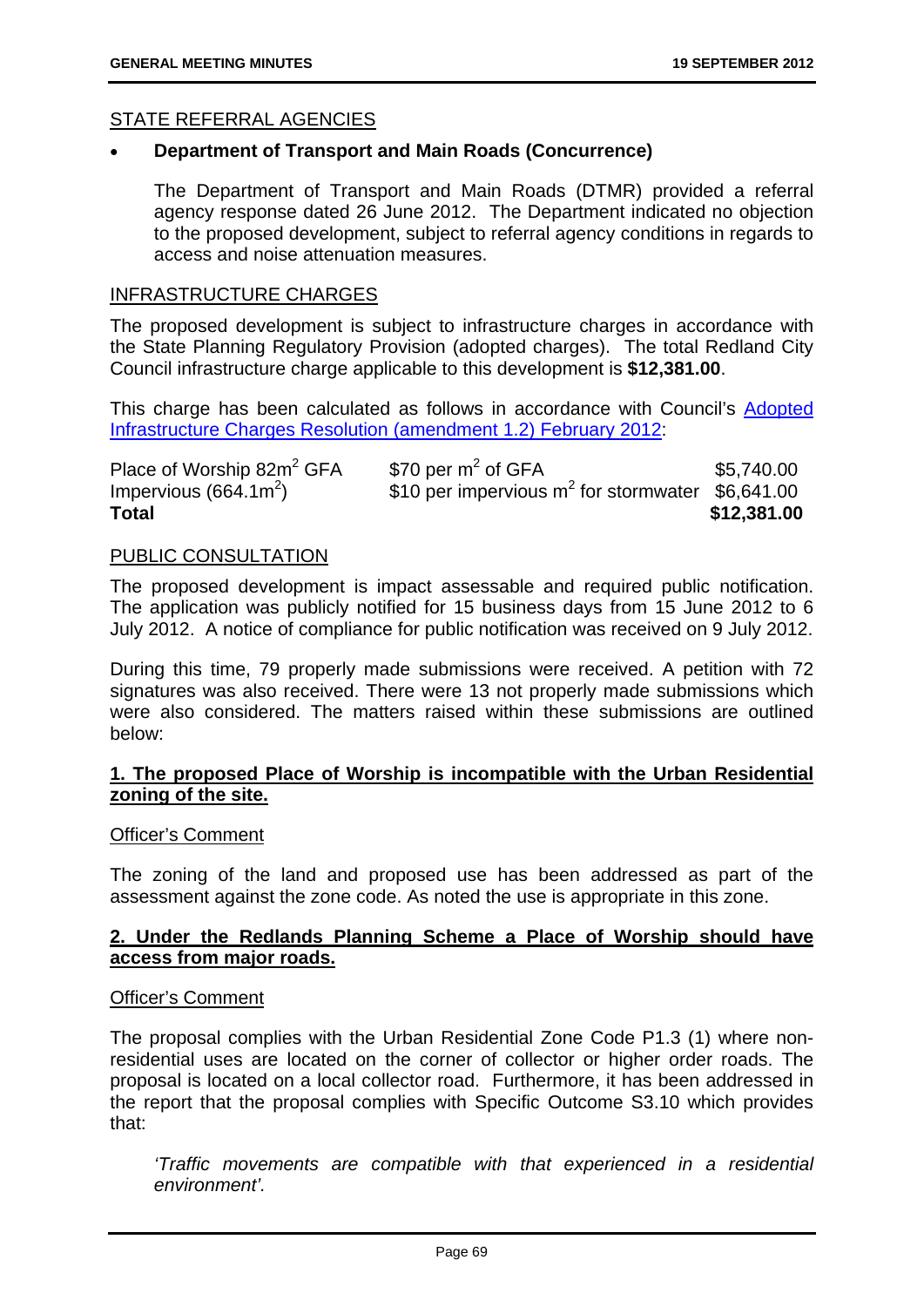## **3. The proposal is located near the busy intersection of Bailey Road and Old Cleveland Road and the additional cars will increase traffic and safety issues. Further, the entry and exit of the proposal is dangerous due to cars exiting the Service Station onto Bailey Road and also cars entering Nottinghill Street via Bailey Road.**

## Officer's Comment

The proposal contains adequate parking spaces in accordance with the planning scheme and it is considered it will not increase street congestion. DTMR have conditioned that on street parking is not to occur on Bailey Road. The initial proposal has been amended by the applicant to provide safer entry access via Nottinghill Street only rather than Bailey Road. The number of vehicles expected for the use did not necessitate the need for a Traffic Safety Report.

## **4. The proposal does not contain enough parking based on the GFA of the site, in addition parking may overflow onto surrounding streets creating congestion.**

## Officer's Comment

The proposal is considered to comply with the requirements of the Access and Parking Code and has been addressed in the report.

Car parking is to be provided at a rate of 15 spaces per 100 $m<sup>2</sup>$  gross floor area. The GFA of the proposal is  $82m^2$  and as such is required to provide 12.3 parking spaces. The proposal contains 12 spaces and is considered to comply with the Specific Outcome.

*Note: The GFA has been calculated based on Redlands Planning Scheme definition of GFA, as such the lobby and toilets are not included in the calculation. The existing attached garage will not be utilised for car parking and as such has been included in the total GFA for the use.* 

## **5. The operating hours of the proposal will have a detrimental impact on the surrounding residents and amenity of the area. The proposal will be operating primarily when people are in their homes.**

## Officer's Comment

The potential impact on amenity has been addressed in the assessment. The proposal is considered to comply with the requirements of the RPS, noting that ambient noise levels are relatively high in the locality. Relevant conditions including operating hours, acoustic fencing and landscaping have been included.

## **6. Property Values and Religious Denomination**

## Officer's Comment

Issues such as property values and the denomination of the church do not require assessment under any of the Redland Planning Scheme assessment codes and are not relevant to the decision.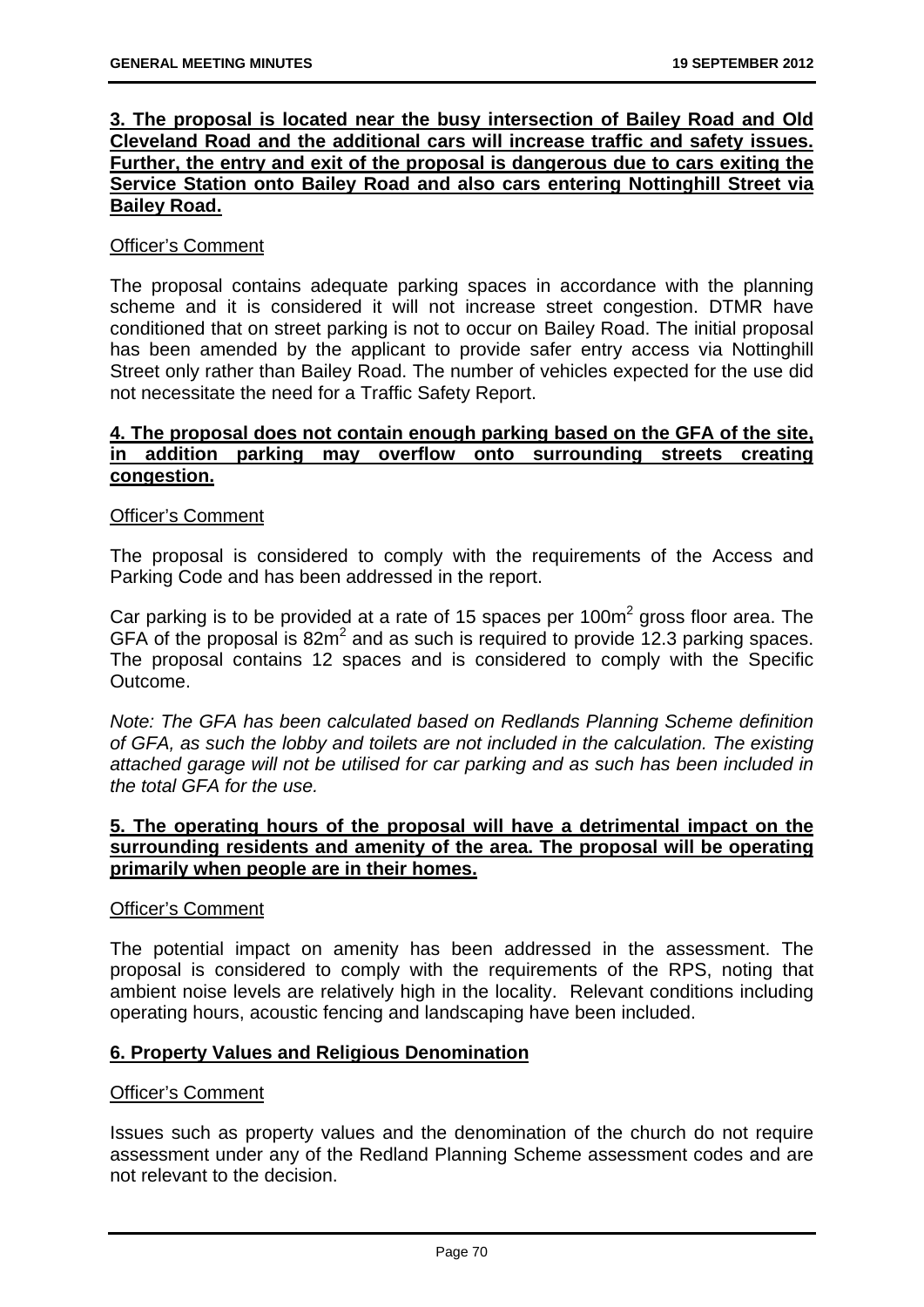## **7. A number of supportive submissions were received.**

### Officer's Comment

The submissions in support of and opposed to the proposal have been taken into consideration as part of the assessment.

## **CONCLUSION**

The site is zoned Urban Residential and the modest proposal is considered to be consistent with the zoning of the site. The key issues in this case are the use in a residential area, amenity and access and parking. It is considered that the proposal will not adversely impact on the amenity of the area, noting that the locality is subject to noise levels in excess of a typical residential neighbourhood due to the surrounding high order roads and the neighbouring 24 hr service station.

Having due regard to the applicant's proposal, the supporting material submitted and the information noted above, the proposal is considered to be compliant with the planning scheme. It is recommended that a development permit be issued subject to conditions.

## **OFFICER'S RECOMMENDATION**

That Council resolve as follows:

- 1. To use Committee delegated authority for formal decision making in accordance with Section 257 of the *Local Government Act* 2009 and Council's resolution of the Post Election Meeting 17 May 2012 (Item 7);
- 2. The use of delegated authority is justified for the purpose of meeting statutory timeframes;
- 3. To recommend that a development permit be issued for the material change of use application for a Place of Worship on land described as Lot 7 on RP198394 being at 3 Bailey Road, Birkdale, subject to the following conditions:

## **ASSESSMENT MANAGER CONDITIONS**

Approved Plans and Documents

1. Undertake the development in accordance with the approved plans and documents referred to in Table 1, subject to the conditions of this approval. Comply with all of the development approval conditions at no cost to Council prior to the commencement of the use, unless otherwise stated as part of a specific condition of this approval.

| Plan/Document<br>Name                   | <b>Reference Number</b>                                      | <b>Prepared By</b> | Date<br>Received by<br>Council |
|-----------------------------------------|--------------------------------------------------------------|--------------------|--------------------------------|
| Site Plan                               | Dwg A01, Rev. D $ 1^3$ Consulting<br>(Dated<br>24/02/2012)   | Pty<br>Ltd         | 12 July 2012                   |
| Floor Plans<br>and<br><b>Elevations</b> | Dwg A03 Rev A $ I^3$ Consulting Pty<br>(Dated<br>24/02/2012) | Ltd                | 03 April 2012                  |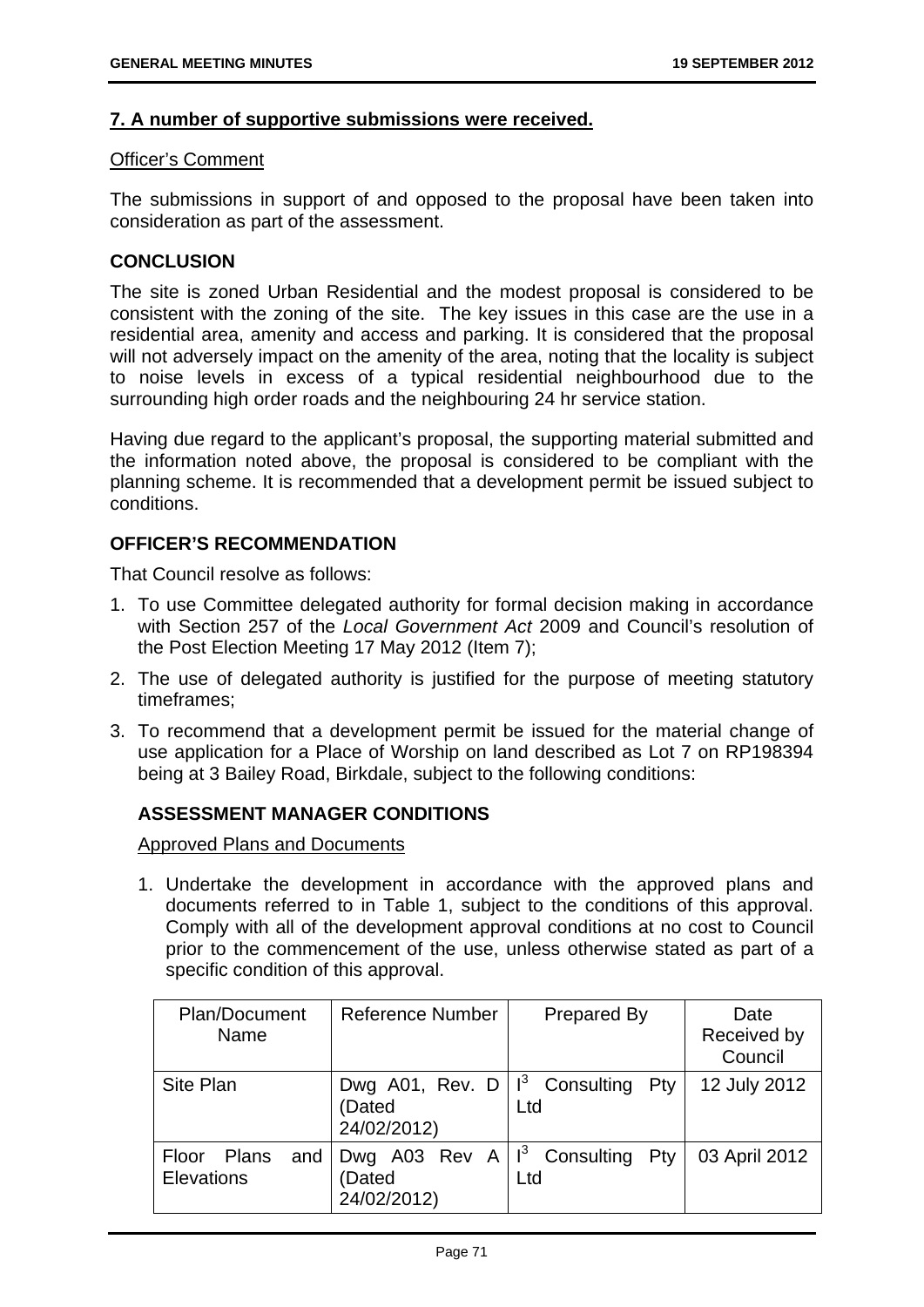| <b>Plan/Document</b><br>Name | Reference Number                         | Prepared By                                    | Date<br>Received by<br>Council |
|------------------------------|------------------------------------------|------------------------------------------------|--------------------------------|
| Landscape Plan               | Dwg L01 Rev C<br>Dated<br>24/02/2012)    | $ $ I <sup>3</sup> Consulting<br>$P$ ty<br>Ltd | 12 July 2012                   |
| <b>Stormwater Plan</b>       | Dwg C02 Rev B<br>(Dated<br>24/02/2012)   | $1^3$<br>Consulting<br>Pty<br>Ltd              | 08 June 2012                   |
| <b>Acoustic Report</b>       | Report No 2071-1<br>Dated<br>03/05/2012) | <b>Noise</b><br>Measurement<br><b>Services</b> | 08 June 2012                   |

Table 1: Approved Plans and Documents

## Alteration to Utility Services

2. Pay the cost of any alterations to existing public utility mains, services or installations due to building and works in relation to the proposed development, or any works required by conditions of this approval. Any cost incurred by Council and/or a relevant Agency must be paid prior to plumbing final or the use commencing, whichever is the sooner.

#### Vehicle Parking

3. Provide on-site parking to accommodate 12 cars in accordance with the approved plans.

#### Hours of Operation

- 4. Operate the approved use only between the hours of 7:00am to 7:00pm with the following exceptions:
- Sunday 6am-to 6pm is permitted;
- Monday 6:30pm to 7:10pm is permitted; and
- $\bullet$  Friday 7pm 8pm is permitted.

## Amplified Sound

5. Do not utilise amplified sound in the conduct of the use.

#### Compliance Assessment

6. Lodge and gain Council approval for Compliance Assessment, prior to any site works commencing, for the following development, documents or works associated with this development:

| Development<br>Works/Item | Compliance<br>Assessor         | <b>Assessment Criteria</b>                                                 |
|---------------------------|--------------------------------|----------------------------------------------------------------------------|
| Landscape Plans           | <b>Redland City</b><br>Council | <b>Redlands Planning Scheme</b><br>Part 8 Division $8 -$<br>Landscape Code |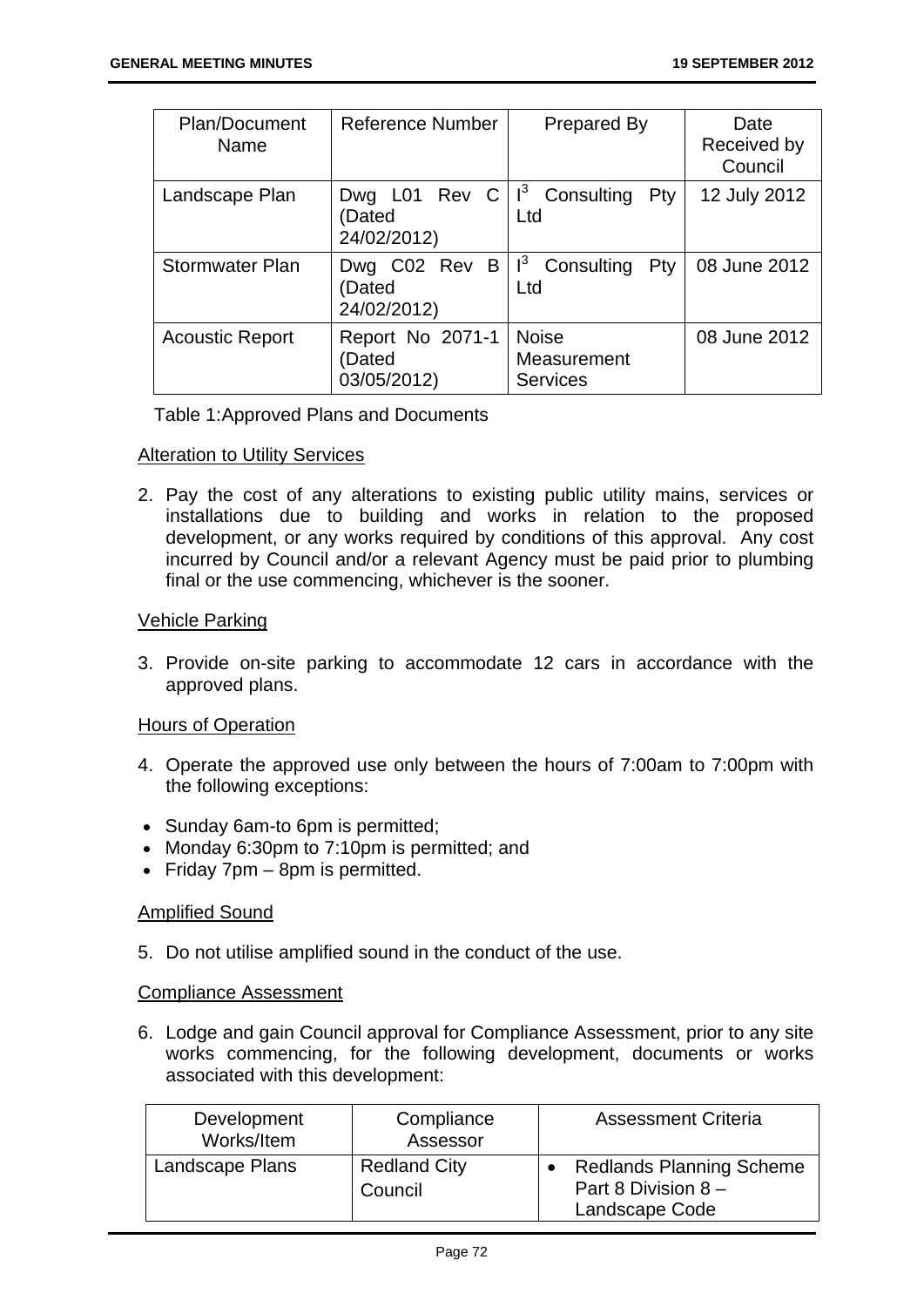| Development<br>Works/Item                                      | Compliance<br>Assessor         | <b>Assessment Criteria</b>                                                                                                                                                                                                                                                                                                                                                                                                                                                                                             |
|----------------------------------------------------------------|--------------------------------|------------------------------------------------------------------------------------------------------------------------------------------------------------------------------------------------------------------------------------------------------------------------------------------------------------------------------------------------------------------------------------------------------------------------------------------------------------------------------------------------------------------------|
|                                                                |                                | <b>Redlands Planning Scheme</b><br>$\bullet$<br>Part 9 Schedule 9 - Street<br><b>Trees</b><br><b>Redlands Planning Scheme</b><br>Part 9 Schedule 10 -<br><b>Vegetation Species List</b><br><b>Redlands Planning Scheme</b><br>Part 9 Schedule 12 - Weed<br><b>Species List</b><br><b>Redlands Planning Scheme</b><br>Part 11 Policy 3 Chapters 3<br>and 6<br><b>Redlands Planning Scheme</b><br>Part 11 Policy 9 Chapters 2,<br>10 and 11<br><b>Redlands Planning Scheme</b><br>Part 11 Policy 16 - Safer by<br>Design |
| Stormwater Design -<br>engineering plans and<br>specifications | <b>Redland City</b><br>Council | <b>Australian Standard</b><br>$\bullet$<br>3500.3:2003 - Plumbing<br>and Drainage - Stormwater<br>Drainage<br><b>Queensland Urban</b><br>$\bullet$<br>Drainage Manual<br><b>Redlands Planning Scheme</b><br>$\bullet$<br>Part 8 Division 9 -<br><b>Stormwater Management</b><br><b>Redlands Planning Scheme</b><br>Part 11 Policy 9 Chapter 6 –<br><b>Stormwater Management</b>                                                                                                                                        |
| Stormwater<br>Management Plan                                  | <b>Redland City</b><br>Council | <b>Redlands Planning Scheme</b><br>$\bullet$<br>Part 8 Division 9 -<br><b>Stormwater Management</b><br><b>Redlands Planning Scheme</b><br>Part 9 Schedule 11 - Water<br><b>Quality Objectives</b><br><b>Redlands Planning Scheme</b><br>Part 11 Policy 9 Chapter 6 -<br>Stormwater Management<br><b>Water Sensitive Urban</b><br>Design Technical<br><b>Guidelines for South East</b><br>Queensland.                                                                                                                   |
| <b>Sediment and Erosion</b><br><b>Control Plan</b>             | <b>Redland City</b><br>Council | <b>Redlands Planning Scheme</b><br>$\bullet$<br>Part 8 Division 6 - Erosion<br><b>Prevention and Sediment</b><br>Control                                                                                                                                                                                                                                                                                                                                                                                               |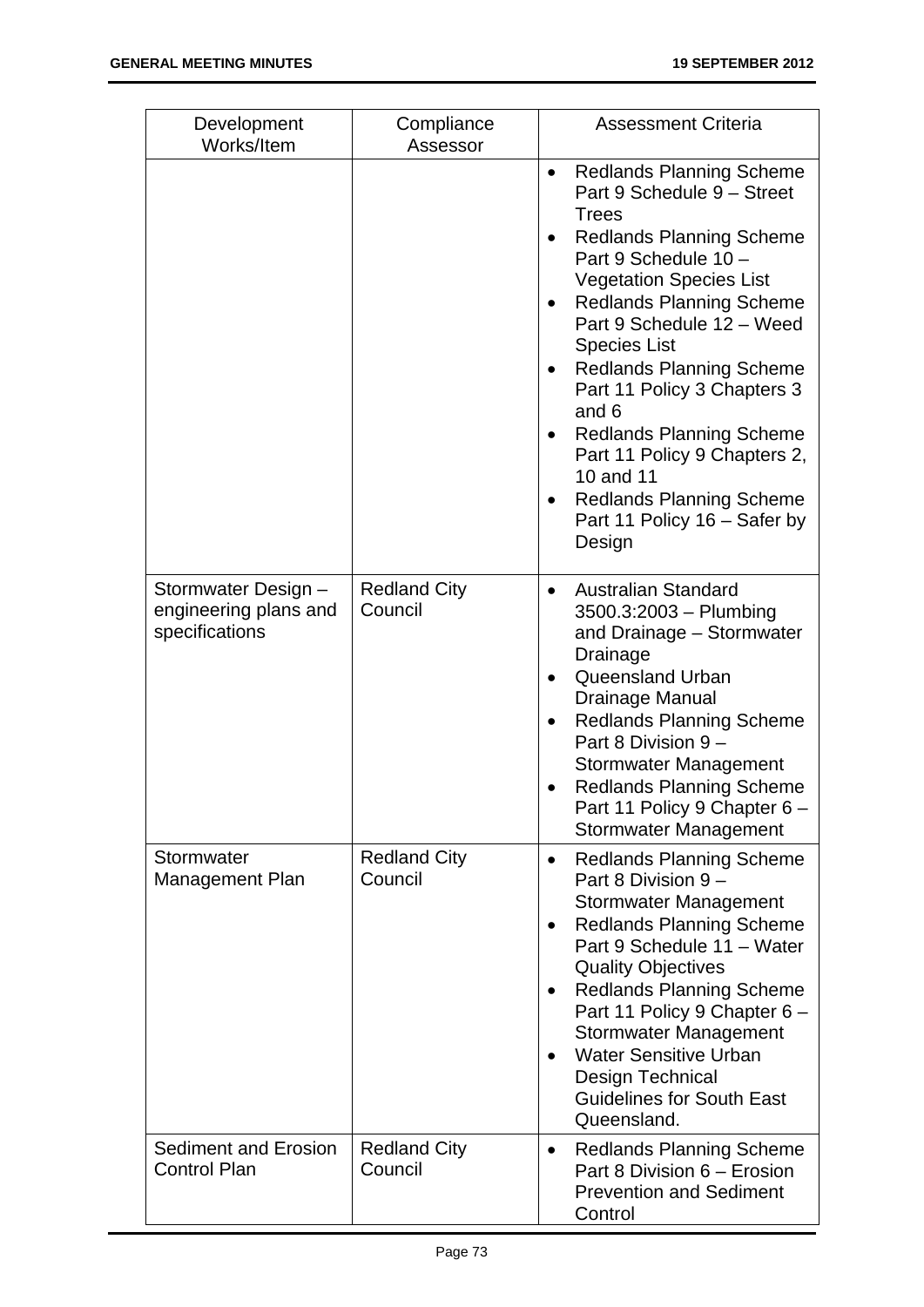| Development<br>Works/Item          | Compliance<br>Assessor         | <b>Assessment Criteria</b>                                                                                                                                                                                                                                                                                                                                                                                                                                                                                                                                                                                                                                                                                                  |
|------------------------------------|--------------------------------|-----------------------------------------------------------------------------------------------------------------------------------------------------------------------------------------------------------------------------------------------------------------------------------------------------------------------------------------------------------------------------------------------------------------------------------------------------------------------------------------------------------------------------------------------------------------------------------------------------------------------------------------------------------------------------------------------------------------------------|
|                                    |                                | <b>Redlands Planning Scheme</b><br>Part 11 Policy 9 Chapter 4 -<br><b>Erosion Prevention and</b><br><b>Sediment Control</b><br><b>Institution of Engineers</b><br>Australia Erosion and<br><b>Sediment Control</b><br>Guidelines.                                                                                                                                                                                                                                                                                                                                                                                                                                                                                           |
| Earthworks                         | <b>Redland City</b><br>Council | <b>Redlands Planning Scheme</b><br>Part 7 Division 6 -<br><b>Excavation and Fill</b><br><b>Redlands Planning Scheme</b><br>Part 8 Division 5 -<br>Development Near<br>Underground Infrastructure<br><b>Redlands Planning Scheme</b><br>Part 11 Policy 9 Chapter 12<br>- Excavation and Fill<br><b>Redlands Planning Scheme</b><br>Part 11 Policy 9 Chapter 13<br>- Development Near<br>Underground Infrastructure<br><b>Australian Standard</b><br>A.S.2870-2011 Residential<br><b>Slabs and Footings</b><br><b>Australian Standard</b><br>A.S.4678-2002 Earth-<br>retaining Structures<br><b>Australian Standard</b><br>A.S.3798-2007 Guidelines<br>on Earthworks for<br><b>Commercial and Residential</b><br>Developments |
| <b>Access and Parking</b><br>Plans | <b>Redland City</b><br>Council | <b>Redlands Planning Scheme</b><br>$\bullet$<br>Part 8 Division 1 - Access<br>and Parking Code<br><b>Redlands Planning Scheme</b><br>Part 11 Policy 3 Chapter 6 -<br><b>Security Bonding</b><br><b>Redlands Planning Scheme</b><br>Part 11 Policy 9 Chapter 2 -<br><b>Documentation and General</b><br><b>Conditions and Chapter 15</b><br>- Access and Parking<br><b>Australian Standard</b><br>2890.1:2004 - Parking<br>Facilities - Off-street car                                                                                                                                                                                                                                                                       |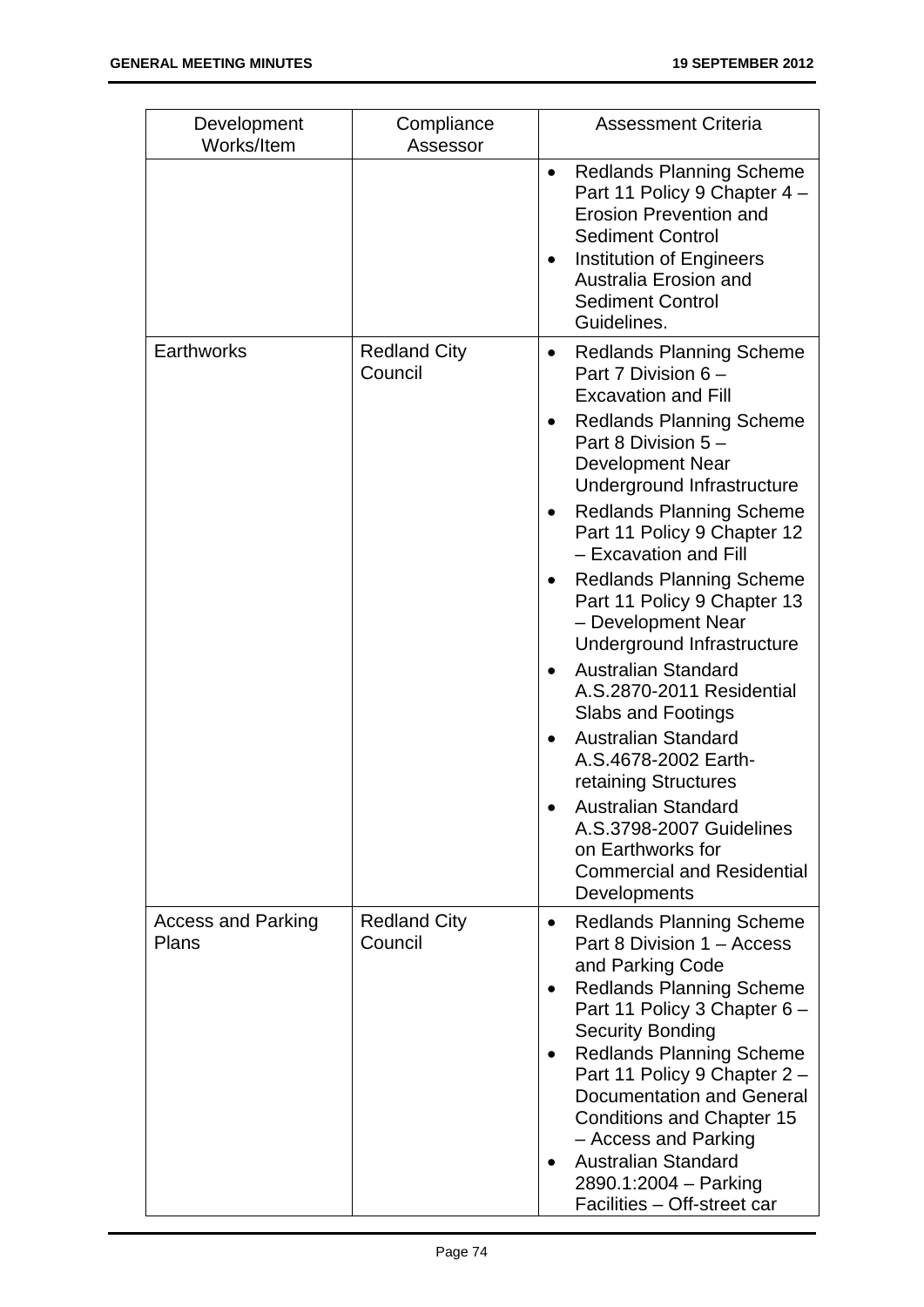| Development<br>Works/Item         | Compliance<br>Assessor         | <b>Assessment Criteria</b>                                                                                                                                                                                                                                                                                                                                                                                                                                                           |
|-----------------------------------|--------------------------------|--------------------------------------------------------------------------------------------------------------------------------------------------------------------------------------------------------------------------------------------------------------------------------------------------------------------------------------------------------------------------------------------------------------------------------------------------------------------------------------|
|                                   |                                | parking<br>Australian/New Zealand<br>Standard 2890.6:2009 -<br>Parking Facilities - Off-<br>street parking for people<br>with disabilities.                                                                                                                                                                                                                                                                                                                                          |
| Road and Footpath<br><b>Works</b> | <b>Redland City</b><br>Council | Redlands Planning Scheme<br>$\bullet$<br>Part 7 Division 4 – Domestic<br><b>Driveway Crossover Code</b><br><b>Redlands Planning Scheme</b><br>$\bullet$<br>Part 8 Division 7 -<br>Infrastructure Works Code<br><b>Redlands Planning Scheme</b><br>Part 11 Policy 3 Chapter 6 -<br><b>Security Bonding</b><br><b>Redlands Planning Scheme</b><br>$\bullet$<br>Part 11 Policy 9 Chapter 2 -<br><b>Documentation and General</b><br>Conditions and Chapter 5 -<br>Road and Path Design. |

## Plans On-site

7. Retain for inspection a legible copy of the approved plans and development approval conditions on-site at all times during construction and earthworks.

## Stormwater Management Plan

- 8. Submit to Council as part of an application for Compliance Assessment, a Stormwater Management Plan (SMP) generally in accordance with the Stormwater Plan prepared by i3 consulting pty ltd, Document No. 12-030-C02-B, received 08/06/2012 and include the following information as a minimum:
	- a) The impact of the additional impervious areas (parking areas) on the runoff post development;
	- b) Design details of a detention system to maintain pre development conditions;
	- c) Details of the maintenance programme;
	- d) Detailed drawings of the proposed Stormwater 360 system, and any associated works incorporating screening in the proposed grated pits that prevent bypass of coarse debris larger than the secondary inlet size into the proposed Vortsentry system and;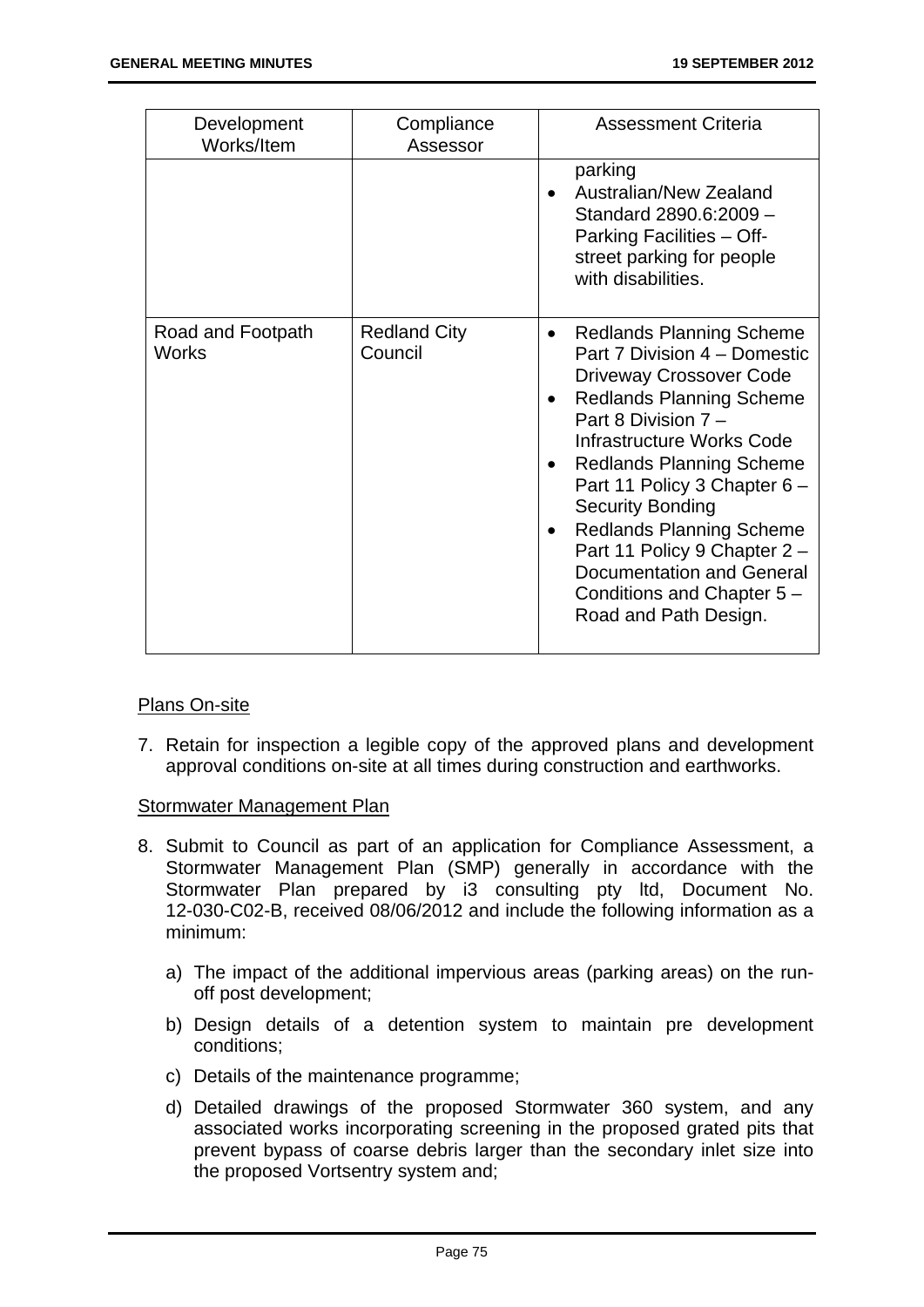e) Demonstrate that there is adequate all-weather access to the treatment devices for maintenance vehicles and machinery; and Include longitudinal and cross sections.

### Stormwater Discharge/Overland Flow Paths

9. Design and implement stormwater drainage, in accordance with the Redlands Planning Scheme Policy 9, such that the development will not make material changes to the pre-development location, duration, frequency or concentration of overland stormwater flow at the point of discharge to all downstream properties, including road reserves, and will not adversely impact on flooding or drainage (peak discharge and duration for all events up to the 100 year Average Recurrence Interval (ARI)) of properties that are upstream, downstream or adjacent to the site.

Treat road reserves separately by demonstrating the capacity to receive discharge.

## Frontage Works

- 10. Lodge and gain Council approval for Compliance Assessment for road works, along the entire Bailey Road and Nottinghill Street frontages of the site, prior to any works commencing, to achieve the following as a minimum:
	- a) Footpath earthworks, topsoiling and turfing of all disturbed footpath areas;
	- b) Reinstatement of concrete kerb and channel where required;
	- c) Entry treatment/access to the site;
	- d) Adjustment and relocations necessary to public utility services resulting from these works;
	- e) A minimum 3.0m wide type A permanent vehicular crossover to the Bailey Road and Nottinghill Street frontage(s) of the site in accordance with Council's Standard Drawing No. R-RCC-3; and
	- f) Signage and line marking as per the Department of Transport and Main Roads standard titled the *Manual of Uniform Traffic Control Devices (MUTCD).* Provide pavement arrows for the control and direction of the circulating traffic within a car park and signposting NO ENTRY and NO EXIT clearly visible, easy to read and simple to follow.

### Redundant Crossovers

11. Remove all redundant vehicle crossovers and reinstate kerb and channel, road pavement, service and footpaths as specified in accordance with the standards in the *Redlands Planning Scheme Policy 9.*

#### Parking, Access and Circulation

12. Lodge and gain Council approval for Compliance Assessment for engineering plans and specifications for the construction of proposed access, car parking facilities and internal circulation driveways, in accordance with the approved plans, prior to any works commencing, to achieve the following as a minimum: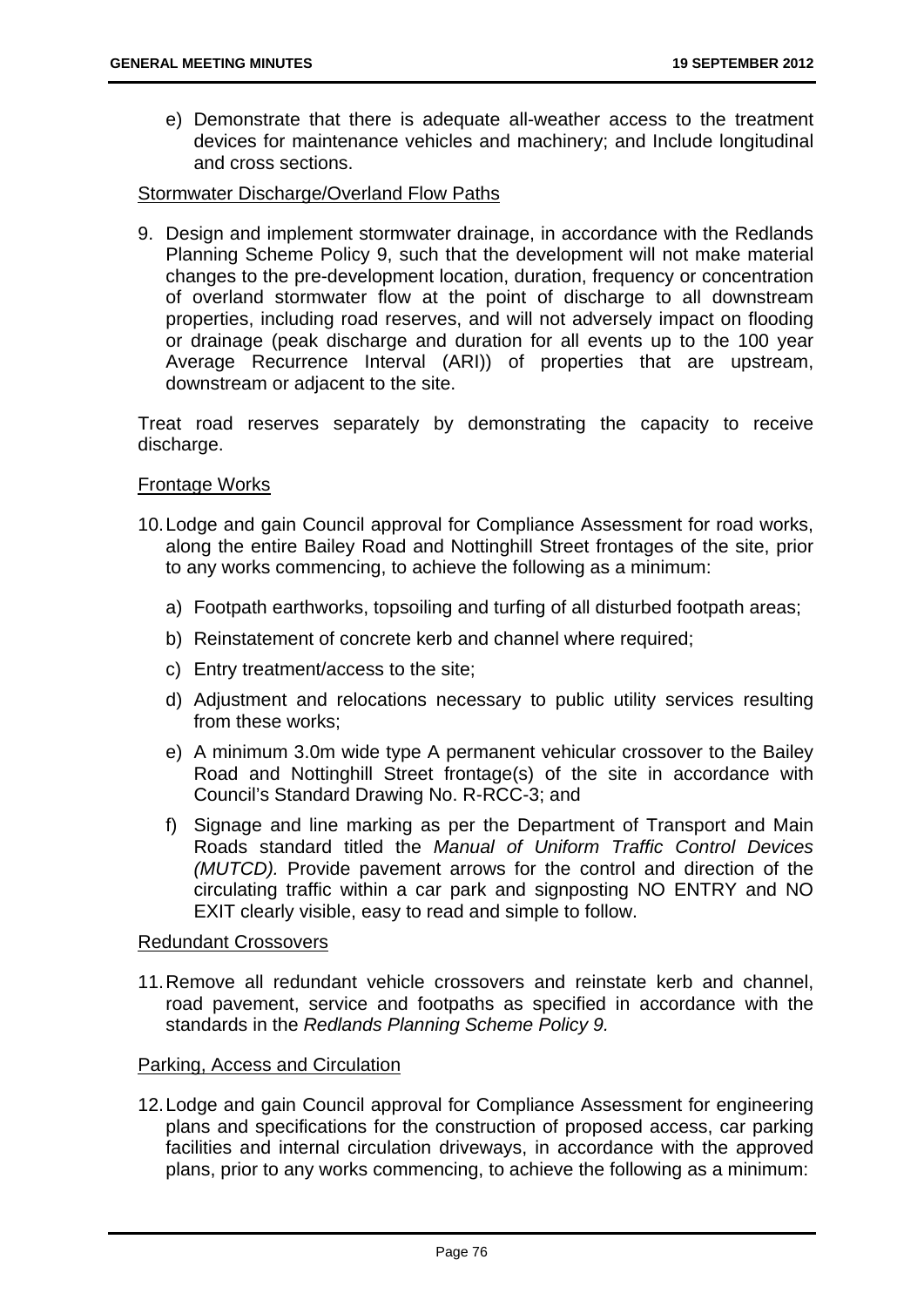- a) Design all access and internal layout for the turning movements of a SRV and ensure that these vehicles are able to enter and exit the site in a forward direction. Vehicle turning movements must be demonstrated on detailed plans to be submitted at the Compliance Assessment stage, generally as shown on the approved plans of development;
- b) Ensure access to car parking spaces, vehicle loading and manoeuvring areas and driveways remain unobstructed and available during the hours of operation;
- c) Provide disabled access in accordance with the relevant requirements of the Building Code of Australia and the *Disability Discrimination Act;*
- d) Ensure loading and unloading operations are conducted wholly within the site and vehicles enter and exit the site in a forward gear;
- e) Testing is to be carried out by NATA Registered Laboratories; and
- f) The Supervising Engineer must submit a certificate, certifying that all work has been satisfactorily completed to the quality control criteria for this site.

#### **Lighting**

13. Locate, design and install outdoor lighting, where required, to minimise the potential for light spillage to cause nuisance to neighbours in compliance with the Australian Standard for Off-Street Car Parking (A.S.2890.1:2004).

#### Landscaping

- 14. Submit Landscape Plans to Council for Compliance Assessment. The following items must be provided in addition to the requirements of the Policy:
	- a) Designs that are generally in accordance with landscape plan by i3 consulting, drawing no: L01, Rev: C, received by Council on 12 July 2012;
	- b) Details of street tree planting in accordance with the Landscape Code with species selected from Schedule 9 of the Redlands Planning Scheme, unless otherwise approved as part of the compliance assessment approval;
	- c) Details of lighting to driveways, public carparks within the site. The lighting design must incorporate the principles of Crime Prevention through Environmental Design (CPTED) and achieve the requirements of Planning Scheme Policy 16 – Safer by Design; and
	- *d)* Any pruning to be in accordance with *Australian Standard AS4373:2007 "Pruning of Amenity Trees".*

## Acoustic Barriers

15. Construct a 1.8, metre high acoustic barrier as recommended in *Acoustic Report – Proposed Place of Worship 3 Bailey Road Birkdale*, prepared by *Noise Measurement Services Pty Ltd, Report No 2071-1*, dated 3 May 2012.

Construct the acoustic barrier to achieve a minimum standard that attains a superficial mass of not less than 12.5kg/m2 and total leakage of less than 1% of the total area. Guidance on the design of the barriers is provided in Appendix A of Acoustic Report – *Proposed Place of Worship 3 Bailey Road*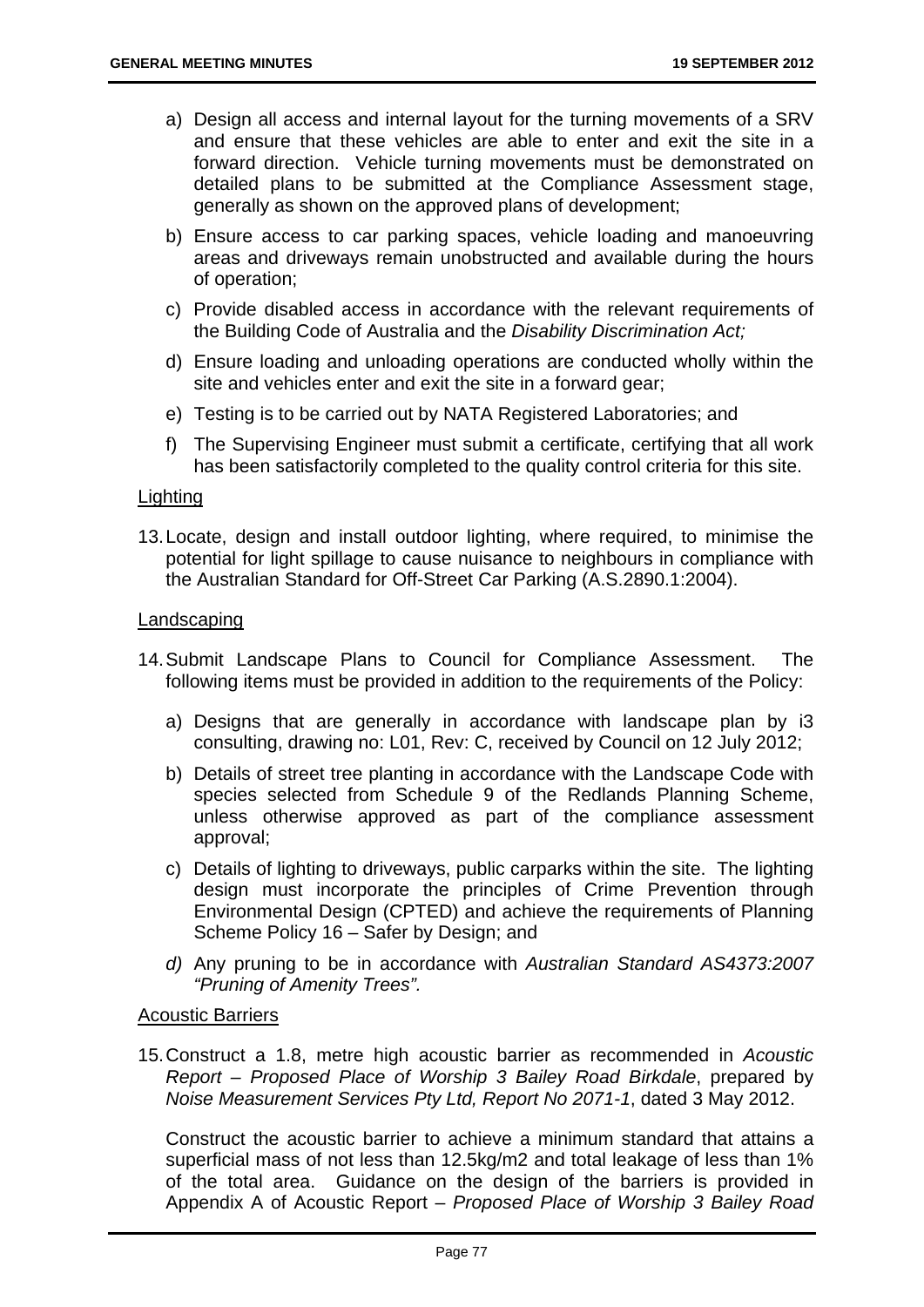*Birkdale,* prepared by *Noise Measurement Services Pty Ltd,* dated 3 May 2012.

#### Building Attenuation

16. Incorporate acoustic attenuation into the development as specified in Appendix B of *Acoustic Report – Proposed Place of Worship 3 Bailey Road Birkdale*, prepared by *Noise Measurement Services Pty Ltd, Report No 2071- 1*, dated 3 May 2012.

#### Pre Construction Acoustic Certification

*17.* Submit plans and specifications detailing the design and construction of the noise barriers and building attenuation as a part of the application for Compliance Assessment. Ensure this is certified by a suitably qualified acoustic consultant indicating that the noise barrier and building attenuation achieves the requirements of this decision notice, *Acoustic Report – Proposed Place of Worship 3 Bailey Road Birkdale*, prepared by *Noise Measurement Services Pty Ltd, Report No 2071-1*, dated 3 May 2012 and Redland Planning Scheme *Policy 5 - Environmental Emissions.* 

#### Post Construction Acoustic Certification

18. Submit post construction certification for the acoustic barrier and building attenuation to Council prior to the commencement of use. The certification must be provided by a suitably qualified acoustic consultant and must demonstrate that the conditions of this development approval relating to noise are achieved and (where not otherwise specified) confirm that the predicted noise levels outlined in *Acoustic Report – Proposed Place of Worship 3 Bailey Road Birkdale*, prepared by *Noise Measurement Services Pty Ltd, Report No 2071-1,* dated 3 May 2012 have been achieved.

## Refuse Storage

19. Provide a screened refuse storage area, located as indicated on the approved drawing "Site Plan", DRW A01, Rev. D, for the storage of a minimum of 1 recycle and 1 waste bins.

## A. ADDITIONAL DEVELOPMENT PERMITS AND COMPLIANCE PERMITS

• Building Works approval.

## B. REFERRAL AGENCY CONDITIONS

Queensland Department of Transport and Main Roads (DTMR)

Refer to the attached correspondence from the DTMR dated 26 June 2012. (DTMR reference TMR12-002359).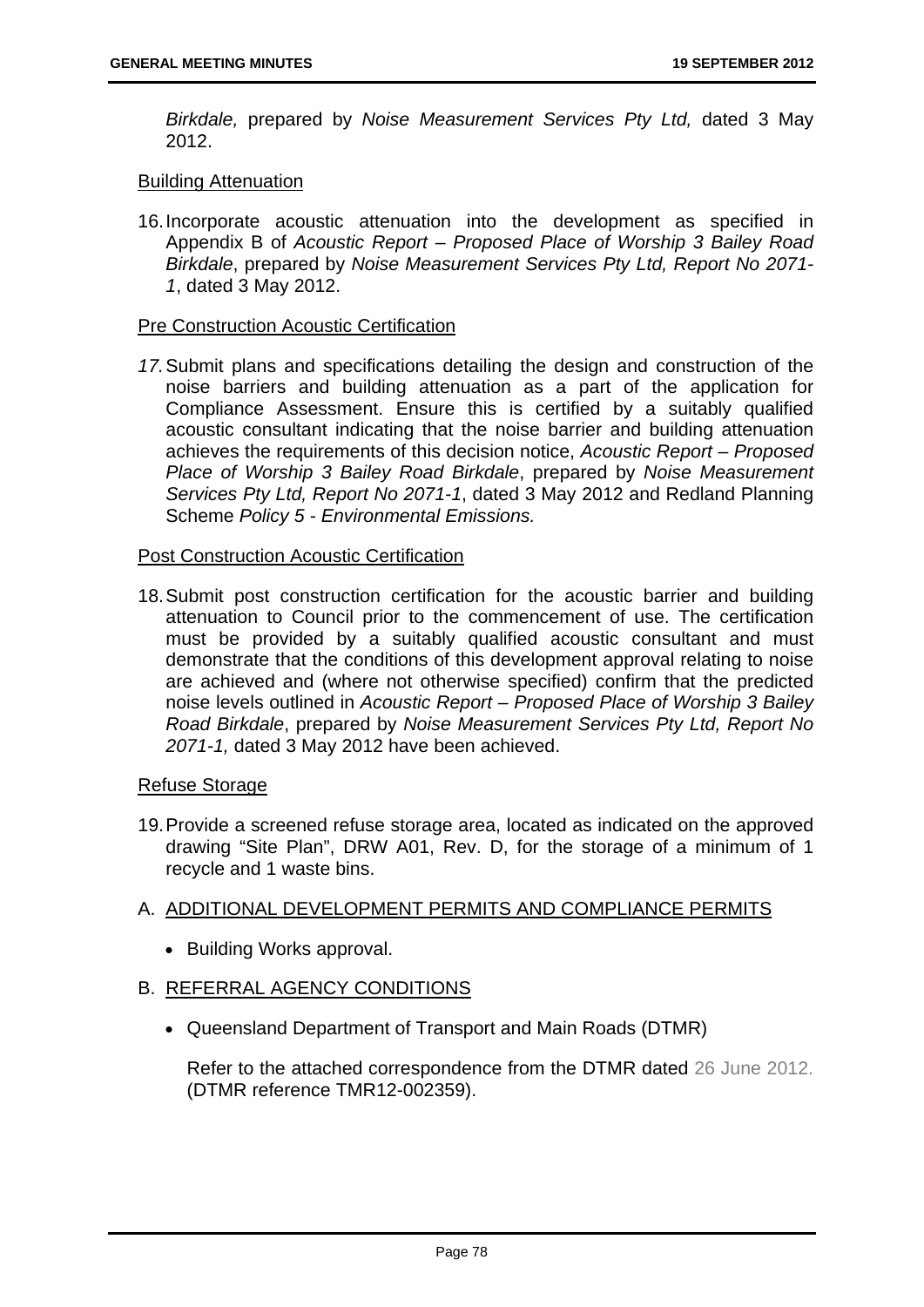## C. ADVICE

• Live Connections

Redland Water is responsible for all live water and wastewater connections. It is recommended that contact be made with Redland Water to arrange live works associated with the development.

Sea Level Rise

The Queensland Coastal Plan (QCP) commenced on 3 February 2012. The QCP projects sea level rise in the future. The projections in the QCP should be taken into account in the planning and development of the site in order to protect the safety of people and property. Development Permits issued by Council are based upon current lawful planning provisions which do not necessarily respond immediately to new and developing information on sea level rise. Independent advice about this issue should be sought.

• Hours of Construction

Please be aware that you are required to comply with the *Environmental Protection Act* in regards to noise standards and hours of construction.

• Survey and As-constructed Information

Upon request, the following information can be supplied by Council to assist survey and engineering consultants to meet survey requirements:

- a) A map detailing coordinated and/or levelled PSMs adjacent to the site.
- b) A listing of Council (RCC) coordinates for some adjacent coordinated PSMs.
- c) An extract from Department of Environment and Resource Management SCDM database for each PSM.
- d) Permanent Survey Mark sketch plan copies.

This information can be supplied without charge once Council receives a signed declaration from the consultant agreeing to Council's terms and conditions in relation to the use of the supplied information.

Where specific areas within a lot are being set aside for a special purpose, such as building sites or environmental areas, these areas should be defined by covenants. Covenants are registered against the title as per Division 4A of the *Land Title Act 1994.* 

Services Installation

It is recommended that where the installation of services and infrastructure will impact on the location of existing vegetation identified for retention, an experienced and qualified arborist that is a member of the Australian Arborist Association or equivalent association, be commissioned to provide impact reports and on site supervision for these works.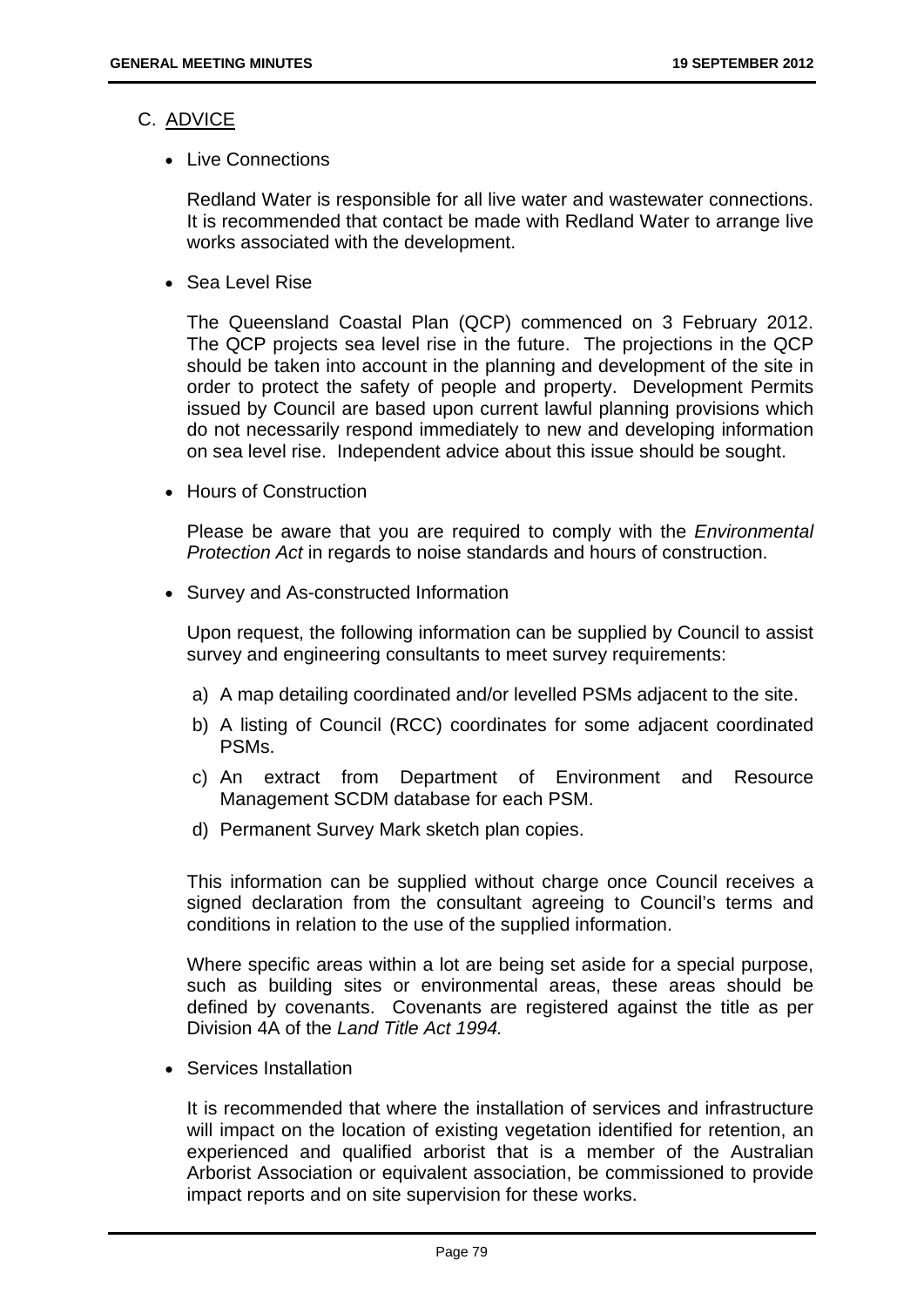Fire Ants

Areas within Redland City have been identified as having an infestation of the Red Imported Fire Ant (RIFA). It is recommended that you seek advice from the Department of Primary Industries (DPI) RIFA Movement Controls in regards to the movement of extracted or waste soil, retaining soil, turf, pot plants, plant material, baled hay/straw, mulch or green waste/fuel into, within and/or out of the City from a property inside a restricted area. Further information can be obtained from the DPI Call Centre 13 2523 or on their web site www.dpi.qld.gov.au/fireants.

Cultural Heritage

Should any aboriginal, archaeological or historic sites, items or places be identified, located or exposed during the course or construction or operation of the development, the *Aboriginal and Cultural Heritage Act 2003* requires all activities to cease. For indigenous cultural heritage, contact the Department of Environment and Resource Management.

Environment Protection and Biodiversity Conservation Act

Under the Commonwealth Government's *Environment Protection and Biodiversity Conservation Act (the EPBC Act),* a person must not take an action that is likely to have a significant impact on a matter of national environmental significance without Commonwealth approval. Please be aware that the listing of the Koala as vulnerable under this Act may affect your proposal. Penalties for taking such an action without approval are significant. If you think your proposal may have a significant impact on a matter of national environmental significance, or if you are unsure, please contact Environment Australia on 1800 803 772. Further information is available from Environment Australia's website at www.ea.gov.au/epbc.

Please note that Commonwealth approval under the EPBC Act is independent of, and will not affect, your application to Council.

• Road and Rail Noise

Council's Road and Rail Noise Impact Overlay Map identifies that the proposed development will be impacted on by road/rail noise and triggers Part 5 – Overlays, Division 10 – Road and Rail Noise Impacts Overlay Code of the Redlands Planning Scheme. It is recommended that the development be designed and constructed to minimise impacts from the nearby roadway/railway.

Mechanical Plant

Please be aware that mechanical plant (air conditioning, refrigeration equipment and pumps) is required to comply with the *Environmental Protection Act 1994.* 

Air conditioning and refrigeration equipment must achieve not more than 3dB(A) above the background level from 10pm to 7am and not more than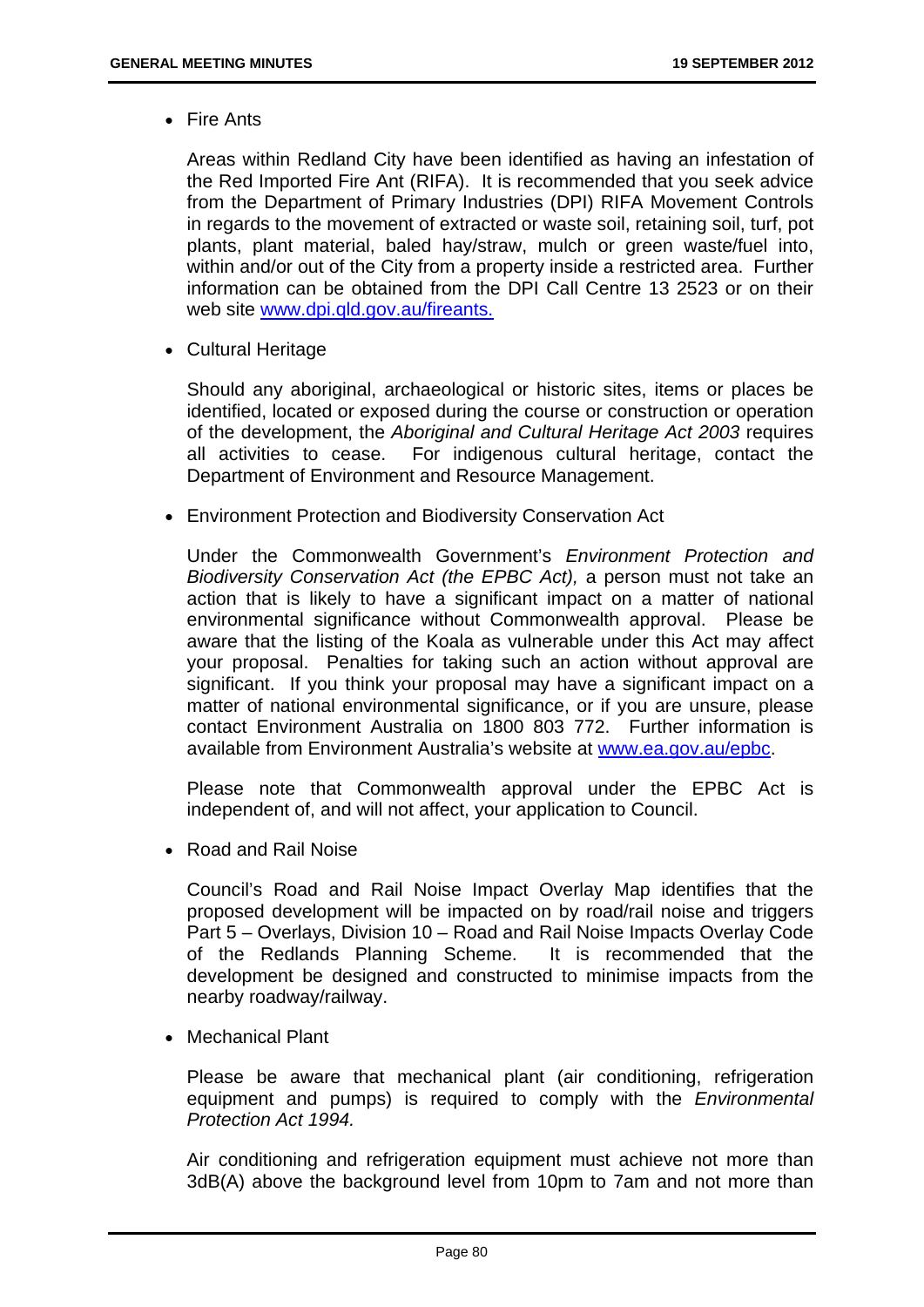5dB(A) above the background level from 7am to 10pm when measured at an affected building.

Pumps (including heat pumps) must not be audible from 10pm to 7am, not more than 5dB(A) above the background level from 7am to 7pm and not more than 3dB(A) above the background level from 7pm to 10pm when measured at an affected building.

To ensure that mechanical plant achieves the above criteria it is essential that consideration is given to its location and design prior to installation. Where mechanical plant does not comply with the above requirements, consideration will be given to taking enforcement action under the *Environmental Protection Act 1994*. Enforcement action may include the issuing of Direction Notices and this may require the relocation, redesign, installation of attenuation or removal of the mechanical plant.

For further information on mechanical plant it is recommended that you contact Council's Health and Environment Unit on 07 3829 8855.

D. DEEMED APPROVAL UNDER s331

The approval of this application has not been issued under Section 331 of the *Sustainable Planning Act 2009.*

#### **COMMITTEE RESOLUTION**

| Moved by:    | <b>Cr A Beard</b>    |
|--------------|----------------------|
| Seconded by: | <b>Cr K Williams</b> |

**That Council resolve as follows:** 

- **1. To use Committee delegated authority for formal decision making in accordance with Section 257 of the** *Local Government Act* **2009 and Council's resolution of the Post Election Meeting 17 May 2012 (Item 7);**
- **2. The use of delegated authority is justified for the purpose of meeting statutory timeframes;**
- **3. To recommend that a development permit be issued for the material change of use application for a Place of Worship on land described as Lot 7 on RP198394 being at 3 Bailey Road, Birkdale, subject to the following conditions:**

## **ASSESSMENT MANAGER CONDITIONS**

#### **Approved Plans and Documents**

**1. Undertake the development in accordance with the approved plans and documents referred to in Table 1, subject to the conditions of this approval. Comply with all of the development approval conditions at no cost to Council prior to the commencement of the use, unless otherwise stated as part of a specific condition of this approval.**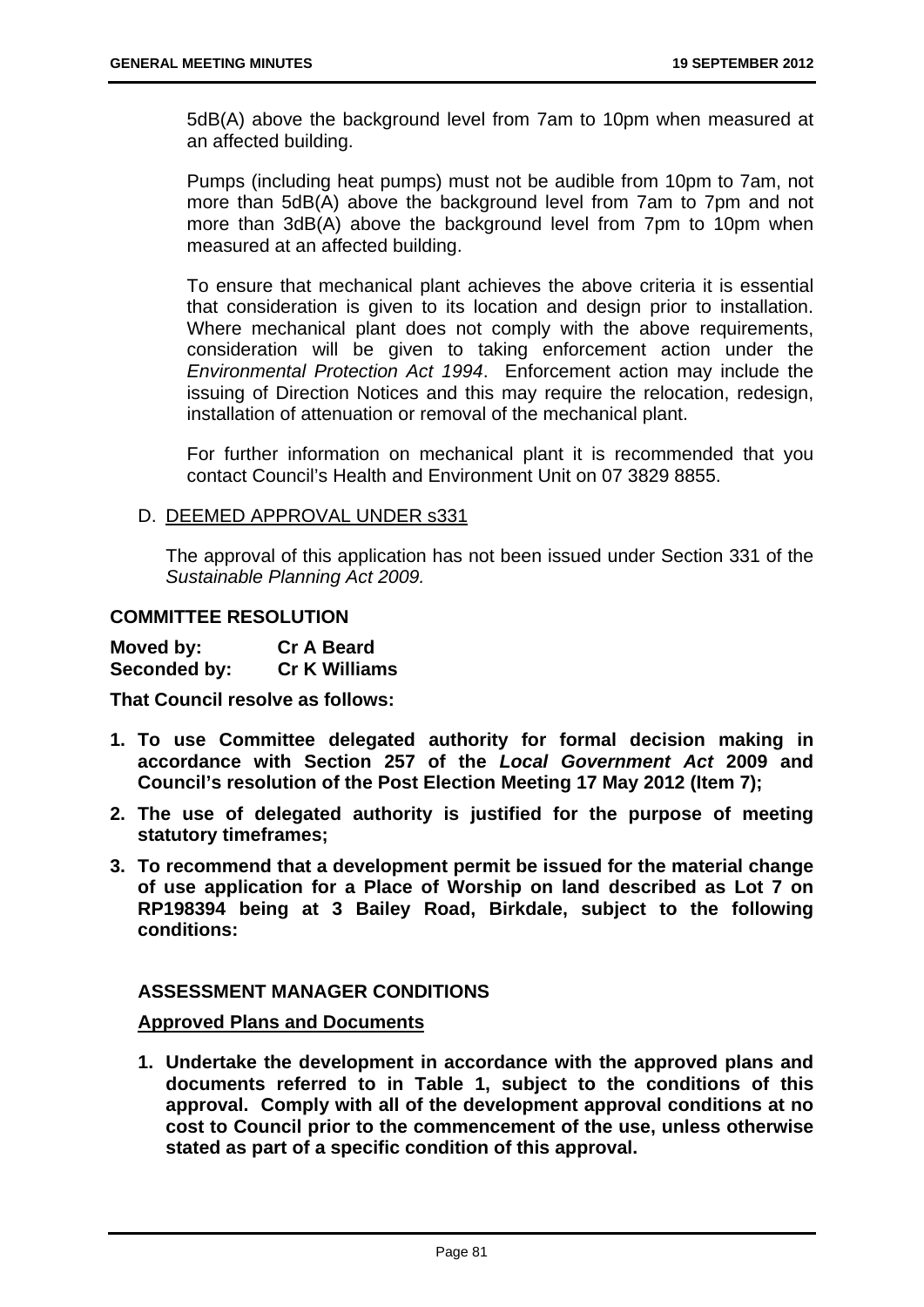| <b>Plan/Document</b><br><b>Name</b>  | <b>Reference</b><br><b>Number</b>                | <b>Prepared By</b>                                         | <b>Date</b><br><b>Received by</b><br><b>Council</b> |
|--------------------------------------|--------------------------------------------------|------------------------------------------------------------|-----------------------------------------------------|
| <b>Site Plan</b>                     | Dwg A01, Rev. D<br>(Dated<br>24/02/2012)         | I <sup>3</sup> Consulting Pty<br><b>Ltd</b>                | <b>12 July 2012</b>                                 |
| Floor Plans and<br><b>Elevations</b> | (Dated<br>24/02/2012)                            | Dwg A03 Rev A $\vert$ I <sup>3</sup> Consulting Pty<br>Ltd | 03 April 2012                                       |
| <b>Landscape Plan</b>                | Dwg L01 Rev $C$<br>(Dated<br>24/02/2012)         | I <sup>3</sup> Consulting Pty<br>Ltd                       | <b>12 July 2012</b>                                 |
| <b>Stormwater Plan</b>               | Dwg C02 Rev B<br>(Dated<br>24/02/2012)           | I <sup>3</sup> Consulting Pty<br>Ltd                       | 08 June 2012                                        |
| <b>Acoustic Report</b>               | <b>Report No 2071-1</b><br>(Dated<br>03/05/2012) | <b>Noise</b><br><b>Measurement</b><br><b>Services</b>      | 08 June 2012                                        |

**Table 1: Approved Plans and Documents** 

## **Alteration to Utility Services**

**2. Pay the cost of any alterations to existing public utility mains, services or installations due to building and works in relation to the proposed development, or any works required by conditions of this approval. Any cost incurred by Council and/or a relevant Agency must be paid prior to plumbing final or the use commencing, whichever is the sooner.** 

## **Vehicle Parking**

**3. Provide on-site parking to accommodate 12 cars in accordance with the approved plans.** 

## **Hours of Operation**

- **4. Operate the approved use only between the hours of 7:00am to 7:00pm with the following exceptions:**
- **Sunday 8am to 6pm is permitted;**
- **Monday 6:30pm to 7:10pm is permitted; and**
- **Friday 7pm 8pm is permitted.**

## **Amplified Sound**

**5. Do not utilise amplified sound in the conduct of the use.**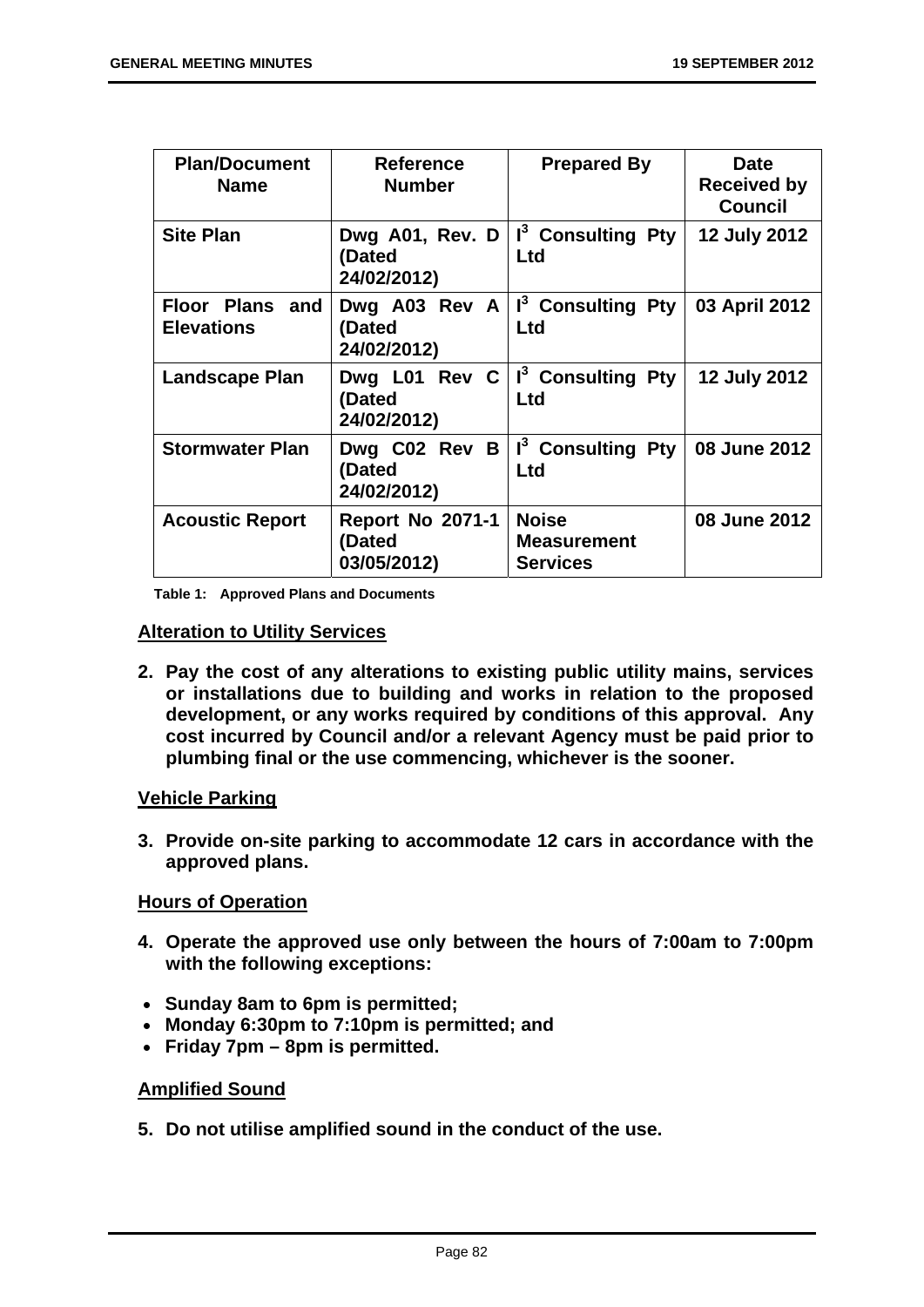## **Compliance Assessment**

**6. Lodge and gain Council approval for Compliance Assessment, prior to any site works commencing, for the following development, documents or works associated with this development:** 

| <b>Development</b><br><b>Works/Item</b>                        | <b>Compliance</b><br><b>Assessor</b>  | <b>Assessment Criteria</b>                                                                                                                                                                                                                                                                                                                                                                                                                                                                                                                                                                                                                                                      |
|----------------------------------------------------------------|---------------------------------------|---------------------------------------------------------------------------------------------------------------------------------------------------------------------------------------------------------------------------------------------------------------------------------------------------------------------------------------------------------------------------------------------------------------------------------------------------------------------------------------------------------------------------------------------------------------------------------------------------------------------------------------------------------------------------------|
| <b>Landscape Plans</b>                                         | <b>Redland City</b><br><b>Council</b> | <b>Redlands Planning</b><br>$\bullet$<br><b>Scheme Part 8 Division 8</b><br>- Landscape Code<br><b>Redlands Planning</b><br>$\bullet$<br><b>Scheme Part 9 Schedule 9</b><br>- Street Trees<br><b>Redlands Planning</b><br>$\bullet$<br><b>Scheme Part 9 Schedule</b><br>10 – Vegetation Species<br>List<br><b>Redlands Planning</b><br><b>Scheme Part 9 Schedule</b><br>12 - Weed Species List<br><b>Redlands Planning</b><br><b>Scheme Part 11 Policy 3</b><br><b>Chapters 3 and 6</b><br><b>Redlands Planning</b><br>$\bullet$<br><b>Scheme Part 11 Policy 9</b><br>Chapters 2, 10 and 11<br><b>Redlands Planning</b><br><b>Scheme Part 11 Policy 16</b><br>- Safer by Design |
| Stormwater Design -<br>engineering plans<br>and specifications | <b>Redland City</b><br><b>Council</b> | <b>Australian Standard</b><br>$\bullet$<br>3500.3:2003 - Plumbing<br>and Drainage -<br><b>Stormwater Drainage</b><br><b>Queensland Urban</b><br>$\bullet$<br><b>Drainage Manual</b><br><b>Redlands Planning</b><br><b>Scheme Part 8 Division 9</b><br>- Stormwater<br><b>Management</b><br><b>Redlands Planning</b><br><b>Scheme Part 11 Policy 9</b><br><b>Chapter 6 - Stormwater</b><br><b>Management</b>                                                                                                                                                                                                                                                                     |
| <b>Stormwater</b><br><b>Management Plan</b>                    | <b>Redland City</b><br><b>Council</b> | <b>Redlands Planning</b><br>$\bullet$<br><b>Scheme Part 8 Division 9</b><br>- Stormwater<br><b>Management</b><br><b>Redlands Planning</b><br>$\bullet$<br><b>Scheme Part 9 Schedule</b>                                                                                                                                                                                                                                                                                                                                                                                                                                                                                         |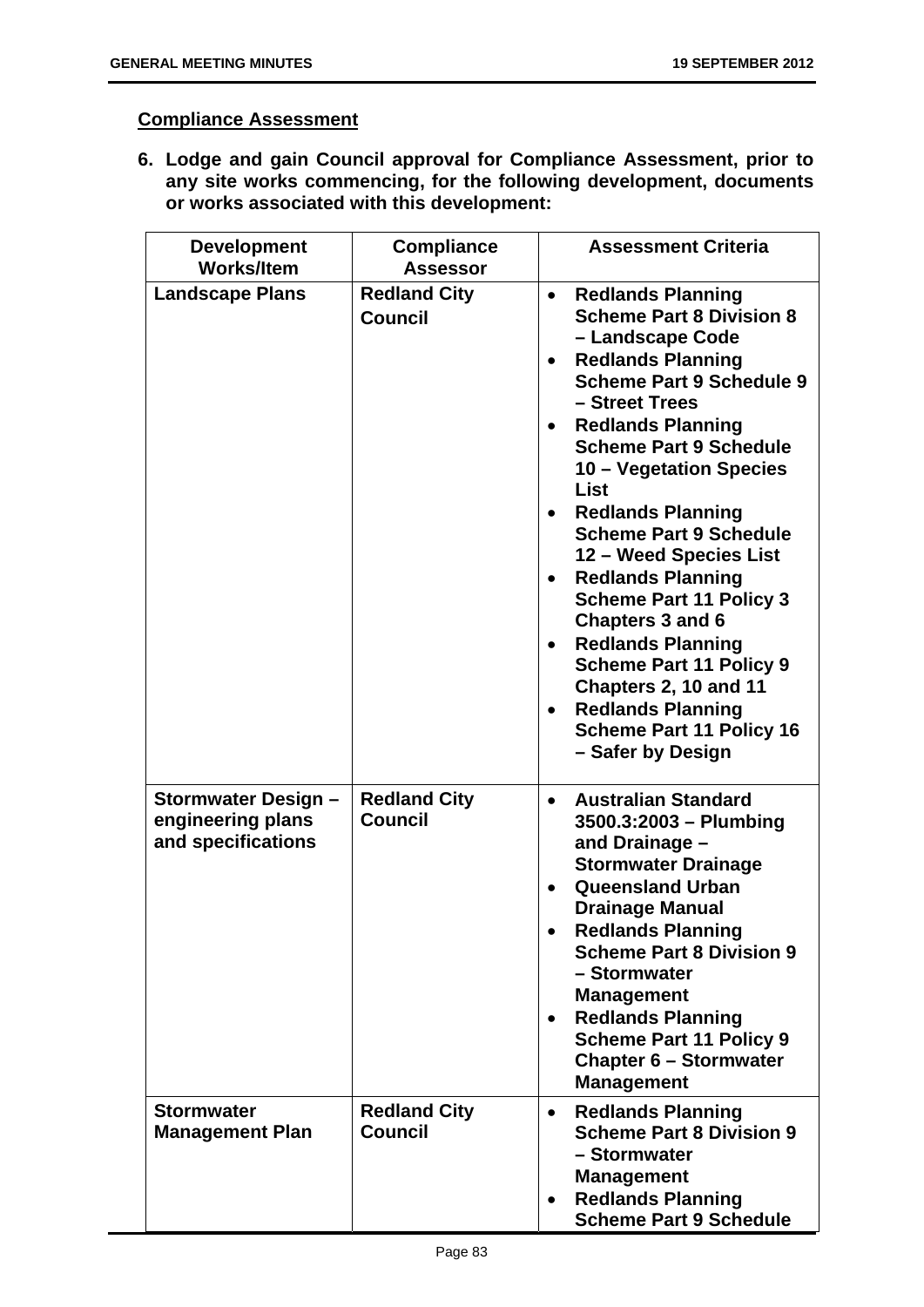| <b>Development</b><br><b>Works/Item</b>            | <b>Compliance</b><br><b>Assessor</b>  | <b>Assessment Criteria</b>                                                                                                                                                                                                                                                                                                                                                                                             |
|----------------------------------------------------|---------------------------------------|------------------------------------------------------------------------------------------------------------------------------------------------------------------------------------------------------------------------------------------------------------------------------------------------------------------------------------------------------------------------------------------------------------------------|
|                                                    |                                       | 11 – Water Quality<br><b>Objectives</b><br><b>Redlands Planning</b><br><b>Scheme Part 11 Policy 9</b><br><b>Chapter 6 - Stormwater</b><br><b>Management</b><br><b>Water Sensitive Urban</b><br><b>Design Technical</b><br><b>Guidelines for South East</b><br>Queensland.                                                                                                                                              |
| <b>Sediment and</b><br><b>Erosion Control Plan</b> | <b>Redland City</b><br><b>Council</b> | <b>Redlands Planning</b><br>$\bullet$<br><b>Scheme Part 8 Division 6</b><br>- Erosion Prevention and<br><b>Sediment Control</b><br><b>Redlands Planning</b><br>$\bullet$<br><b>Scheme Part 11 Policy 9</b><br><b>Chapter 4 – Erosion</b><br><b>Prevention and Sediment</b><br><b>Control</b><br><b>Institution of Engineers</b><br>$\bullet$<br><b>Australia Erosion and</b><br><b>Sediment Control</b><br>Guidelines. |
| <b>Earthworks</b>                                  | <b>Redland City</b><br><b>Council</b> | <b>Redlands Planning</b><br>$\bullet$<br><b>Scheme Part 7 Division 6</b><br>- Excavation and Fill<br><b>Redlands Planning</b><br>$\bullet$<br><b>Scheme Part 8 Division 5</b><br>– Development Near<br><b>Underground</b><br><b>Infrastructure</b><br><b>Redlands Planning</b><br>$\bullet$                                                                                                                            |
|                                                    |                                       | <b>Scheme Part 11 Policy 9</b><br><b>Chapter 12 - Excavation</b><br>and Fill<br><b>Redlands Planning</b><br>$\bullet$<br><b>Scheme Part 11 Policy 9</b><br><b>Chapter 13 - Development</b><br><b>Near Underground</b><br><b>Infrastructure</b><br><b>Australian Standard</b><br>$\bullet$<br><b>A.S.2870-2011 Residential</b><br><b>Slabs and Footings</b><br><b>Australian Standard</b><br>$\bullet$                  |
|                                                    |                                       | A.S.4678-2002 Earth-<br>retaining Structures<br><b>Australian Standard</b>                                                                                                                                                                                                                                                                                                                                             |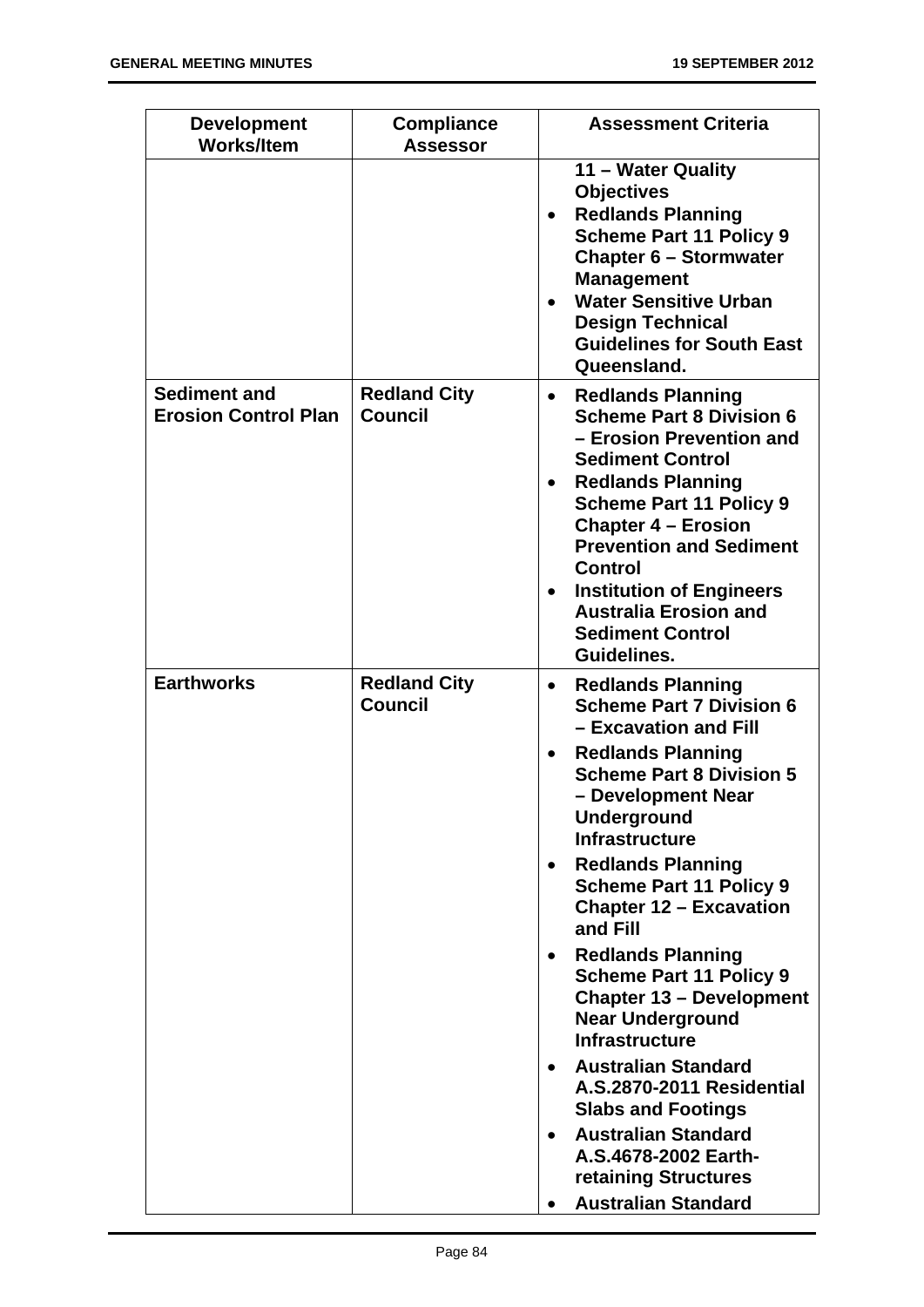| <b>Development</b><br><b>Works/Item</b>   | <b>Compliance</b><br><b>Assessor</b>  | <b>Assessment Criteria</b>                                                                                                                                                                                                                                                                                                                                                                                                                                                                                                                                                                                                                                                                                     |
|-------------------------------------------|---------------------------------------|----------------------------------------------------------------------------------------------------------------------------------------------------------------------------------------------------------------------------------------------------------------------------------------------------------------------------------------------------------------------------------------------------------------------------------------------------------------------------------------------------------------------------------------------------------------------------------------------------------------------------------------------------------------------------------------------------------------|
|                                           |                                       | <b>A.S.3798-2007 Guidelines</b><br>on Earthworks for<br><b>Commercial and</b><br><b>Residential Developments</b>                                                                                                                                                                                                                                                                                                                                                                                                                                                                                                                                                                                               |
| <b>Access and Parking</b><br><b>Plans</b> | <b>Redland City</b><br><b>Council</b> | <b>Redlands Planning</b><br>$\bullet$<br><b>Scheme Part 8 Division 1</b><br>- Access and Parking<br>Code<br><b>Redlands Planning</b><br>$\bullet$<br><b>Scheme Part 11 Policy 3</b><br><b>Chapter 6 - Security</b><br><b>Bonding</b><br><b>Redlands Planning</b><br>$\bullet$<br><b>Scheme Part 11 Policy 9</b><br>Chapter 2-<br><b>Documentation and</b><br><b>General Conditions and</b><br>Chapter 15 – Access and<br><b>Parking</b><br><b>Australian Standard</b><br>2890.1:2004 - Parking<br><b>Facilities - Off-street car</b><br>parking<br><b>Australian/New Zealand</b><br>$\bullet$<br>Standard 2890.6:2009 -<br><b>Parking Facilities - Off-</b><br>street parking for people<br>with disabilities. |
| <b>Road and Footpath</b><br><b>Works</b>  | <b>Redland City</b><br><b>Council</b> | <b>Redlands Planning</b><br>$\bullet$<br><b>Scheme Part 7 Division 4</b><br>- Domestic Driveway<br><b>Crossover Code</b><br><b>Redlands Planning</b><br><b>Scheme Part 8 Division 7</b><br>- Infrastructure Works<br>Code<br><b>Redlands Planning</b><br>$\bullet$<br><b>Scheme Part 11 Policy 3</b><br><b>Chapter 6 – Security</b><br><b>Bonding</b><br><b>Redlands Planning</b><br>$\bullet$<br><b>Scheme Part 11 Policy 9</b><br>Chapter $2 -$<br><b>Documentation and</b><br><b>General Conditions and</b><br>Chapter 5 – Road and<br>Path Design.                                                                                                                                                         |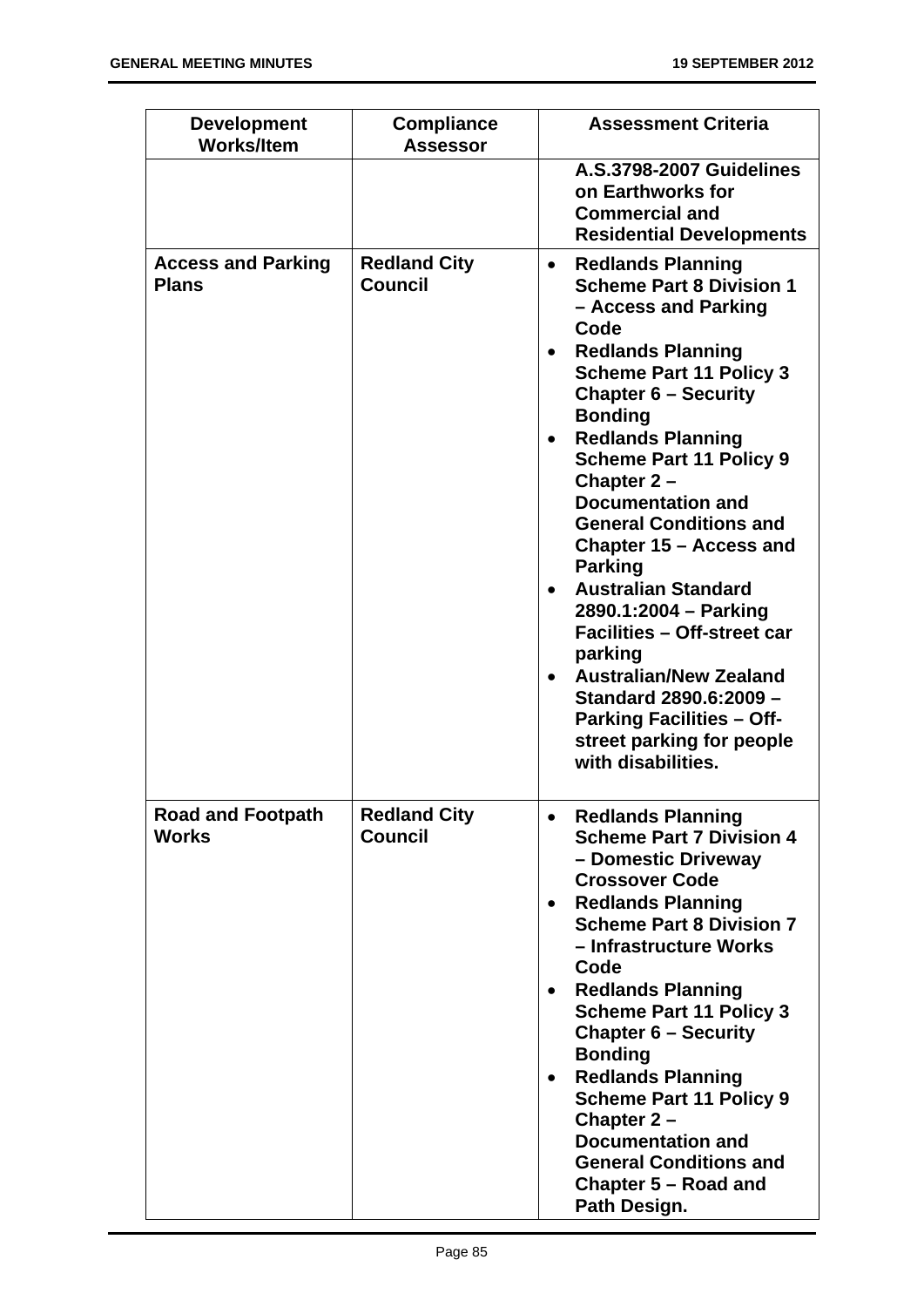#### **Plans On-site**

**7. Retain for inspection a legible copy of the approved plans and development approval conditions on-site at all times during construction and earthworks.** 

### **Stormwater Management Plan**

- **8. Submit to Council as part of an application for Compliance Assessment, a Stormwater Management Plan (SMP) generally in accordance with the Stormwater Plan prepared by i3 consulting pty ltd, Document No. 12-030-C02-B, received 08/06/2012 and include the following information as a minimum:** 
	- **f) The impact of the additional impervious areas (parking areas) on the run-off post development;**
	- **g) Design details of a detention system to maintain pre development conditions;**
	- **h) Details of the maintenance programme;**
	- **i) Detailed drawings of the proposed Stormwater 360 system, and any associated works incorporating screening in the proposed grated pits that prevent bypass of coarse debris larger than the secondary inlet size into the proposed Vortsentry system and;**
	- **j) Demonstrate that there is adequate all-weather access to the treatment devices for maintenance vehicles and machinery; and Include longitudinal and cross sections.**

#### **Stormwater Discharge/Overland Flow Paths**

**9. Design and implement stormwater drainage, in accordance with the Redlands Planning Scheme Policy 9, such that the development will not make material changes to the pre-development location, duration, frequency or concentration of overland stormwater flow at the point of discharge to all downstream properties, including road reserves, and will not adversely impact on flooding or drainage (peak discharge and duration for all events up to the 100 year Average Recurrence Interval (ARI)) of properties that are upstream, downstream or adjacent to the site.** 

**Treat road reserves separately by demonstrating the capacity to receive discharge.** 

#### **Frontage Works**

- **10. Lodge and gain Council approval for Compliance Assessment for road works, along the entire Bailey Road and Nottinghill Street frontages of the site, prior to any works commencing, to achieve the following as a minimum:** 
	- **g) Footpath earthworks, topsoiling and turfing of all disturbed footpath areas;**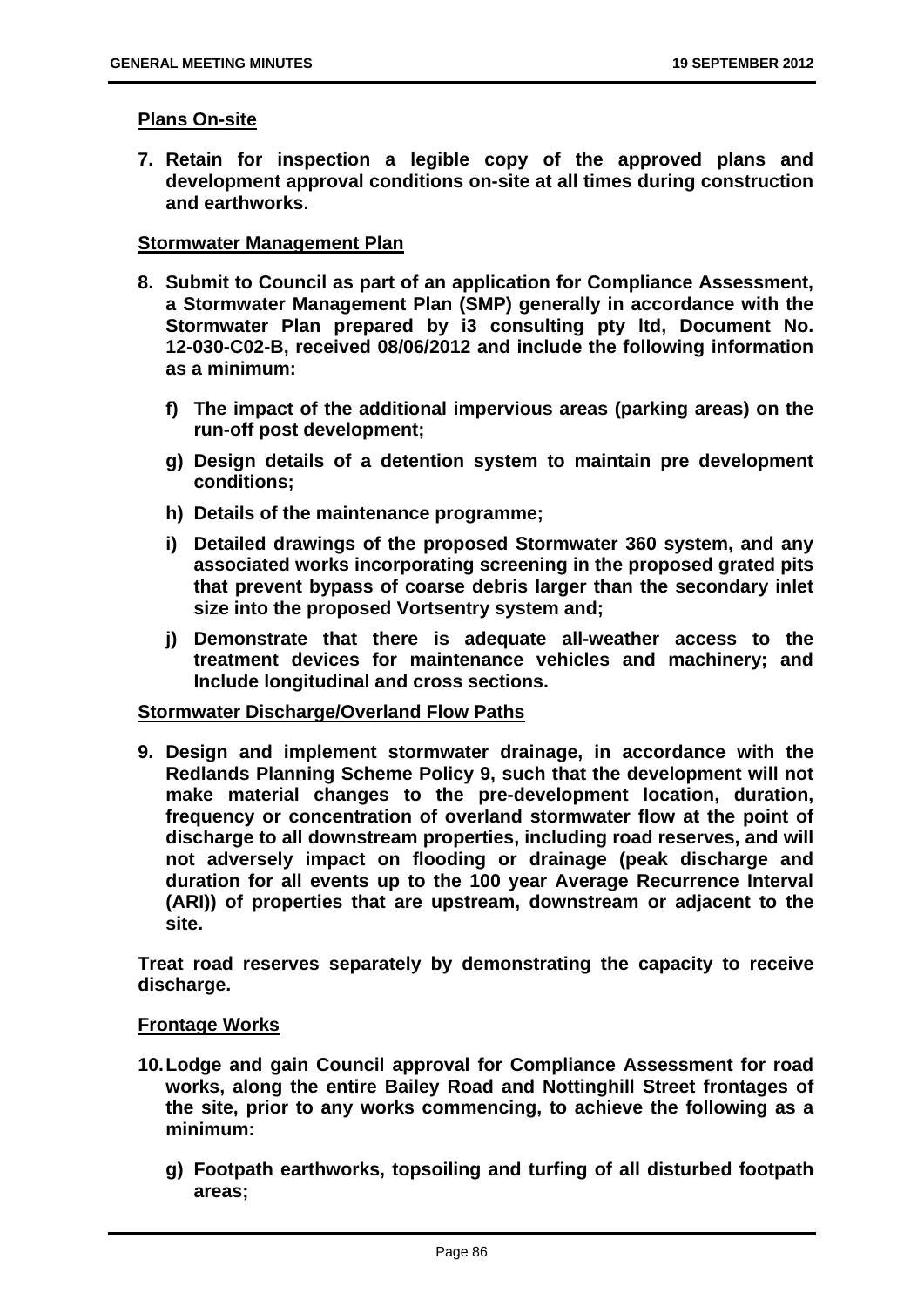- **h) Reinstatement of concrete kerb and channel where required;**
- **i) Entry treatment/access to the site;**
- **j) Adjustment and relocations necessary to public utility services resulting from these works;**
- **k) A minimum 3.0m wide type A permanent vehicular crossover to the Bailey Road and Nottinghill Street frontage(s) of the site in accordance with Council's Standard Drawing No. R-RCC-3; and**
- **l) Signage and line marking as per the Department of Transport and Main Roads standard titled the** *Manual of Uniform Traffic Control Devices (MUTCD).* **Provide pavement arrows for the control and direction of the circulating traffic within a car park and signposting NO ENTRY and NO EXIT clearly visible, easy to read and simple to follow.**

#### **Redundant Crossovers**

**11. Remove all redundant vehicle crossovers and reinstate kerb and channel, road pavement, service and footpaths as specified in accordance with the standards in the** *Redlands Planning Scheme Policy 9.*

### **Parking, Access and Circulation**

- **12. Lodge and gain Council approval for Compliance Assessment for engineering plans and specifications for the construction of proposed access, car parking facilities and internal circulation driveways, in accordance with the approved plans, prior to any works commencing, to achieve the following as a minimum:** 
	- **g) Design all access and internal layout for the turning movements of a SRV and ensure that these vehicles are able to enter and exit the site in a forward direction. Vehicle turning movements must be demonstrated on detailed plans to be submitted at the Compliance Assessment stage, generally as shown on the approved plans of development;**
	- **h) Ensure access to car parking spaces, vehicle loading and manoeuvring areas and driveways remain unobstructed and available during the hours of operation;**
	- **i) Provide disabled access in accordance with the relevant requirements of the Building Code of Australia and the** *Disability Discrimination Act;*
	- **j) Ensure loading and unloading operations are conducted wholly within the site and vehicles enter and exit the site in a forward gear;**
	- **k) Testing is to be carried out by NATA Registered Laboratories; and**
	- **l) The Supervising Engineer must submit a certificate, certifying that all work has been satisfactorily completed to the quality control criteria for this site.**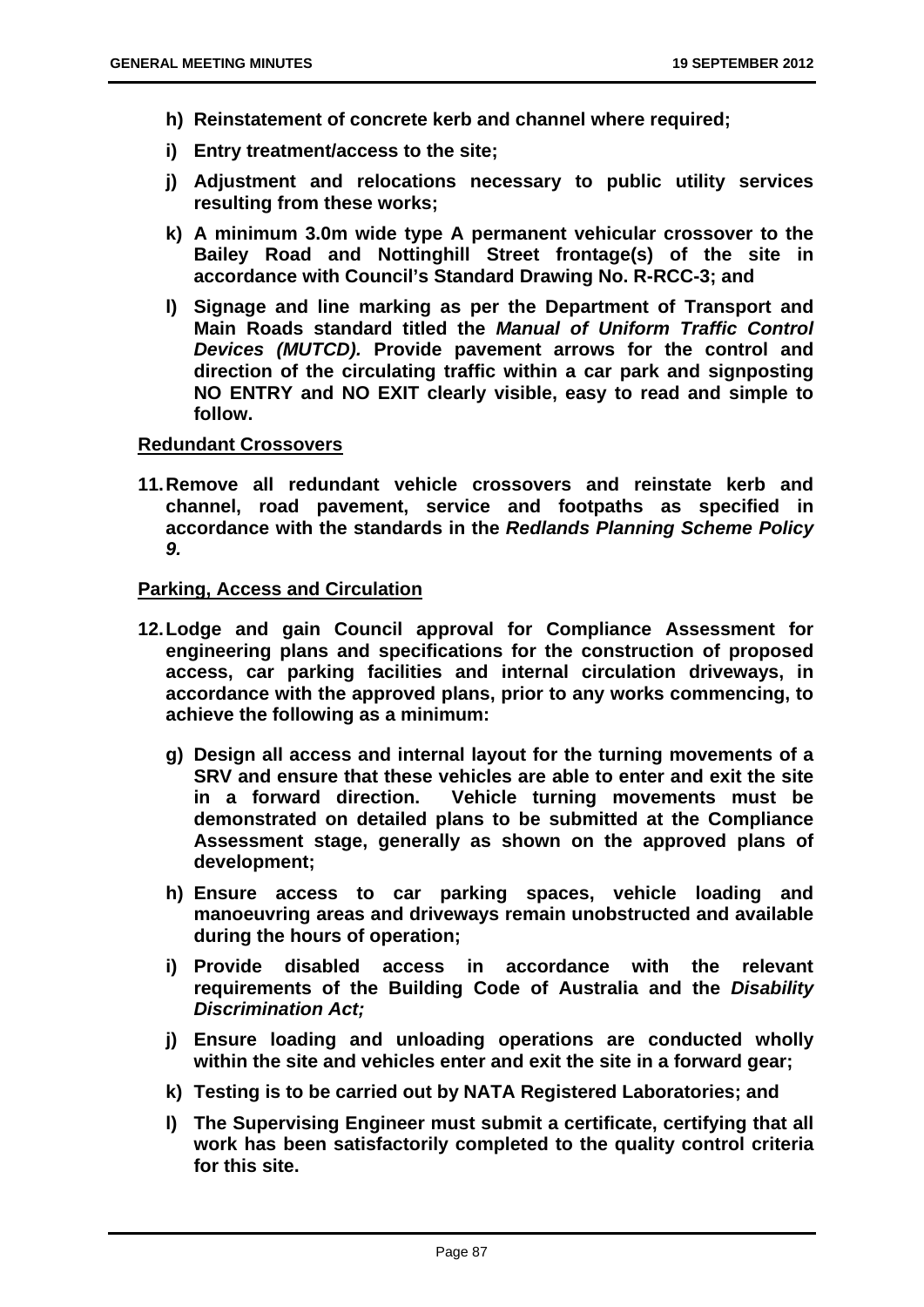## **Lighting**

**13. Locate, design and install outdoor lighting, where required, to minimise the potential for light spillage to cause nuisance to neighbours in compliance with the Australian Standard for Off-Street Car Parking (A.S.2890.1:2004).** 

## **Landscaping**

- **14. Submit Landscape Plans to Council for Compliance Assessment. The following items must be provided in addition to the requirements of the Policy:** 
	- **e) Designs that are generally in accordance with landscape plan by i3 consulting, drawing no: L01, Rev: C, received by Council on 12 July 2012;**
	- **f) Details of street tree planting in accordance with the Landscape Code with species selected from Schedule 9 of the Redlands Planning Scheme, unless otherwise approved as part of the compliance assessment approval;**
	- **g) Details of lighting to driveways, public carparks within the site. The lighting design must incorporate the principles of Crime Prevention through Environmental Design (CPTED) and achieve the requirements of Planning Scheme Policy 16 – Safer by Design; and**
	- *h)* **Any pruning to be in accordance with** *Australian Standard AS4373:2007 "Pruning of Amenity Trees".*

## **Acoustic Barriers**

**15. Construct a 1.8, metre high acoustic barrier as recommended in**  *Acoustic Report – Proposed Place of Worship 3 Bailey Road Birkdale***, prepared by** *Noise Measurement Services Pty Ltd, Report No 2071-1***, dated 3 May 2012.** 

**Construct the acoustic barrier to achieve a minimum standard that attains a superficial mass of not less than 12.5kg/m2 and total leakage of less than 1% of the total area. Guidance on the design of the barriers is provided in Appendix A of Acoustic Report –** *Proposed Place of Worship 3 Bailey Road Birkdale,* **prepared by** *Noise Measurement Services Pty Ltd,* **dated 3 May 2012.** 

### **Building Attenuation**

**16. Incorporate acoustic attenuation into the development as specified in Appendix B of** *Acoustic Report – Proposed Place of Worship 3 Bailey Road Birkdale***, prepared by** *Noise Measurement Services Pty Ltd, Report No 2071-1***, dated 3 May 2012.** 

#### **Pre Construction Acoustic Certification**

*17.* **Submit plans and specifications detailing the design and construction of the noise barriers and building attenuation as a part of the application**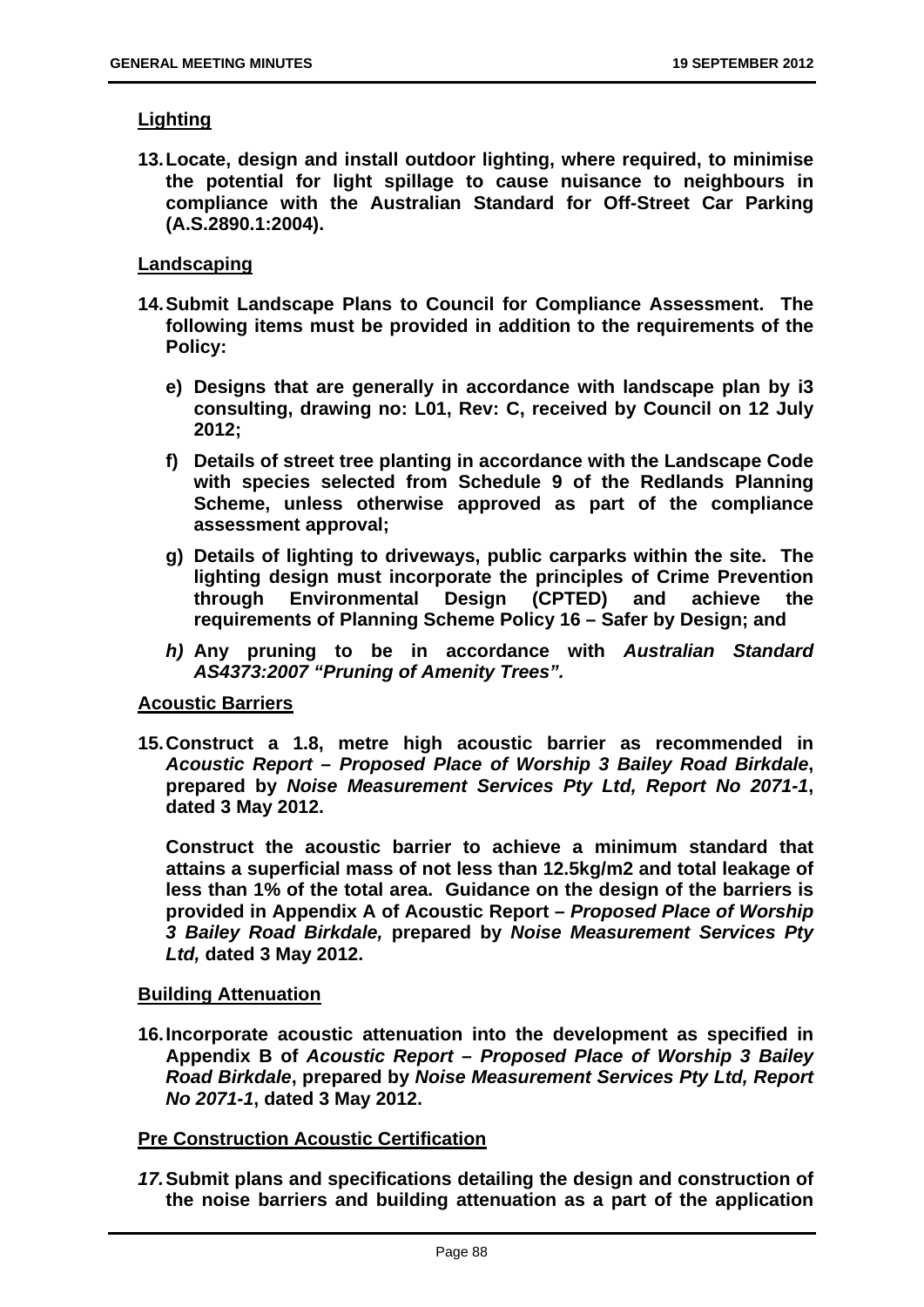**for Compliance Assessment. Ensure this is certified by a suitably qualified acoustic consultant indicating that the noise barrier and building attenuation achieves the requirements of this decision notice,**  *Acoustic Report – Proposed Place of Worship 3 Bailey Road Birkdale***, prepared by** *Noise Measurement Services Pty Ltd, Report No 2071-1***, dated 3 May 2012 and Redland Planning Scheme** *Policy 5 - Environmental Emissions.* 

## **Post Construction Acoustic Certification**

**18. Submit post construction certification for the acoustic barrier and building attenuation to Council prior to the commencement of use. The certification must be provided by a suitably qualified acoustic consultant and must demonstrate that the conditions of this development approval relating to noise are achieved and (where not otherwise specified) confirm that the predicted noise levels outlined in** *Acoustic Report – Proposed Place of Worship 3 Bailey Road Birkdale***, prepared by** *Noise Measurement Services Pty Ltd, Report No 2071-1,* **dated 3 May 2012 have been achieved.** 

#### **Refuse Storage**

- **19. Provide a screened refuse storage area, located as indicated on the approved drawing "Site Plan", DRW A01, Rev. D, for the storage of a minimum of 1 recycle and 1 waste bins.**
- **E. ADDITIONAL DEVELOPMENT PERMITS AND COMPLIANCE PERMITS** 
	- **Building Works approval.**

## **F. REFERRAL AGENCY CONDITIONS**

**Queensland Department of Transport and Main Roads (DTMR)** 

**Refer to the attached correspondence from the DTMR dated 26 June 2012 (DTMR reference TMR12-002359).** 

## **G. ADVICE**

**Live Connections** 

**Redland Water is responsible for all live water and wastewater connections. It is recommended that contact be made with Redland Water to arrange live works associated with the development.** 

**Sea Level Rise** 

**The Queensland Coastal Plan (QCP) commenced on 3 February 2012. The QCP projects sea level rise in the future. The projections in the QCP should be taken into account in the planning and development of the site in order to protect the safety of people and property. Development Permits issued by Council are based upon current lawful planning provisions which do not necessarily respond immediately to**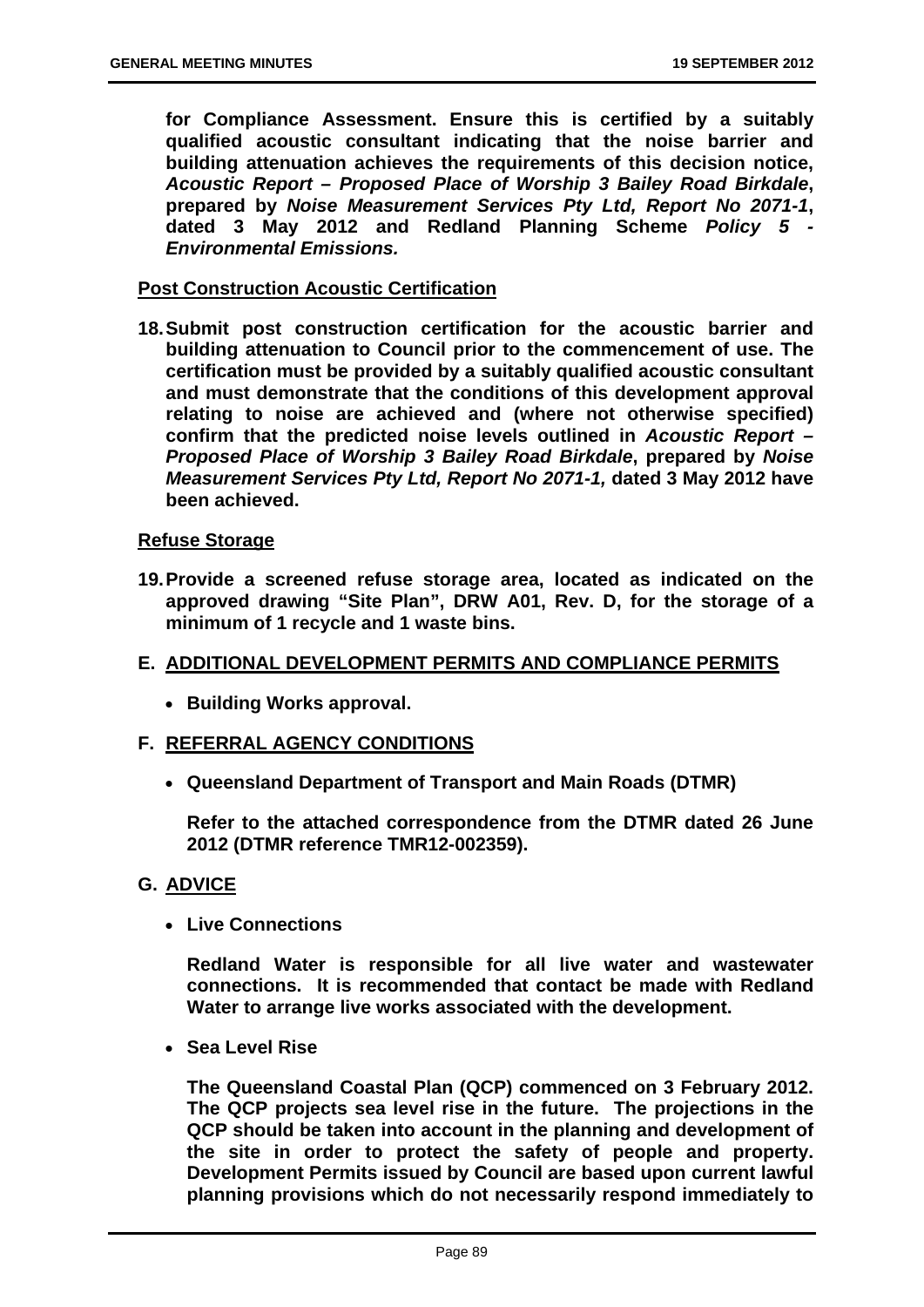**new and developing information on sea level rise. Independent advice about this issue should be sought.** 

**Hours of Construction** 

**Please be aware that you are required to comply with the**  *Environmental Protection Act* **in regards to noise standards and hours of construction.** 

**Survey and As-constructed Information** 

**Upon request, the following information can be supplied by Council to assist survey and engineering consultants to meet survey requirements:** 

- **e) A map detailing coordinated and/or levelled PSMs adjacent to the site.**
- **f) A listing of Council (RCC) coordinates for some adjacent coordinated PSMs.**
- **g) An extract from Department of Environment and Resource Management SCDM database for each PSM.**
- **h) Permanent Survey Mark sketch plan copies.**

**This information can be supplied without charge once Council receives a signed declaration from the consultant agreeing to Council's terms and conditions in relation to the use of the supplied information.** 

**Where specific areas within a lot are being set aside for a special purpose, such as building sites or environmental areas, these areas should be defined by covenants. Covenants are registered against the title as per Division 4A of the** *Land Title Act 1994.* 

**Services Installation** 

**It is recommended that where the installation of services and infrastructure will impact on the location of existing vegetation identified for retention, an experienced and qualified arborist that is a member of the Australian Arborist Association or equivalent association, be commissioned to provide impact reports and on site supervision for these works.** 

**Fire Ants** 

**Areas within Redland City have been identified as having an infestation of the Red Imported Fire Ant (RIFA). It is recommended that you seek advice from the Department of Primary Industries (DPI) RIFA Movement Controls in regards to the movement of extracted or waste soil, retaining soil, turf, pot plants, plant material, baled hay/straw, mulch or green waste/fuel into, within and/or out of the City from a property inside a restricted area. Further information can be**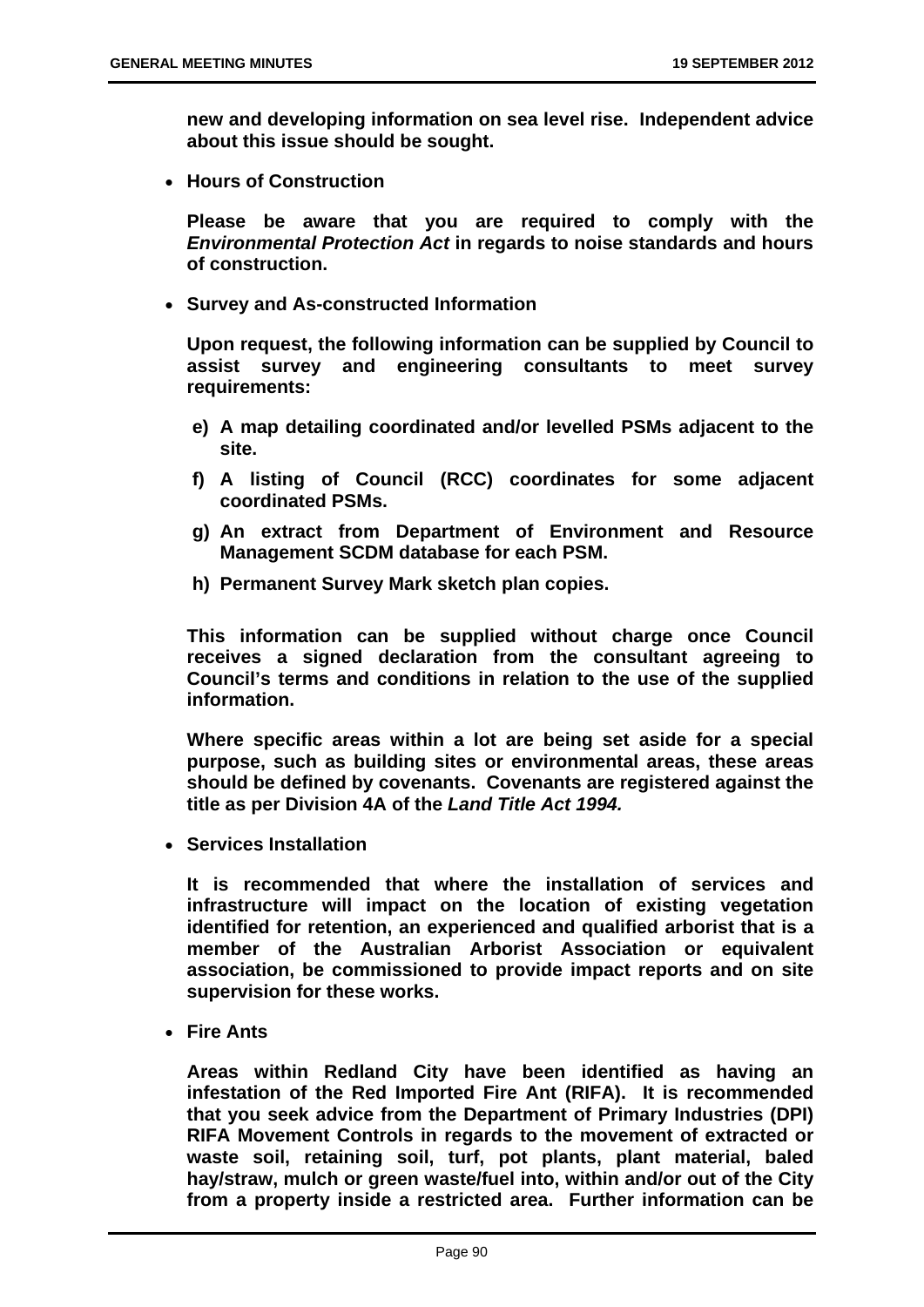**obtained from the DPI Call Centre 13 2523 or on their web site www.dpi.qld.gov.au/fireants.**

**Cultural Heritage** 

**Should any aboriginal, archaeological or historic sites, items or places be identified, located or exposed during the course or construction or operation of the development, the** *Aboriginal and Cultural Heritage Act 2003* **requires all activities to cease. For indigenous cultural heritage, contact the Department of Environment and Resource Management.** 

**Environment Protection and Biodiversity Conservation Act** 

**Under the Commonwealth Government's** *Environment Protection and Biodiversity Conservation Act (the EPBC Act),* **a person must not take an action that is likely to have a significant impact on a matter of national environmental significance without Commonwealth approval. Please be aware that the listing of the Koala as vulnerable under this Act may affect your proposal. Penalties for taking such an action without approval are significant. If you think your proposal may have a significant impact on a matter of national environmental significance, or if you are unsure, please contact Environment Australia on 1800 803 772. Further information is available from Environment Australia's website at www.ea.gov.au/epbc.** 

**Please note that Commonwealth approval under the EPBC Act is independent of, and will not affect, your application to Council.** 

**Road and Rail Noise** 

**Council's Road and Rail Noise Impact Overlay Map identifies that the proposed development will be impacted on by road/rail noise and triggers Part 5 – Overlays, Division 10 – Road and Rail Noise Impacts Overlay Code of the Redlands Planning Scheme. It is recommended that the development be designed and constructed to minimise impacts from the nearby roadway/railway.** 

**Mechanical Plant** 

**Please be aware that mechanical plant (air conditioning, refrigeration equipment and pumps) is required to comply with the** *Environmental Protection Act 1994.* 

**Air conditioning and refrigeration equipment must achieve not more than 3dB(A) above the background level from 10pm to 7am and not more than 5dB(A) above the background level from 7am to 10pm when measured at an affected building.** 

**Pumps (including heat pumps) must not be audible from 10pm to 7am, not more than 5dB(A) above the background level from 7am to 7pm and not more than 3dB(A) above the background level from 7pm to 10pm when measured at an affected building.**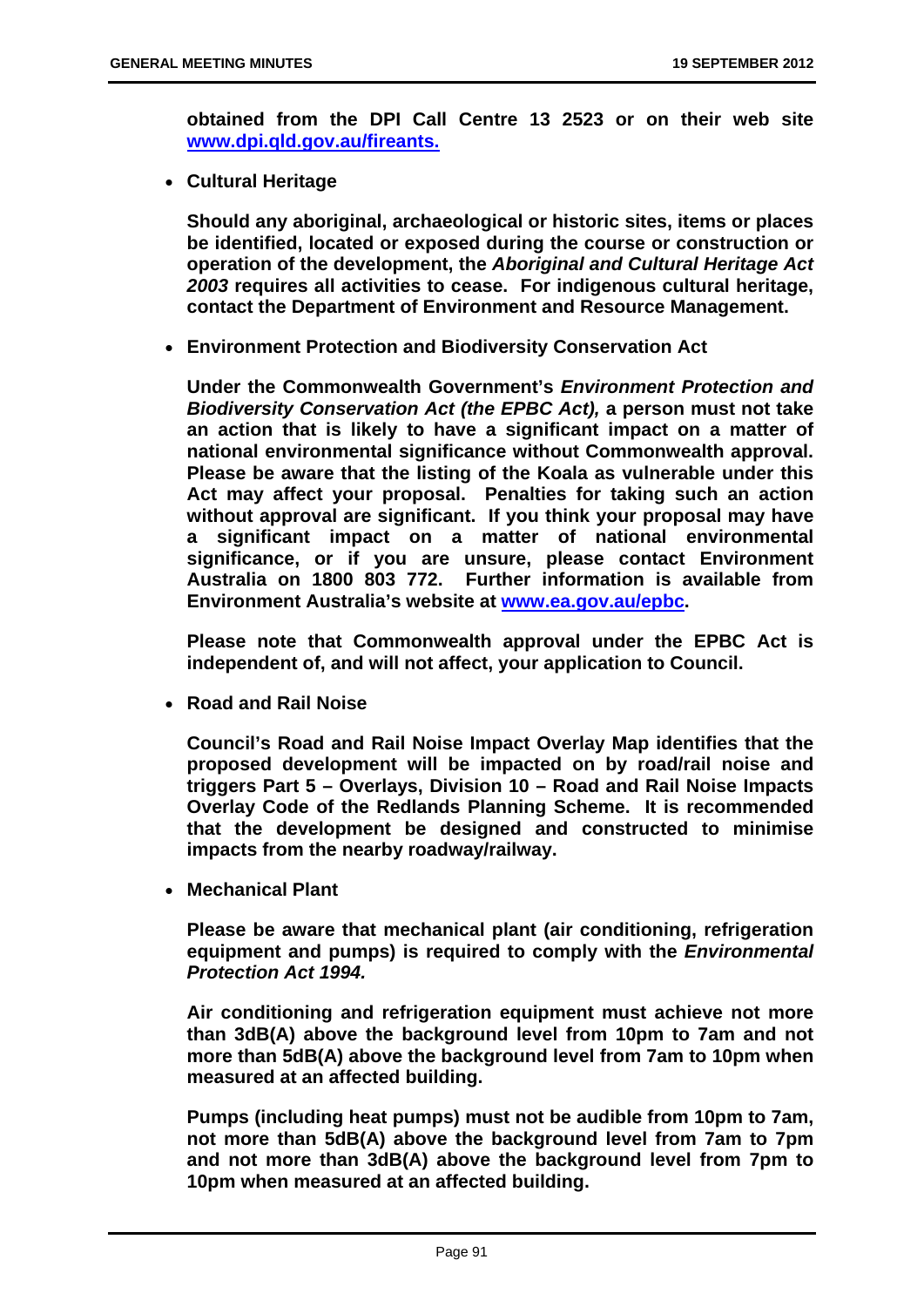**To ensure that mechanical plant achieves the above criteria it is essential that consideration is given to its location and design prior to installation. Where mechanical plant does not comply with the above requirements, consideration will be given to taking enforcement action under the** *Environmental Protection Act 1994***. Enforcement action may include the issuing of Direction Notices and this may require the relocation, redesign, installation of attenuation or removal of the mechanical plant.** 

**For further information on mechanical plant it is recommended that you contact Council's Health and Environment Unit on 07 3829 8855.** 

## **H. DEEMED APPROVAL UNDER s331**

**The approval of this application has not been issued under Section 331 of the** *Sustainable Planning Act 2009.*

## **CARRIED**

DIVISION

FOR: Crs Bishop, Gleeson, Beard, Talty, Williams, Edwards, Hardman, Ogilvie, Boglary and Elliott

AGAINST: Cr Hewlett

## **COUNCIL RESOLUTION**

**Moved by: Cr M Elliott Seconded by: Cr M Edwards** 

**That the Committee Resolution be noted.** 

## **CARRIED**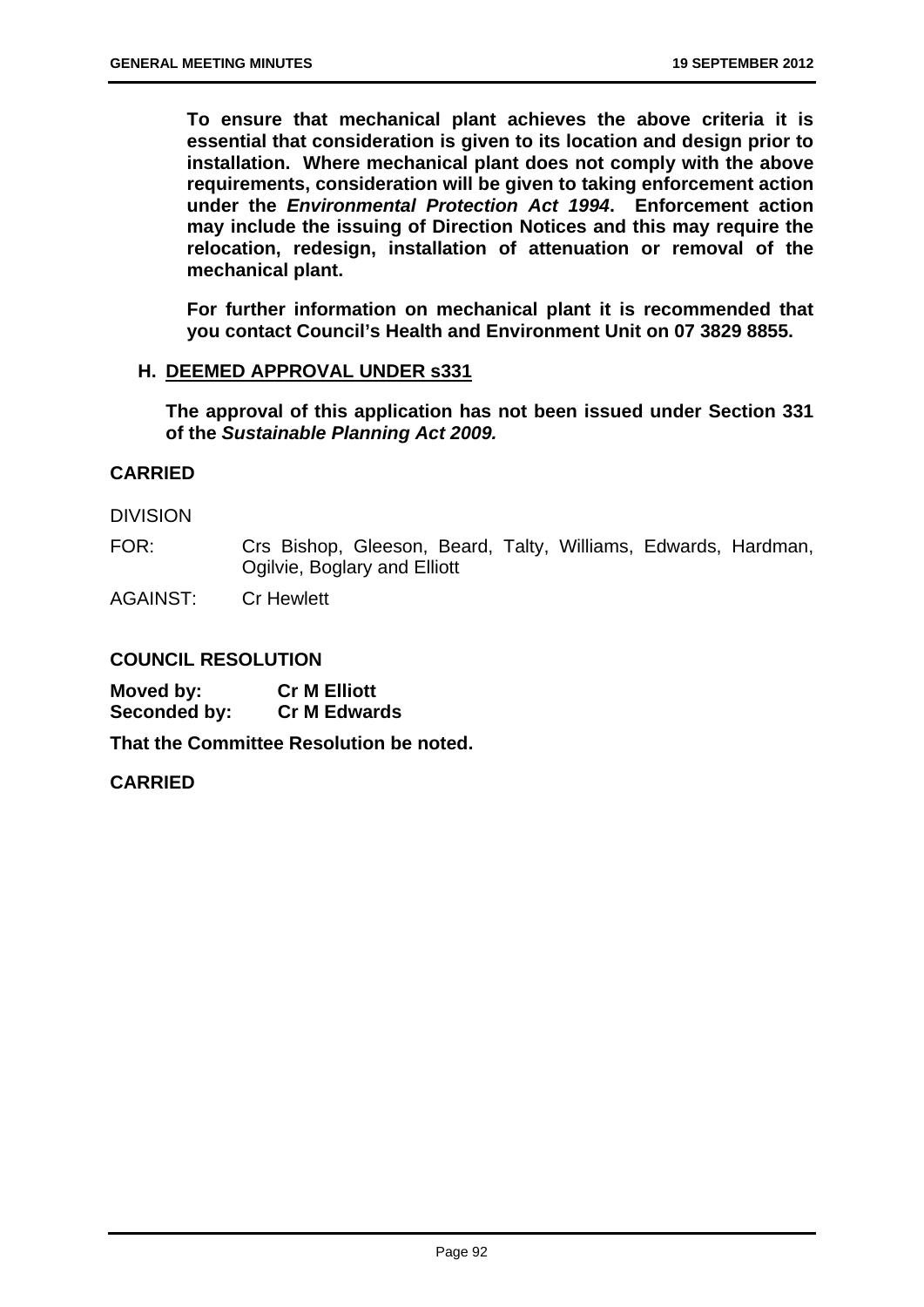### **15.2 ENVIRONMENT PLANNING & DEVELOPMENT**

## **15.2.1 CATEGORY 1 - MINOR COMPLYING CODE ASSESSMENTS AND ASSOCIATED ADMINISTRATIVE MATTERS, INCLUDING CORRESPONDENCE ASSOCIATED WITH THE ROUTINE MANAGEMENT OF ALL DEVELOPMENT APPLICATIONS**

| <b>Dataworks Filename:</b>  | <b>GOV - Development and Community Standards -</b><br><b>Delegated Items</b>   |
|-----------------------------|--------------------------------------------------------------------------------|
| <b>Responsible Officer:</b> | <b>Bruce Macnee</b><br><b>Group Manager, Sustainable Assessment</b>            |
| Author:                     | Kerri Lee<br><b>Business Support Officer, Sustainable</b><br><b>Assessment</b> |

#### **EXECUTIVE SUMMARY**

At the General Meeting of 27 July, 2011, Council resolved that development assessments be classified into the following four Categories:

Category 1 – Minor Complying Code Assessments & associated administrative matters, including correspondence associated with the routine management of all development applications;

Category 2 – Complying Code Assessments & Minor Impact Assessments;

Category 3 – Moderately Complex Code & Impact Assessments;

Category 4 – Major and Significant Assessments.

The applications detailed in this report have been assessed under Category 1 criteria - defined as complying code assessable applications, including building works assessable against the planning scheme, and other applications of a minor nature.

## **PURPOSE**

The purpose of this report is for Council to note that the following decisions were made under delegated authority – Category 1 – Minor Complying Code Assessments and associated administrative matters, including correspondence associated with the routine management of all development applications.

- 1. Development Permit issued on 1 August, 2012 for building works approval assessed against the Redlands Planning Scheme for domestic additions and a domestic outbuilding at 669-673 Mount Cotton Road, Sheldon. The Certifier Pty Ltd. (BWP001496)
- 2. Development Permit issued on 6 August, 2012 for building works approval assessed against the Redlands Planning Scheme for a domestic outbuilding at 722 Old Cleveland Road East, Wellington Point. Strickland Certification Pty Ltd. (BWP001522)
- 3. Development Permit issued on 3 August, 2012 for a material change of use for a dwelling house at 49 Timothy Street, Macleay Island. Bay Island Designs. (MCU012905)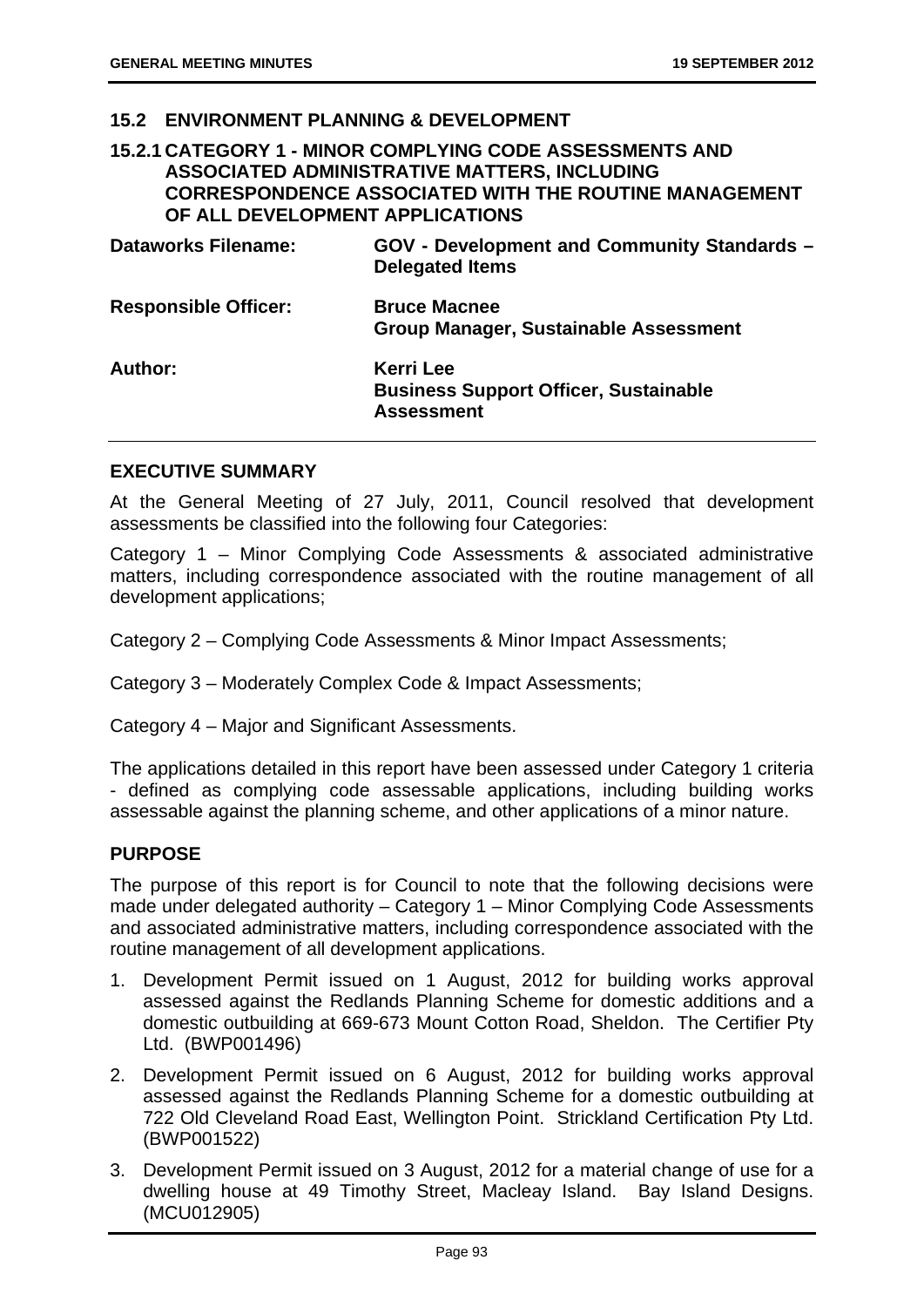- 4. Concurrence Agency Response issued on 3 August, 2012 for a dwelling house at 37 Hawthornden Drive, Russell Island. Jan U.I. Claesson and Inger K. Claesson. (BWP001530)
- 5. Development Permit issued on 8 August, 2012 for a material change of use for a dwelling house at 68-84 Unwin Road, Redland Bay. Hallmark Homes Pty Ltd. (MCU012916)
- 6. Development Permit issued on 6 August, 2012 for building works approval assessed against the Redlands Planning Scheme for a domestic outbuilding at 59-83 Platres Drive, Thornlands. The Certifier Pty Ltd. (BWP001504)
- 7. Development Permit issued on 21 August, 2012 for building works approval assessed against the Redlands Planning Scheme for a domestic outbuilding at 3 Carol Street, Redland Bay. Ms J.A. Campbell. (BWP001469)
- 8. Development Permit issued on 6 August, 2012 for building works approval assessed against the Redlands Planning Scheme for a domestic outbuilding at 2 Glenda Court, Capalaba. DBR Building Certification. (BWP001503)
- 9. Development Permit issued on 6 August, 2012 for building works approval assessed against the Redlands Planning Scheme for a domestic outbuilding at 6 Arlington Street, Cleveland. Strickland Certification Pty Ltd. (BWP001521)
- 10. Development Permit issued on 21 August, 2012 for building works approval assessed against the Redlands Planning Scheme for domestic additions at 39 Kerder Street, Thornlands. Professional Certification Group. (BWP001527)
- 11. Development Permit issued on 14 August, 2012 for building works approval assessed against the Redlands Planning Scheme for domestic additions at 174 Campbell Road, Sheldon. Mrs M.L. Routledge and Mr S.J. Routledge. (BWP001525)
- 12. Development Permit issued on 17 August, 2012 for operational works for an advertising device at 241-247 Middle Street, Cleveland. Stradbroke Ferries Limited. (OPW001326)
- 13. Development Permit issued on 20 August, 2012 for building works approval assessed against the Redlands Planning Scheme for a private swimming pool and fence exceeding 2m height at 2 Pigeon Court, Birkdale. Mr C. Clark. (BWP001531)
- 14. Development Permit issued on 10 August, 2012 for building works approval assessed against the Redlands Planning Scheme for a private swimming pool at 115 Gramzow Road, Mount Cotton. Apex Certification and Consulting. (BWP001417)
- 15. Concurrence Agency Response issued on 9 August, 2012 for a small lot house at 31 Bibury Street, Wellington Point. Sutgold Pty Ltd. (BWP001537)
- 16. Concurrence Agency Response issued on 14 August, 2012 for a dwelling house at 44 Belgrave Road, Russell Island. Adept Building Approvals. (BWP001540)
- 17. Concurrence Agency Response issued on 20 August, 2012 for a small lot house at 7 Penda Circuit, Victoria Point. Ms Jayshree Khatri. (BWP001539)
- 18. Concurrence Agency Response issued on 17 August, 2012 for a dwelling house at 65 Kate Street, Macleay Island. KCW Constructions. (BWP001547)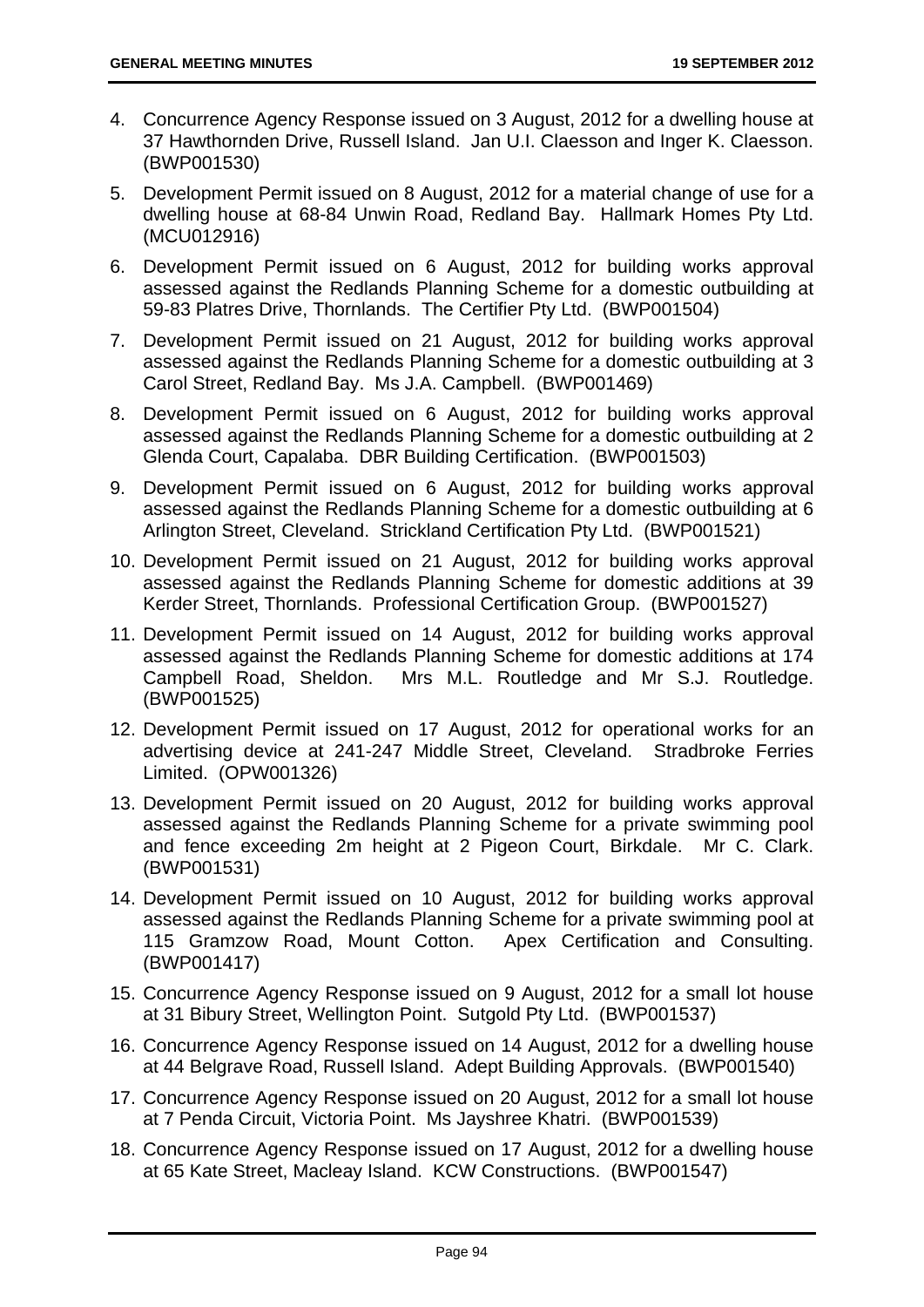- 19. Development Permit issued on 22 August, 2012 for building works approval assessed against the Redlands Planning Scheme for domestic additions at 168 Panorama Drive, Thornlands. Mr Owen Batchelor. (BWP001542)
- 20. Concurrence Agency Response issued on 24 August, 2012 for a dwelling house at 67 Tahlin Drive, Russell Island. Mr John W. Garlick. (BWP001543)
- 21. Concurrence Agency Response issued on 23 August, 2012 for a small lot house at 15 Riley Peter Place, Cleveland. Javica Pty Ltd. (BWP001549)
- 22. Concurrence Agency Response issued on 22 August, 2012 for a dwelling house at 15 Meadstone Street, Russell Island. Mr Manfred F. Schirnhofer. (BWP001546)

## **OFFICER'S/COMMITTEE RECOMMENDATION/ COUNCIL RESOLUTION**

**Moved by: Cr M Elliott Seconded by: Cr L Hewlett** 

**That the report be noted.** 

**CARRIED** (en-bloc)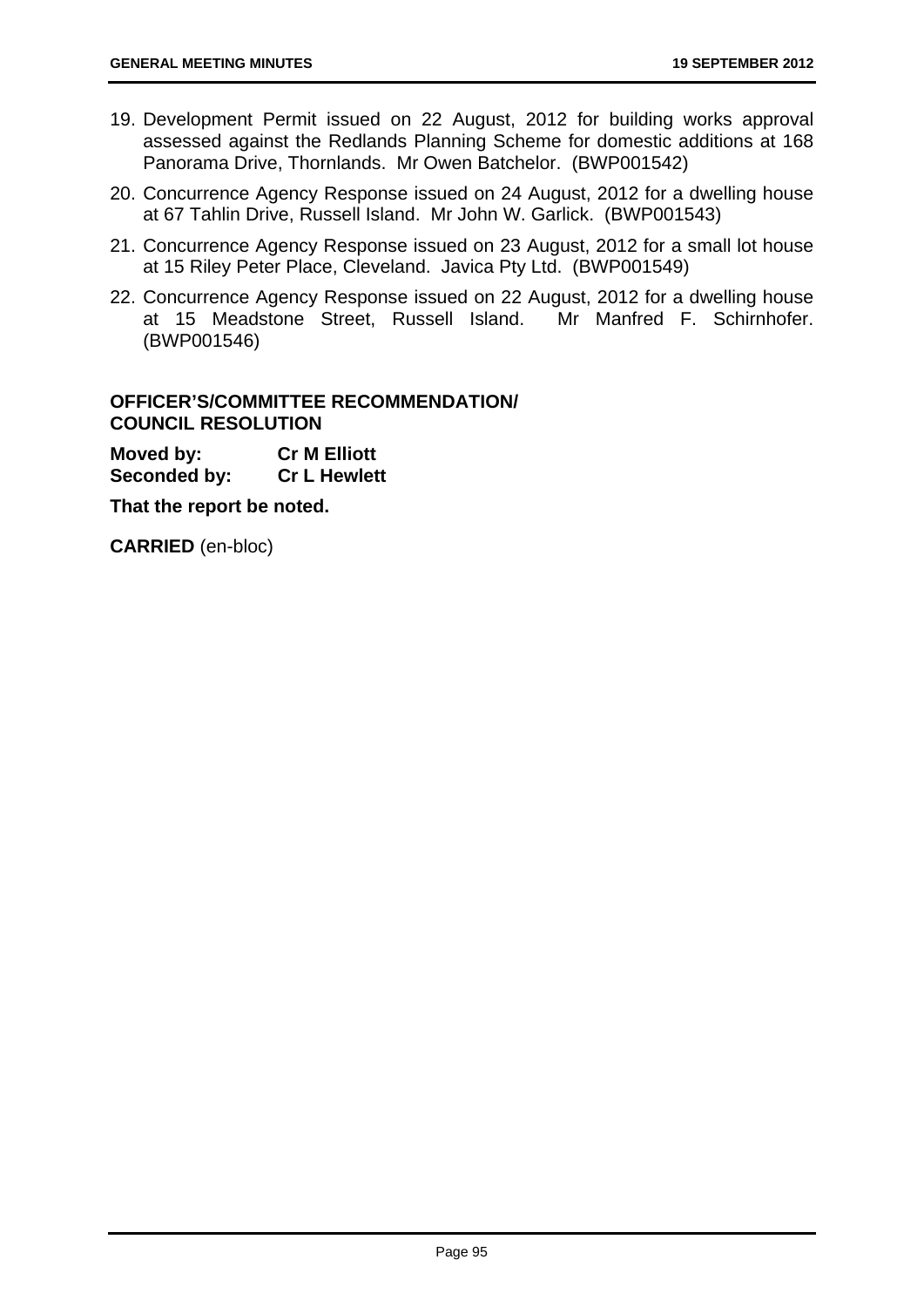| <b>ASSESSMENTS</b>          | 15.2.2 CATEGORY 2 - COMPLYING CODE ASSESSMENT AND MINOR IMPACT                        |
|-----------------------------|---------------------------------------------------------------------------------------|
| <b>Dataworks Filename:</b>  | <b>GOV - Development and Community Standards -</b><br><b>Delegated Items</b>          |
| <b>Responsible Officer:</b> | <b>Bruce Macnee</b><br><b>Group Manager, Sustainable Assessment</b>                   |
| Author:                     | <b>Kerri Lee</b><br><b>Business Support Officer, Sustainable</b><br><b>Assessment</b> |

### **EXECUTIVE SUMMARY**

At the General Meeting of 27 July, 2011, Council resolved that development assessments be classified into the following four Categories:

Category 1 – Minor Complying Code Assessments & associated administrative matters, including correspondence associated with the routine management of all development applications;

Category 2 – Complying Code Assessments & Minor Impact Assessments;

Category 3 – Moderately Complex Code & Impact Assessments; and

Category 4 – Major and Significant Assessments.

The applications detailed in this report have been assessed under Category 2 criteria - defined as complying code assessable and compliance assessable applications, including operational works, and Impact Assessable applications without submissions of objection. Also includes a number of process related delegations, including issuing planning certificates, approval of works on and off maintenance and the release of bonds, and all other delegations not otherwise listed.

## **PURPOSE**

The purpose of this report is for Council to note that the following decisions were made under delegated authority – Category 2 – Complying Code Assessments and Minor Impact Assessments. (Category 2 Report)

- 1. Development Permit issued on 1 August, 2012 for reconfiguration of lots (one into two lots) at 9 Edinburgh Street, Victoria Point. Mr S.B. Morris. (ROL005602)
- 2. Development Permit issued on 6 August, 2012 for a material change of use for a small lot house at 13 Penda Circuit, Victoria Point. Bartley Burns Certifiers and Planners. (MCU012889)
- 3. Development Permit issued on 6 August, 2012 for reconfiguration of lots (one into two lots) at 71-73 Bunker Road, Victoria Point. Mr L.M. Bax. (ROL005614)
- 4. Development Permit issued on 16 August, 2012 for a material change of use for a dwelling house at 11 Beelong Street, Macleay Island. Ms M.A. Godfrey. (MC011707)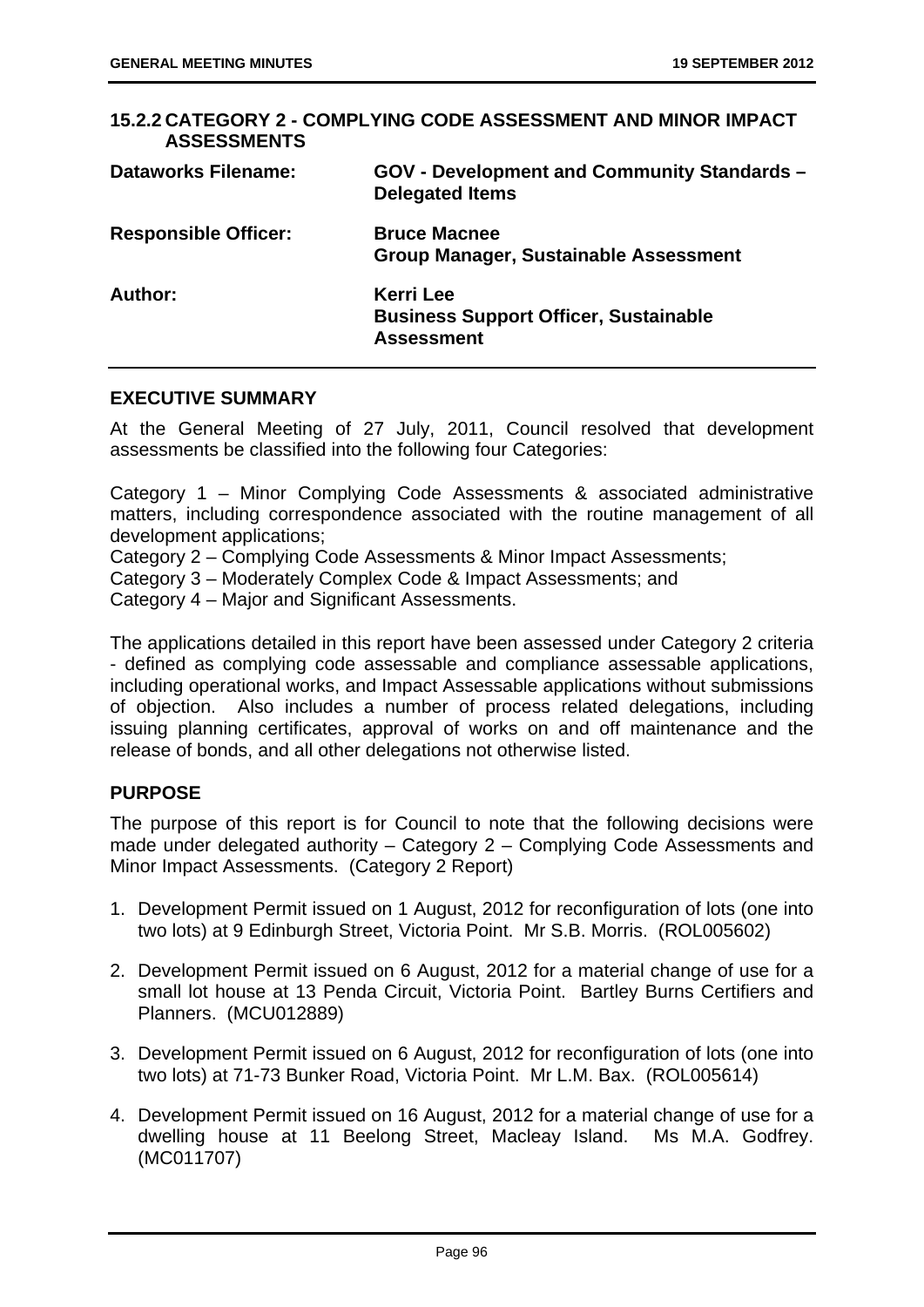- 5. Development Permit issued on 21 August, 2012 for a material change of use to operate a home business at 53 Birkdale Road, Birkdale. Mrs A.M. Abeyasekera. (MCU012839)
- 6. Development Permit issued on 24 August, 2012 for a material change of use for the purpose of an indoor recreation facility  $-24$  hour gym at Alexandra Hills Shopping Centre, 71 Cambridge Drive, Alexandra Hills. Mr P. Goodridge. (MCU012838)
- 7. Development Permit issued on 17 August, 2012 for reconfiguration of lots (one into two lots) at 25 Mill Street, Redland Bay. Mr B.J. Hogan. (ROL005616)
- 8. Development Permit issued on 10 August, 2012 for reconfiguration of lots (one into four lots) at 150-156 Mooroondu Road, Thorneside. Mr R. Daw and Ms J.A. Batten. (ROL005619)
- 9. Development Permit issued on 9 August, 2012 for reconfiguration of lots (one into three lots) at 18A Nelson Street, Ormiston. Mr A.W. Michell. (ROL005621)
- 10. Development Permit issued on 23 August, 2012 for a material change of use to construct a multiple dwelling (x 12) at 43-45 Surman Street, Birkdale. Mr P.M. Impey. (MC012268)
- 11. Development Permit issued on 17 August, 2012 for a material change of use to construct a multiple dwelling (x 43) at 95-97 Mount Cotton Road, Capalaba. Bindor Development Pty Ltd. (MCU012691)
- 12. Development Permit issued on 10 August, 2012 for a material change of use to construct a multiple dwelling (x four) at 8 Oaklands Street, Alexandra Hills. Mr R.D.H. Thomson and Ms I.A. Reay. (MCU012788)
- 13. Development Permit issued on 9 August, 2012 for a material change of use to construct a multiple dwelling x 87 units, commercial office and/or shop x 18 tenancies totalling 900m2 at 219-221 Bloomfield Street, Cleveland. RPS. (MCU012368)
- 14. Negotiated Decision Notice issued on 23 August, 2012 to vary an existing development approval for a mixed use – multiple dwelling x 17, shop and refreshment establishment at 75-99 Gordon Road, Redland Bay. Adendorff J.F. Woodward Holdings Pty Ltd. (MC009613)
- 15. A Notice agreeing to a change of approval was issued on 22 August, 2012 for a retirement village (apartment building) at 35 Weinam Street, Redland Bay. Tall Trees Corporate Pty Ltd c/- Storey and Castle Planning Pty Ltd. (MC009386)
- 16. A Notice agreeing to a change of approval was issued on 22 August, 2012 for an aged persons and special needs housing at 35 Weinam Street, Redland Bay. Tall Trees Corporate Pty Ltd c/- Storey and Castle Planning Pty Ltd. (MC010966)
- 17. A Notice agreeing to a change of approval was issued on 20 August, 2012 for a dwelling house at 371-385 German Church Road, Redland Bay. CJ Homes. (MCU012313)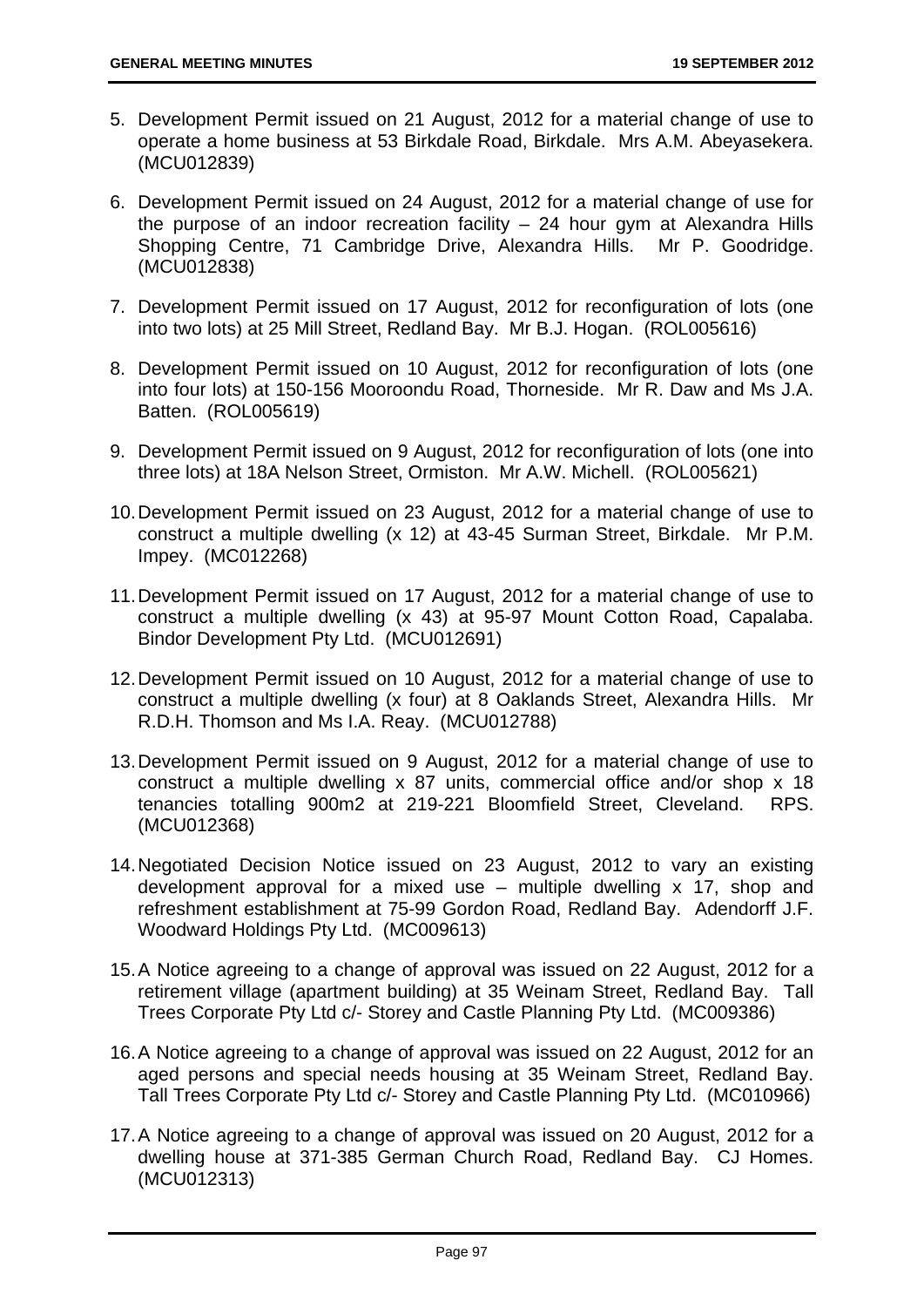- 18. A Notice agreeing to a change of approval was issued on 14 August, 2012 for a dual occupancy at 63 Thornlands Road, Thornlands. Mr K.J. Jensen. (MC011761)
- 19. A Notice agreeing to a change of approval was issued on 14 August, 2012 for a showroom class B at 39 Southsea Terrace, Macleay Island. Mr J. Porter and Mrs J.A. Coles. (MC009565)
- 20. A Notice agreeing to a change of approval was issued on 16 August, 2012 for a dual occupancy at 275 Fitzroy Street, Cleveland. Mrs V.I. Demireva and Mr Z.M. Chalakov. (MCU012310)
- 21. A Notice agreeing to a change of approval was issued on 16 August, 2012 for a dual occupancy at 30 Tramican Street, Point Lookout. Mr M. Robbins. (MC011197)

## **OFFICER'S/COMMITTEE RECOMMENDATION/ COUNCIL RESOLUTION**

**Moved by: Cr M Elliott Seconded by: Cr L Hewlett** 

**That the report be noted.** 

**CARRIED** (en-bloc)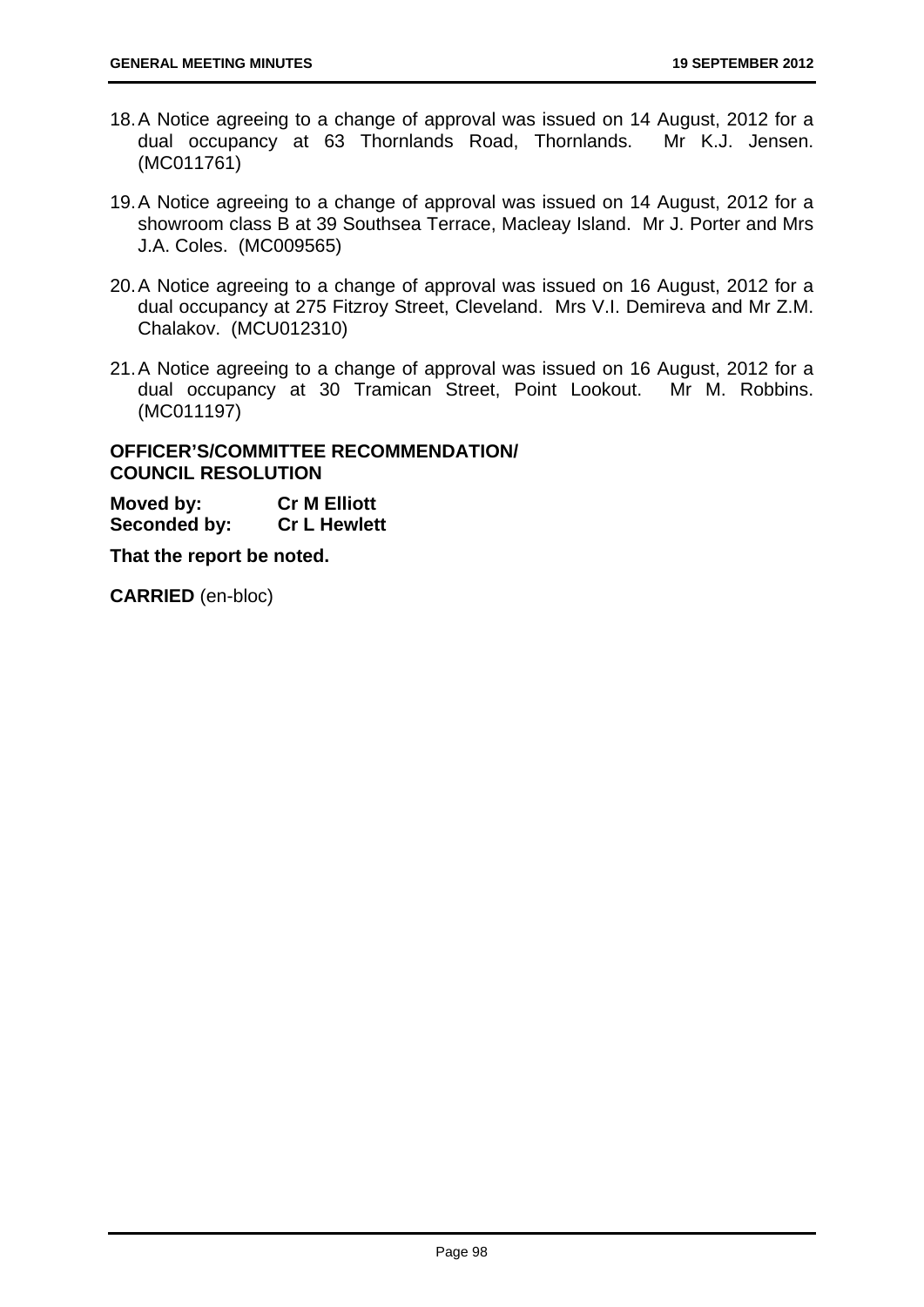| <b>ASSESSMENTS</b>          | 15.2.3 CATEGORY 3 - MODERATELY COMPLEX CODE AND IMPACT                                |
|-----------------------------|---------------------------------------------------------------------------------------|
| <b>Dataworks Filename:</b>  | <b>GOV - Development and Community Standards -</b><br><b>Delegated Items</b>          |
| <b>Responsible Officer:</b> | <b>Bruce Macnee</b><br><b>Group Manager, Sustainable Assessment</b>                   |
| Author:                     | <b>Kerri Lee</b><br><b>Business Support Officer, Sustainable</b><br><b>Assessment</b> |

## **EXECUTIVE SUMMARY**

At the General Meeting of 27 July, 2011, Council resolved that development assessments be classified into the following four Categories:

Category 1 – Minor Complying Code Assessments & associated administrative matters, including correspondence associated with the routine management of all development applications;

Category 2 – Complying Code Assessments & Minor Impact Assessments;

Category 3 – Moderately Complex Code & Impact Assessments;

Category 4 – Major and Significant Assessments

The applications detailed in this report have been assessed under Category 3 criteria that are defined as applications of a moderately complex nature, generally mainstream impact assessable applications and code assessable applications of a higher level of complexity. Impact applications may involve submissions objecting to the proposal readily addressable by reasonable and relevant conditions. Both may have minor level aspects outside a stated policy position that are subject to discretionary provisions of the Planning Scheme. Applications seeking approval of a plan of survey are included in this category. Applications can be referred to Development and Community Standards Committee for a decision.

## **PURPOSE**

The purpose of this report is for Council to note that the following decisions were made under delegated authority - Category 3 – Moderately Complex Code & Impact Assessments. (Category 3 Report)

1. Development Permit issued on 6 August, 2012 for a material change of use for a Health Care Centre and Shop at 14-16 Brighton Road, Macleay Island. Loukaniko Pty Ltd. (MCU012710)

## **OFFICER'S/COMMITTEE RECOMMENDATION/ COUNCIL RESOLUTION**

**Moved by: Cr M Elliott Seconded by: Cr L Hewlett** 

**That the report be noted.** 

**CARRIED** (en-bloc)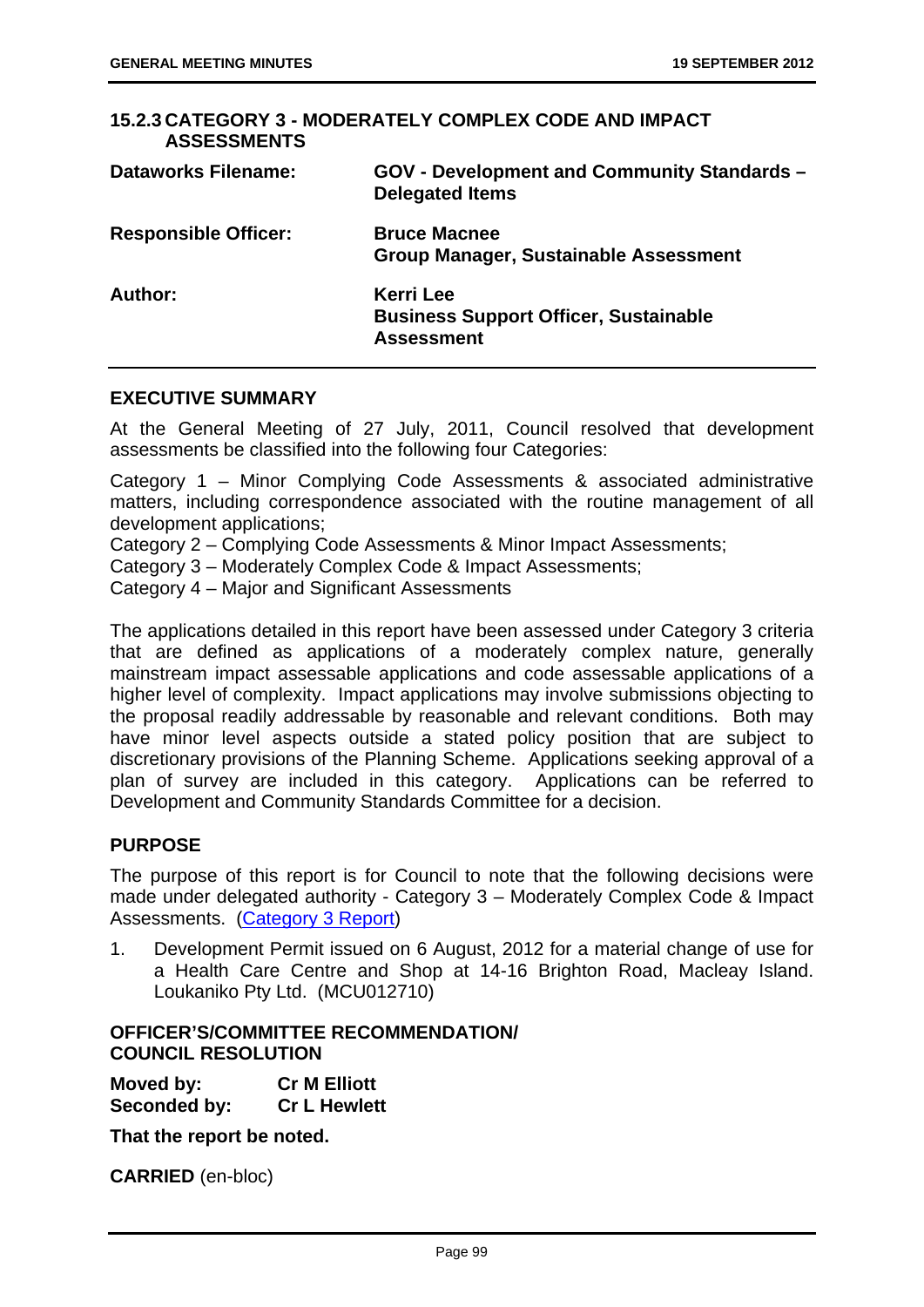# **15.2.4 APPEALS LIST CURRENT AS AT 3 SEPTEMBER, 2012**

| <b>Dataworks Filename:</b>  | GOV - Development and Community Standards -<br><b>Current Appeals</b>   |
|-----------------------------|-------------------------------------------------------------------------|
| <b>Responsible Officer:</b> | <b>Bruce Macnee</b><br><b>Group Manager, Sustainable Assessment</b>     |
| Author:                     | <b>Daniel Zilli</b><br><b>Service Manager, Design and Co-ordination</b> |

## **EXECUTIVE SUMMARY**

| 1.                | <b>File Number:</b>         | Appeal 1880 of 2008<br>SB004758.1A SB004758.1B MC007588)                                                                                                                                                                                        |
|-------------------|-----------------------------|-------------------------------------------------------------------------------------------------------------------------------------------------------------------------------------------------------------------------------------------------|
| <b>Applicant:</b> |                             | <b>Heritage Properties P/L</b>                                                                                                                                                                                                                  |
|                   | <b>Application Details:</b> | Material Change of Use (residential development) and<br>Reconfiguring a Lot (1 into 35 lots (1A)) and Preliminary<br>Approval affecting a Planning Instrument<br>268, 278, 296, 310, 332 & 344 Cleveland-Redland Bay Road,<br><b>Thornlands</b> |
|                   | <b>Appeal Details:</b>      | Applicant appeal against deemed refusal.                                                                                                                                                                                                        |
|                   | <b>Current Status:</b>      | Conditions are being reviewed by appellants and<br>Infrastructure Agreements are being finalised.                                                                                                                                               |
|                   | <b>Hearing Date:</b>        | Judgment 12 April 2011. Appeal allowed.<br>Adjourned to 14 September 2012.                                                                                                                                                                      |

| 2.                | <b>File Number:</b>         | Appeal 1963 of 2009<br>(MC010715)                                                                                                                              |
|-------------------|-----------------------------|----------------------------------------------------------------------------------------------------------------------------------------------------------------|
| <b>Applicant:</b> |                             | JT George Nominees P/L                                                                                                                                         |
|                   | <b>Application Details:</b> | Preliminary Approval for MCU for neighbourhood centre,<br>open space and residential uses (concept master plan).<br>Cnr Taylor Rd & Woodlands Dve, Thornlands. |
|                   | <b>Appeal Details:</b>      | Applicant Appeal against refusal.                                                                                                                              |
|                   | <b>Hearing Date:</b>        | Adjourned for further review 25 October 2012.                                                                                                                  |

| 3.                | <b>File Number:</b>         | Appeal 2675 of 2009.<br>(MC010624)                                                                                                                     |
|-------------------|-----------------------------|--------------------------------------------------------------------------------------------------------------------------------------------------------|
| <b>Applicant:</b> |                             | L M Wigan                                                                                                                                              |
|                   | <b>Application Details:</b> | Material Change of Use for residential development (Res A &<br>Res B) and preliminary approval for operational works<br>84-122 Taylor Road, Thornlands |
|                   | <b>Appeal Details:</b>      | Applicant Appeal against refusal.                                                                                                                      |
|                   | <b>Hearing Date:</b>        | Adjourned for further review 19 September 2012.                                                                                                        |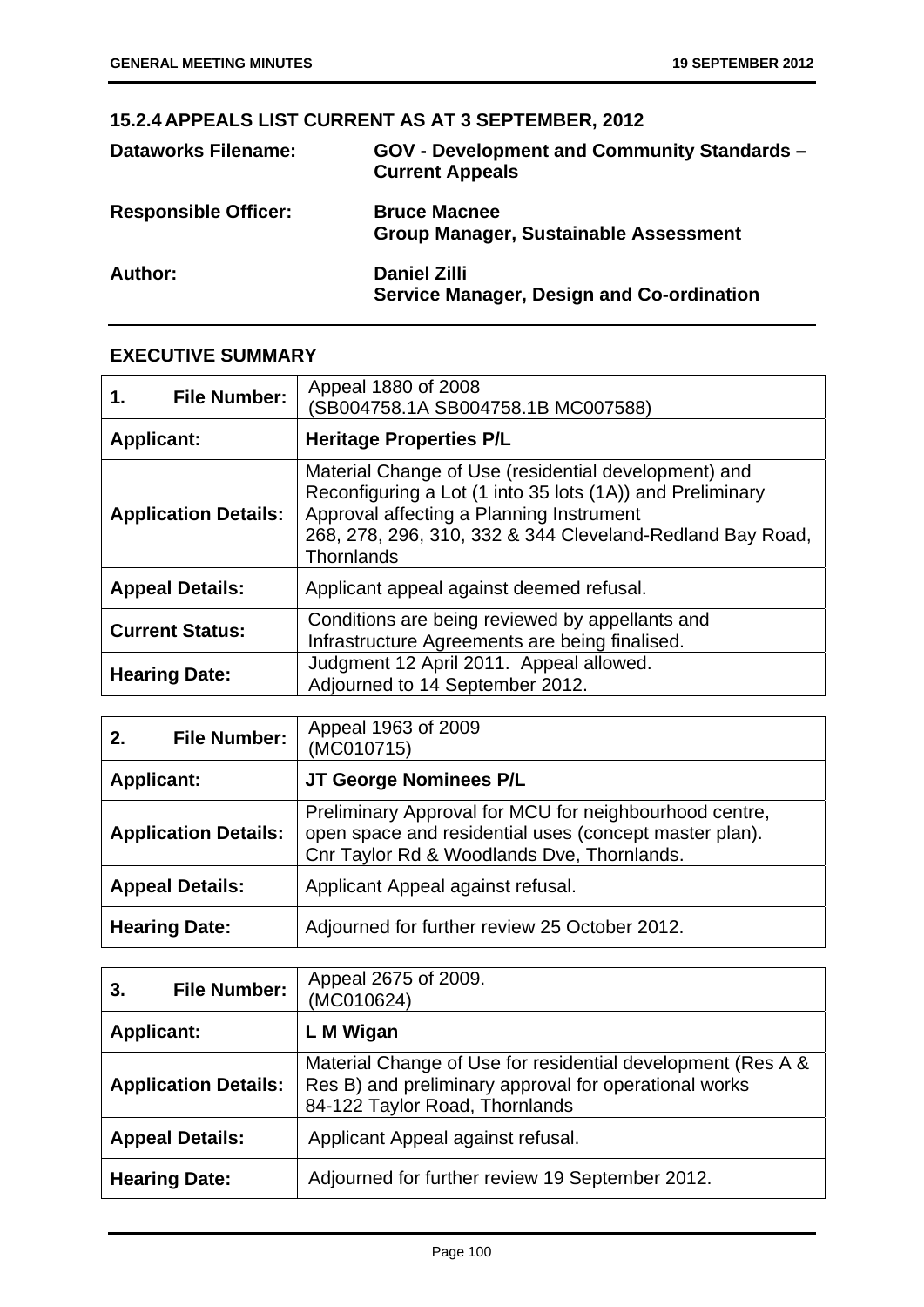| 4.                | <b>File Number:</b>         | Appeal 2894 of 2011.<br>(SB004896)                                   |
|-------------------|-----------------------------|----------------------------------------------------------------------|
| <b>Applicant:</b> |                             | M & D Power                                                          |
|                   | <b>Application Details:</b> | Reconfiguring a Lot (1 into 10 Lots)<br>18 Mainsail Street, Birkdale |
|                   | <b>Appeal Details:</b>      | Compensation Claim in relation to Council's refusal.                 |
|                   | <b>Current Status:</b>      | Further negotiations are underway.                                   |
|                   | <b>Hearing Date:</b>        | Adjourned for further review 27 September 2012.                      |

| 5.                | <b>File Number:</b>         | Appeal 3788 of 2011.<br>(MC010623)                                                                        |
|-------------------|-----------------------------|-----------------------------------------------------------------------------------------------------------|
| <b>Applicant:</b> |                             | <b>Karreman Resources P/L</b>                                                                             |
|                   | <b>Application Details:</b> | Request to Change Development Approval for Extractive<br>Industry<br>616-632 West Mt Cotton Rd, Mt Cotton |
|                   | <b>Appeal Details:</b>      | Applicant appeal against part refusal of request for<br>Permissible Change.                               |
|                   | <b>Current Status:</b>      | Conclave meetings on hold. Without prejudice negotiations<br>underway.                                    |
|                   | <b>Hearing Date:</b>        | Adjourned to 28 September 2012.                                                                           |

| 6.                | <b>File Number:</b>         | Appeal 4947 of 2011<br>(MC011057)                                                                                                          |
|-------------------|-----------------------------|--------------------------------------------------------------------------------------------------------------------------------------------|
| <b>Applicant:</b> |                             | <b>Mulder</b>                                                                                                                              |
|                   | <b>Application Details:</b> | Material Change of Use for a Dwelling House<br>8 Edgewater Place, Lamb Island                                                              |
|                   | <b>Appeal Details:</b>      | Applicant appeal against deemed refusal.                                                                                                   |
|                   | <b>Current Status:</b>      | Without prejudice meeting held Wed 18/04/2012.<br>Clarification of issues in dispute. Appellant considering<br>alternative design options. |
|                   | <b>Hearing Date:</b>        | Adjourned to date to be fixed.                                                                                                             |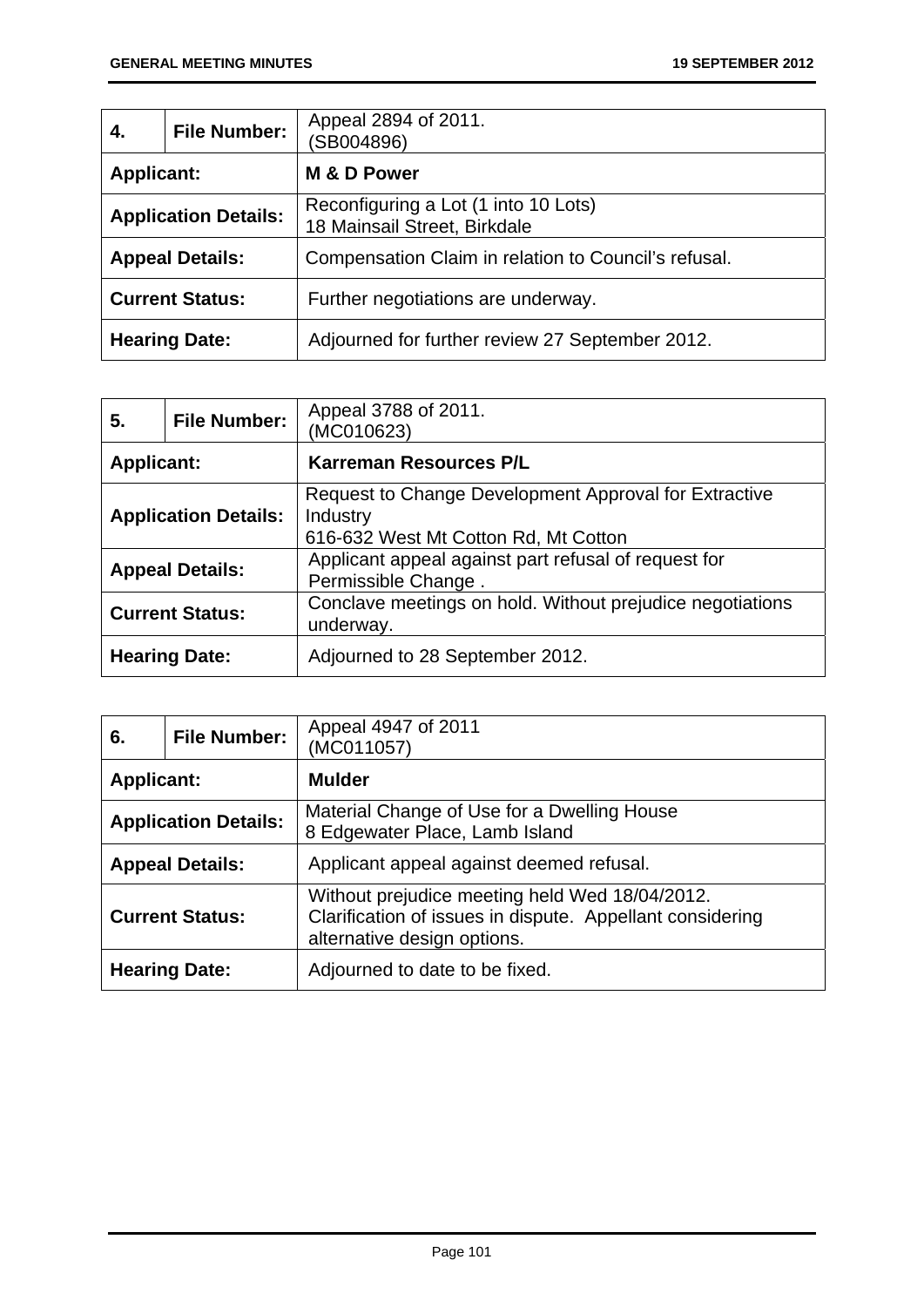| 7.                | <b>File Number:</b>         | Appeal 5192 of 2011<br>(MC008414)                                                                            |
|-------------------|-----------------------------|--------------------------------------------------------------------------------------------------------------|
| <b>Applicant:</b> |                             | <b>Cleveland Power Pty Ltd</b>                                                                               |
|                   | <b>Application Details:</b> | Request to Extend Relevant Period for Bio-mass Power Plant<br>and ERA $#$ 17<br>70-96 Hillview Rd, Mt Cotton |
|                   | <b>Appeal Details:</b>      | Applicant appeal against refusal.                                                                            |
|                   | <b>Current Status:</b>      | Review being conducted by experts.                                                                           |
|                   | <b>Hearing Date:</b>        | Listed for review 12 September 2012. Set down for hearing in<br>October 2012.                                |

| 8.                          | <b>File Number:</b> | Appeal 342 of 2012<br>BWP001388)                                             |
|-----------------------------|---------------------|------------------------------------------------------------------------------|
| <b>Applicant:</b>           |                     | <b>Seymour</b>                                                               |
| <b>Application Details:</b> |                     | <b>Building Works for Domestic Outbuilding</b><br>309 Esplanade, Redland Bay |
| <b>Appeal Details:</b>      |                     | Applicant appeal against refusal.                                            |
| <b>Current Status:</b>      |                     | Without prejudice negotiations underway.                                     |
| <b>Hearing Date:</b>        |                     | Adjourned to date to be fixed.                                               |

| 9.                          | <b>File Number:</b> | Appeal 2951 of 2012<br>(MCU012308)                                                                           |
|-----------------------------|---------------------|--------------------------------------------------------------------------------------------------------------|
| <b>Applicant:</b>           |                     | <b>Magro</b>                                                                                                 |
| <b>Application Details:</b> |                     | Material Change of Use for Shop and Indoor Recreation<br>Facility<br>51-55 Island Outlook Avenue, Thornlands |
| <b>Appeal Details:</b>      |                     | Submitter appeal against approval.                                                                           |
| <b>Current Status:</b>      |                     | No action at this stage.                                                                                     |
| <b>Hearing Date:</b>        |                     | No dates set.                                                                                                |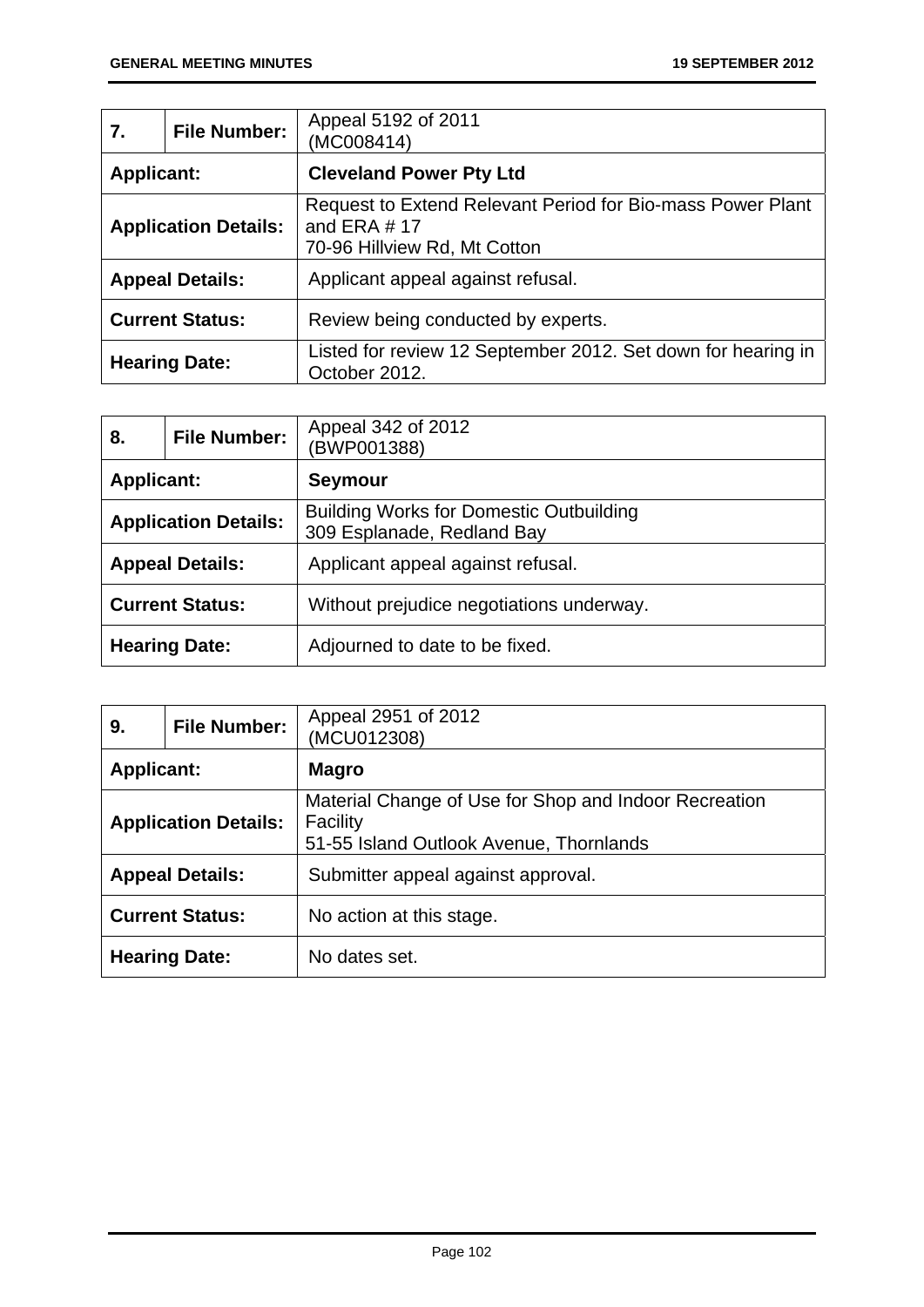| 10.                         | <b>File Number:</b> | Appeal 3363 of 2012<br>(SB004897)                                                                                                |
|-----------------------------|---------------------|----------------------------------------------------------------------------------------------------------------------------------|
| <b>Applicant:</b>           |                     | <b>Heritage Properties P/L</b>                                                                                                   |
| <b>Application Details:</b> |                     | Material Change of Use (Rural Non Urban to Residential A)<br>and Reconfiguring a Lot<br>337 & 401-451 Redland Bay Road, Capalaba |
| <b>Appeal Details:</b>      |                     | Originating application requesting a permissible change                                                                          |
| <b>Current Status:</b>      |                     | No action at this stage.                                                                                                         |
| <b>Hearing Date:</b>        |                     | Listed for review 19 September 2012.                                                                                             |

Information on appeals may be found as follows:

## **1. Planning and Environment Court**

- a) Information on current appeals and declarations with the Planning and Environment Court involving Redland City Council can be found at the District Court web site using the "Search civil files (eCourts) Party Search" service: http://www.courts.qld.gov.au/esearching/party.asp
- b) Judgements of the Planning and Environment Court can be viewed via the Supreme Court of Queensland Library web site under the Planning and Environment Court link: http://www.sclqld.org.au/qjudgment/

## **2. Redland City Council**

The lodgement of an appeal is acknowledged with the Application details on the Councils "Planning and Development On Line - Development - Application Inquiry" site. Some Appeal documents will also be available (note: legal privilege applies to some documents). All judgements and settlements will be reflected in the Council Decision Notice documents:

http://www.redland.qld.gov.au/PlanningandBuilding/PDOnline/Pages/default.aspx

## **3. Department of State Development, Infrastructure and Planning (SDIP)**

The DSDIP provides a Database of Appeals (http://services.dip.qld.gov.au/appeals/) that may be searched for past appeals and declarations heard by the Planning and Environment Court.

The database contains:

- A consolidated list of all appeals and declarations lodged in the Planning and Environment Courts across Queensland of which the Chief Executive has been notified.
- Information about the appeal or declaration, including the appeal number, name and year, the site address and local government.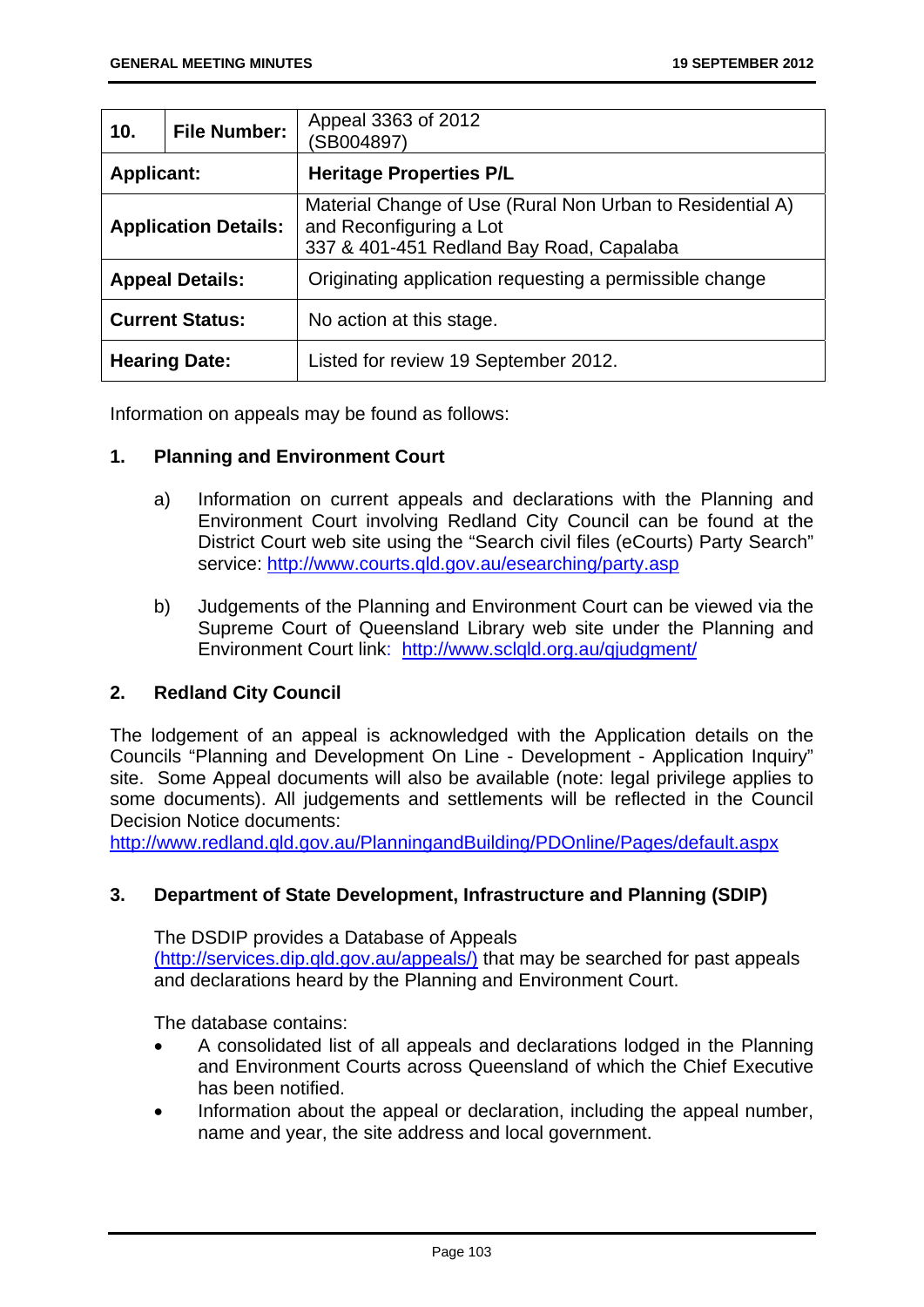**OFFICER'S/COMMITTEE RECOMMENDATION/ COUNCIL RESOLUTION** 

**Moved by: Cr M Elliott Seconded by: Cr L Hewlett** 

**That the report be noted.** 

**CARRIED** (en-bloc)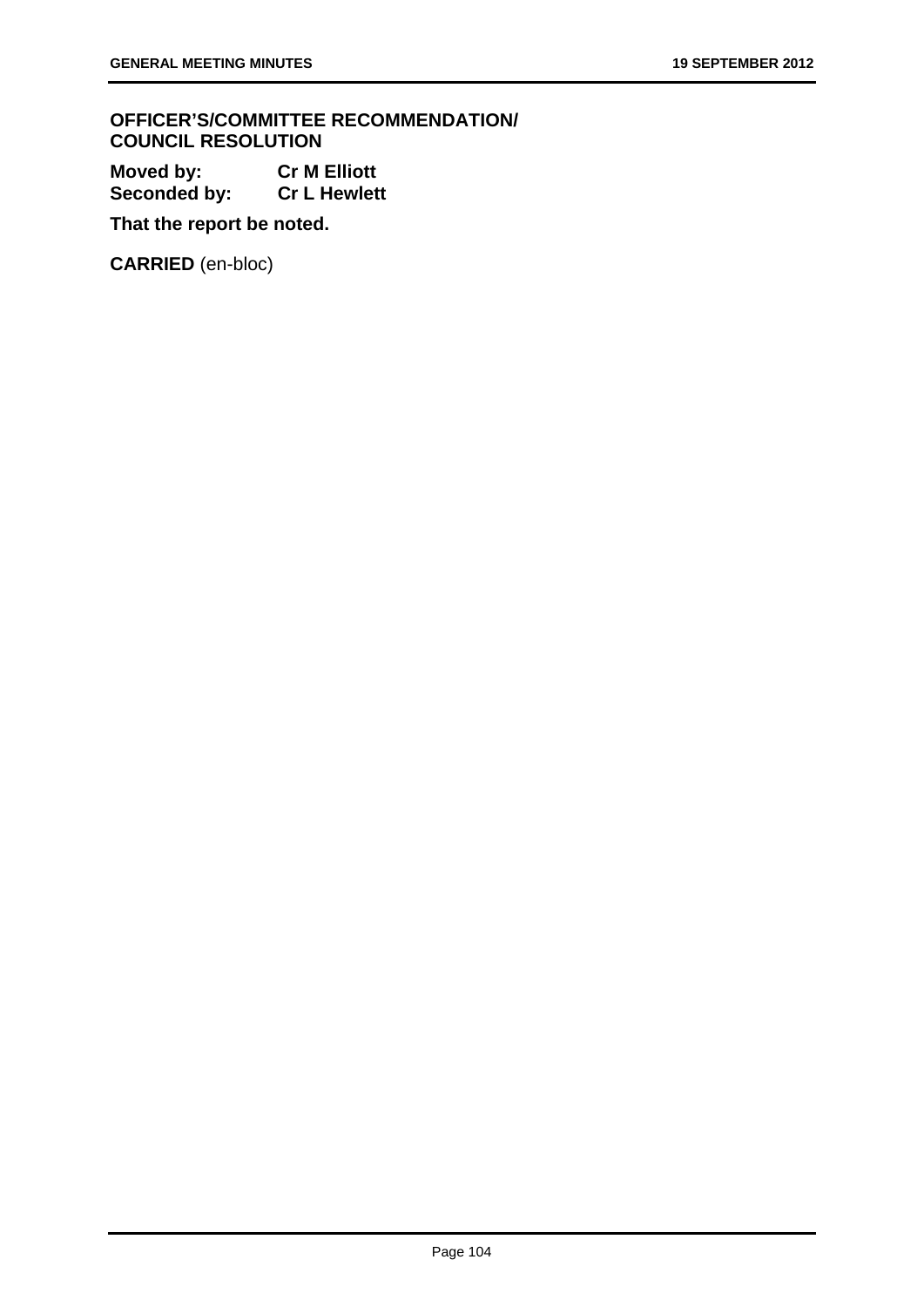### **15.2.5 AMENDMENTS TO FEES AND CHARGES SCHEDULE 2012-2013**

| <b>Dataworks Filename:</b>  | <b>GOV Fees and Charges Documentation</b><br>Fees and Charges 2012/2013<br><b>FM</b>         |
|-----------------------------|----------------------------------------------------------------------------------------------|
| <b>Attachment:</b>          | <b>Amendments to Current Fees and Charges</b><br><b>Schedule 2012-2013</b>                   |
| <b>Responsible Officer:</b> | <b>Toni Averay</b><br><b>General Manager, Environment Planning and</b><br><b>Development</b> |
| Author:                     | <b>Katie Hunter</b><br><b>Senior Advisor, Performance and Governance</b>                     |

### **EXECUTIVE SUMMARY**

Council adopted the 2012-2013 Fees and Charges Schedule at its General Meeting on 27 June 2012.

A number of minor errors, omissions and clarifications have been identified in the Fees and Charges Schedule which need to be corrected. Accordingly, this report seeks approval for the 2012-2013 Fees and Charges Schedule to be amended to reflect these changes. These amendments are detailed in Attachment 1.

### **PURPOSE**

The purpose of this report is to seek Council approval to amend the 2012/2013 Fees and Charges Schedules as detailed.

### **BACKGROUND**

Following Council's adoption of the 2012/2013 Fees and Charges Schedule, a number of items were identified as requiring amendment and/or clarification in the schedule. Further, a number of minor errors and omissions have been identified since Council's adoption of the 2012/2013 Fees and Charges Schedule. These are outlined below.

### **Amendments to Current Fees and Charges Schedule**

The relevant corrections have been identified in the attached table titled Amendments to Current Fees and Charges Schedule 2012-2013 (Attachment 1). These amendments reflect a number of errors or omissions in the original schedule. The document also reflects some areas where fees need clarification. This clarification has been identified following consultation with relevant Department officers and stakeholders. An explanation relevant to each proposed amendment is listed in the 'comments' section of the document.

### **ISSUES**

The adoption of the proposed amendments to the 2012/2013 Fees and Charges Schedule will ensure clarity for Council's customers and reinforce the Department's commitment to customer service.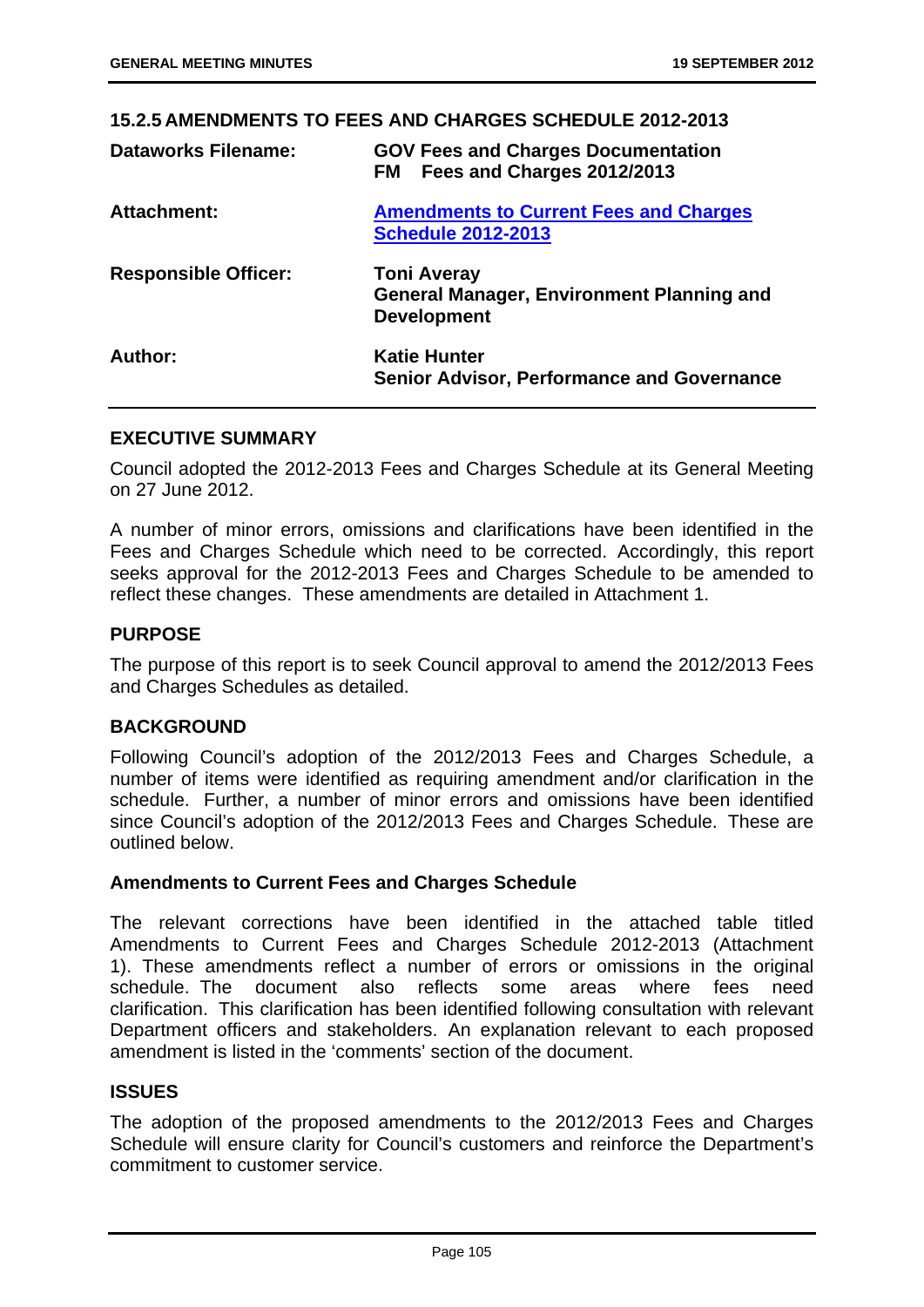# **RELATIONSHIP TO CORPORATE PLAN**

The recommendation primarily supports Council's strategy 9.6 - Implement long term asset management planning that supports innovation and sustainability of service delivery, taking into account the community's aspirations and capacity to pay for desired service levels.

### **FINANCIAL IMPLICATIONS**

Overall, there is a negligible impact on the Department's budget bottom line. The proposed changes are detailed in the attached documents:

 Amendments to Current Fees and Charges Schedule 2012-2013 (Attachment 1)

# **PLANNING SCHEME IMPLICATIONS**

There are no implications for the Redlands Planning Scheme.

# **CONSULTATION**

All areas of the Environment, Planning & Development Department were consulted, in particular:

- Group Manager Sustainable Assessment
- Group Manager Community Standards

# **CONCLUSION**

That Council resolve to adopt the revised fees and charges as highlighted in the attached documents.

### **OFFICER'S/COMMITTEE RECOMMENDATION/ COUNCIL RESOLUTION**

**Moved by: Cr M Elliott Seconded by: Cr L Hewlett** 

**That Council resolve that the proposed changes to the 2012/2013 Fees and Charges Schedule, as detailed in this report and in attachment 1, be adopted and become effective from 20 September 2012.** 

**CARRIED** (en-bloc)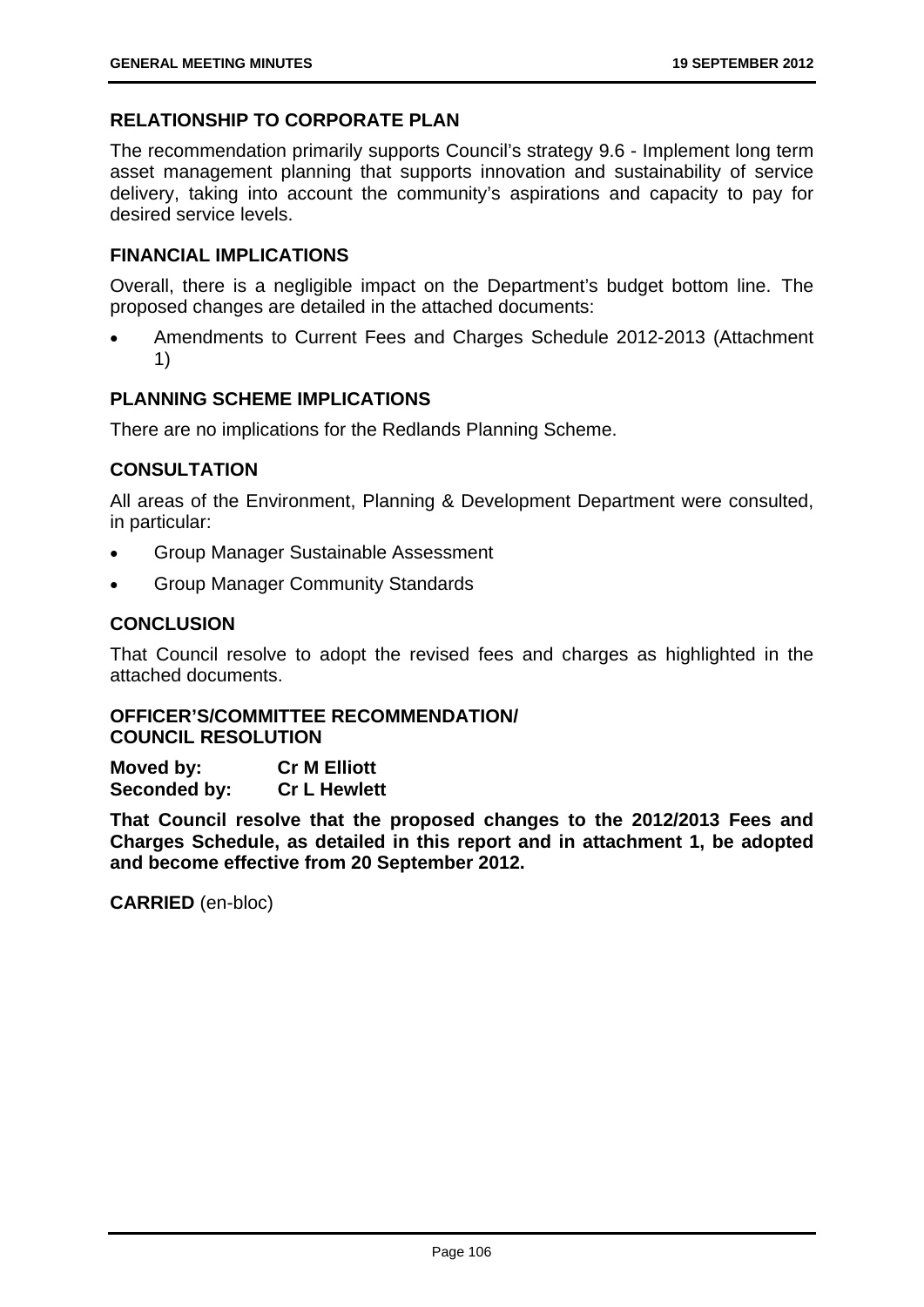### **15.3 CLOSED SESSION – COMMITTEE DELEGATED AUTHORITY**

The Committee meeting was closed to the public under section 72(1) of the *Local Government (Operations) Regulation 2010* to discuss the following item, and following deliberation on this matter, the Committee meeting was again opened to the public.

# **15.3.1 REQUEST TO CHANGE DEVELOPMENT APPROVAL FOR AN EXTRACTIVE INDUSTRY AT 616-632 WEST MOUNT COTTON ROAD AND 352-362 AND 392-400 AVALON ROAD, MOUNT COTTON**

| <b>Dataworks Filename:</b>  | Appeal 3788 of 2011 (MC 010623)                                                |
|-----------------------------|--------------------------------------------------------------------------------|
| <b>Responsible Officer:</b> | <b>Bruce Macnee</b><br>Group Manager, Sustainable Assessment                   |
| Author:                     | <b>Chris Vize</b><br><b>Senior Planning Officer, Design &amp; Coordination</b> |

### **EXECUTIVE SUMMARY**

A confidential report from Manager Sustainable Assessment was discussed in closed session.

# **OFFICER'S RECOMMENDATION/ COUNCIL RESOLUTION**

| Moved by:    | <b>Cr J Talty</b>   |
|--------------|---------------------|
| Seconded by: | <b>Cr P Gleeson</b> |

**That Council resolve as follows:** 

- **1. To use Committee delegated authority for formal decision making in accordance with Section 257 of the** *Local Government Act 2009* **and Council's resolution of the Post Election Meeting 17 May 2012 (Item 7);**
- **2. The use of delegated authority is justified for the purpose of settling Appeal 3788 of 2011;**
- **3. To instruct its Solicitors to settle the appeal by way of a Consent Order based on the layout plan submitted by the appellant, showing the extent of the quarry footprint and subject generally to the draft conditions attached to this report;**
- **4. To note that the Group Manager, Sustainable Assessment, in accordance with delegated authority will negotiate with the appellant to seek agreement to final conditions of approval for Consent Orders relating to the appeal; and**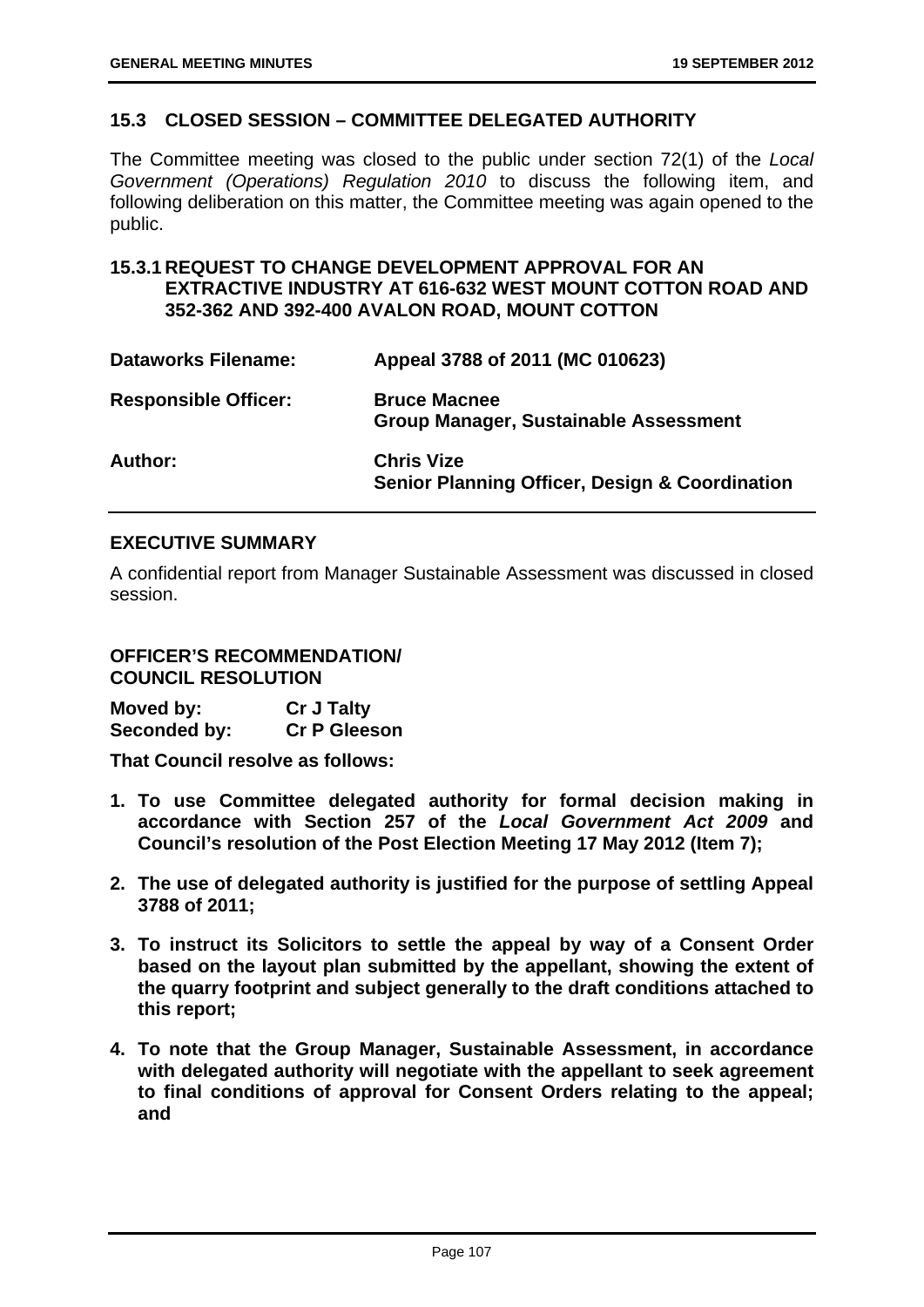**5. That the Officer's Recommendations be adopted and that this report and its recommendations, and the previous reports on this matter, remain confidential pending the final outcome of the appeal.** 

### **CARRIED**

DIVISION

FOR: Crs Bishop, Gleeson, Beard, Talty, Hewlett, Edwards, Williams, Hardman, Ogilvie and Elliott

AGAINST: Cr Boglary

### **COUNCIL RESOLUTION**

**Moved by: Cr M Elliott Seconded by: Cr M Edwards That the Committee Resolution be noted.** 

**CARRIED**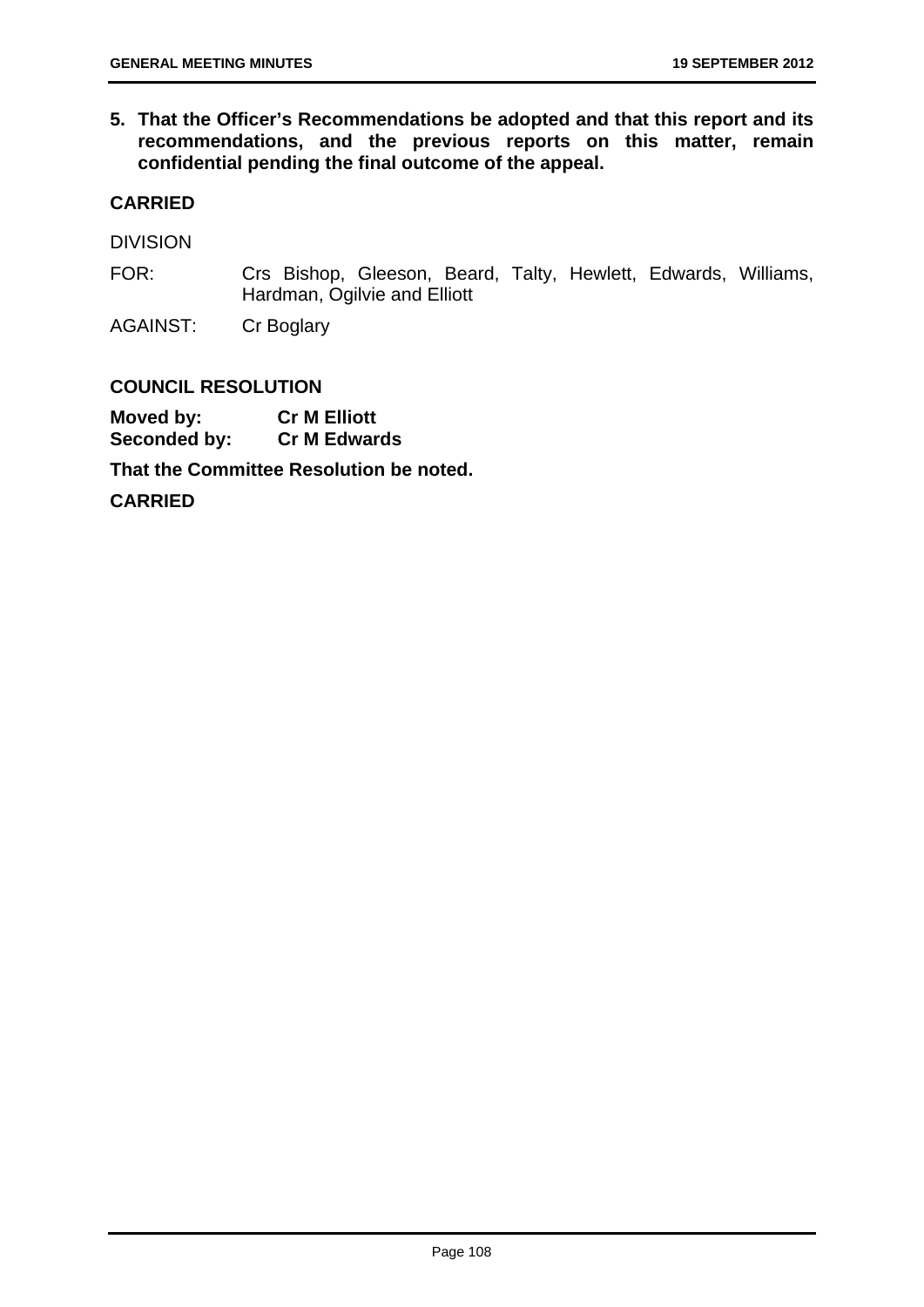# **16 MAYORAL MINUTES**

Nil.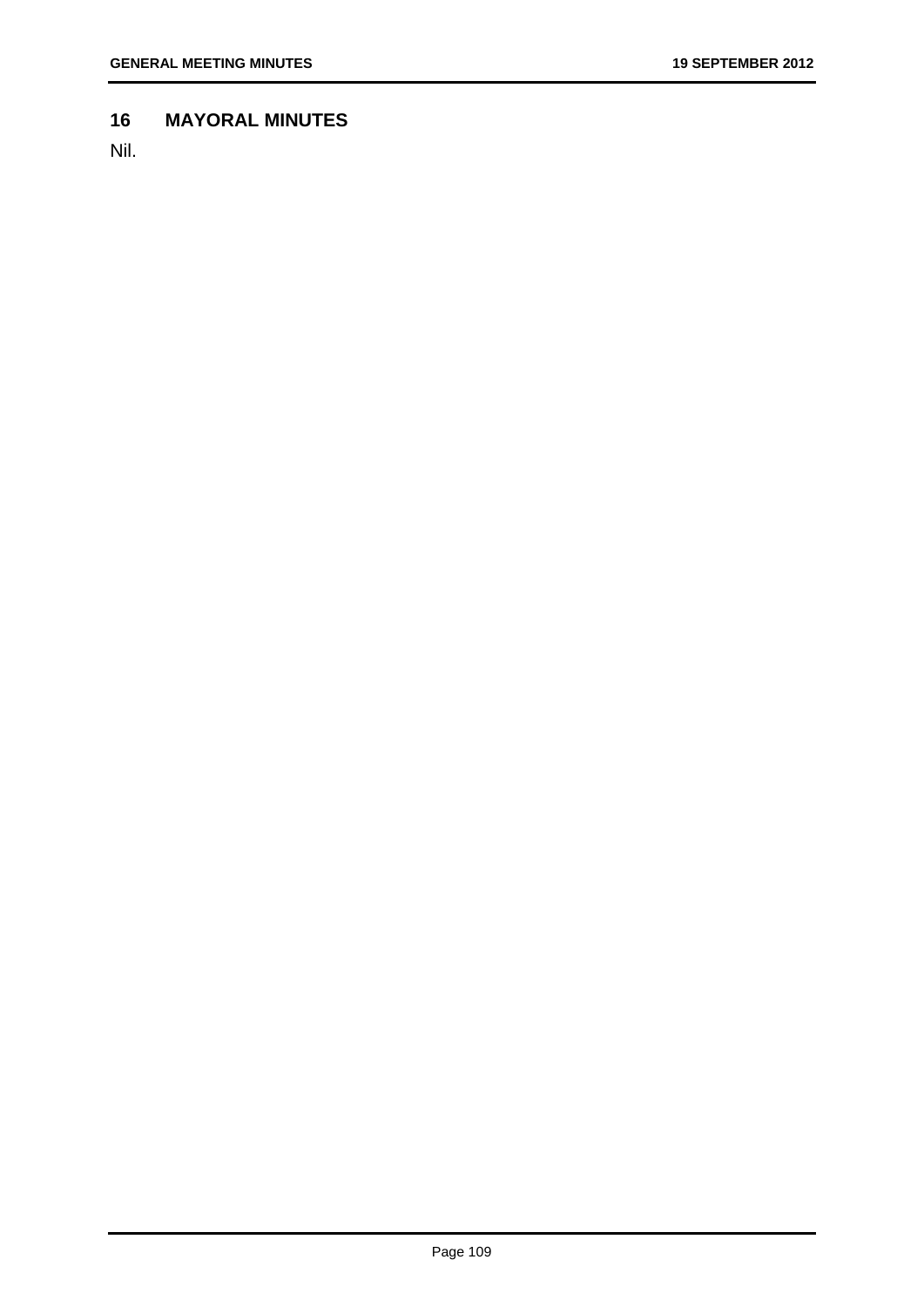### **17 ITEM DEFERRED FROM GENERAL MEETING 29 AUGUST 2012**

### **17.1 CITY SERVICES**

## **17.1.1 PARKING RESTRICTIONS IN CLEVELAND**

| <b>Dataworks Filename:</b>  | RTT: Public Response - Complaints - Parking                                                                                             |
|-----------------------------|-----------------------------------------------------------------------------------------------------------------------------------------|
| <b>Attachments:</b>         | <b>General Meeting Minutes 10 March 2004</b><br><b>Cleveland CBD Parking Guide with Number of</b><br><b>Parking Spaces per Location</b> |
| <b>Responsible Officer:</b> | <b>Murray Erbs</b><br><b>Group Manager City Infrastructure</b>                                                                          |
| Author:                     | Abdish Athwal<br><b>Senior Engineer Traffic &amp; Transport Planning</b>                                                                |

### **EXECUTIVE SUMMARY**

At the General Meeting of 29 February 2012, item 19.1.1 urgent business - Council resolved: "*That a report be brought to Council regarding parking restrictions in Cleveland with the view of easing those restrictions".*

TTM Consulting Pty Ltd finalised Cleveland CBD Parking Study in November 2003 and a report went to The General meeting March 2004 (see Attachment 1).

Internal stakeholders have indicated city business and traders have had complaints from customers that the 2 and 3 hour parks limits in various areas do not allow enough time to go about their business and return to their vehicles within 2 hours. In particular this referred to Bloomfield Street and Doig Street, and especially for the elderly.

It is recommended that: Council resolve for: (option 2) That Council's Business and Tourism Support Unit consult with businesses/traders within the Cleveland CBD

### **PURPOSE**

The purpose of this report is to provide advice and recommendation to the Council resolution requesting that a report be bought to Council regarding parking restrictions in Cleveland with a view to easing those restrictions.

### **BACKGROUND**

At the General Meeting of 29 February 2012, item 19.1.1 urgent business - Council resolved:

"*That a report be brought to Council regarding parking restrictions in Cleveland with the view of easing those restrictions".* 

The minutes of the 29 February 2012 General Meeting do not give any more background as to the reason for this request.

In 2003 Council engaged TTM Consulting Pty Ltd to undertake a parking study relating to the Cleveland CBD and a report was finalised in November 2003. The findings and recommendations were presented in a workshop to Council on 15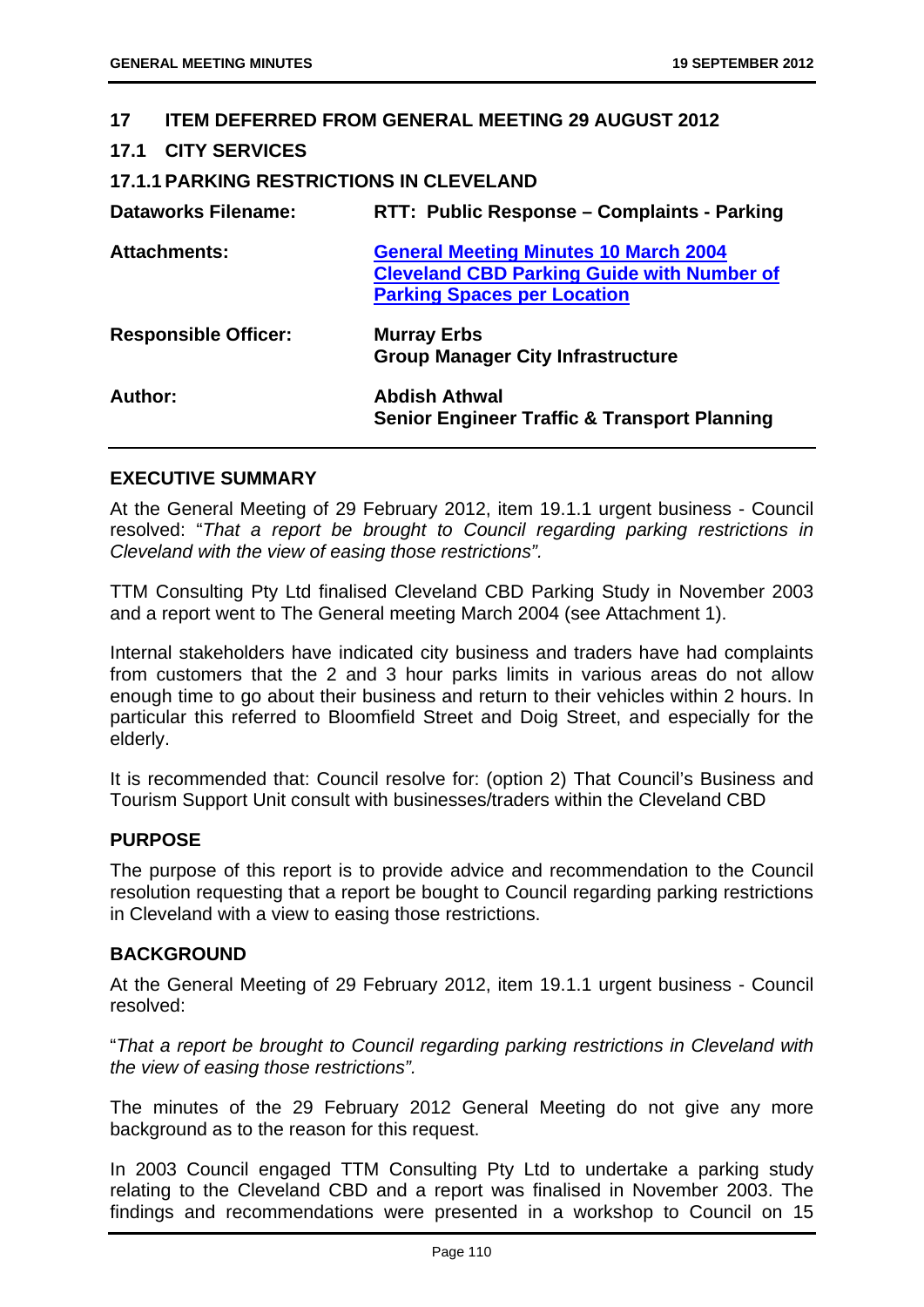December 2003. Reports were presented to the Planning and Policy Committee meeting and the General Meeting 10 March 2004 (see Attachment 1).

From the above mentioned reports Council produced a Cleveland CBD Parking Guide which has been updated over time with the current revision being August 2011. This plan has been amended to show current parking allocations in the CBD area indicated by numbers in a red circle as shown in Attachment 2.

Cleveland CBD currently has 2088 parking spaces which comprise 1298 off-street and 790 on-street parking spaces. The 1298 off-street parking spaces consist of 696 all day parking, 448 three hour parking, 151 two hour parking, 3 one hour parking. The 790 on-street parking spaces consist of 318 all day parking, 13 four hour parking, 60 three hour parking, 367 two hour parking, 16 half hour parking, 10 quarter hour parking and 6 ten minute parking.

# **ISSUES**

Recent discussions with internal stakeholder have revealed that their consultations with city business and traders have indicated:

- Cleveland Village Traders Association has revealed that they have issues with the parking limits in various areas, Doig Street and in particular Bloomfield Street. Their customers have complained that 2 and 3 hour parks are not long enough to go about their business and return to their vehicle within 2 hours, especially for the elderly.
- Stockland Centre Management have revealed that:
	- o They have received numerous customer complaints about the time limit. Many have received fines in either the main street or in the council car park beside the centre;
	- o Customers are upset and angry and state they will shop elsewhere;
	- $\circ$  If customers wish to have a hair/beauty treatment + shopping, the time limits available are insufficient.
- Shop keepers would like to have 4 hr parking spaces available. Whilst others would like the shorter time frames to stay, as drop in drop out zones.
- Conversely, longer parking times could attract greater usage by CBD employed staff blocking availability to commercial customers.

These issues can be addressed as part of the consultation and the possible trial that could follow.

The requests and issues being raised are the reversal of section 2.2 (a) of March 2004 General Meeting resolution, (Attachment 1).

# **RELATIONSHIP TO CORPORATE PLAN**

### **5. Wise planning and design**

We will carefully manage population pressures and use land sustainably while advocating and taking steps to determine limits of growth and carrying capacity on a local and national basis, recognising environmental sensitivities and the distinctive character, heritage and atmosphere of local communities. A well-planned network of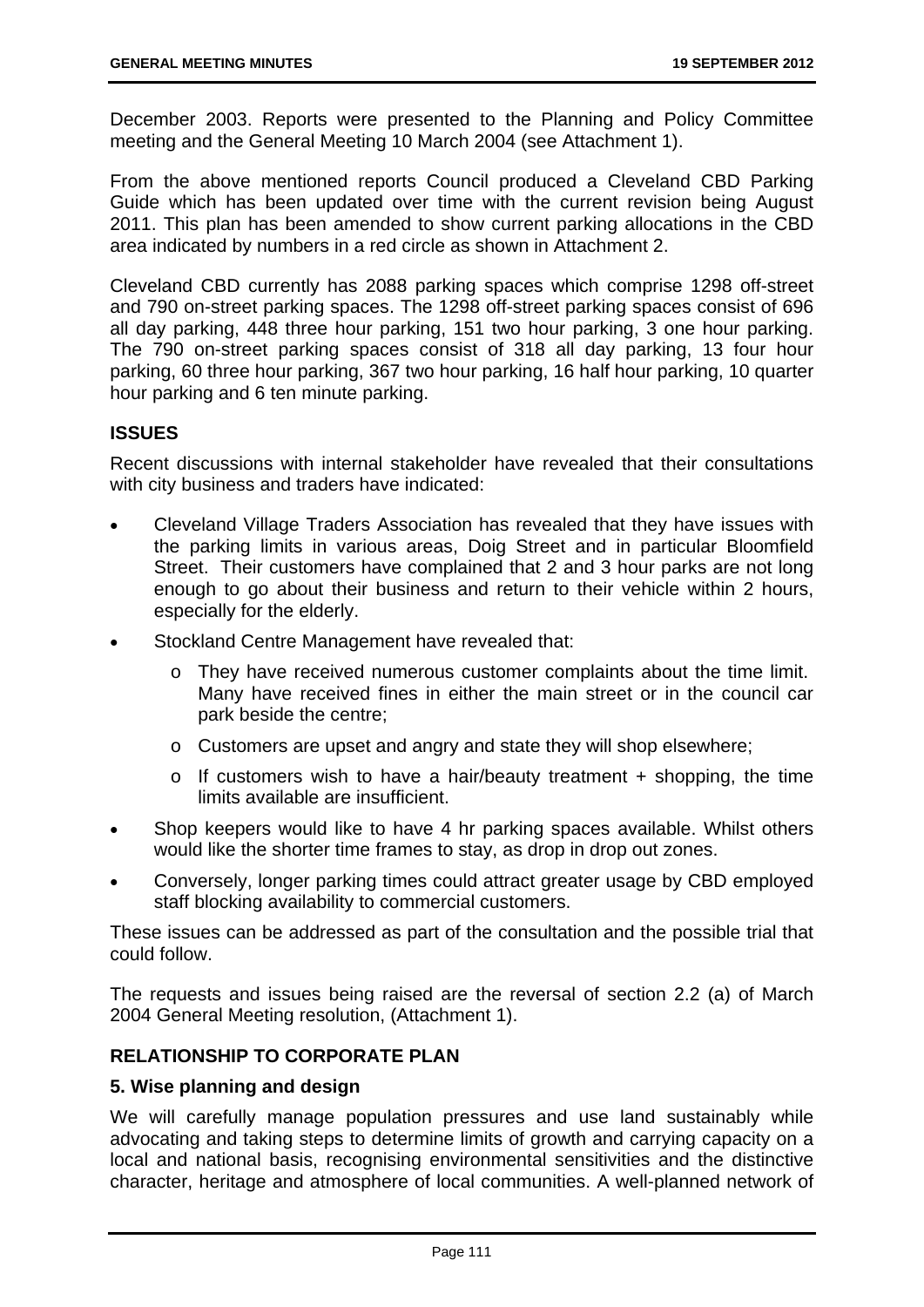urban, rural and bushland areas and responsive infrastructure and transport systems will support strong, healthy communities.

5.8 Plan and advocate to connect the city's communities with improved public transport including a road, ferry, cycling and walking network that provides safe and efficient movement within the city and the region and supports physical activity; and promote efficient and environmentally responsible private transport

### **FINANCIAL IMPLICATIONS**

There are no financial implications impacting Council as a result of options 1 or 2.

Option 3 – would have a cost associated with manufacture and installation of new signage and its removal after completion of the trial. Estimated cost of \$65.00 per sign location which, depending on the selected trial zone costs, could be in the order of \$5000.

Option 4 - To review the Cleveland CBD Parking Study (2003) is \$50,000 indicative cost.

### **PLANNING SCHEME IMPLICATIONS**

The City Planning & Environment Group was consulted and it is considered that the outcome of recommendations in this report will not require any amendments to the Redlands Planning Scheme.

### **CONSULTATION**

- Business and Tourism Support Unit
- City Planning and Environment Group
- Strengthening Communities Unit, Community Development Section
- **•** Local Laws Unit, Community Standards Group
- Division 2 Councillor has been consulted.

### **OPTIONS**

- 1. Do nothing retain the existing parking conditions
- 2. Council's Business and Tourism Support Unit consult with stakeholders including businesses/traders within the Cleveland CBD to determine the optimum time limits to support the local Cleveland CBD economy
- 3. Carry out a trial to ascertain the effects of extending the 2 and 3 hour on-street parking zones to 4 hours parking along Bloomfield, Middle and Doig Streets after consultation with stakeholders including businesses/traders within the Cleveland CBD
- 4. Engage a consultant to carry out a review of the July 2003 Cleveland Parking **Study**

# **PREFERRED**

That Council resolve that the Business and Tourism Support Unit consult with stakeholders including businesses/traders within the Cleveland CBD to determine the optimum time limits to support the local Cleveland CBD economy.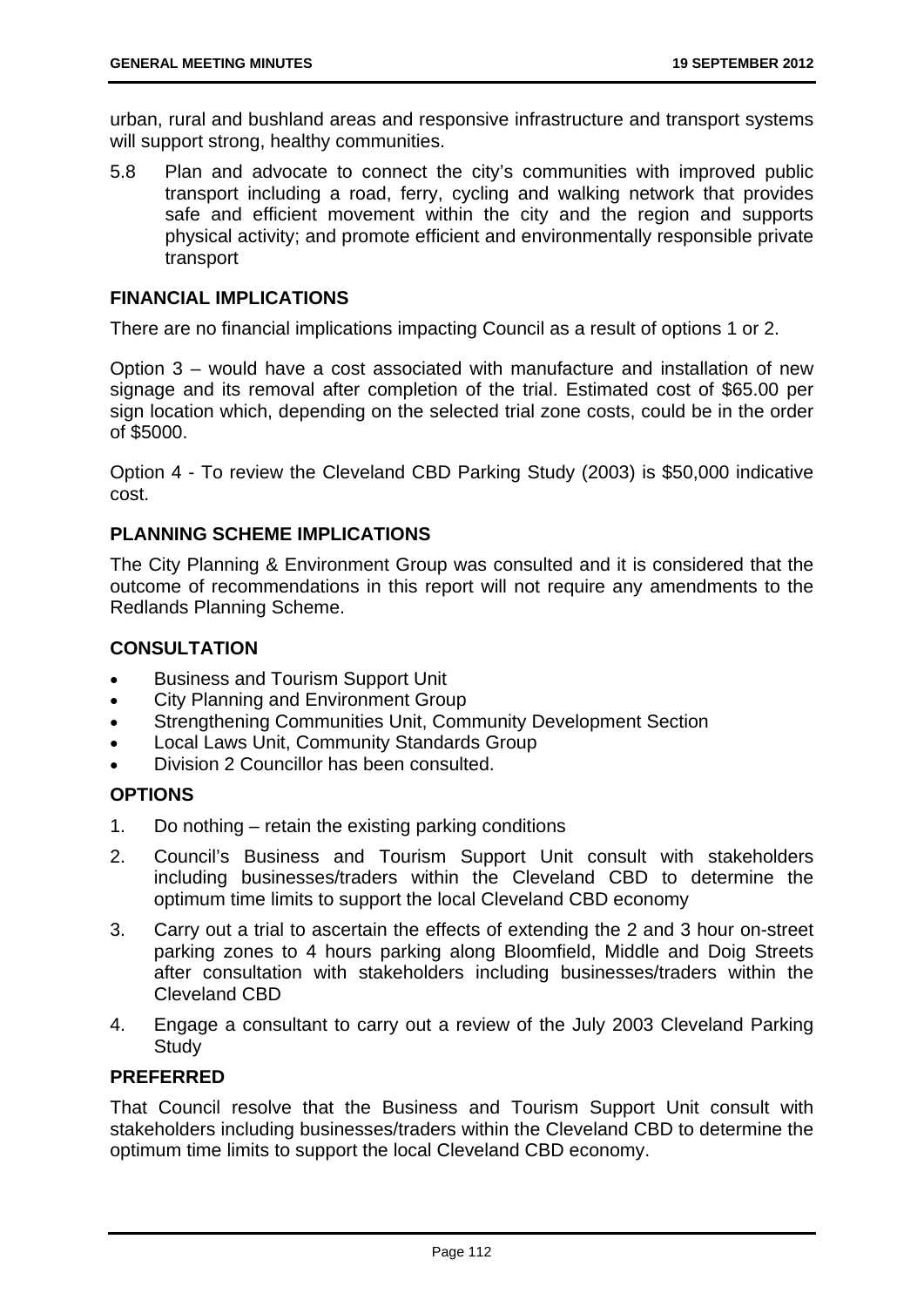### **ALTERNATIVE**

That Council engage a consultant to carry out a review of the July 2003 Cleveland Parking Study

### **OFFICER'S RECOMMENDATION**

That Council resolve that the Business and Tourism Support Unit consult with stakeholders including businesses/traders within the Cleveland CBD to determine the optimum time limits to support the local Cleveland CBD economy.

### **COMMITTEE RECOMMENDATION**

That Council resolve to carry out a six-month trial to ascertain the effects of extending the 2 hour on-street parking zones to 3 hours along Bloomfield, Middle and Doig Streets, including consultation with stakeholders within the Cleveland CBD.

#### **COUNCIL RESOLUTION OF 29 AUGUST 2012**

| Moved by:    | <b>Cr M Elliott</b> |
|--------------|---------------------|
| Seconded by: | Cr J Talty          |

That this item be deferred to the September General Meeting, scheduled for 19 September 2012, to allow further discussion.

### **CARRIED**

**COUNCIL RESOLUTION** 

| Moved by:    | <b>Cr A Beard</b>   |
|--------------|---------------------|
| Seconded by: | <b>Cr M Edwards</b> |

**That Council resolve to carry out a six-month trial to ascertain the effects of extending the 2 hour on-street parking zones to 3 hours along Bloomfield, Middle and Doig Streets, including consultation with stakeholders within the Cleveland CBD.** 

**CARRIED**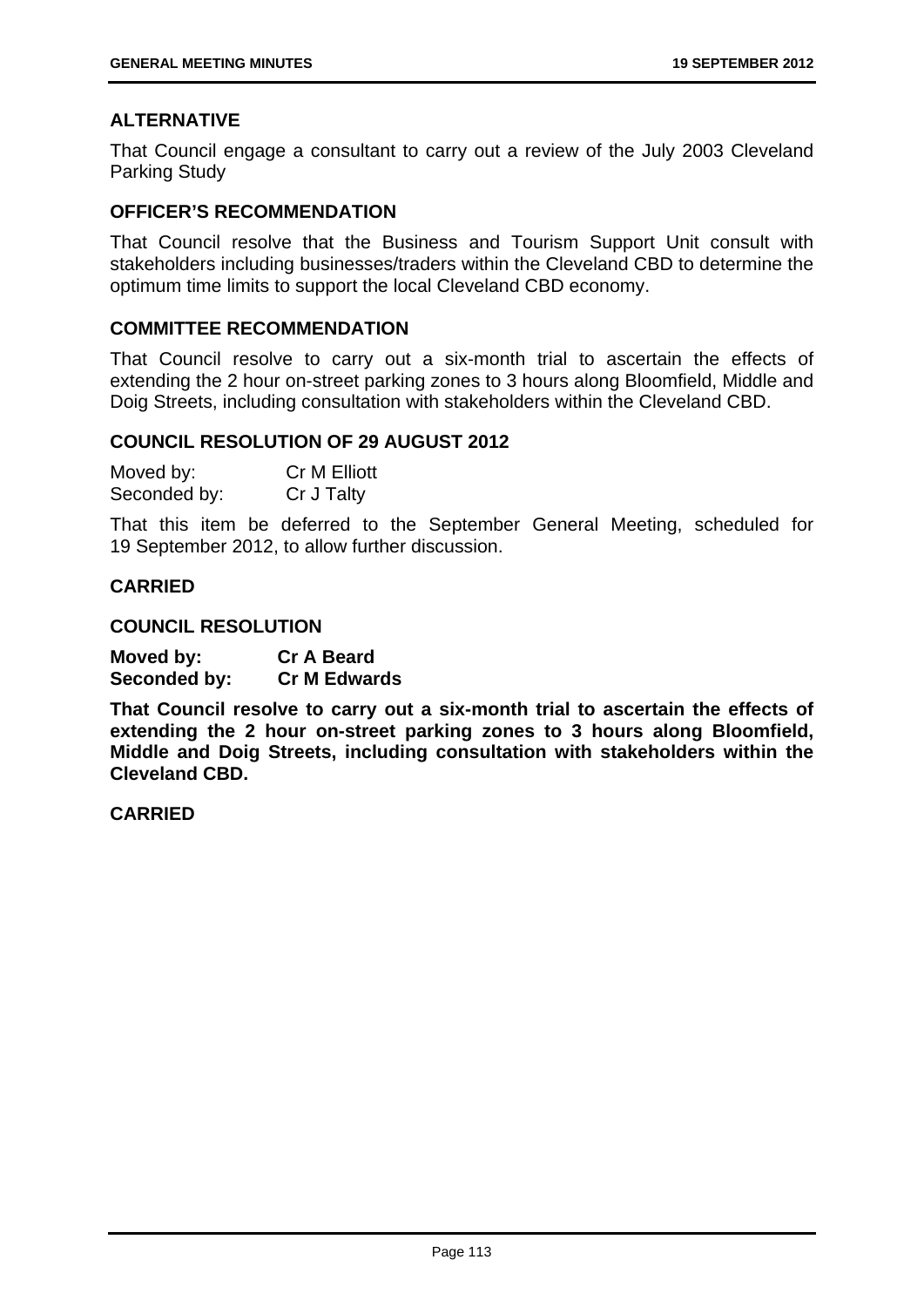#### **18 DIRECT TO COUNCIL REPORTS**

#### **18.1 REDLAND WATER & REDWASTE**

# **18.1.1 DECLARE OBSOLETE - CORPORATE POLICY POL-3092 ALLCONNEX WATER & WASTEWATER CHARGES – COUNCIL FUNDED CONCESSIONS**

| <b>Dataworks Filename:</b>  | <b>WW Policy Review</b><br><b>WS Policy Review</b>                        |
|-----------------------------|---------------------------------------------------------------------------|
| Attachment:                 | <b>POL-3092</b>                                                           |
| <b>Responsible Officer:</b> | <b>Gary Soutar</b><br><b>General Manager Redland Water &amp; RedWaste</b> |
| Author:                     | <b>Hayley Morton</b><br><b>Project Coordinator</b>                        |

### **EXECUTIVE SUMMARY**

At its General Meeting of 30 May 2012, Council resolved that Redland Water would review its policies by 30 June 2013.

Stage one of this review has identified that an Allconnex policy which was novated (as part of the water reintegration process) as Corporate Policy POL-3092, Allconnex Water & Wastewater Charges – Council funded concessions, conflicts with 2 of Redland Water's reinstated policies which were adopted at the same general meeting.

It is therefore necessary to declare Corporate Policy POL-3092 obsolete.

#### **PURPOSE**

To declare Corporate Policy POL-3092 Allconnex Water & Wastewater Charges – Council funded concessions obsolete.

### **BACKGROUND**

At its General Meeting of 30 May 2012, Council resolved that Redland Water would review its policies by 30 June 2013.

Stage one of this review has identified that an Allconnex policy which was novated (as part of the water reintegration process) as Corporate Policy POL-3092, Allconnex Water & Wastewater Charges – Council funded concessions, conflicts with 2 of Redland Water's reinstated policies which were adopted at the same general meeting.

To minimise confusion and until the current policy review is completed, Redland Water deems it necessary to declare POL-3092 obsolete.

#### **ISSUES**

Not declaring this policy obsolete could lead to some confusion with interpretation of the current policies.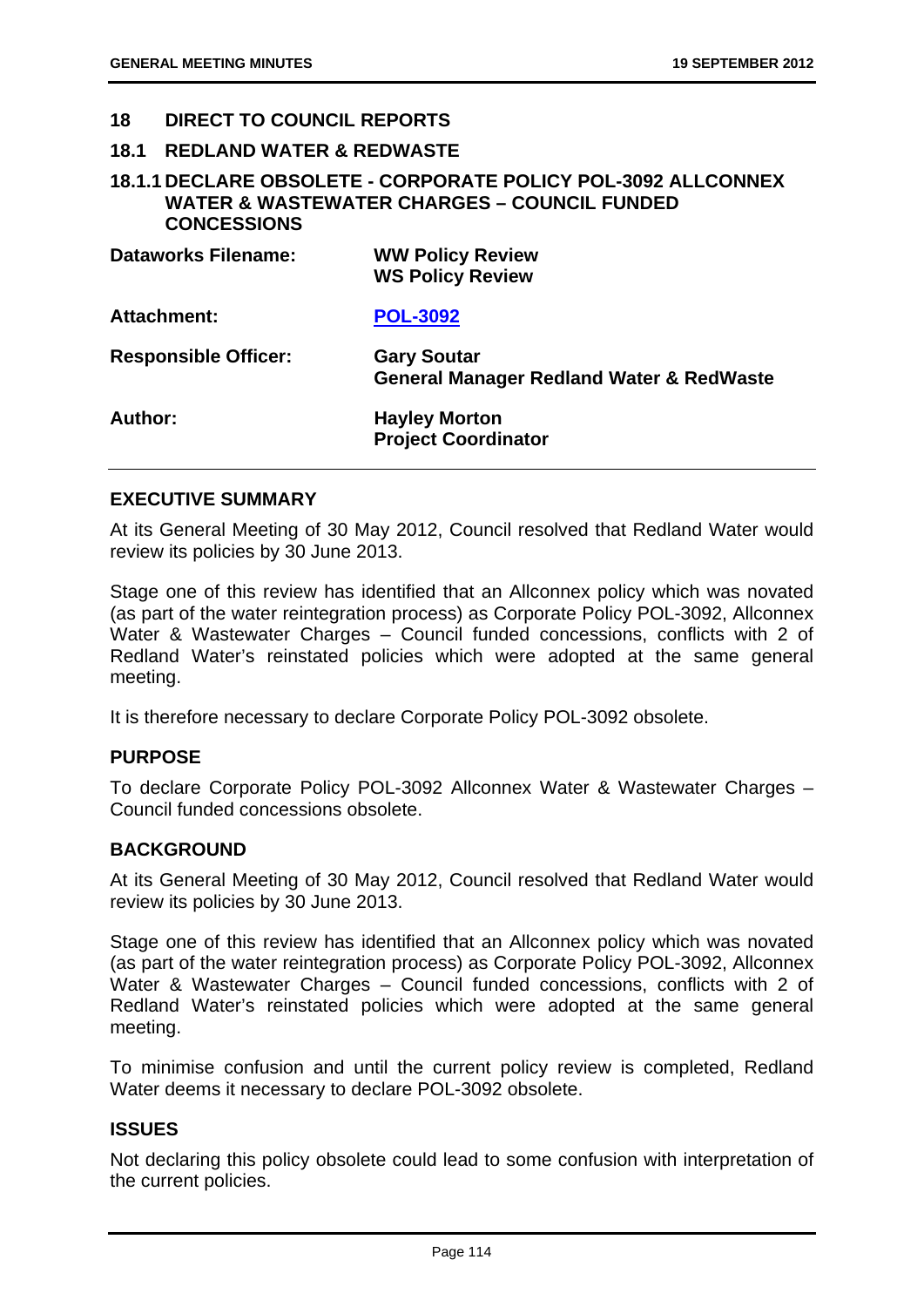#### **RELATIONSHIP TO CORPORATE PLAN**

#### **9. An efficient and effective organisation**

Council is well respected and seen as an excellent organisation which manages resources in an efficient and effective way

9.11 Develop and improve systems to support modern and flexible delivery of services

#### **FINANCIAL IMPLICATIONS**

There are no financial implications impacting Council as a result of this report.

# **PLANNING SCHEME IMPLICATIONS**

The City Planning & Environment Group was not consulted as the outcome of recommendations in this report would not result in future amendments to the Redlands Planning Scheme.

#### **CONSULTATION**

The following were consulted:

- General Manager Corporate Services, Redland City Council;
- Group Manager Financial Services, Redland City Council
- Service Manager Revenue & Cash Management, Redland City Council.

### **OPTIONS**

That Council resolve to declare Corporate Policy POL-3092, Allconnex Water & Wastewater Charges – Council funded concessions obsolete.

#### **OFFICER'S RECOMMENDATION/ COUNCIL RESOLUTION**

**Moved by: Cr M Elliott Seconded by: Cr L Hewlett** 

**That Council resolve to declare Corporate Policy POL-3092, Allconnex Water & Wastewater Charges – Council funded concessions obsolete.** 

**CARRIED**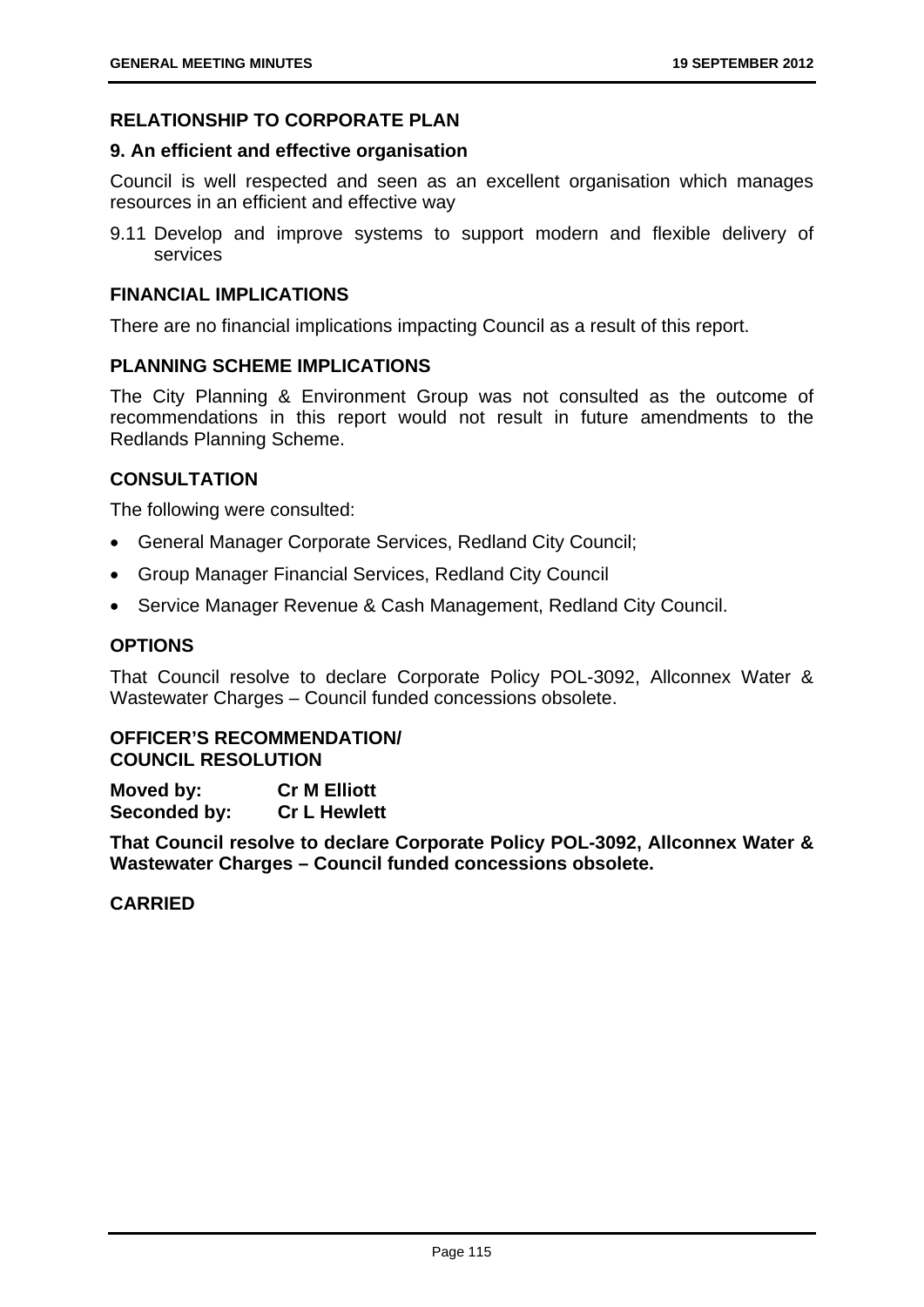# **19 URGENT BUSINESS WITHOUT NOTICE**

Nil